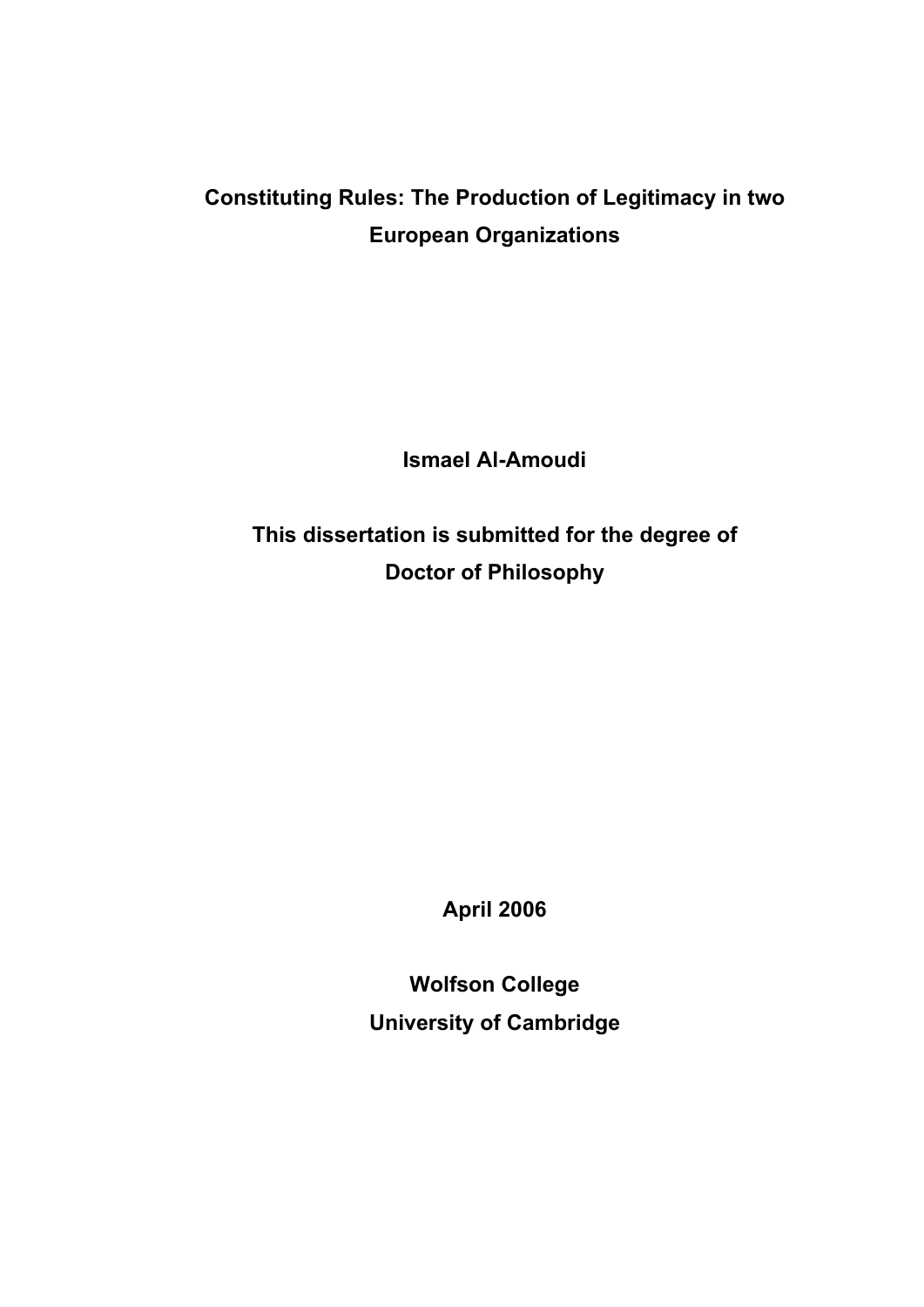### **Declaration of non plagiarism**

This dissertation is the result of my own work and includes nothing which is the outcome of work done in collaboration except where specifically indicated in the text. In accordance with the regulations of the Judge Business School, the dissertation contains no more than 80,000 words of text.

Date

Signature: \_\_\_\_\_\_\_\_\_\_\_\_\_\_\_\_\_\_\_\_\_\_\_\_\_\_\_\_\_\_\_\_\_\_

Ismael Al-Amoudi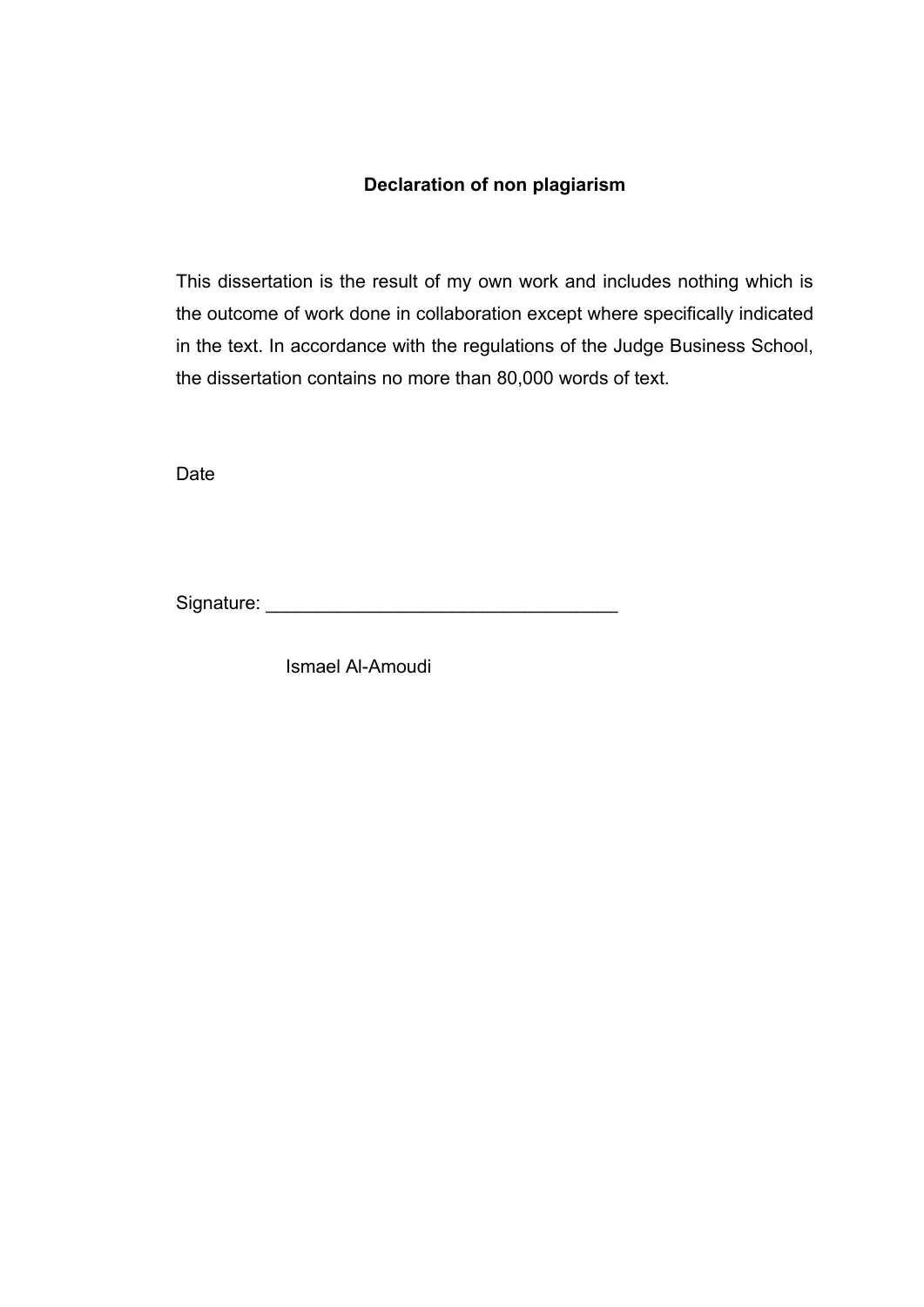*To my intellectual adversaries, who contributed so much to this research*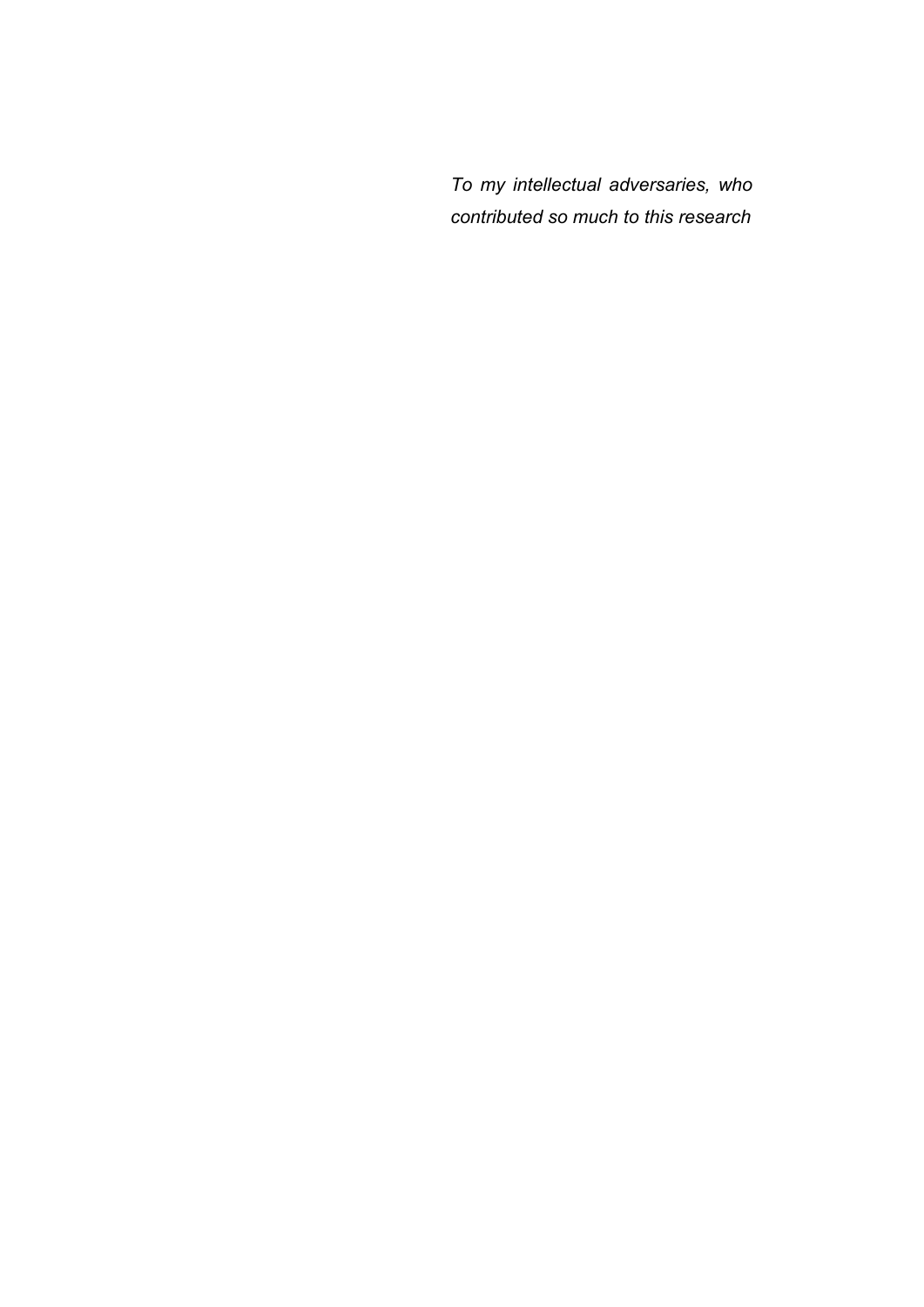## **Table of contents**

| <b>ABSTRACT OF THESIS</b>                                          | 7         |
|--------------------------------------------------------------------|-----------|
| <b>INTRODUCTION</b>                                                | 9         |
| 1. WHY STUDY LEGITIMACY?                                           | 9         |
| 2. UNITY OF THE THESIS                                             | 10        |
| <b>3. AUDIENCES</b>                                                | 12        |
| <b>4. USE OF RESEARCH TECHNIQUES</b>                               | 13        |
| <b>PAPER 1: REVISITING RULES. AN ONTOLOGICAL STUDY OF</b>          |           |
| <b>SOCIAL RULES</b>                                                | <u>16</u> |
| 1. REVISITING RULES. WHY? HOW?                                     | 17        |
| 2. RULES AS SITUATED, TACIT IMPERATIVES                            | 20        |
| A. THE RULE OF DESIRE: FROM DESIDERATA TO RULES                    | 22        |
| B. DISCOURSE AND THE INTERPRETATION OF RULES: AGAINST A WIDESPREAD |           |
| <b>WITTGENSTEINIAN OBJECTION</b>                                   | 23        |
| C. BEYOND AN ALGORITHMIC CONCEPTION OF RULES                       | 25        |
| 3. WHAT MAKES A RULE SOCIAL?                                       | 28        |
| A. WHICH CRITERION OF SOCIALITY?                                   | 28        |
| B. SOCIAL RULES AND SOCIAL RELATIONS.                              | 31        |
| <b>4. DISCUSSING LAWSON'S CONCEPTION OF RULES</b>                  | 34        |
| CASTING AWAY A MECHANISTIC INTERPRETATION OF LAWSON ON RULES       | 34        |
| A. EXAMINING LAWSON'S GENERAL EXPRESSION OF RULES                  | 36        |
| B. SUSTAINING A DISTINCTION BETWEEN SOCIAL AND PERSONAL RULES      | 38        |
| <b>5. IMPORT FOR FUTURE EMPIRICAL STUDIES OF RULES</b>             | 39        |
| <b>6. IMPORT FOR STUDYING AUTHORITY</b>                            | 43        |
| 7. CONCLUDING SUMMARY                                              | 44        |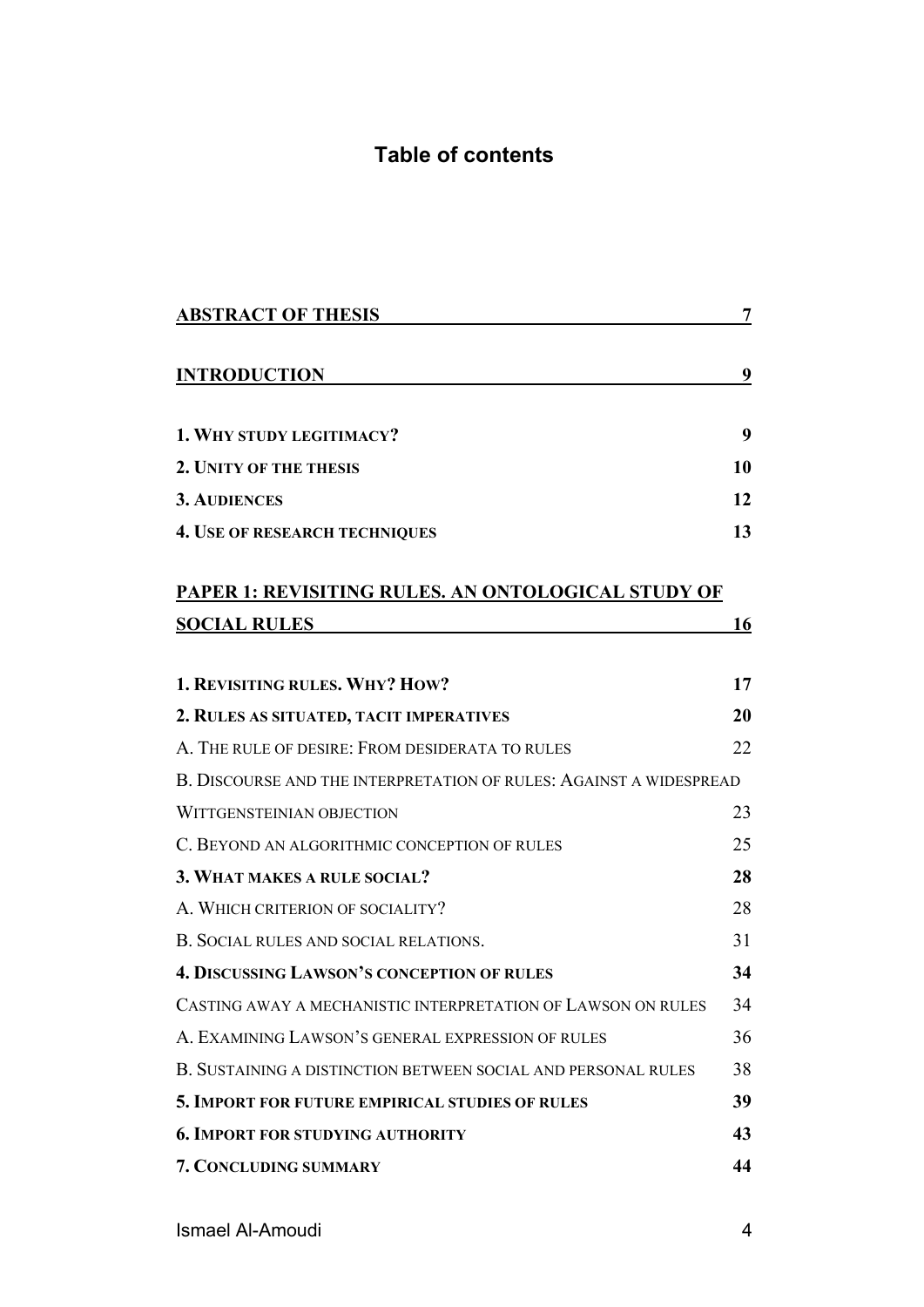### **ESSAY 2: REDRAWING FOUCAULT'S SOCIAL ONTOLOGY 46**

| 1. WHAT IS SPECIFIC ABOUT CRITICAL REALIST META-THEORY?               | 48 |
|-----------------------------------------------------------------------|----|
| A. THE STATUS OF TRUTH AND ERROR                                      | 49 |
| B. THE CRITICAL REALIST SOCIAL ONTOLOGY AND EPISTEMOLOGY              | 49 |
| C. METHODOLOGICAL PRINCIPLES FOR A CRITICAL REALIST SOCIAL SCIENCE 51 |    |
| 2. RECONSTRUCTING FOUCAULT'S META-THEORY                              | 51 |
| A. REVISITING THE STATUS OF TRUTH AND ERROR IN FOUCAULT'S WORKS       | 52 |
| B. FOUCAULT'S METHODOLOGY: STUDYING AN OPEN SOCIAL WORLD              | 57 |
| C. FOUCAULT'S SOCIAL ONTOLOGY: A STRATIFIED AND TRANSFORMATIONAL      |    |
| CONCEPTION OF SOCIAL REALITY                                          | 60 |
| 3. CONSEQUENCES FOR CRITICAL REALIST CRITIQUES OF FOUCAULT            | 67 |
| <b>4. CONSEQUENCES FOR FURTHER FOUCAULDIAN STUDY: AN ILLUSTRATION</b> |    |
|                                                                       | 68 |
| <b>SUMMARY AND CONCLUSION</b>                                         | 72 |

## **ESSAY 3: HOW IS LEGITIMACY CONSTITUTED? A CRITICAL REALIST CONTRIBUTION TO INSTITUTIONAL QUESTIONS 74**

| 1. INTRODUCTION                                                        | 75 |
|------------------------------------------------------------------------|----|
| 2. METHODOLOGICAL CONSIDERATIONS                                       | 77 |
| 3. LEGITIMACY AND (TACITLY RESPECTED) SOCIAL RULES                     | 79 |
| 4. CLARIFYING THE NOTION OF "CONGRUENCE"                               | 81 |
| <b>5. RULES THAT LEGITIMATE A SOCIAL ENTITY AND RULES THAT</b>         |    |
| <b>ILLEGITIMATE IT</b>                                                 | 82 |
| <b>6. LEGITIMACY AND THE SENSE OF RESPECT</b>                          | 85 |
| 7. THE RELATIVITY OF LEGITIMACY                                        | 87 |
| <b>8. EXPLORING FURTHER THE CONSTITUTION OF LEGITIMACY: A CONTRAST</b> |    |
| <b>STUDY</b>                                                           | 88 |
| Marie's story                                                          | 88 |
| Paul's story                                                           | 90 |
| <b>9. SUMMARY AND CONCLUSION</b>                                       | 95 |
| <b>CONCLUSION</b>                                                      | 98 |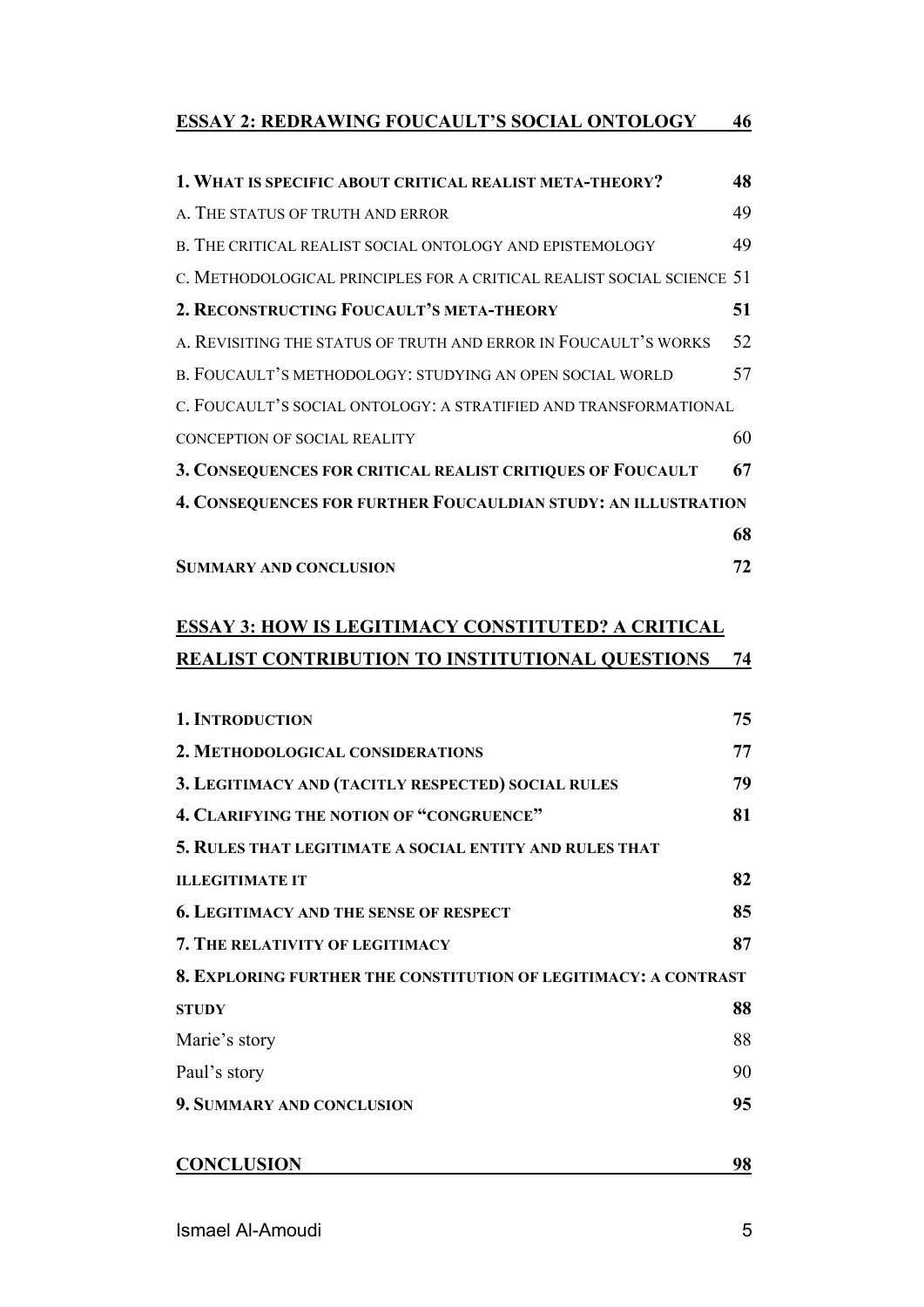| <b>1. SUMMARY OF CONTRIBUTIONS</b>                            | 98  |  |
|---------------------------------------------------------------|-----|--|
| A. PAPER 1: REVISITING RULES                                  | 98  |  |
| B. PAPER 2: REDRAWING FOUCAULT'S SOCIAL ONTOLOGY              |     |  |
| C. PAPER 3: HOW IS LEGITIMACY CONSTITUTED?                    |     |  |
| 2. LIMITATIONS                                                | 103 |  |
| A. LIMITATIONS RELATIVE TO THE USE OF RETRODUCTIVE ARGUMENTS  | 104 |  |
| B. LIMITATIONS RELATIVE TO THE EMPIRICAL MATERIAL I USE       | 105 |  |
| 3. A FEW AREAS FOR FUTURE RESEARCH                            | 107 |  |
| A. ANALYSING LEGITIMATION PROCESSES IN SPECIFIC ORGANIZATIONS | 107 |  |
| B. EXTENDING THE ONTOLOGICAL STUDY TO OTHER NOTIONS           | 110 |  |
| APPENDIX 1: LIST OF PARTICIPANTS TO INTERVIEWS AND/OR         |     |  |
| <b>ETHNOGRAPHIC OBSERVATION</b>                               | 111 |  |
|                                                               |     |  |

| <b>APPENDIX 2: INTERVIEW GUIDE</b> |  |
|------------------------------------|--|
|                                    |  |

| <b>REFERENCES</b> |  |
|-------------------|--|
|                   |  |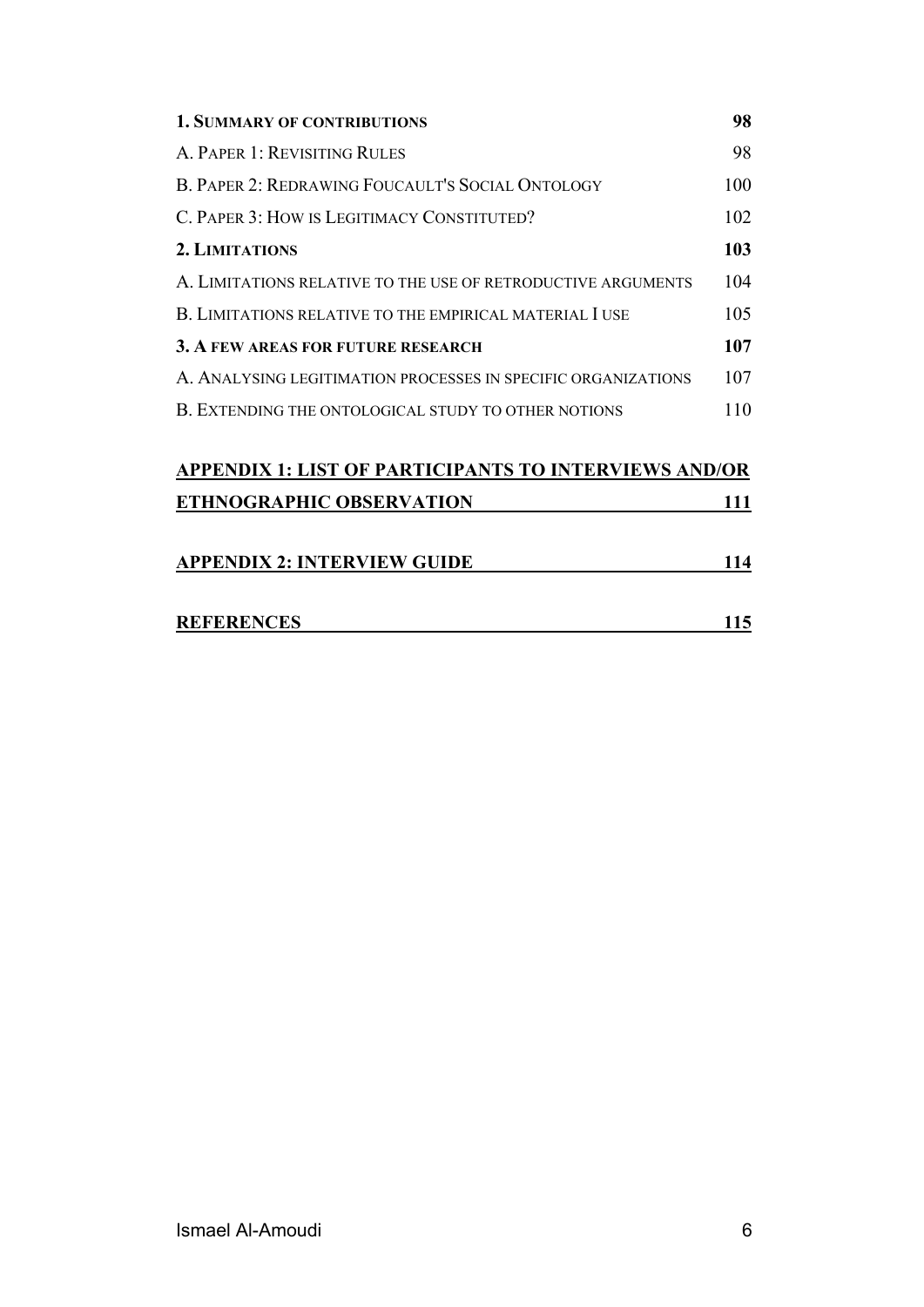### **Abstract of thesis**

## **Constituting Rules: The Production of Legitimacy in two European Organizations**

My thesis comprises three essays that explore the basic nature and processes of legitimacy and social rules in organizations combining elements from critical realism and post-structuralism.

#### **I/ Revisiting rules: An ontological study of social rules**

What kind of things are social rules? I start from the shortcomings of functionalist and ethnomethodological writings on rules to propose an alternative conception of rules as situated, often tacit, imperatives. This ontological theorisation borrows insights from critical realism and post-structuralism to explore some general features of rules. For instance: they under-determine fields of legitimate actions, are prone to logical stratification, are anchored to desires and are inherently open to interpretation (though in a discursively structured way). Moreover, I propose that a rule is social if and only if it is internally related to a social relation. In turn, this helps to clarify and systematise an understanding of how social rules are related to social positions and identities.

The objectives of this paper are two-fold. Firstly, I initiate a dialogue with authors writing on rules from a realist perspective, in particular John Searle and Tony Lawson. Secondly, I aim to facilitate the development of empirical research on processes of legitimation, authority and power in organizations.

## **II/ Redrawing Foucault's Social Ontology: A Critical Realist Reading of Michel Foucault**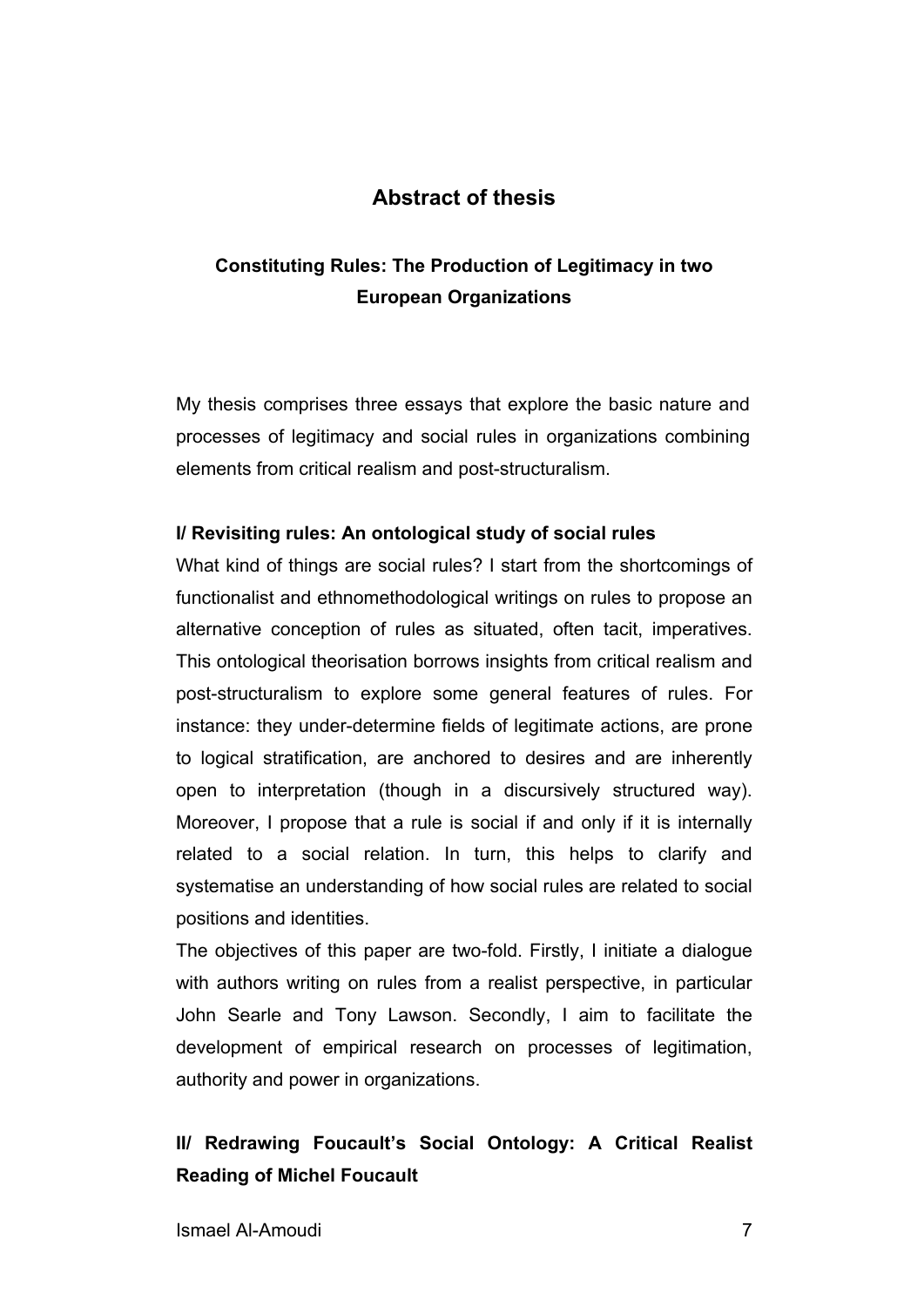I propose that Foucault's works, since he wrote *Discipline and Punish*, rely on an implicit meta-theory that is compatible with the fundamentals of Critical Realism. To this end I examine the status of truth, methodology and social ontology used by Foucault. If this thesis is correct, then a critical realist reading of Michel Foucault would avoid some of the pitfalls generally associated with his works - such as constructivism, determinism, localism, and reductionism. Moreover, this understanding of Foucault's works would also offer novel and challenging perspectives for researchers adopting a Foucauldian and/or critical realist study of organizations.

## **III/ How Is legitimacy constituted? A critical realist contribution to institutional questions**

I attempt to lay bases on which a realist study of the processes of legitimation can be engaged. Contrary to alternative social theories such as Institutional theory, I treat legitimacy as explicandum rather than as explicans and propose that the legitimacy of a social entity should be understood as its congruence with a set of respected legitimating social rules. Basing my critical realist ontological argument on contrastive ethnographic studies, I describe how legitimating social rules contribute to enabling and structuring the processes of legitimation at play in specific organizational settings. It is suggested that, by treating the constitution of legitimacy as a process, one is able to account for the dual evolution of people's conceptions of legitimacy and of the social rules that legitimate given social entities.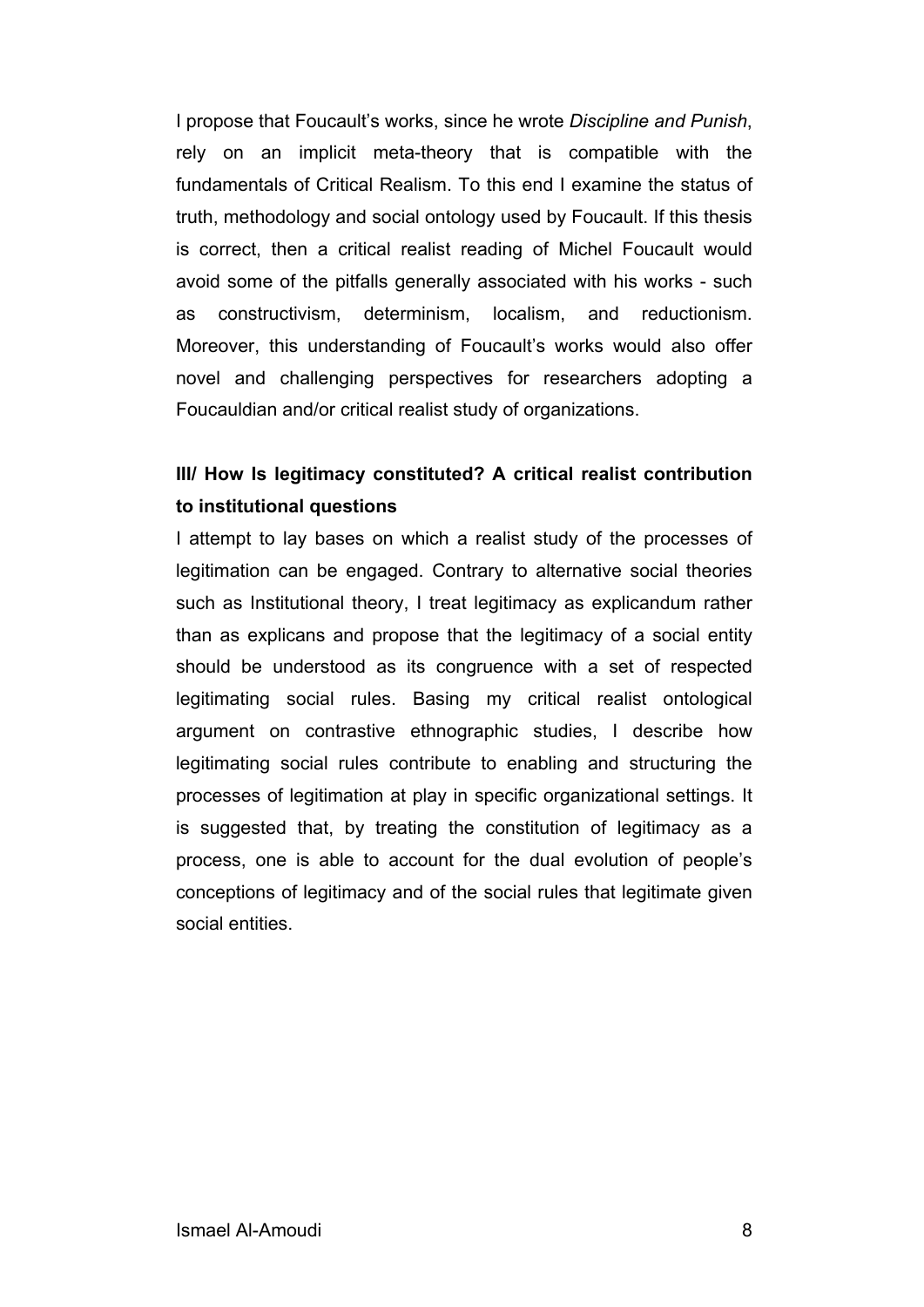### **Introduction**

#### **1. Why study legitimacy?**

In everyday life, when we say that something is legitimate we mean that it is acceptable or that "it is ok" for some reason. A decision, command or practice imbued with legitimacy is viewed as something we are expected to accept and would not consider challenging<sup>1</sup>. Consequently, it is not surprising that the notion of legitimacy has been widely used in management studies, organisation studies and sociology. What is surprising, however, is that very few authors have sought to move beyond the purely mundane understandings of legitimacy to ask: "What kind of thing is legitimacy?" and "What are the basic social processes through which it is continually reproduced?" At best, scholars using the concept of legitimacy have jumped to questions such as "According to what principles is X to be judged legitimate or illegitimate?" (Habermas 1975; Hayek 1982; Parijs 1991; Rawls 1971) and "What are the various types of sources of legitimacy?" (Weber 1978, see also Bendix 1974, Guillén 1994, Kojeve 2004). This general tendency is reflected in management studies, for instance when institutional theory (DiMaggio and Powell 1991; DiMaggio and Powell 2000; Meyer and Rowan 1977) attributes central importance to legitimacy in explaining social transformations but never addresses the issue of what legitimacy *is* and, equally importantly, is not.

l

<sup>1</sup> The *Concise Oxford Dictionary* defines "legitimate" as : '**adj. 1** conforming to the law or to rules. **2** able to be defended with logic or justification. **3** (of a child) born of parents lawfully married to each other. **4** (of a sovereign) having a title based on strict hereditary right. **v** make legitimate ... ORIGIN **ME**: from med L. *legitimatus*, *legitimare* 'make legal'.'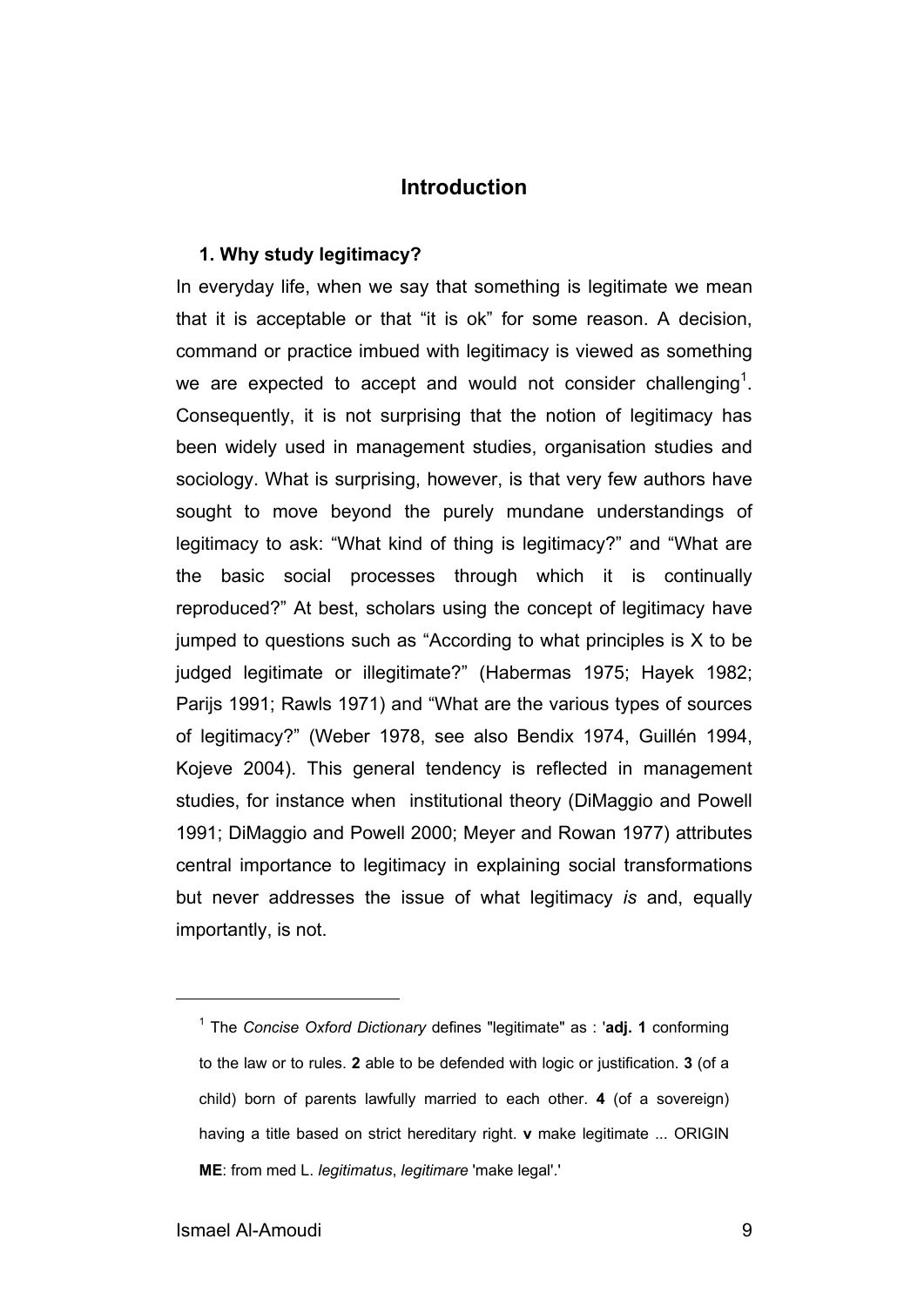In neglecting an *explicit* study of legitimacy, researchers face two types of risk. Firstly, social theorists expose their research to theoretical inconsistency if, at one moment, they suppose that legitimacy is a certain type of thing and then, at another, imply that this category refers to other things. Secondly, empirical researchers run the risk of misinterpreting processes involving, amongst other things, the constitution of legitimacy and the related formation of social rules because they would not be able to rely on the more basic mechanisms my research uncovers. I argue, for example, that institutionalist authors such as Meyer and Scott (in DiMaggio and Powell 1991) do not distinguish sharply between the legitimacy of any social entity and people's belief in that legitimacy. It follows that they are unable to distinguish between situations in which a social entity is legitimate and situations in which it is uncontested. This in turns leads to a relative myopia about the processes through which agents refer to commonly respected rules to persuade others of the legitimacy of a social entity.

My PhD work is, to my knowledge, the first ontological study of legitimacy. It relies on elements borrowed from critical realism (CR) and post-structuralism (PS) and involves numerous movements between theorisation and observation. The latter is informed by ethnographic research conducted with people working in French and British corporations. As a result of these investigations, I attempt to move beyond a mundane understanding of legitimacy and articulate a more consistent and challenging conception of legitimacy as the congruence of a social entity with sets of (tacitly known) social rules. This, in turn, enables me to explore some fundamental features of the social processes of legitimation and delegitimation.

#### **2. Unity of the thesis**

My thesis comprises three papers that are meant to be readable and publishable independently. However, these essays evolve and revolve around closely knit questions: What is legitimacy? What is a social rule? Through what processes do rules realize their legitimating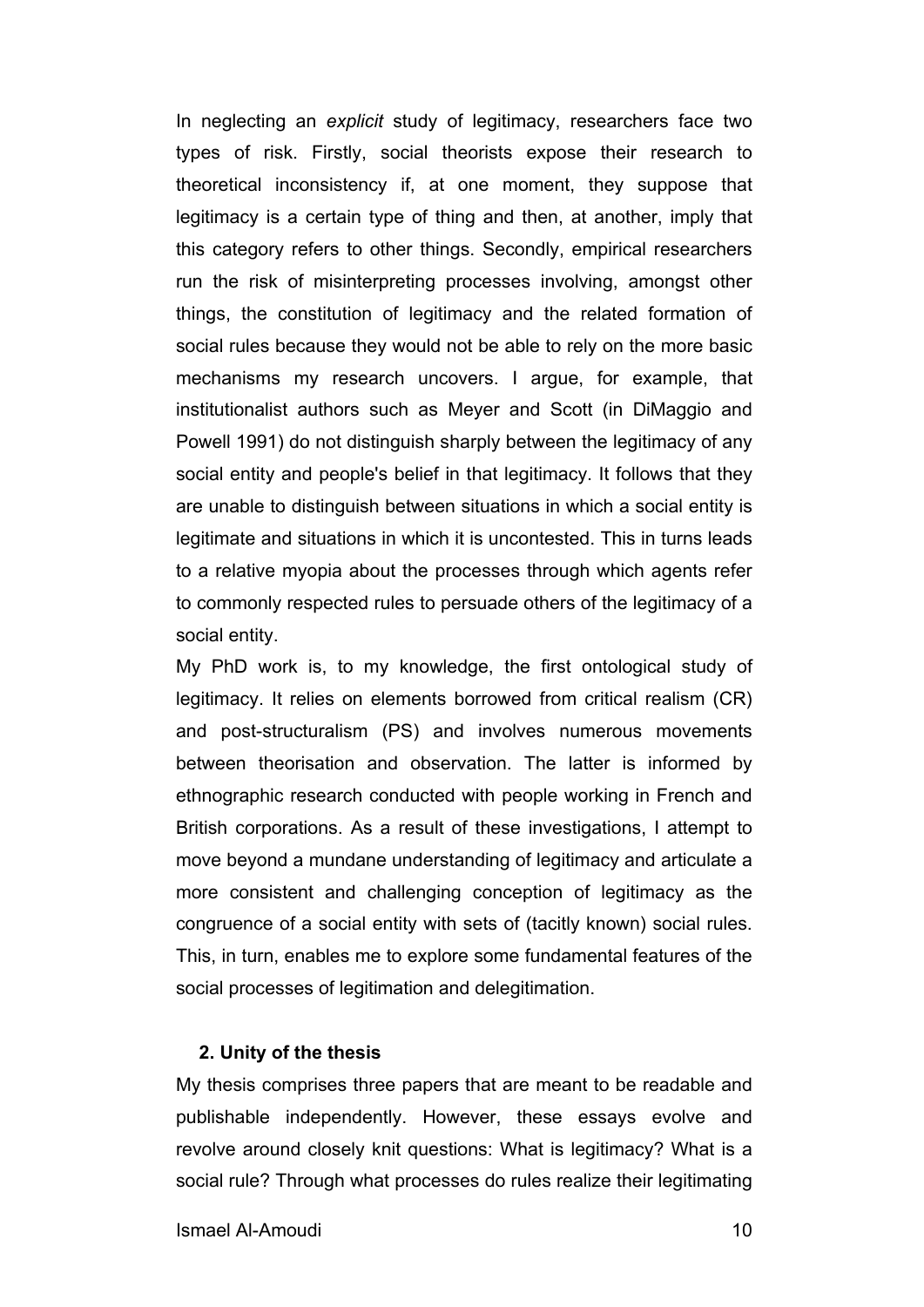power? Taken together, these works form a totality that is greater than the sum of its parts. In this section, I will examine their main points of contact and interrelation.

The first essay of this thesis (*Revisiting Rules*) argues that rules should be conceived as the ideally real<sup>2</sup> objects that make a social entity more legitimate than its opposite. By drawing on elements of CR and PS, I tackle such questions as: How does one define the opposite of a social entity? How are relevant rules recognized in specific situations? *Revisiting Rules* also prepares the ground for the third paper (*How is Legitimacy Constituted?*) by showing that the notion of rule, when conceived properly, does not lead necessarily to a reification of the social. Moreover, it proposes that the writings of social-constructionist and ethnomethodologist authors do not contradict such a notion of rule but, rather, presuppose it. Finally I propose to re-orient future empirical research on social rules by proposing a number of research questions in line with the reconceptualised notion of social rules I defend.

The ontological study of social rules is facilitated by the use of the notion of *discourse* as understood by post-structuralist authors (Foucault 1972; 1973; 1974; 1977; 1978; Foucault and Gordon 1980; Foucault, Morris et al. 1979; Foucault and Rabinow 1986; Laclau and Mouffe 1985). However, the presence of this notion in a critical realist (CR) framework may seem problematic to readers used to seeing critical realism and post-structuralism as incompatible meta-theories (Contu and Willmott 2005; Reed 2005a; 2005b). In order to show that such conciliation is, at least in principle, acceptable, I had to go back to my MA dissertation (Al-Amoudi 1999) where I attempted to show that the ontology implicit in the later works of Foucault is not

l

'

 $2$  The notion of "ideally real" objects is not as contradictory than it may seem: The term 'ideally real' refers to conceptual entities such as discourse, language, genres, tropes, styles, signs, symbols and semiotized entities, ideas, beliefs, meanings, understandings, explanations, opinions, concepts, representations, models, theories and so on.' (Fleetwood 2005: 200)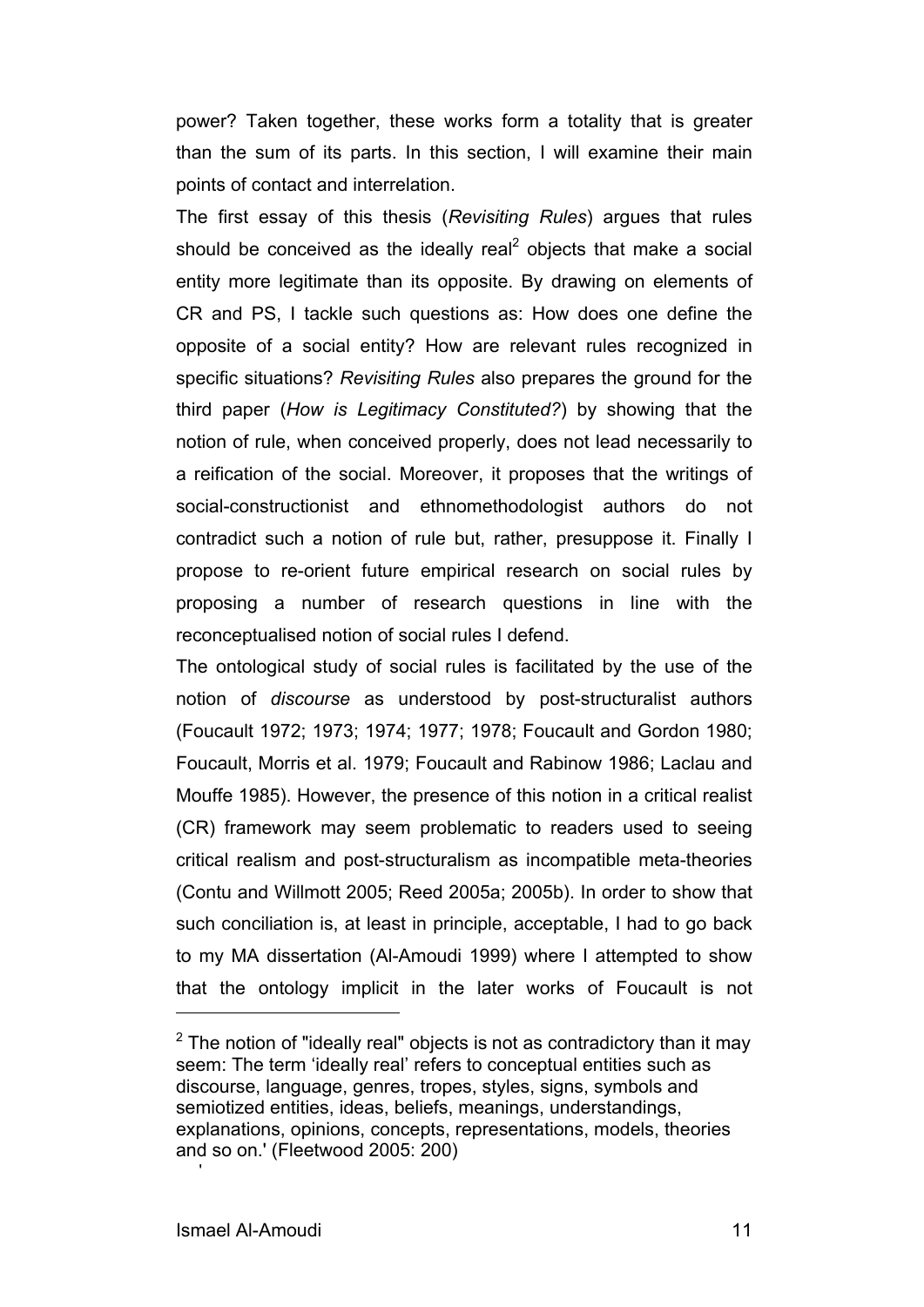fundamentally incompatible with a CR ontology. When writing the second essay of this thesis (*Redrawing Foucault's Ontology*) I have built upon a central argument of my MA dissertation and have spent substantial effort connecting it with the works of other researchers in sociology and organization studies. For instance I now engage with Archer's critical appreciation of Foucault (Archer 1995; 2000) and I illustrate the pay-off of my approach by re-visiting Grey's "Foucauldian" study of *Careers as a Project of the Self.* Furthermore, I suggest that a CR reading of Foucault does not necessarily contradict Grey's analysis of benevolent power but complements it by bringing ontological depth to the causal connection between the various stratified social mechanisms that generate such forms of power.

The third and last essay of this thesis (*How is Legitimacy Constituted?*) questions the nature of legitimacy and proposes that legitimacy can be understood as the result of a social process involving ontologically distinct elements such as i) the social entities whose legitimacy is being constituted, ii) agents' beliefs about the legitimacy of these entities and iii) the social rules that constitute the legitimacy of the (legitimate) social entity. This essay is based both on the theoretical results of the first two essays and on the empirical fieldwork I conducted over 12 months. Although it is primarily concerned with the very general question of how legitimacy is constituted, it also clarifies some of the specific situations faced by members of the organisations I studied. To this extent, I hope that it illustrates how ontological theorising can make a difference to the empirical study of specific organisational situations.

#### **3. Audiences**

This thesis is directed at three audiences. Firstly it may be of interest for authors who rely on the categories of 'legitimacy' and 'social rules' in their research. Strictly defined this audience encompasses students of organizations and management with an interest in corporate governance, institutional theory, marketing, strategy, etc. More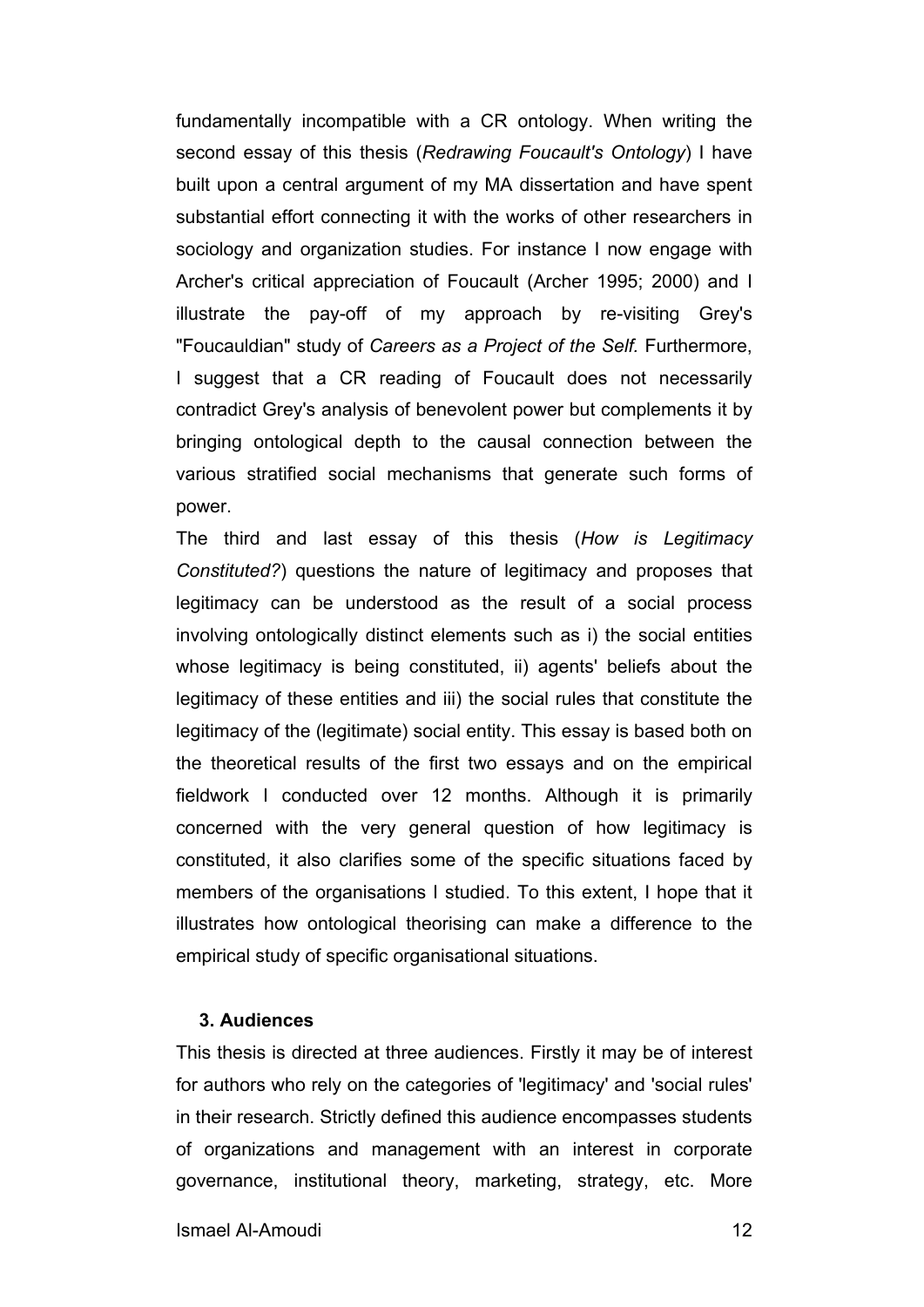broadly, this audience may also include researchers interested in ethnology, legal studies, moral and political philosophy, political studies, social philosophy and sociology. Secondly my thesis may be of value for researchers with an interest in social ontology; that is the study of the basic nature of the entities that constitute the social world. In recent times, interest in ontology appears to have been gaining momentum in disciplines such as management, economics and organization studies. Although some voices have argued convincingly in favour of ontological awareness in organization and management studies (Fleetwood 2005) there are still almost no examples of such enquiries in management studies. Despite its limitations my thesis is intended to show that such ontological studies are possible and useful. It is also intended to show (rather than affirm) how such ontological enquiry can be done and what the product of such enquiry may look like. I do not expect all my readers to accept all my claims. Rather, I would be satisfied if the three articles I present could fuel further debate and research on social ontology. Thirdly, my thesis may be of particular interest for authors interested in critical realism, be they advocates or challengers. On the one hand it addresses the concerns raised by Contu and Willmott (2005) that socalled CR contributions to management studies are only superficially connected to CR philosophy and that 'Very rarely... has Critical Realism been embraced openly or consistently by students of management or organization. Citations of key critical realist texts, let alone their careful exposition, are scarce.' (Contu and Willmott 2005). On the other hand it aims to create a constructive dialogue with other approaches, such as Foucauldian post-structuralism. I attempt to initiate this discussion by incorporating elements of post-structuralism into CR analysis (Papers 1 and 3) and by comparing foundational texts of both philosophies (Paper 2).

#### **4. Use of research techniques**

It is tempting to legitimate one's research by putting forwards the use of complex techniques: hundreds of interviews, elaborate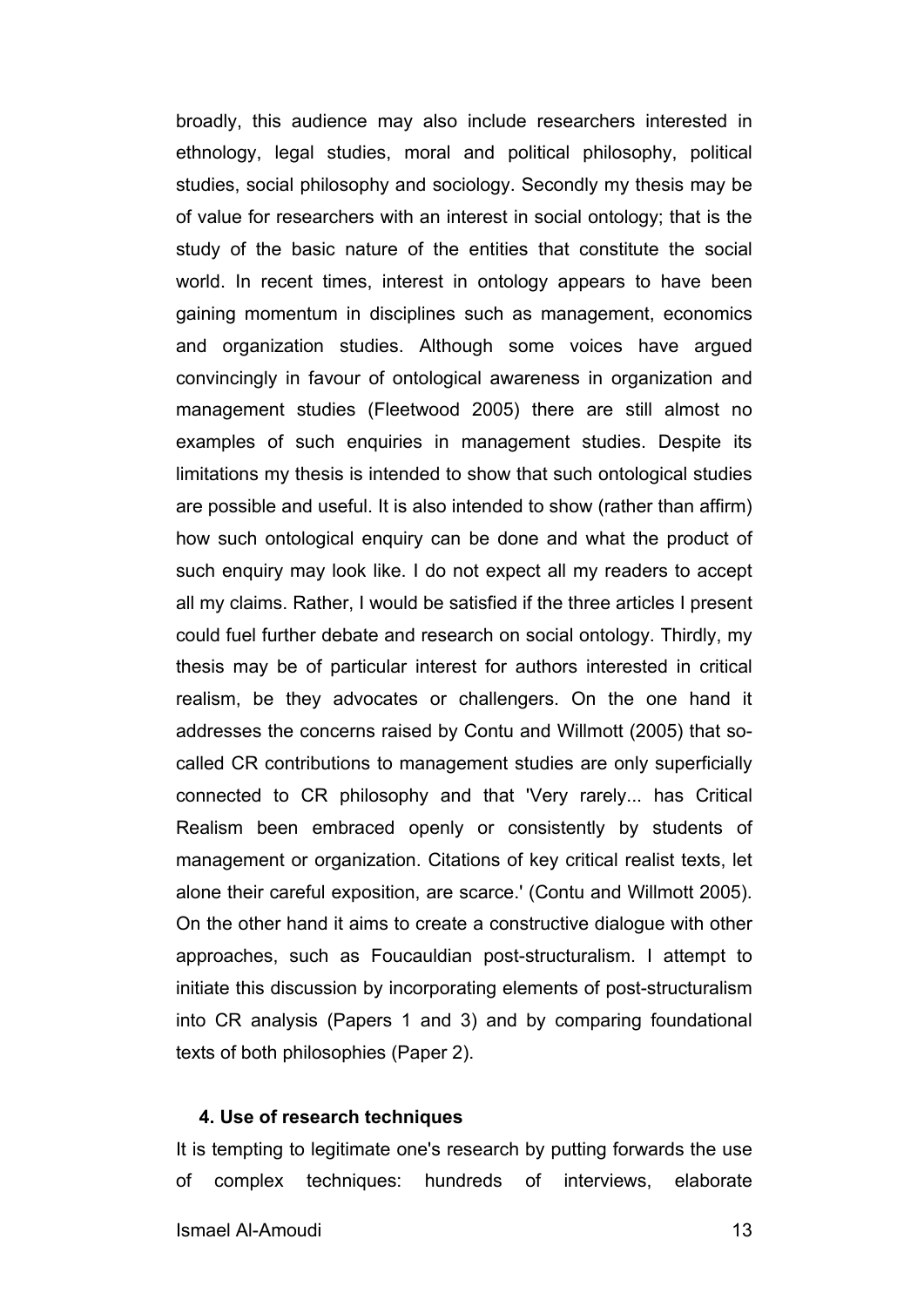questionnaires, analysis of financial data, etc. Indeed, it may be the case that many highly respected academics would consider the use of such tools as tokens of intellectual rigour. Further reflection may, however, suggest the limitation and potential danger of such an emphasis. What is the use of multiplying the number of interviews, of questionnaires and of financial reports if these tools are poorly adapted to grasping the ubiquitous, yet elusive, processes of legitimation? During the empirical fieldwork that served as a background to this thesis, it appeared with striking clarity that legitimacy is a sensitive, almost taboo, topic. When interviewed in their office most informants would at first adopt a politically-correct attitude consisting in describing at length the formal organization chart and would ensure that all the information they convey is consistent with it. In such situations, data produced by the multiplication of short interviews, of anonymous questionnaires and of financial reports is at best superficial and at worst misleading.

Abandoning the research techniques mentioned above does not mean abandoning the use of rigorous and systematic ways of constituting knowledge. It does, however, mean that the techniques of research one uses must be assessed in relation to the objects of research and the research questions through which these objects are problematised. The research technique behind the third paper is still uncommon in management studies. I believe nonetheless that it is particularly well suited for engaging with questions such as: "What kind of things are rules?", "what makes a rule social?" and "how should one study specific rules in specific organizations?". I address these questions through retroduction from a mundane situation that my readers (including my fiercest adversaries) should find familiar and uncontroversial: sending a letter of resignation. By questioning the conditions of possibility and intelligibility of this state of affairs, I am then able to suggest some crucial characteristics of social rules. Readers familiar with critical realism should recognize a research strategy very close to the one used by Bhaskar (1978) who starts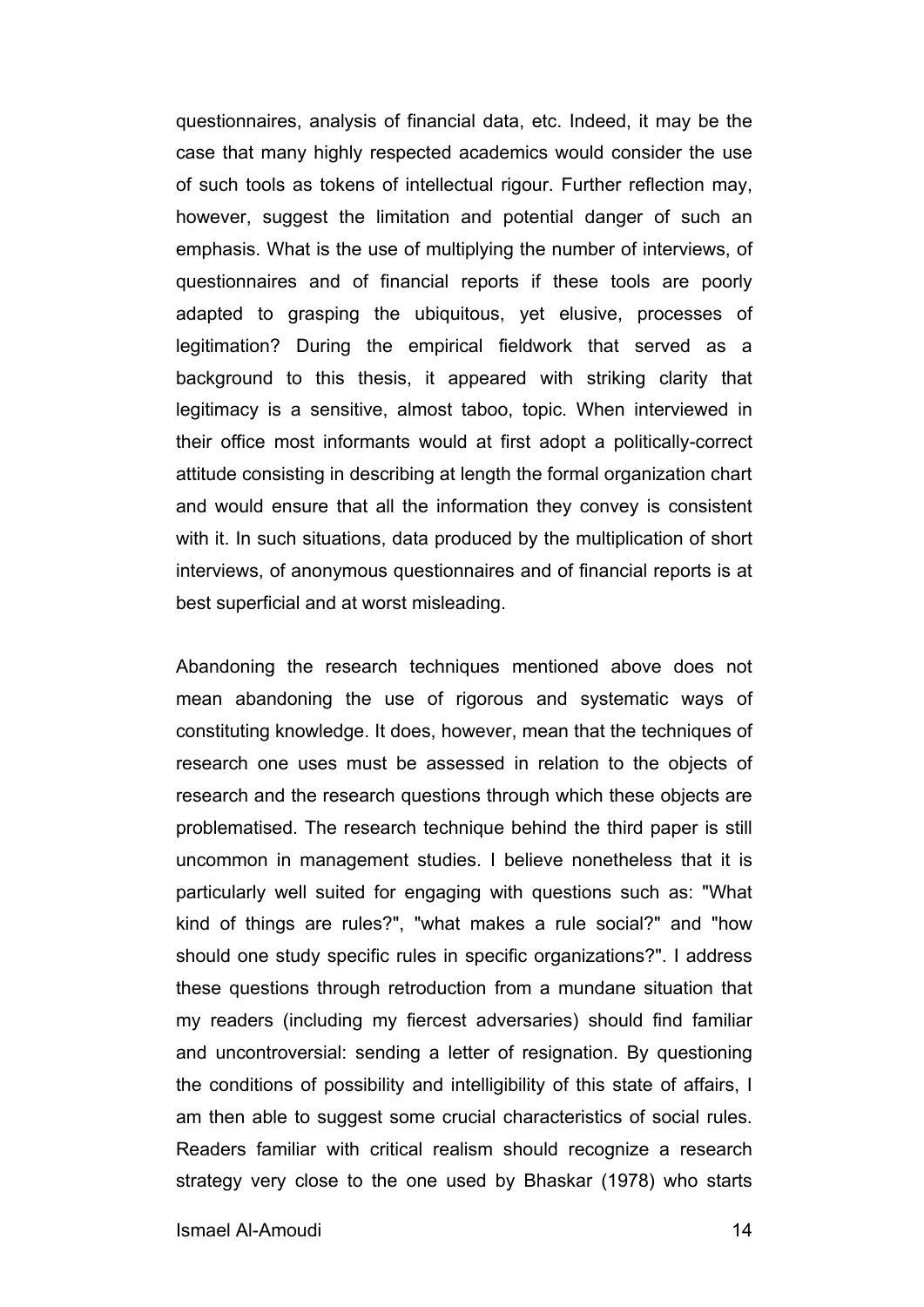from the accepted fact that "experiments are possible and indispensable for the progress of natural sciences" and questions the conditions of possibility of such a statement.

The topic of the second paper is less empirical than the first in the sense that it is principally a confrontation of the ideas of Roy Bhaskar and Michel Foucault. This task required in-depth study of the works of each author and so involved intensive library work. Since the paper purports to provide more than mere intellectual gratification, a substantial part of it is devoted to illustrating how a CR reading of Foucault can make a difference to the study of organizations. I do this by re-considering Grey's exemplary Foucauldian study of *Career as a project of the self* and by showing how such study could be extended when recast into a CR framework.

The third paper addresses the empirical question of the processes through which legitimacy is constituted in organizations. I have relied on research techniques that are adequate to understanding a generalized social process that participants reproduce in their day-today work, without always being able to formulate it. Such techniques include contrastive study (Lawson 2003), in depth semi-structured interviews (around 50 hours in total), interviews with closely related informants (around 30 hours with 6 people) and participant information with people of similar ethnic and educational background during more than 150 hours (see Appendix 1).

The blood and marrow of my thesis is provided by the CR ontology and the Foucauldian variant of the post-structuralist theory of discourse. These (meta)theories inspire and nourish all aspects of my thesis, from the questions I ask to the answers I suggest. The methods I use are the bones of the present research; they provide rigor and consistency for the theses I defend. Finally, the study of legitimation processes and social rules constitute the flesh and skin of my PhD research as it is this aspect that will probably be most appealing to the wider community of researchers in management and organization studies.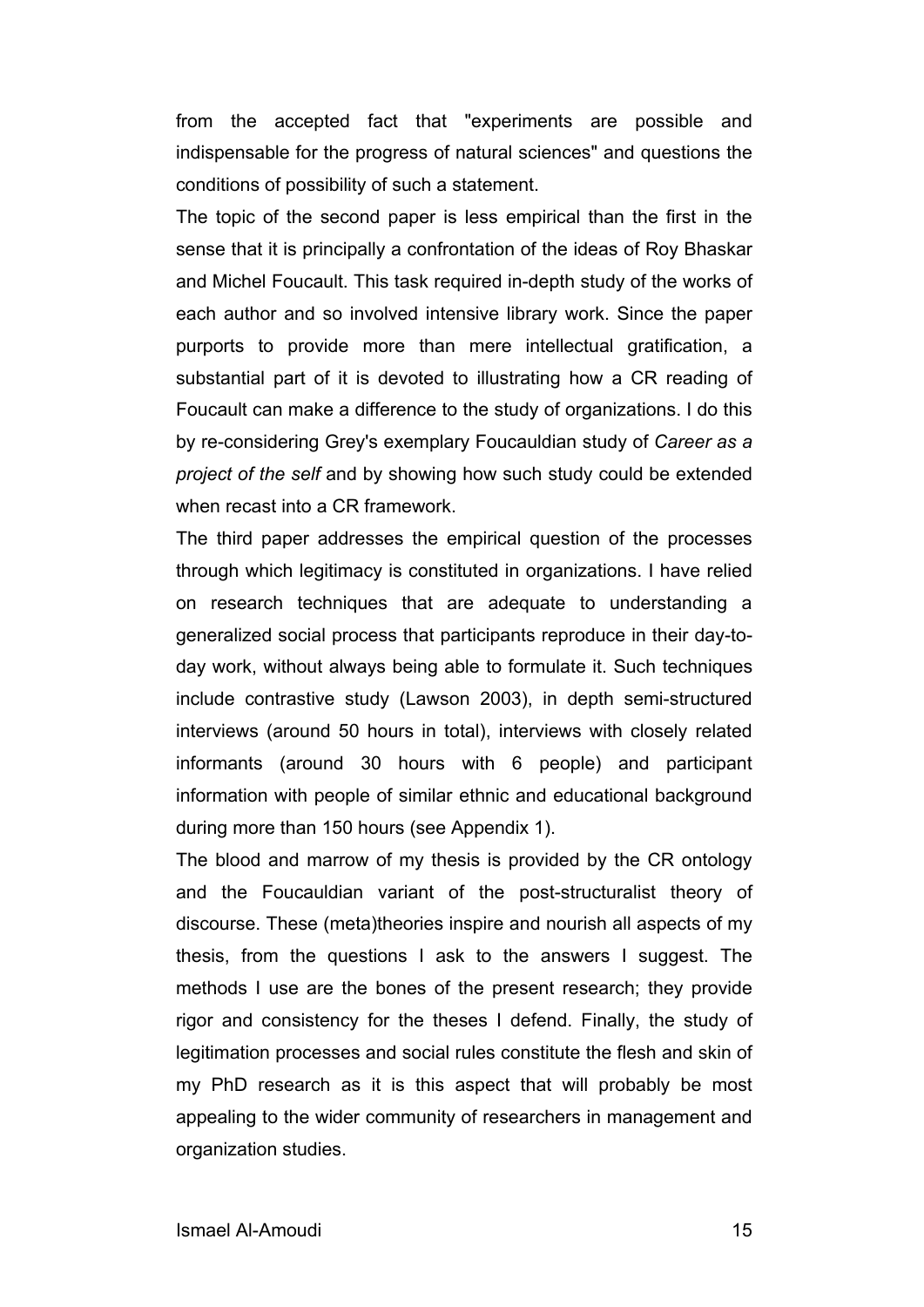## **Paper 1: Revisiting Rules. An Ontological Study of Social Rules**

Circa 10,000 words

#### **Abstract**

What kind of things are social rules? I start from the critique of social rules articulated by ethnomethodologists and propose an alternative conception of rules as situated, often tacit, imperatives. This ontological theorization borrows insights from critical realism and post-structuralism to explore general features of rules. For instance: they under-determine fields of legitimate actions, are prone to logical stratification, are anchored to desires and are inherently open to interpretation, though in a discursively structured way. Moreover, I propose that a rule is social if and only if it is internally related to a social relation. In turn, this helps to clarify and systematize an understanding of how social rules relate to social positions and identities.

The objectives of this paper are two-fold. Firstly, I initiate a dialogue with authors writing on rules from a realist perspective, in particular John Searle and Tony Lawson. Secondly, I aim to facilitate the development of empirical research on processes of legitimation, authority and power in organizations.

#### **Keywords**

Critical realism, discourse, ethnomethodology, identity, ontology, poststructuralism, rules, social relations, social identities.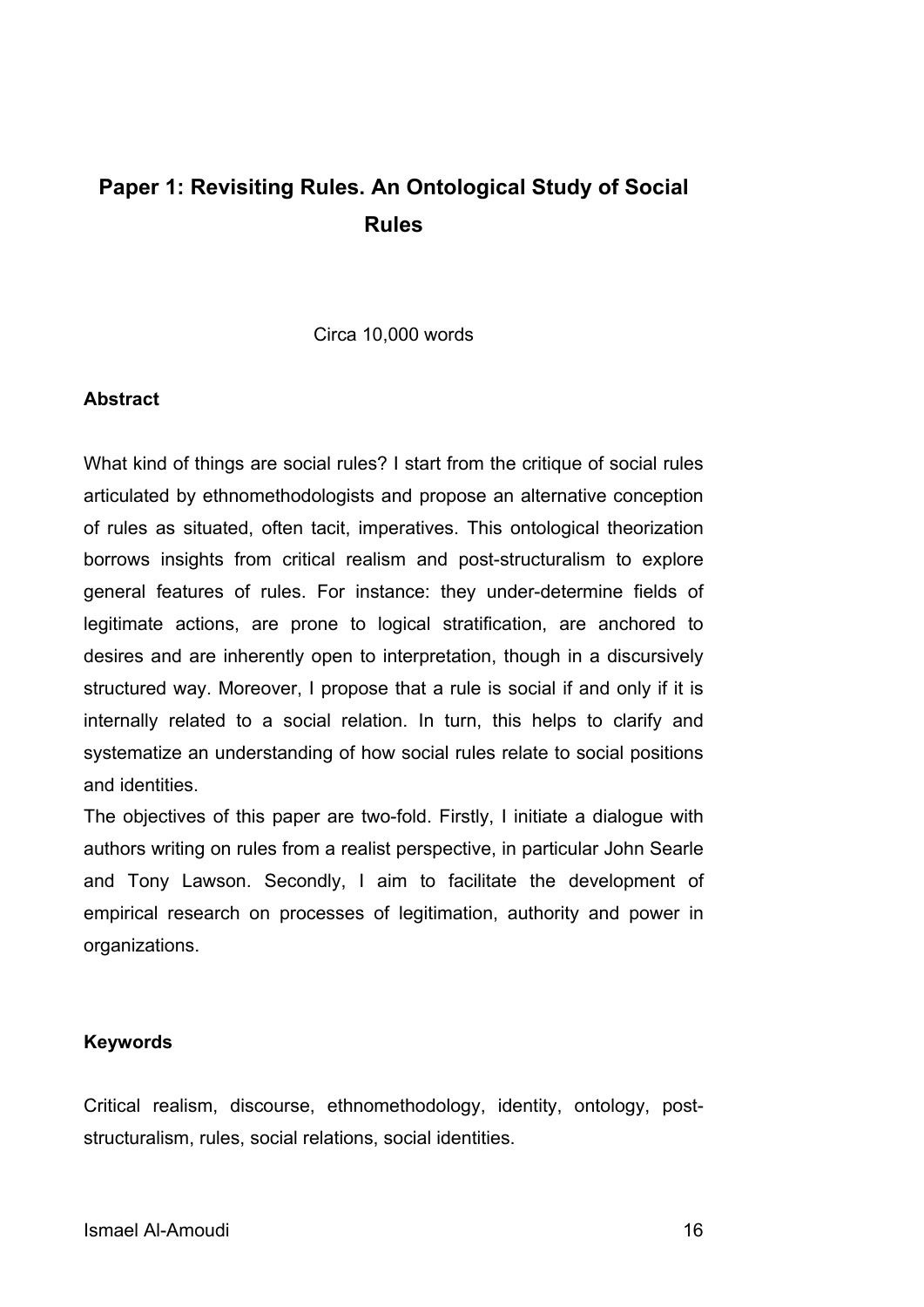#### **1. Revisiting rules. Why? How?**

The notion of 'rule' seems to be almost as contested as it is central to both sociology and organization studies. Whereas classic works of sociology tend to consider rules as a vital resource (Durkheim 1982; Giddens 1984; Parsons 1964; Weber 1978), ethnomethodologists criticize their taken-forgrantedness and propose rather to view the continuous reproduction of rules as a problematic topic of enquiry (Zimmermann in Douglas 1971; Garfinkel 1984; Heritage 1984). As Garfinkel puts it

[functionalist] social science theorists … have used the fact of standardization to conceive the character and consequences of actions that comply with standardized expectancies. Generally they have acknowledged but otherwise neglected the fact that by these same actions persons discover, create and sustain this standardization. (Garfinkel, 1967: 66-7, cited in Heritage 1984, text modified)

Indeed, a notion of rules that would equate them with the explicit formalizations used by agents to explain their actions conveys little and provides misleading explanatory power. Moreover, ethnomethodologists suggest that the ability to know when the rule must be suspended is an essential element of competent social action. This indicates that failure to incorporate the interpretative work performed by participants results not only in blindness to incompetent/deviant social action but also misses key features of competent/normal action.

The purpose of the present paper is not to refute this ethnomethodological critique but, rather, to include it into a refined study of rules. Thus, against functionalism, I consider that rules are immanent to (though distinct from) the very practices of participants. Contrary to ethnomethodologists, however, I do not conclude from the limitations of functionalism that rules are a potentially misleading category and that

At the present time, it is clear that the analysis of actions in context is best forwarded by the detailed analysis of families of cases rather than through the formulation of prescriptive systems of rules which gloss over more than they reveal and foster the illusion of understanding and explanation where none exists (Heritage 1984: 129).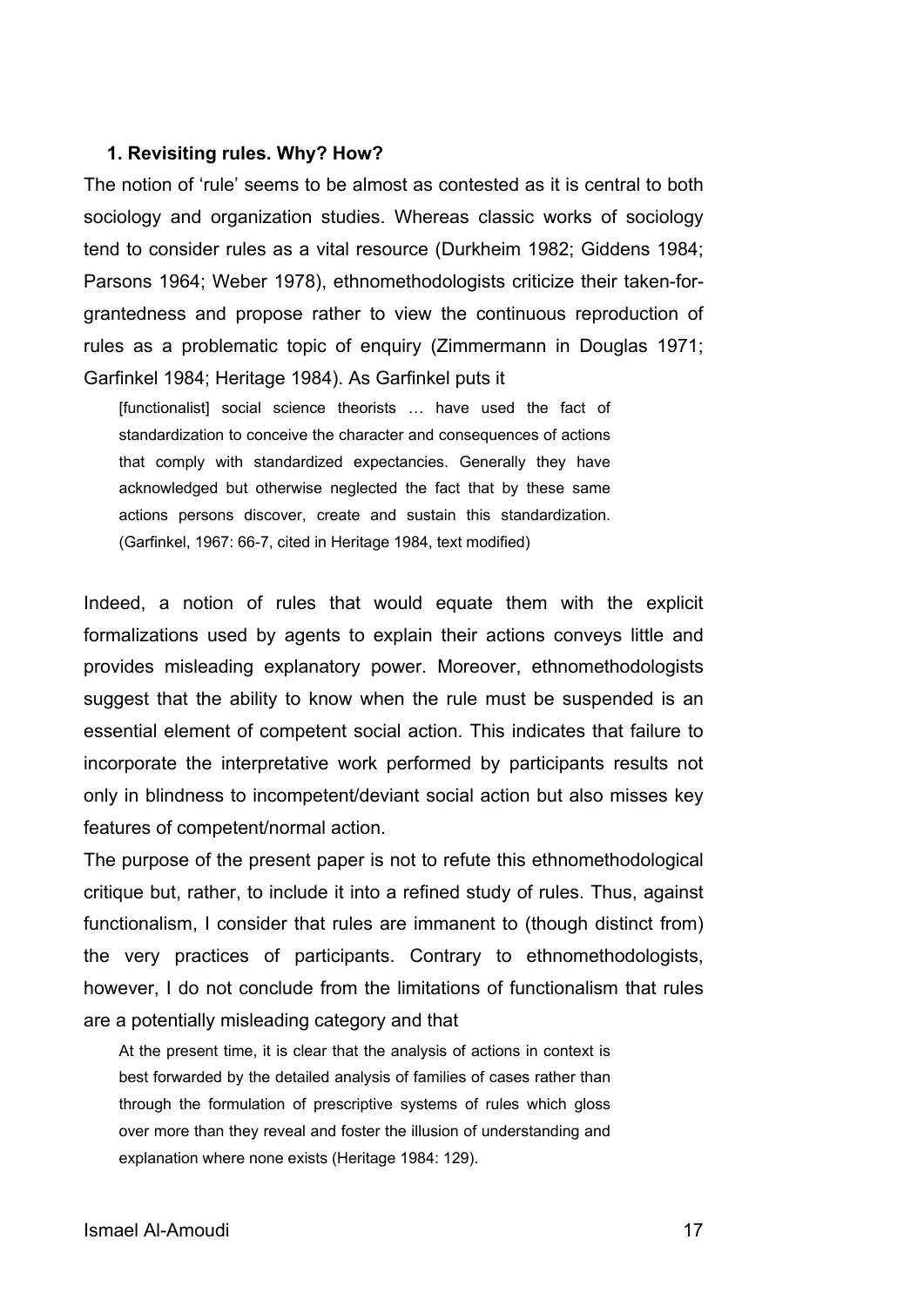In the remainder of the paper, I try to carve out a conception of rules that could be valuable for researchers in social sciences including ethnomethodologists. My point is not to defend the "formulation of prescriptive rules" against the "detailed analysis of families of cases". It is rather to show the implicit importance of rules for the very process of "analysis of families of cases".

I base my argument on retroductive and contrastive reasoning which can be explained by comparison with the more common practice of induction (Bhaskar 1978; 1998; Lawson 1997; 2003). Whereas induction seeks to move from the observation of a property in a few individuals to a statement about all individuals of the same kind, retroduction seeks to uncover the necessary conditions of possibility for an observed event, these conditions of possibility being things of various kinds: (usually anterior) events but also powers, mechanisms, processes, structures, reasons, beliefs, and so on. For example, an inductive study of swans typically prompts questions of the type: considering the swans I can observe, what can be said about all swans? In turn, these questions bring answers of the type: all swans must be white, big birds, capable of swimming and eating fish. Notably, induction seeks to generalize observations without attempting to explain them. In the present example, we are therefore left with no answer to the question why (some or even all) swans are white, big birds, etc. Conversely, a retroductive and contrastive study of swans would prompt questions of the type: What must be the case about the swans I can observe, for them to be white in England (but not in Australia), big (compared with ducks), capable of swimming in quiet rivers (but not in torrents) and eating fish in some rivers but not in others? The resulting answers do not take the form of a generalization of observed characteristics to the totality of swans. Rather, they take the form of hypotheses concerning the genetic, physiological, environmental and social mechanisms that make swans white in England, bigger than most ducks, capable of swimming in rivers with little current and eating fish when the water is not too polluted. It is important to stress that (just like for induction) the knowledge produced through retroduction is fallible and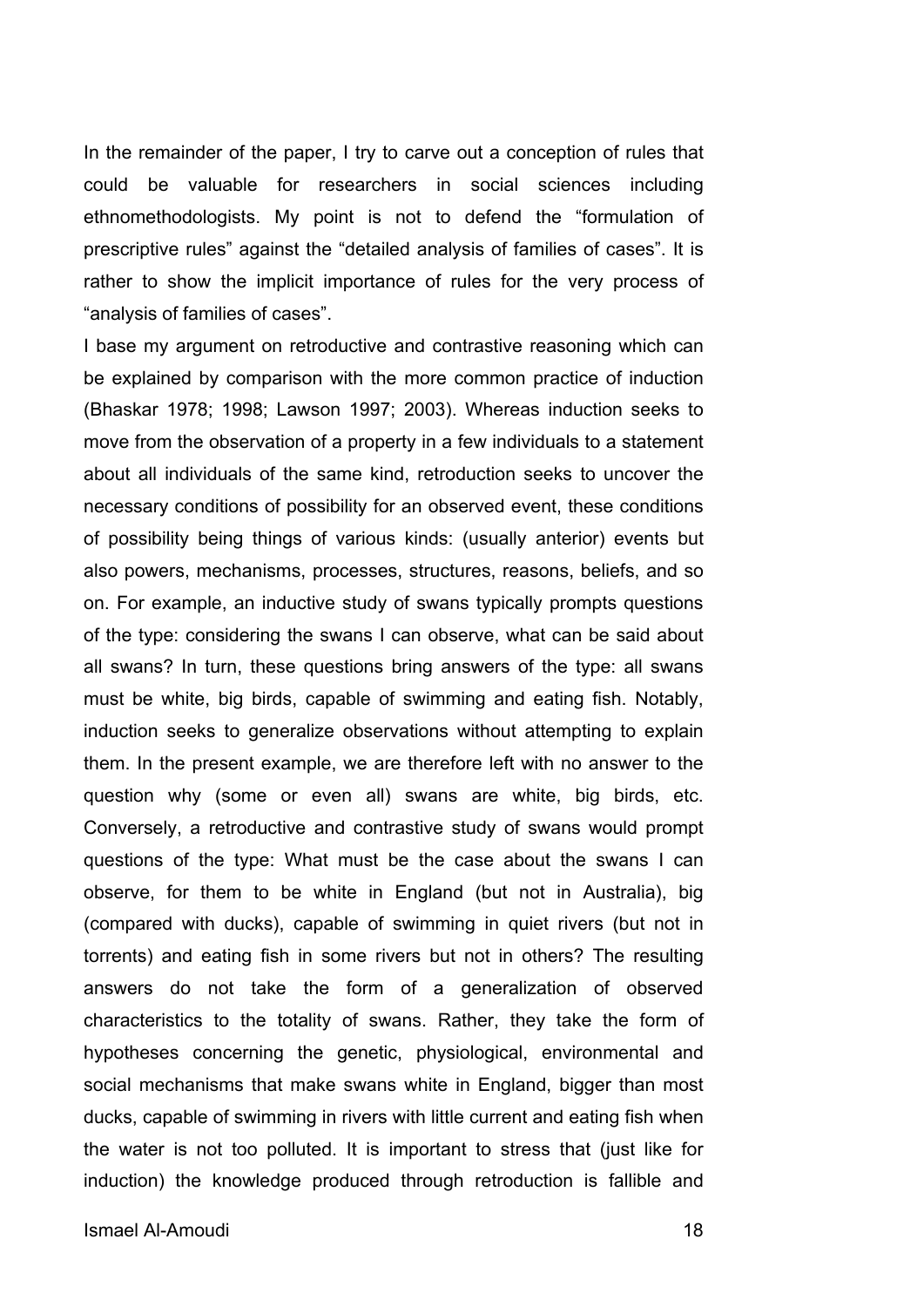depends in large part on social and psychological processes related to the researcher. How useful and reliable is knowledge produced by retroduction then? A possible answer is that it is definitely more useful for explaining states of affairs than induction or deduction (that predicts without explaining). Moreover, it is possible to appreciate and have some idea of the reliability of such knowledge since retroduction is revelatory of two inextricable things at the same time. On the one hand, it reveals my own assumptions –although in specific terms of reference - and helps clarifying them. On the other hand, it reveals features of the world that are irreducible to my conception of them, although it does so with a strict *caveat*. In effect, I am entitled to believe that the implicit assumptions I make about the world are adequate only to the extent that I also believe that my chosen point of departure refers adequately to the world. For example, a retroductive study of the positive impact of why swans can speak Spanish is likely to generate more dubious hypotheses than a tentative explanation of why swans are able to float on quiet rivers. Finally, the hypotheses generated through retroduction are inherently open to debate and discussion. For the present research, this means that my retroductive reasoning will attempt to be convincing by departing from a situation that is familiar and plausible to all readers. The situation I have chosen can be summarized in five words and is the following:

#### *John posts a resignation letter*

In section 2, I propose to study rules as situated, tacit imperatives. I then distinguish between social and personal rules (section 3) by examining the internal relation of social rules and social relations. In section 4, I compare the conception of social rules developed in the previous sections with the conception of social rules proposed by Lawson (1997; 2003). Finally, I dedicate sections 5 and 6 to indicating directions for studying social rules and the processes of authority through which they are established and reproduced.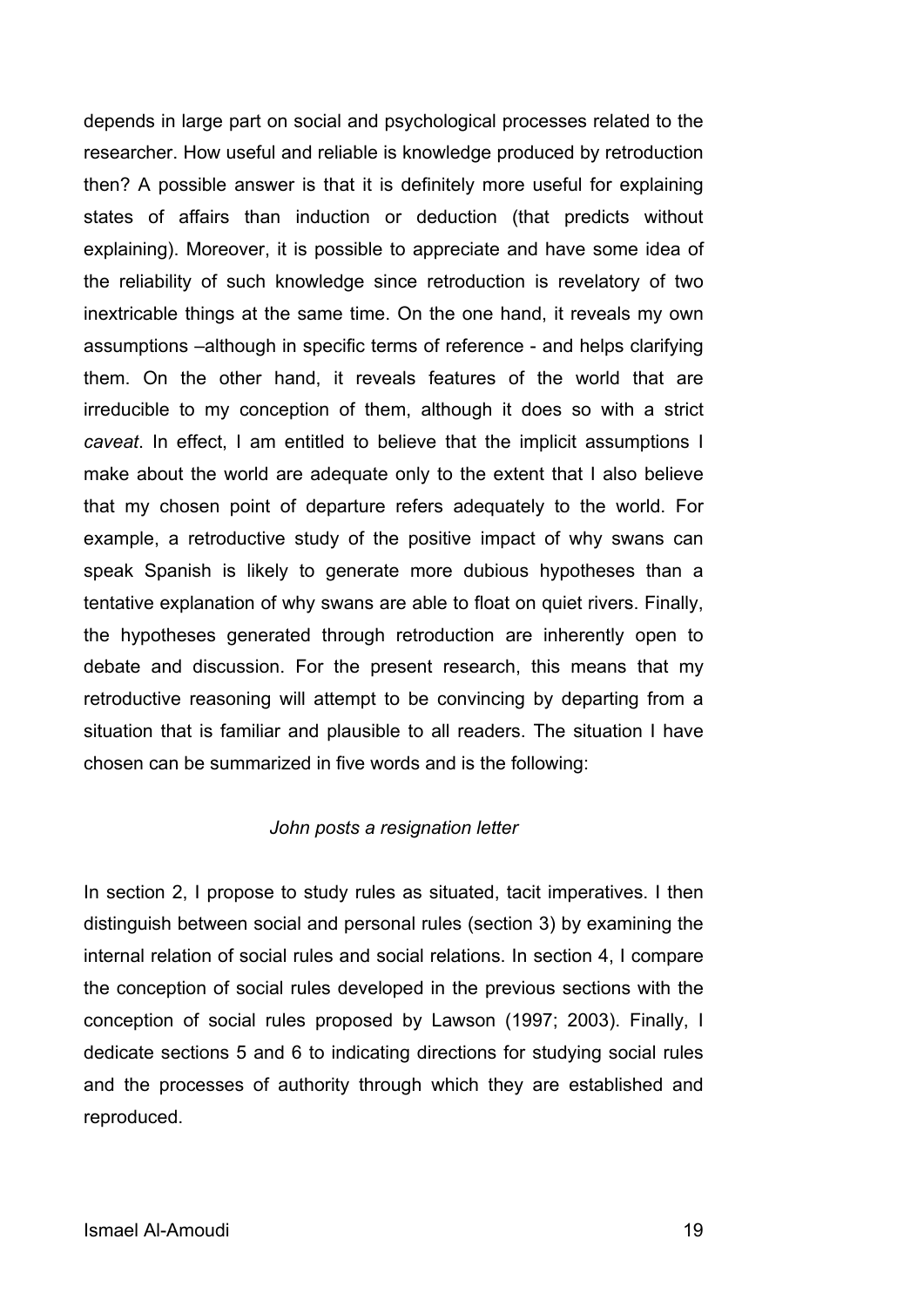#### **2. Rules as situated, tacit imperatives**

I would now like to defend a conception of rules as imperatives or injunctions. In common usage, the word 'imperative', refers both to "the imperative mood, or a verbal form belonging to it" (*Oxford English Dictionary*) and to "an imperative action, speech, condition, etc.; an action involving or expressing a command; a command." (*Ibid.*) In this light, the imperative is related to a class of actions that ought to be, but what does "ought" mean? Arguably, ought does not mean "is", it does not mean "can" and it does not mean "is wanted". So, the imperative is distinct from the actual, the possible and the desired, which is reflected in English language by the distinction made between indicative, conditional $3$  and imperative moods. But then, what is the imperative? A short answer could perhaps be that **imperativity refers to the mode of being of an action that is more legitimate than its opposite. The rule (imperative, norm or injunction)4 is thus the implicit, local, ideally and (sometime) socially real object that generates the imperativity of a set of possible actions.** This prompts comment on the notion of opposite and on legitimacy. First, the idea of an action's "opposite" may raise some eyebrows, especially amongst authors sympathetic to post-structuralism. Is it possible to speak meaningfully of the opposite of an action considering the plurality of actions qualifying plausibly as opposite for any given action? For instance, it is possible to imagine a multitude of opposites for the action of "posting a letter": refraining from posting anything at all, posting a postcard, sending an email, burning a letter or, why not, putting a slice of ham in the mailbox. Interestingly enough, most people are capable of using the context of the statement in order to figure out the opposite of "sending a letter". Instead of sending a letter, they would abstain from posting anything at all if they finally decided not to send that letter of resignation, they would send a postcard to friends if they are on a holiday, an email if they wish a quick reply and a slice of ham if they lost a stupid bet. Moreover, the theories of

1

 $3$  NB: In English, the conditional conflates possible and desired actions.

<sup>&</sup>lt;sup>4</sup> In this paper, I refer to invariably to 'rules', 'imperatives', 'norms' and 'injunctions'.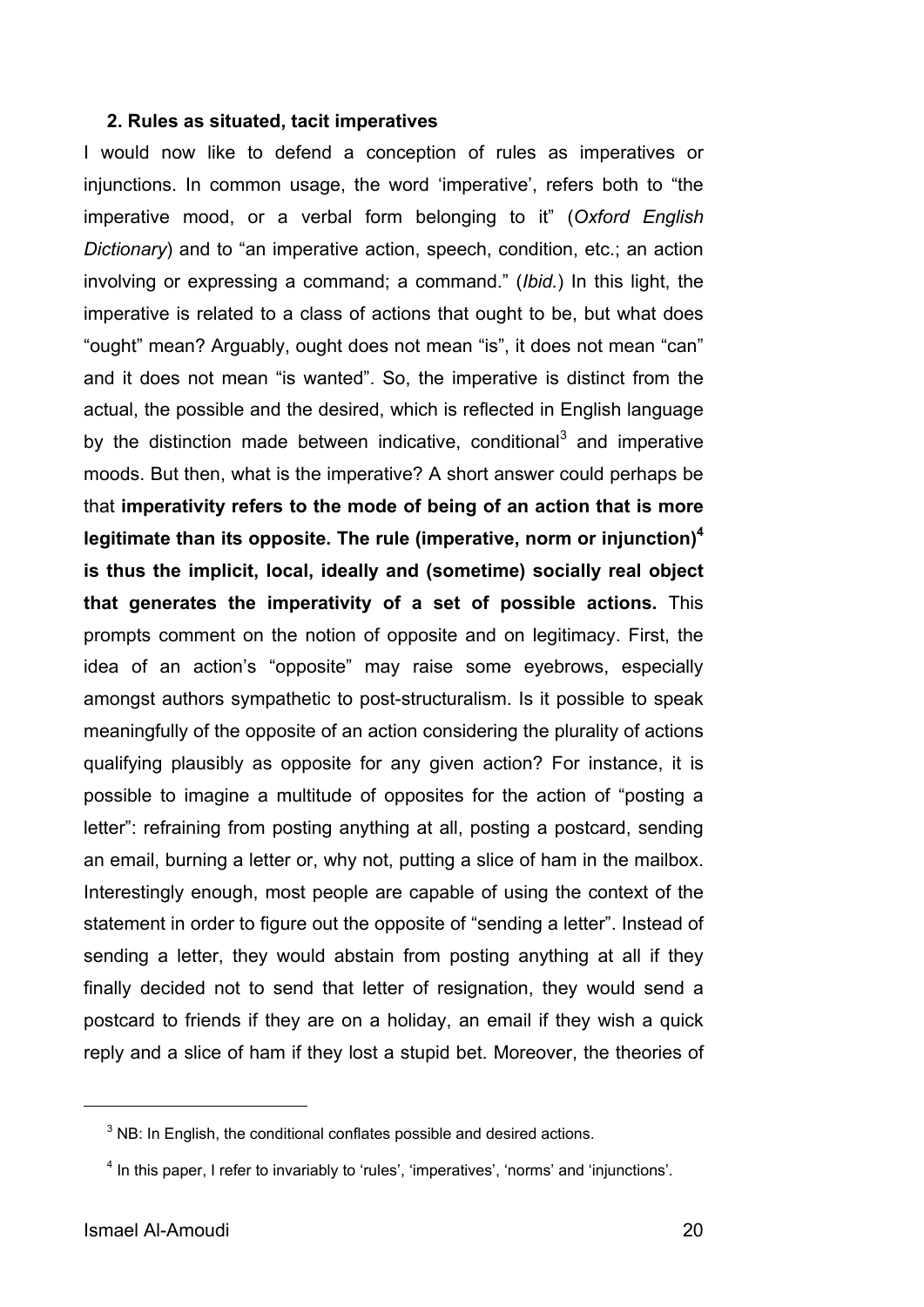discourse developed by authors such as Foucault or Laclau and Mouffe may bring an interesting explanation to this inherent ambiguity of the opposite of an action. The very oppositions of the kind "sending a letter/not sending anything at all", "sending a letter/sending a post-card", etc. is in itself constitutive of a discourse to the extent that these oppositions presuppose differential positions (Laclau and Mouffe 1985: 108). Thus, an (often unacknowledged) discourse exists and structures the field of conceivable actions (including statements) at the disposal of agents. This discourse endows actions with meaning through chains of equivalence and opposition between signifiers. However, these chains of equivalence are only partly fixed and signifiers are prone to some sliding. So, within a given discourse, the ambiguity of "sending a letter" is not dis/solved unless some additional elements of context are taken into account to delineate more clearly the field of acceptable meanings at the exclusion of other candidates (what Laclau and Mouffe call "hegemony"). It follows that a reference to the "opposite" of an action does not contradict theories of discursive antagonism but is rather illuminated by them and ultimately presupposes the kind of discursive structures theorized by them. The second remark concerns the relativity of legitimacy (Al-Amoudi 2006). Legitimacy is relative to the extent that it is a congruence between a (legitimate) social entity and a (legitimating) set of rules. So, an imperative action presupposes the existence of rules that are respected and with which the action under consideration is more congruent than its opposite. This indicates an interesting feature of rules: On the one hand, they define fields of other (subordinate) rules which they legitimate and, on the other hand, they are themselves legitimated by (super ordinate) rules with which they are congruent. For example, the imperative according to which "John ought to send a letter to the tax administration today" may be legitimated by the super ordinate rule according to which "John must not send the letter after the deadline which is tomorrow" and it legitimates the subordinate rule according to which "he ought to wait in the desperately long queue in the post office". But then, does this indicate that rules are caught in a never ending regression in which there would be rules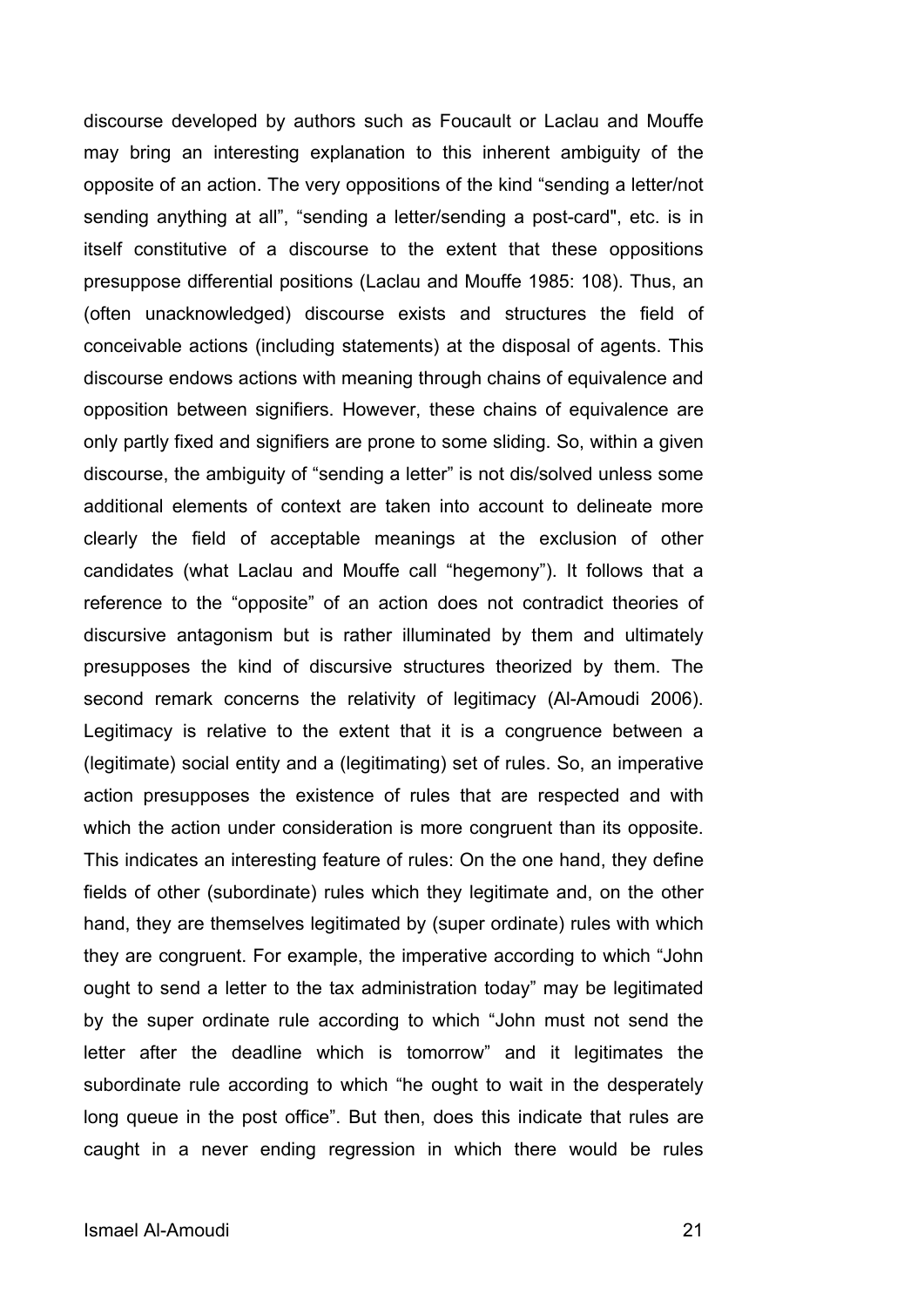legitimating rules in turn legitimating other rules and so on? Or can we think of a bottom to this regression?

#### *A. The rule of desire: From desiderata to rules*

I propose that rules are anchored in desires and that there is **an immanence of imperatives to desiderata** or, in other words, that the objects of desire analytically create imperatives. For the sake of clarity, I first illustrate my argument by using *ceteris paribus<sup>5</sup>* (*c.p.*) clauses. I will then generalize it and replace the c.p. clauses by *to some extent* clauses. I accomplish this shift from *c.p.* to *some extent* clauses by introducing the notion of discourse.

The crucial point of my argumentation from desiderata to rules is that the proposition "I want X" implies "I ought to let X happen *ceteris paribus*". So, as long as I have a desire for X, if Ax is an action that causes X, then the proposition "I want X" implies "I ought to do Ax, *c.p.*". Let us illustrate this with an example. John desires to quit his current job. So, the desideratum is the action of quitting his current job. Everything being otherwise equal, this intention implies an imperative (it thus creates a rule) according to which he ought to quit his current post. Now (still under the *c.p*. clause) any

1

<sup>&</sup>lt;sup>5</sup> In English, the Latin locution c.p. means: "Other things being equal, other conditions corresponding" (Oxford English Dictionary). Within an actualist ontology, it can have the meaning of: "all other events being equal". Since I do not use c.p. in an actualist ontology, *c.p.* does not refer to a constancy of events over time but to an absence of inference from competing desires or rules. Back to our example, saying that "I want another drink although I also want to be able to drive my car" is already breaking the *c.p.* clause. If we want to respect this clause, we should rather say: "I want another drink and do not bother about being able to drive my car". If this proposition is taken seriously, then it follows that I should have another drink. Any (commonsensical) critique of the rule according to which I should have another drink needs precisely to put forwards alternative rules that, in the given situation, contradict it and overwhelm it.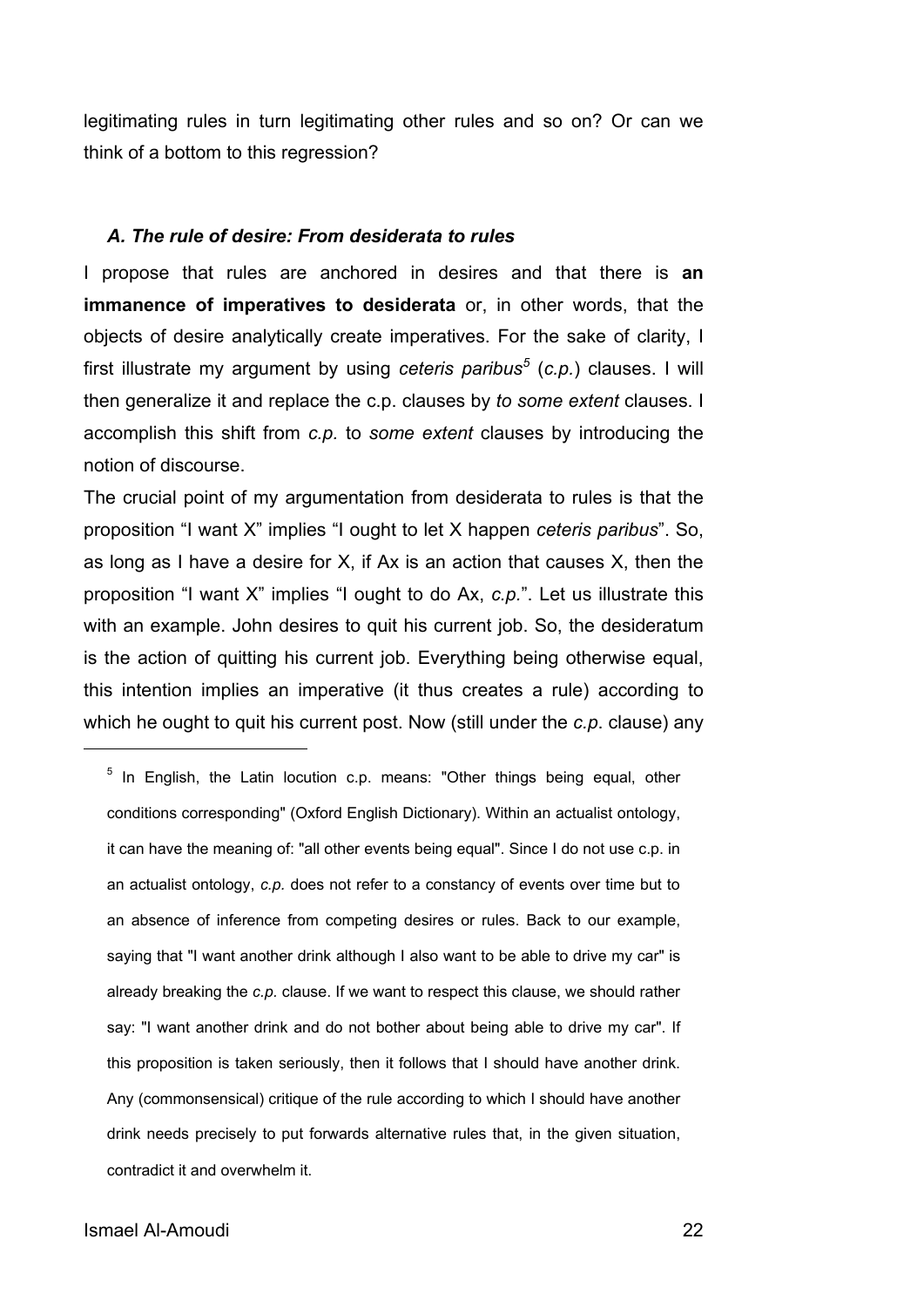action that has the effect of making him quit his job becomes imperative to the extent that it contributes to the fulfilment of this desire: sending a resignation letter, going to see his boss to directly present his resignation or even telling his boss openly what he always thought about her make-up. The fact that we have supposed so far that John expressed imperatives under *c.p.* clauses can appear flawed since, in their every-day action most (non-autistic) people do not behave this way. In fact, I adjudicate a *c.p.* clause to the expressions of imperatives above because *c.p.* clauses are necessary NOT for the existence of imperatives, but for their formulation. Indeed, a moment's reflection indicates that "everything being otherwise equal" is only meaningful as an antiphrasis, it functions to express exactly the contrary of what it means literally! The role of the *c.p.* clause in the formulation of an imperative is to say: "This would be the formulation of the imperative if everything were otherwise equal. But of course, everything is never otherwise equal! So now, one needs to adapt this imperative to their understanding of actual situations and might even sometimes need to favour other opposing imperatives over the present one." So, John's desire to quit the job generates an imperative to present his resignation (either directly or by post), but if he knows that he can only get unemployment benefit as a condition of being fired instead of resigning from his job, then he may consider the option of upsetting his boss. However, by recognizing that imperatives are context dependent, we are left with the question: "How do agents take account of context?"

## *B. Discourse and the interpretation of rules: Against a widespread Wittgensteinian objection*

The question of the application of rules to given situations raises the classic problem addressed by Wittgenstein (1968 see also Kripke 1982): When confronted with a given series, there is an infinity of rules that may be extrapolated and that would match the series. The conclusion reached by Wittgenstein and his followers, amongst which ethnomethodologists, is that the notion of rule is potentially misleading and, though it may yield some explanatory power, it should rather be replaced by other concepts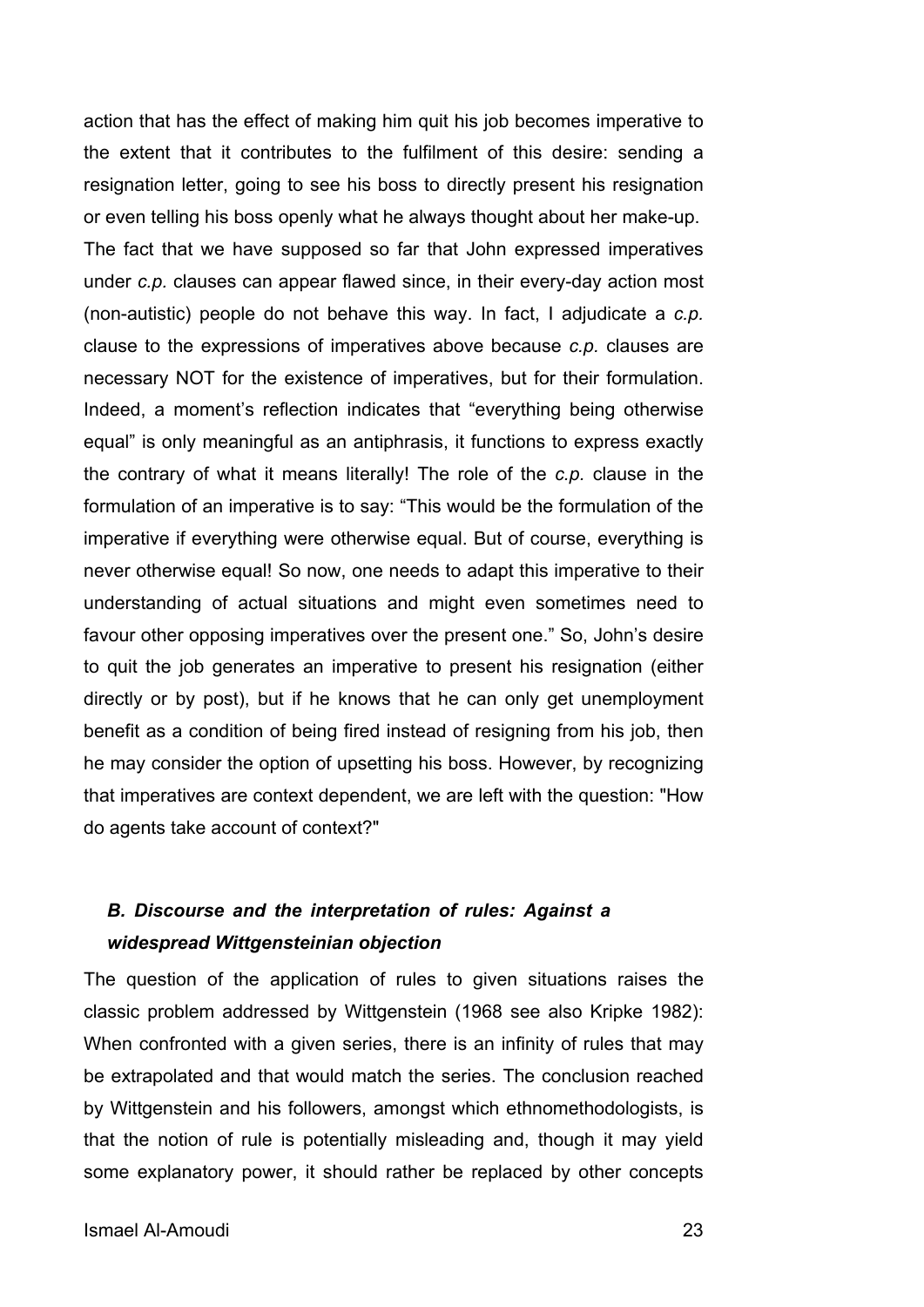more adequate for conveying the sense-making activities of agents. It sounds indeed very reasonable that, if confronted with a given series it is always possible to extrapolate more than one possible rule. But does this mean that ANY rule could govern the series? We must first note that - from within the very perspective of Kripke/Wittgenstein - all rules that suppose a beginning different from the series would be considered to be unsuitable candidates. So if the series under scrutiny is "1,2,3,4", any rule generating as its first components numbers such as "1,**3**,4,5" would be dismissed. But then, are all other series suitable candidates? I would suggest that Wittgenstein would only be right on the condition of ignoring totally the presence of discourse and its effects. Matters get interesting however as soon as we start considering the role of discourse for ranking rules and judging their suitability. But how are we to apprehend discourse, that structure which is itself neither the text nor the actions it governs, although it is immanent to them and has no actual existence independently of them? A possible answer is to use retroductive arguments by

- 1. Taking for granted an effect of discourse
- 2. Asking: Considering what we can say about this effect, what can we also say about the properties of discourse itself?

Let us pick a starting point that Kripke and Wittgenstein also accept: The apparently spontaneous belief of people that some rules are more congruent (than others) with a given series although there is no purely logical reason for believing that. What is it that pushes people to consider that some rules are more congruent than others with the series? A plausible answer could be, following post-structuralists, that it is precisely because our conceptions are discursively mediated that we tend to promote "spontaneously" some rules whereas we consider some other rules as being inappropriate to the given series. In order to explain how discourse allows both to differentiate between rules and to estimate their relative adequacies it can be useful to resort to the notion of "hegemony" as it is used by Laclau and Mouffe. Strictly speaking, and without consideration of background discursive structures, there is no reason for interpreting the situation as fitting one candidate rule better than another. The positions of the candidate rules are, as it were, "floating"; each of them

#### Ismael Al-Amoudi 24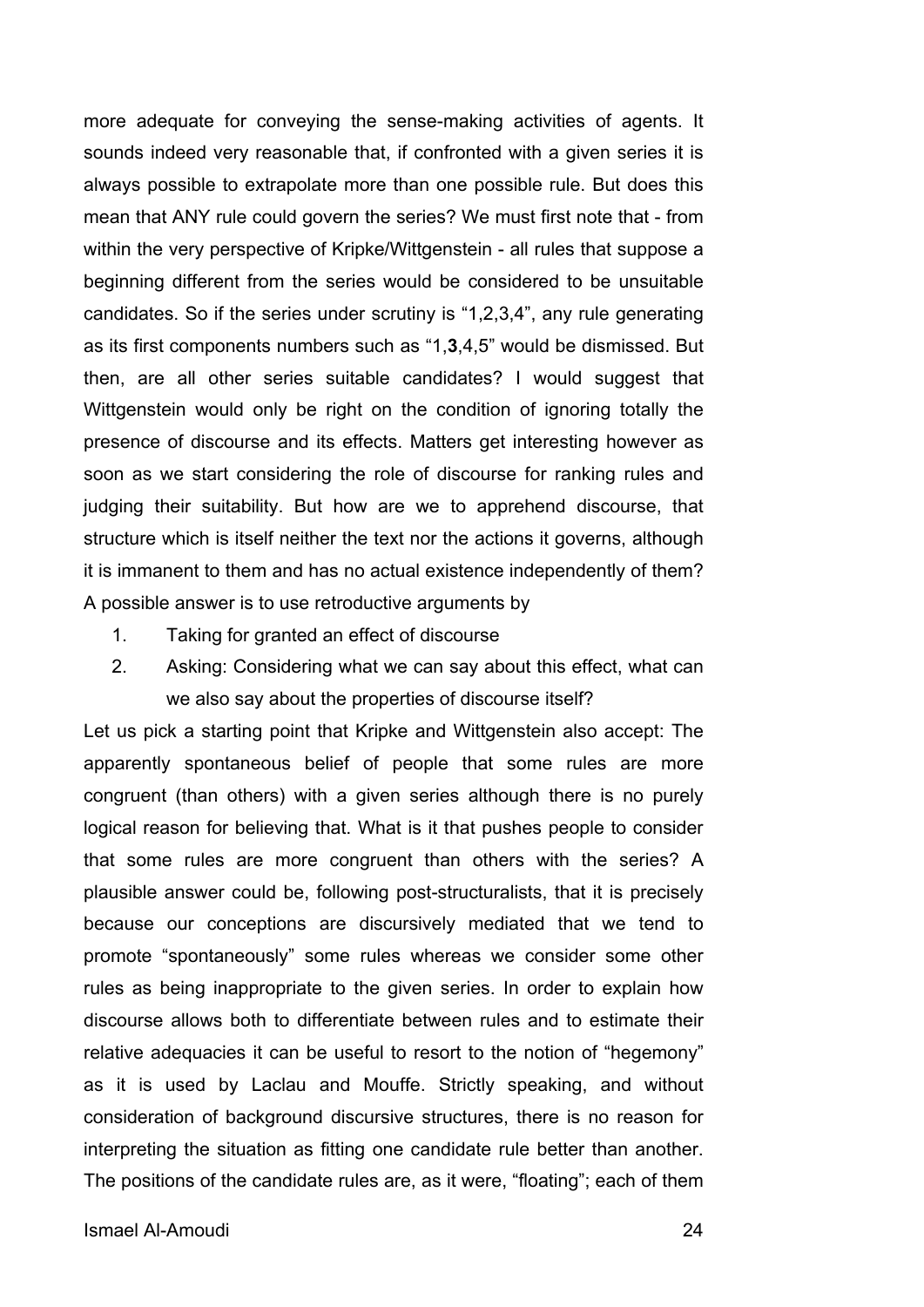could occupy the position of the best-suited rule for the given series. There thus needs to be an extra set of imperatives to be added in order to determine (Lacan would say: "to quilt") the candidate imperatives in competition and to determine their relative importance.

These imperatives that both allow us to distinguish the imperative possibilities present and to rank them, are contingent to the extent that they were not explicitly mentioned in the imperatives they discerned and ranked. John may have never thought that he would be some day confronted with such choices. Nonetheless, neither was he confronted with completely arbitrary (that is, un-determined) choices. He already had some vague preconception of the relative importance that he would attribute to each of these imperatives. More fundamentally, he also already had a preconception about his social environment, his identities and his activities. All of these encompass some more fundamental imperatives from which he could derive the subordinate imperatives that emerged in order to determine (fix, quilt) the possible rules and their relative weights. As a worker John is under-determined to quit his firm, as a consumer he is under-determined to get as many unemployment benefits as possible and as a gentleman he is committed to avoid being rude to his boss. Alternatively, he could offer to create a worker's committee, which is at the same time a "reasonable" compromise between the various rules John is committed to and a powerful way to get a full dismissal from many firms!

#### *C. Beyond an algorithmic conception of rules*

One frequent argument against the notion of "rule" is that it presupposes more or less implicitly that people act *following* codified rules and that such an account offers at best a rough *ex post* rationalisation and fails to do justice to the tacit nature of most actions. Let us discuss this argument by turning to Sudnow's remarkable account of how he learned jazz improvisation (Sudnow 2001). The notion of "ways of the hand" occupies a central place in Sudnow's eponymous book as these constitute at the same time the goal and the means of his practice. Throughout the text, an implicit opposition is sustained between "ways" and "rules", the former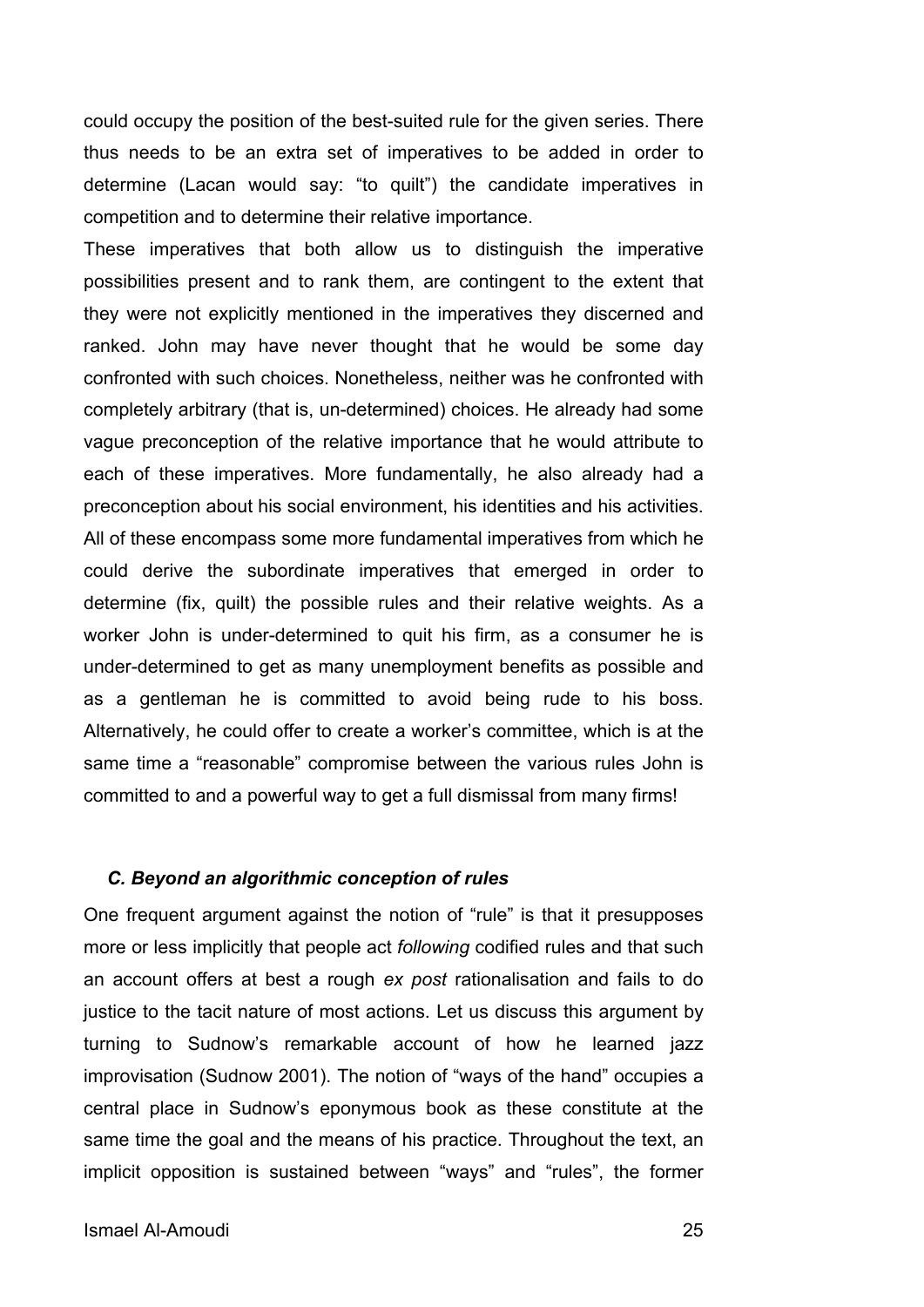being related to tacit, embodied, mature and relatively free actions whereas the latter relate to actions that are explicit, reflexive, immature and constrained. As he puts it:

Although my teacher provided readily accessible instruction on chord production, voicing, and song play, offering *constructional rules that were easily followed* and quickly produced quite wonderful-sounding results for just playing and arranging those standards I loved so much, when it came to improvisation, the lessons became increasingly unsatisfying. (Sudnow 2001: 27)

This conception of rules is algorithmic to the extent that the rule is here presupposed to be a set of instructions that guide action by being followed explicitly. Conceived this way, rules allow at most the reflexive production of a determinate sequence of actions through explicit reflexive monitoring but do not allow improvisation without thinking about them. No surprise then that Sudnow felt unsatisfied when he started to try improvising variations on the music he could reproduce so well. Understandably enough too, Dreyfus suggests in the preface to Sudnow's book that

[such an account] shifts the burden of proof to those who think of skill acquisition as the acquisition of more and more refined rules (Dreyfus in Sudnow 2001: xi)

However, things appear under a different light if we abandon the idea of "following rules explicitly" and if we adhere rather to the idea that rules are imperatives that can guide behaviour by de/legitimating certain types of actions. A first consequence is that rules do not delimit a single acceptable action but a whole field of acceptable (legitimate) actions. There are indeed plenty of ways to act in conformity with most rules. Thus, John complies equally well with the rule according to which he ought to send a resignation letter whether he posts the letter in the morning, in the afternoon or in the evening. A second consequence is that, contrary to what seems to be presupposed by Dreyfus and Sudnow, rules are distinct from their very formulation. Therefore, the same rule may be formulated in a variety of ways that are more or less useful for a given kind of practice. Specifically, the irreducibility of rules to their formulation implies that actions congruent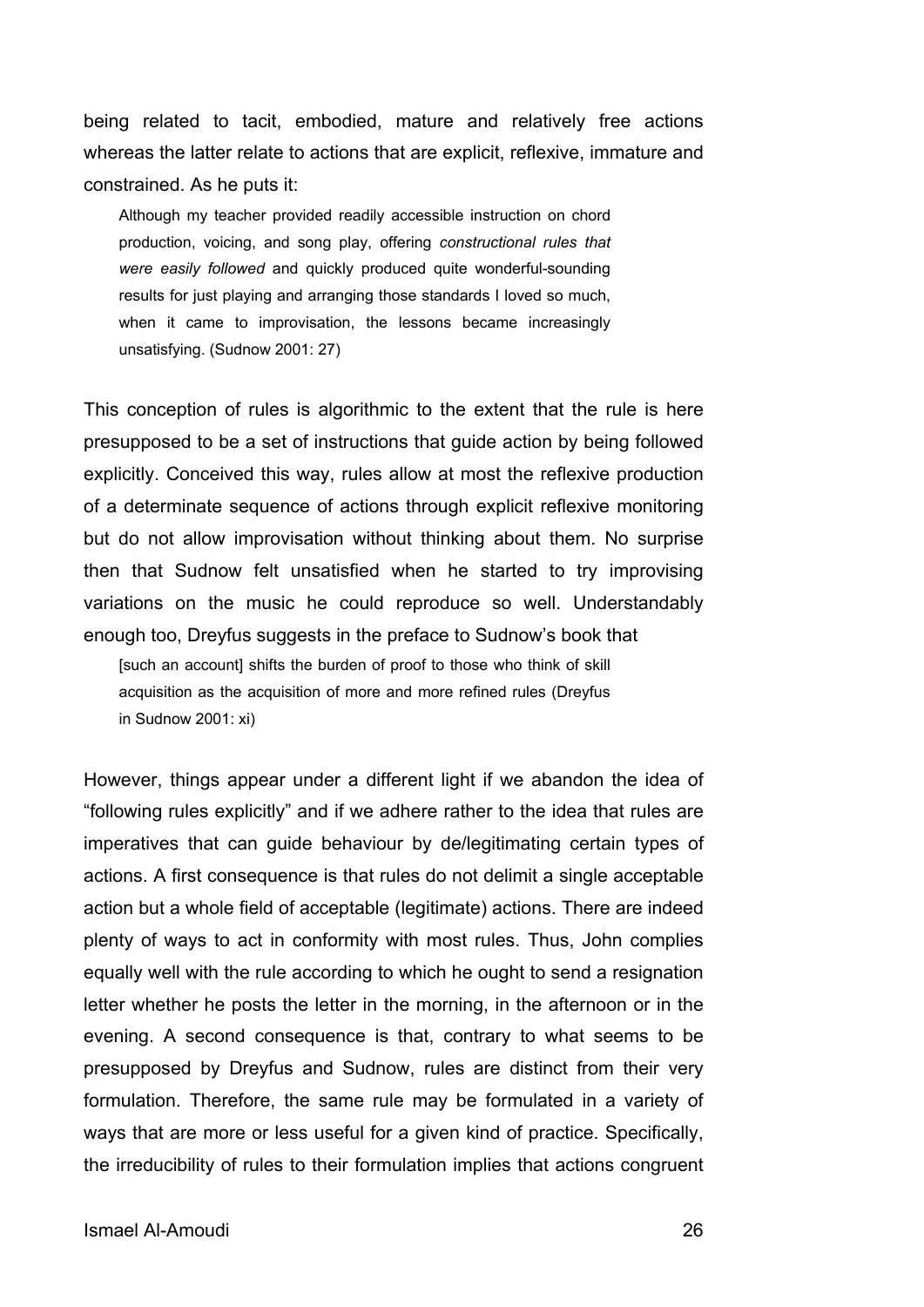with rules can involve tacit and embodied knowledge. For John, not only can the act of posting a letter be done in a routine way but also the linkage of his resignation to his sending a letter can be more or less tacitly (and unquestionably) accepted. It follows that the "acquisition of more and more refined rules" is not necessarily a process of being able to replicate more and more complex algorithms. Rather, it is about being able to find more and more ways of complying with imperatives that are immanent to the practice without having been explicitly formulated. Notably enough, such rule-based account of learning is not far from Sudnow's once we move beyond the strict meaning he assigns to the word "rule". Consider the following passage:

I learned [the] language [of jazz] through five years of overhearing it… I came to see that this jazz music *is* first and foremost particular ways of moving from place to place… Little bits and pieces of jazz handlings showed themselves to me, revealed as that jazz music in my hands' ways, and I would nudge myself: Springboard – get the beat right – ... let the hands say where and how to go … Remember Jimmy – … keep that hand from tripping… But the instruction is now embodied in the ways of my hands, just as … "wait for the dial to return" advice a youngster must explicitly follow, is in the adult's wayful, sequentially unfolding hoverings with a rotary phone. (Sudnow 2001: 127-8)

What is significant here is not the absence of rules but their double embodiment both in exemplary objects and in the body executing "wayful" practices. Sudnow is able to let his hands produce "good" jazz music because he is also capable of recognizing moments of jazz music "like in the records". However, because he is improvising, his practice is not about replicating exemplary songs note by note but about producing new sounds that nonetheless qualify as "good" jazz music. Sudnow attempts to produce a novel musical performance in which he would nonetheless reproduce the exemplarity of his sources of inspiration. But then, what makes an action exemplary? A possible answer is that an action is exemplary if it has characteristics that are more legitimate than their opposite. This presupposes in turn the existence of rules and discourse. For an action to be exemplary, there must be a discourse that makes it possible to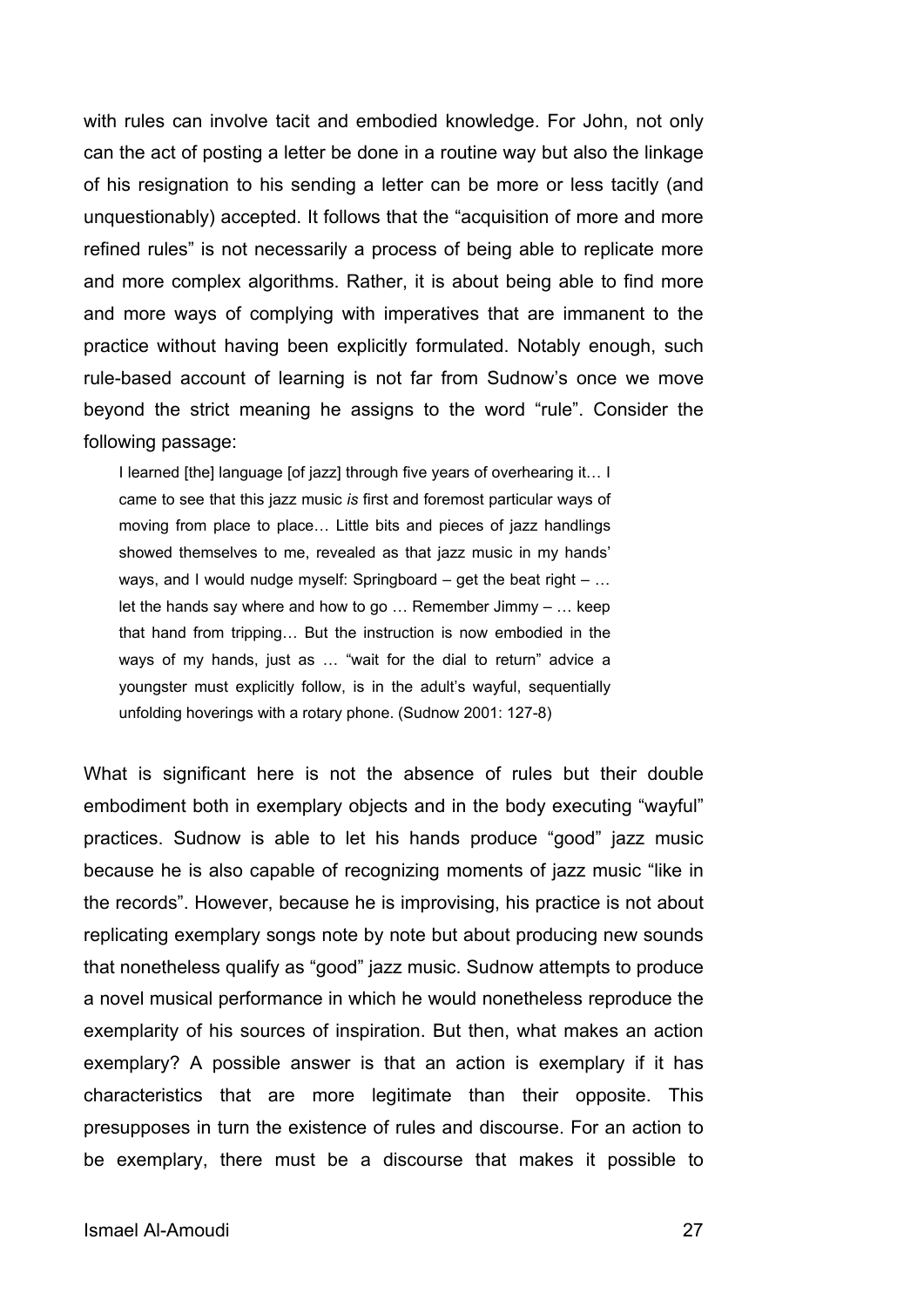distinguish and individuate its characteristics. In other words, the positivity of these characteristics necessitates and presupposes a discourse. Moreover, the discourse also allows us to think the opposites of these characteristics and, thus, defines their negativity. For instance, the discourse of jazz distinguishes the melody from the chord. Moreover, it allows to distinguish and oppose "wayful" melodies and "clumsy" or "immature" melodies. However, saying that an improvised melody presents "wayful" characteristics presupposes more than discourse, it also presupposes rules to the extent that the "wayful melody" is not only distinguishable from the "unwayful melody", but is also preferable to it. Finally, these rules and this discourse are immanent to the characteristics of the exemplary practice and of the improvised practices. So, we do not have on the one hand Jimmy Rowles' and David Sudnow's ways of playing and on the other, rules about how to improvise jazz music. Rather, the rules are embodied in Jimmy Rowles' and David Sudnow's way of playing the piano. Although the rules may be explicated and transcribed through other media, these transcriptions are neither necessary nor even sufficient for the continuous reproduction and transformation of "wayful" jazz music.

#### **3. What makes a rule social?**

#### *A. Which criterion of sociality?*

So far, we have been dealing with rules without bothering too much about the distinction between non-social and social rules. My strategy to tackle this issue is to start from a criterion of sociality and to follow the implications this has for social rules. Even within a realist ontology, this is not a straightforward task as there appears to be some divide amongst realist authors about the most adequate criterion for sociality. John Searle, for example uses the expression "social fact" to refer to any fact involving collective intentionality (Searle 1996: 26). If we apply his criterion, then a social rule is a rule that we share together. More precisely, what is meant by Searle is that

1) A plurality (a group) of people is presupposed by the plural noun: "we".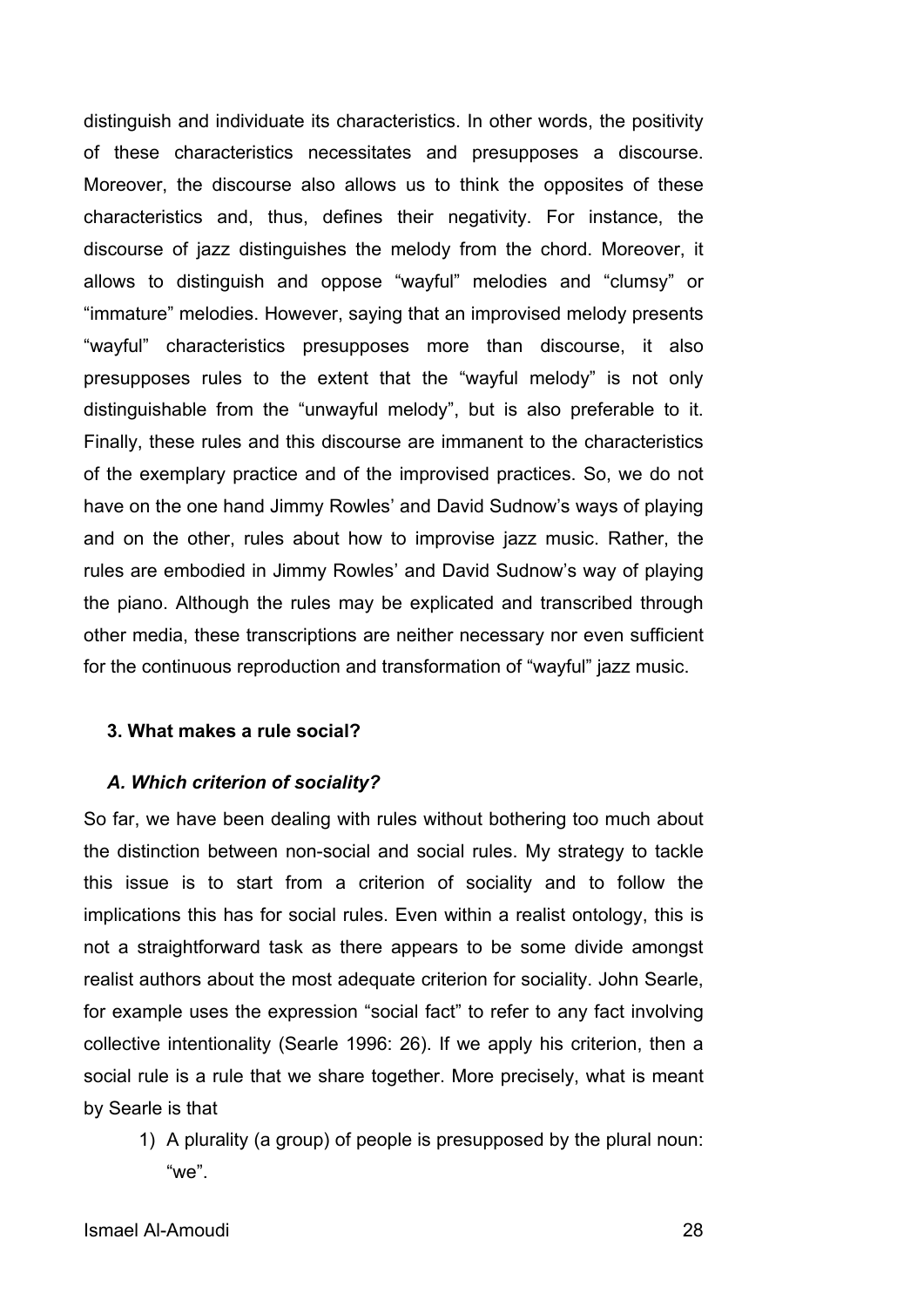- 2) Each person in this group ought to conform with the social rule.
- 3) Each person in the group believes the others ought to conform with the social rule.

Moreover, according to Searle, collective intentionality is to be located exclusively in the minds of individual people. As he puts it:

The form that my collective intentionality can take is simply "we intend", "we are doing so-and-so", and the like. In such cases, I intend is only as part of our intending. The intentionality that exists in each individual head has the form 'we intend'. (Searle 1996: 26)

For the present purpose of studying rules, to what extent should we rely on Searle's definition of the social? Admittedly, the continuous existence of social reality depends on the continuous existence of the minds of individuals. Without people thinking or acting reflexively, there would arguably be no such things as a mailing system or boss/subordinate relationships. So, the existence of the (collective) intentions of individuals is a condition for the continuous existence of many social objects. But is it a necessary and sufficient condition for the existence of any social object? It is at this point that the conception of sociality I wish to defend gets significantly closer to a critical realist position than to Searle's.

I propose rather that, on its own, (collective) intentionality cannot account satisfactorily for all social objects. More specifically, it overlooks social objects that are not represented by agents. For instance how can one rely on Searle's criterion of the social to account for the causes of the unexplained breaking down of social objects (such as marriage, firms or work contracts) and of the social relations they entail? Are the conceptions of participants enough to explain these situations? After all, it may be the case that the spouses have unidentified suspicions that poison their couple, that the partners of the start-up are in an unacknowledged situation of competition for scarce resources and that John is structurally in a situation of exploitation despite the belief shared in his firm that employees get a fair pay for a fair day of work. Perhaps such problems can be better understood (and avoided) by moving beyond the conceptions held by individuals and recognizing that some social objects are not perceived by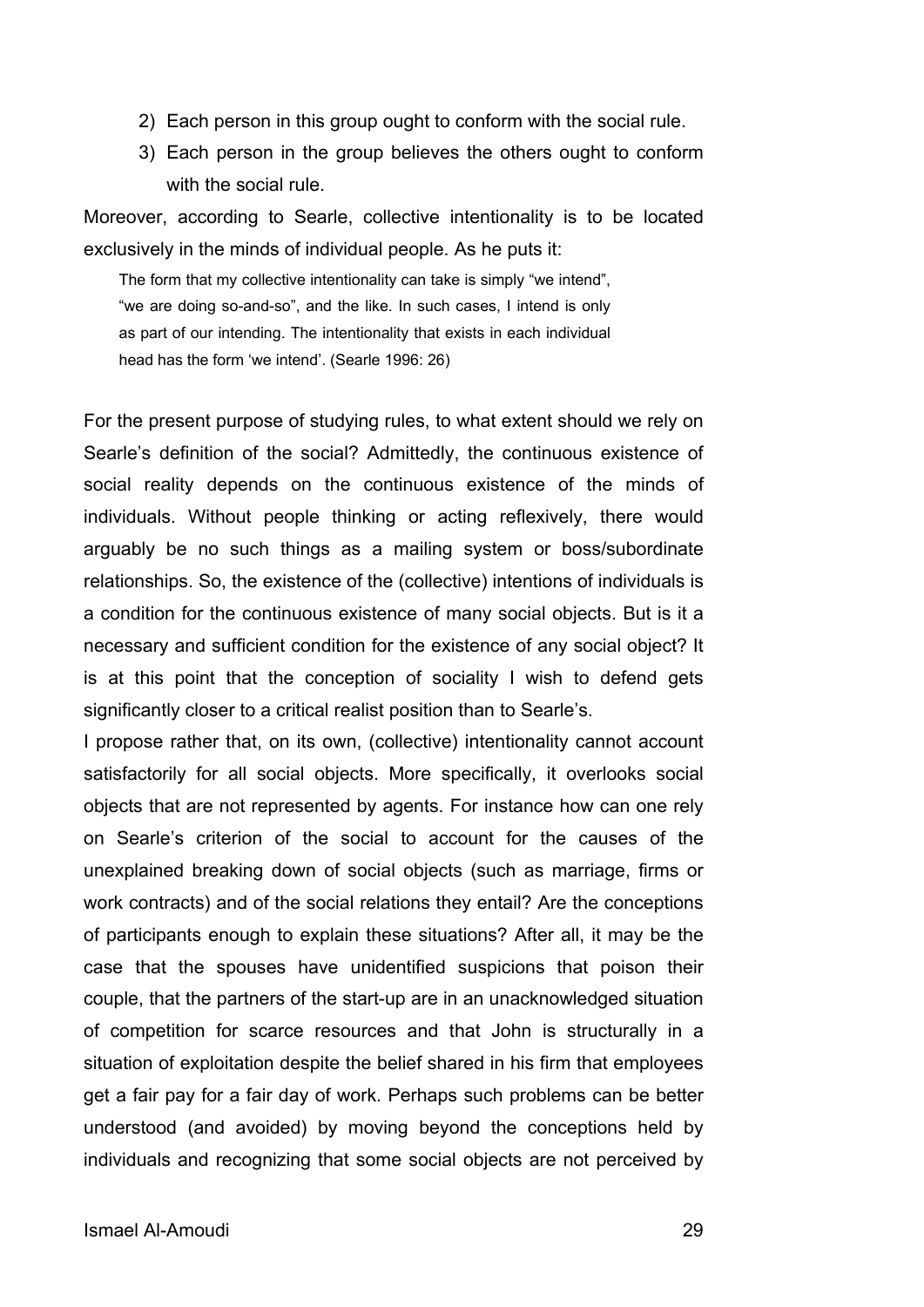participants. In short: the social is greater than the collectively intentional. Non-intentional elements such as the incapacity of the spouses to discuss their feelings, the informal organisation of the startup or the exploitative dimension of capitalism (under)determine the resulting form of these social relationships as much as the mental states of participants<sup>6</sup>. So, if intentionality is not a sufficient characteristic of social rules, we are left with the question: what are the necessary and sufficient conditions for a rule to be a social rule?

An alternative route for theorizing what makes a rule a social rule is to follow the critical realist tradition and chose a criterion for the social that is expressed in terms of social relations. Notably enough, critical realist authors appear to have written very little on rules and do not seem to be much preoccupied about a distinction between private and social rules. Tony Lawson (1997; 2003) is amongst the few critical realist authors who mention the topic of rules and still, he invariably refers to "social rules" without questioning much the very sociality of social rules as opposed to "non-social", or personal, rules. In the following section, I suggest that studying the sociality of social rules helps to better characterize social rules and make explicit the relation between social rules and people's identities. Moreover, it contributes to clarifying Bhaskar's famous and bewilderingly concise claim that

It is clear that the mediating system we need is that of the *positions* (places, functions, rules, tasks, duties, rights, etc.) occupied (filled, assumed, enacted, etc.) by individuals and of the practices (activities, etc.) in which, in virtue of the occupancy of these positions (and vice versa), they engage. (Bhaskar 1998: 40-1)

 $6$  I do not engage with Searle's notion of the background in this essay. I believe, however, that such omission is not invalidating for my critique of Searle's conception of the social as the collectively intentional. The fact that Searle develops an explanation of intentionality (and collective intentionality) in terms of background abilities may be useful for making sense of how people get intentional states. However, I do not see that it changes the way Searle characterises the essence of the social, that is, as the collectively intentional.

1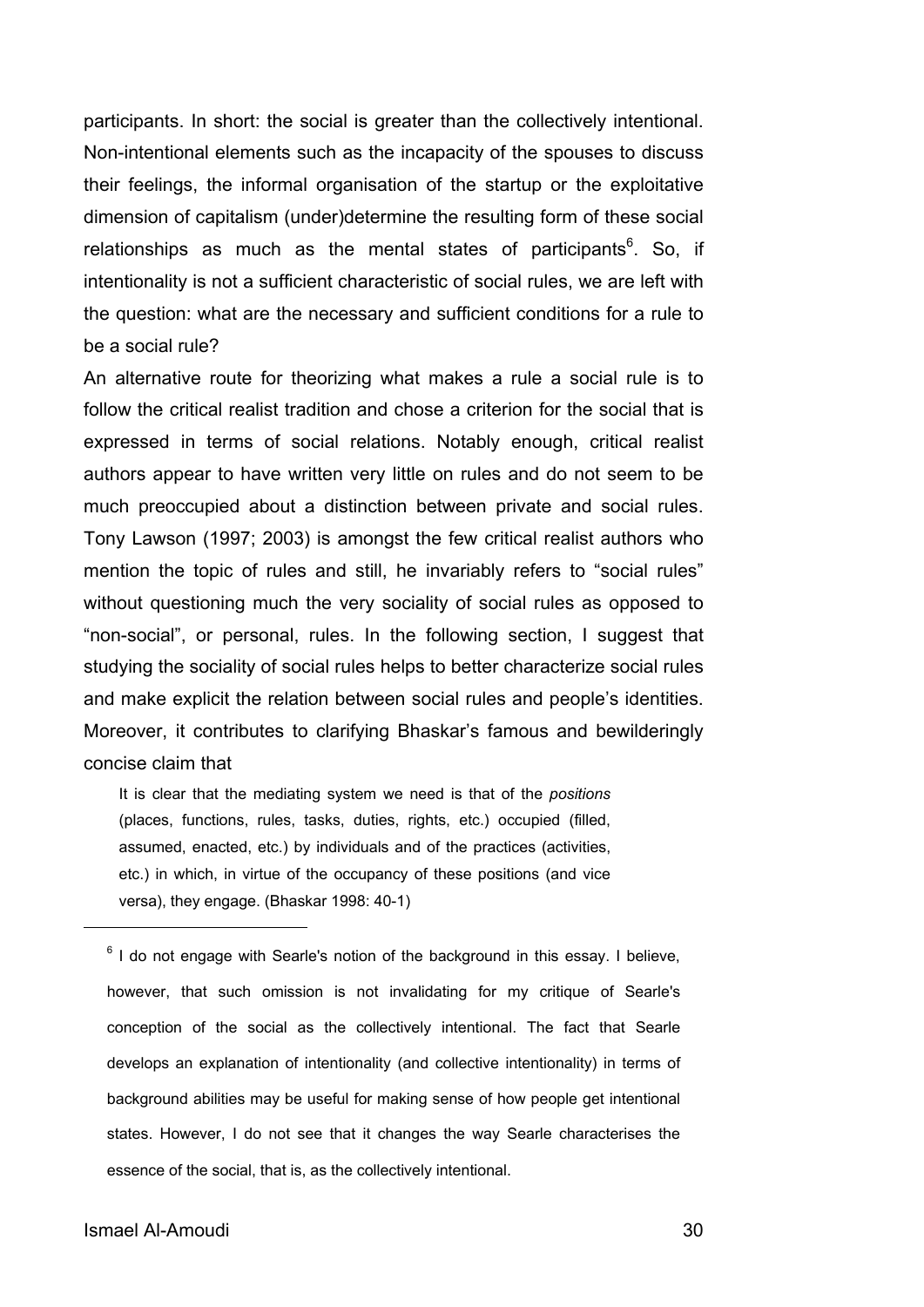#### *B. Social rules and social relations.*

I propose that **a rule is a social rule if and only if it is internally related to one or various social relations**. I then contrast this criterion with alternative criteria such as the external relationality of social rules and social relations.

Saying of a social rule that it is internally related to social relations means several things. First and foremost, it means that the rule is what it is because the social relations are what they are and, conversely, the social relations are what they are because the rule is what it is. For instance, the rule according to which a postman will deliver John's resignation letter is a social rule to the extent that it is an essential element of the relation between postman and customer. The internal relationality of social rules and relations also implies that a substantial transformation of the rule (the rule becoming something else than what it was) constitutes *ipso facto* a substantial transformation of the social relation. So, if English postmen started to read the mail of customers instead of delivering it, the relation between postman and customer would be essentially affected. Social rules are also internally related to social positions/identities to the extent that the latter are internally related to social relations. So, the rule of distributing the mail rather than reading it is not only constitutive of the relation postman/customer but it is also constitutive of the very social position of postman and of the social identity that may be attached to it. In short, it is integral part of what it is to be a postman and to see oneself as a "good" postman. There is more to say about the internal relationality of social rules and social identities. Firstly, it is not contradictory to admit with Laclau and Mouffe and other post-structuralist authors that social identities are fundamentally antagonistic. So one is never completely a postman just as one is never completely a customer. The identities of postman and customer only acquire their positivity within a discourse that opposes them without exhausting them. In line with Laclau and Mouffe, we could then say that the imperative of delivering the mail is constitutive of the social identity of the "postman" **within a specific discourse** that is itself presupposed by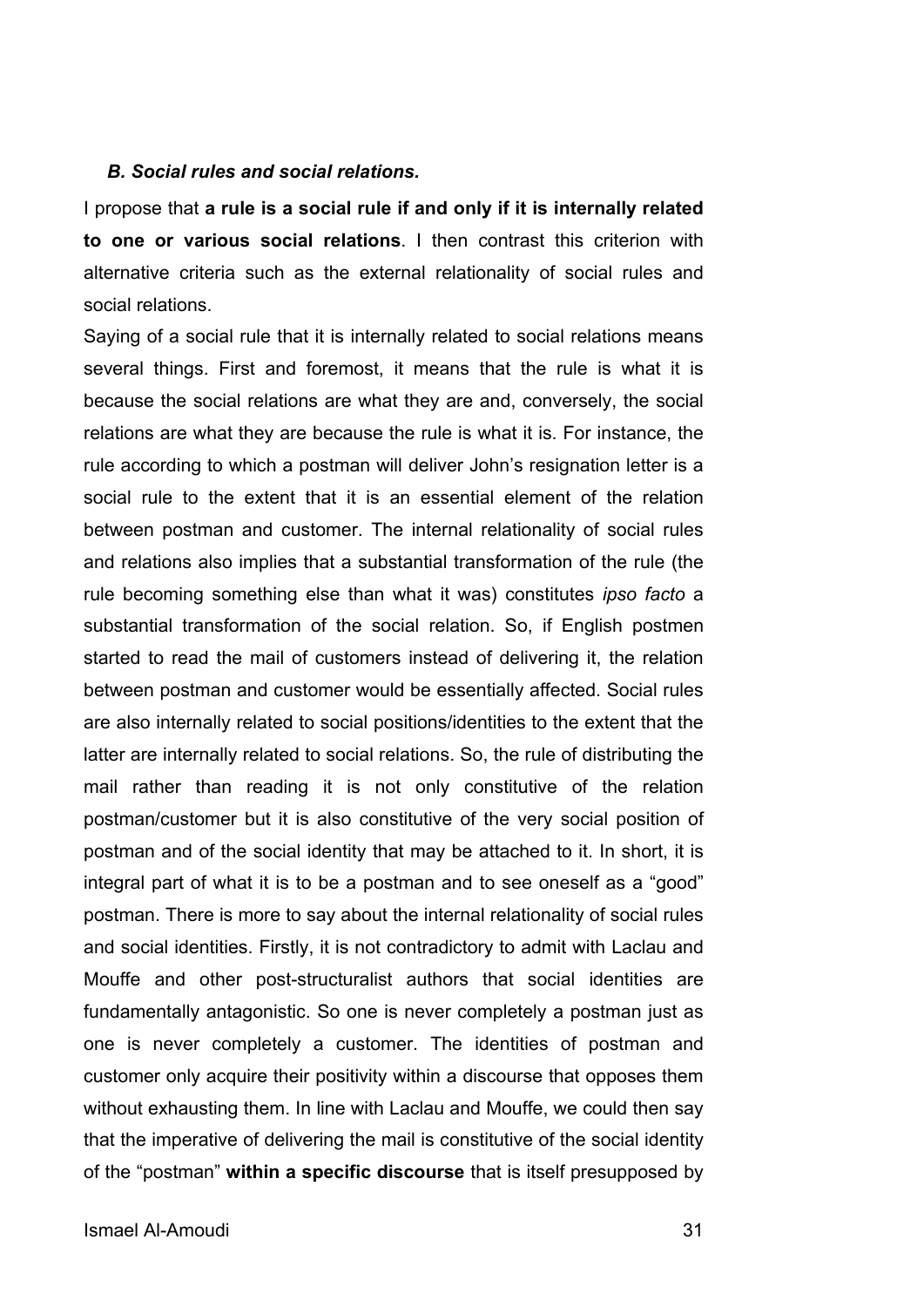the social relation postman/customer. However, even with the strongest post-structuralist precautions I believe it is possible to state that, within any given discourse, social rules are constitutive of both social relations and social positions. Secondly, because of their internal relatedness, a tension exists between social rules and social identities such that failure to comply with a social rule threatens *ipso facto* the social identities with which it is internally related. If the postman opens John's mail instead of delivering it, his identity as a "good" postman is potentially threatened by the transgression of the rule. A possible way to safeguard his identity as a postman is to bring forward a justification for the transgression of the rule and articulate a conception of the position of postman that would be in line with this justification. For instance, he may have been asked to open and read the letter because the police suspects John of terrorist activities. Within a discourse in which postmen should obey orders and safeguard national security before they should respect the privacy of customers, the postman did his job very well. On the contrary, from the perspective of a discourse in which safeguarding the privacy of customers comes first and foremost, he acted as a very "bad" postman.

Let us now contrast this conception of a social rule as **internally** related to social relations with a conception of social rules as **externally** related to social relations. Both internal and external relationality imply the idea of a mutual dependence. However, internal relationality refers to a dependence of the identities of the related elements whereas external relationality refers to a relation of causation that does not affect the identity of the relata. Thus, saying of a rule and a social relation that they are externally related means that the one has an impact over the other without being essential to its identity<sup>7</sup>.

1

 $<sup>7</sup>$  Some post-structuralist readers appear to be doubtful of any use of the notion of</sup> 'essence'. I believe however that we may perfectly share their critique of naïve essentialism without rejecting the usefulness of the notion of essence. Admittedly, we never get to think or identify essences without the mediation of discourse. This is very different however than saying that the way we identify essences depends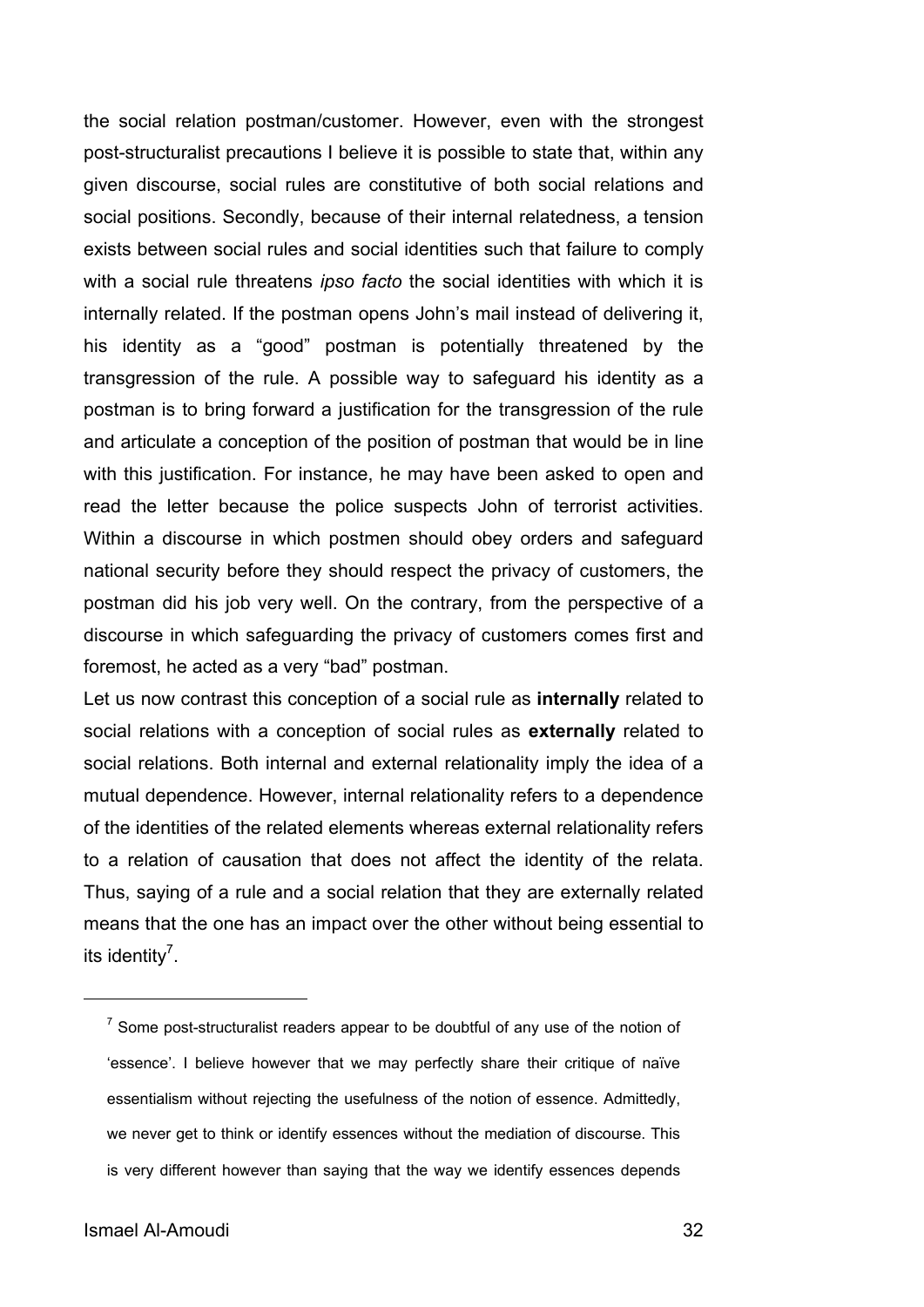It becomes very difficult to sustain a distinction between social and nonsocial rules if we define social rules as rules that can only be actualised (complied with) through reliance on social relations. In effect, since human practice presupposes social forms (which themselves presuppose social relations) and if rules are imperatives to perform an action rather than another, then we must admit that the actualisation of any rule presupposes social forms and social relations. This may be illustrated by going back to our initial example of John sending a letter of resignation. Let us imagine that John decides to allow himself some time for reflection and decides to delay the posting of his resignation letter for a week or so. It may arguably be affirmed that such a rule is a personal (as opposed to a social) rule. Nonetheless, in order to comply with this personal rule, John may still need to rely significantly on social relations: at the very least, he needs to eat and drink during all that week of reflection. In a modern society this presupposes buying the food from merchants rather than hunting it with weapons created by oneself. Moreover, the very reflection he will undertake will use words and concepts that themselves presuppose social relations with teachers, parents, colleagues, etc. It follows that the relation of causality (social relations  $\rightarrow$  rules) is not an adequate criterion for distinguishing social rules from personal ones. But then, what about the obverse criterion (rules  $\rightarrow$  social relations)? Is it the case that any rule affecting (externally) a relation should be viewed as a social rule? Back to John's personal rule according to which he should wait an extra week or so before resigning from his job, this rule has an (external) incidence on his relation with his colleagues and boss as it (under)determines whether he is still a member of the firm or not the next morning. Since the relation of causality is external, the rule does not (under)determine or transform what the boss/employee relationship is in John's firm. But because the relation of causality is nonetheless real, it makes a difference as to whether (or not)

exclusively on us. Thus, although under some discourse hemlock may be identified as fennel (they have similar roots and leaves), a fennel based potion would have had different effects on Socrates than a hemlock based one.

<u>.</u>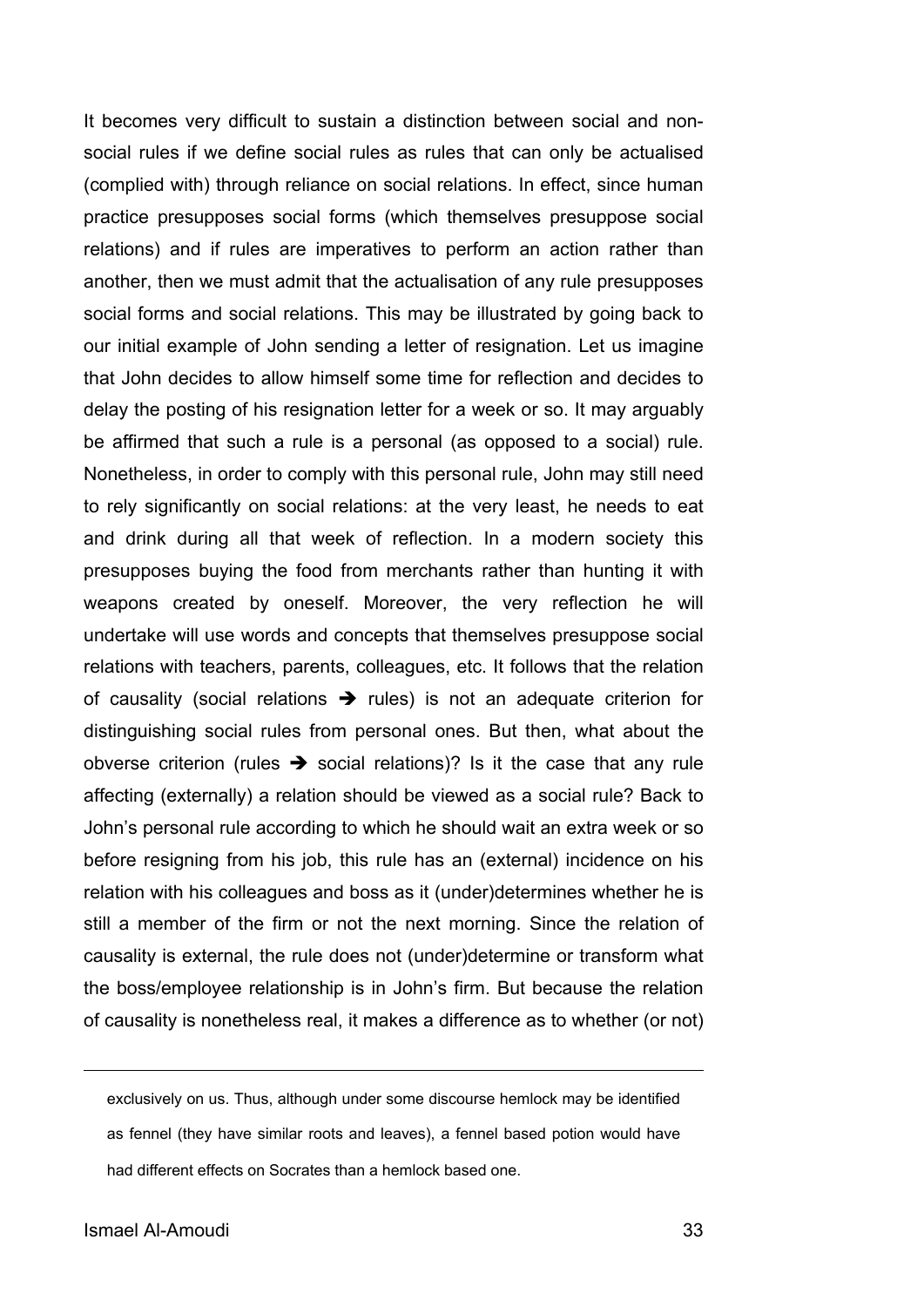John's relation to his colleagues will be tomorrow a relation of colleagues or ex-colleagues.

#### **4. Discussing Lawson's conception of rules**

I would now like to use the conception of rules advanced in the present article to discuss three aspects of Lawson's theorization of social rules (Lawson 1997; 2003). First, I defend Lawson against possible mechanistic, deterministic and algorithmic (mis)interpretations of his conception of rules as generalized procedures of action. Second, I examine whether his formulation of social rules as "injunctions of the form: 'if x, do y under conditions z'" (Lawson 2003: 162) can avoid an algorithmic conception of rule following. In so doing I attempt to propose a formulation of rules that improves Lawson's without contradicting it. Finally, I study the absence of a distinction between personal and social rules in Lawson (1997; 2003). This third point of discussion is slightly more critical than the first two as I end up proposing some amendments to Lawson's conception of what a "social rule" is as opposed to a "personal rule". These three topics of discussion are by no means the only points of contact between the conception of rules I propose and Lawson's. Rather, they are intended to stimulate further discussion amongst authors interested in rules and social rules.

### *Casting away a mechanistic interpretation of Lawson on rules*

In order to defend Lawson against a mechanistic reading, let us go back to Lawson (1997; 2003) where he defines social rules as

*generalized procedures of action* that, under a suitable transformation at least, can be expressed as injunctions of the form: 'if x, do y under conditions z' For example, 'if driving, keep to the left hand side of the road, when in twentieth century Britain'. (Lawson 2003: 36, emphasis added).

I agree that, when they are formulated, rules are best expressed as injunctions. What seems slightly ambiguous, however, is that the intransitive object of these expressions (that is, what these expressions are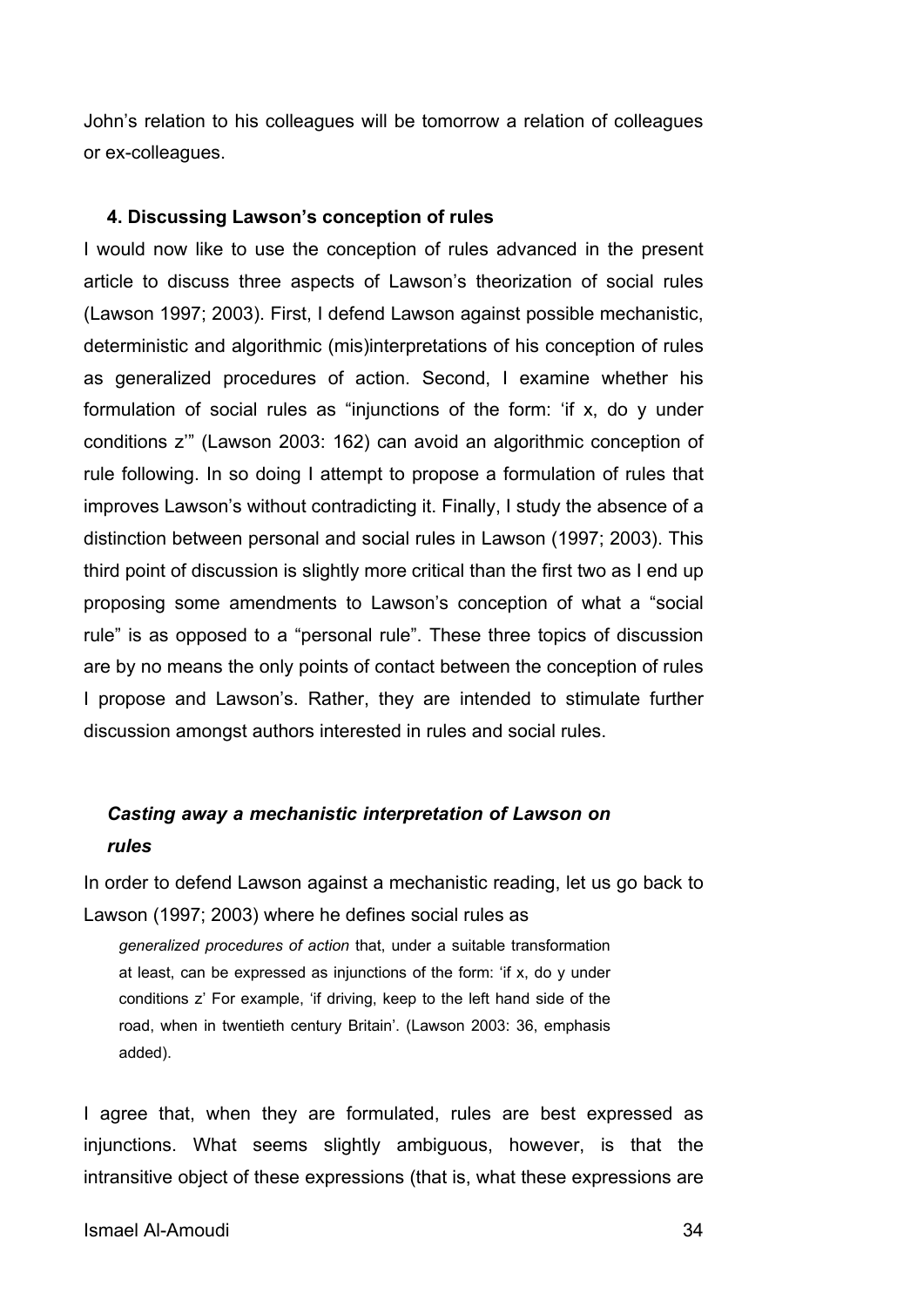about) is conceptualised as a generalized procedure of action rather than as an injunction, a norm or an imperative. The consequence is that a potential misunderstanding may arise concerning the nature of rules and the way they are articulated within a vision of society that purports in other respects to avoid positivist forms of determinism. This ambiguity is sustained, I believe, by the legal, computational and otherwise algorithmic connotations of the word "procedure". Lawson seems to suggest that, in the context of his work, rules and procedures should not be understood as the "*fact* of proceeding with any action" (*Oxford English Dictionary*) but rather as

A (possibly contested) directive, code, convention, or understanding about *how* an act could or should be performed; it is not *per se* a prediction or claim that the performance so indicated in fact always proceeds (Lawson 2003: 37)

### Moreover, he casts further away any doubts concerning a possible algorithmic understanding of rule following by making it clear that

It is likely the case, for example, that actions consistent with many rules (especially those to which there is wide and enduring conformity) can be learnt via trial and error or by way of imitating others, and that, for many individuals at least, many forms of rule-consistent action may never be given an explicit formulation. So a knowledge of rules may not always, or usually, take a codified form. (Lawson 2003: 37-8)

However, if we agree with Lawson that a knowledge of rules may not usually take a codified form, what about his claim that rules can "under a suitable transformation at least, … be expressed as injunctions of the form: 'if x, do y under conditions z'" (*Ibid*: 36)? i) Is such a formulation too algorithmic to convey satisfactorily a knowledge that is usually tacit? ii) Moreover, what about the question of the identification of y, is it as straightforward as the formulation seems to suggest? iii) Also, is there a redundancy between the "if x" and the "under conditions z" clause? iv) Besides, how can we accommodate the explicit expression of "conditions z" with the acknowledgement that social rules are contextual and prone to (sometimes ambiguous) ranking? v) Finally, is the "do y" to be understood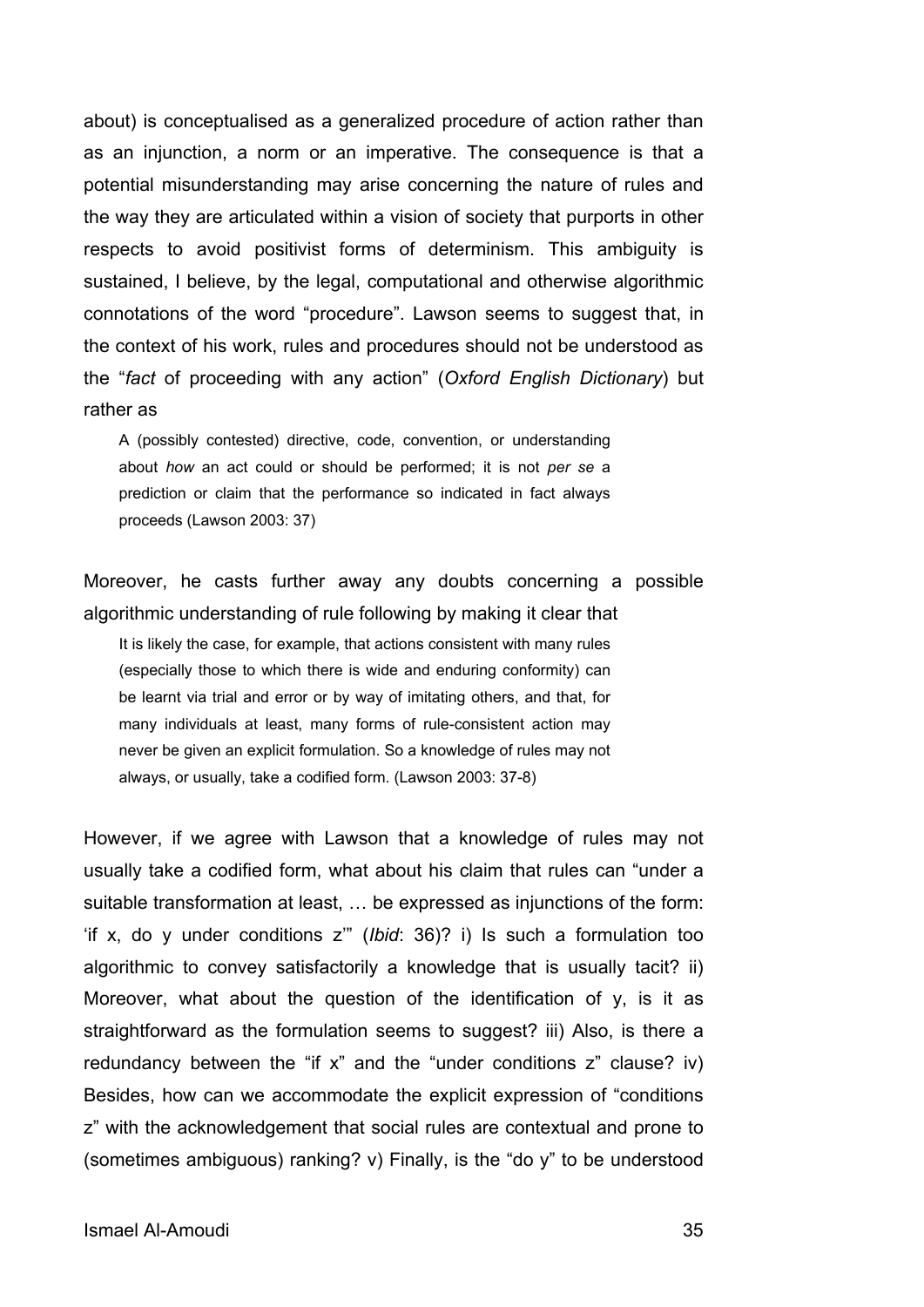at the indicative mood (as the expression of a state of affairs) or at the imperative mode (as an injunction or imperative)?

#### *A. Examining Lawson's general expression of rules*

Let us tackle the questions prompted above in reverse order. v) Because Lawson insists on the inherent normativity (imperativity) of rules, I believe that the "do y" clause should be understood at the imperative rather than at the indicative mood. It follows that the clause "do y" can be replaced by "one should do y" so as to reflect the normativity of rules. iv) Moreover, if we admit, as Lawson seems to do, that social rules are dependent on context and that contexts happen in an open world, then we need to account for the necessary indexicality of rules and we are confronted again with the difficulties raised by the Kripke/Wittgenstein objection about the ambiguity of rules. I proposed above a solution to this ambiguity by using the notion of discourse ${}^{8}$ . This solution consists in saying that it is only because people rely on discursive structures to distinguish between what counts as context and what does not that they are able to face the kind of new situations that happen in an open world. The immediate consequence for the formulation of rules is of course that the formulation of the context of application of the rule can never be exhaustively described in the formulation of the rule. So, although Lawson is right to signal that rules can only be expressed under certain conditions, it should also be added that, even when these conditions are met, the formulation is always incomplete or, as post-structuralist authors would perhaps love to put it, the

1

<sup>&</sup>lt;sup>8</sup> With the meaning ascribed to it by Foucault and Laclau and Mouffe, which is not widely shared amongst authors in social theory and sciences such as Lawson or Fairclough. For post-structuralists, discourse is the "system of differential entities " within which objects acquire their positivity and their meaning. Contrary to Fairclough who equates discourse with text or groups of texts, Foucault and Laclau and Mouffe consider discourse as the object which conveys meaning to texts (Foucault) and to practices (Laclau and Mouffe).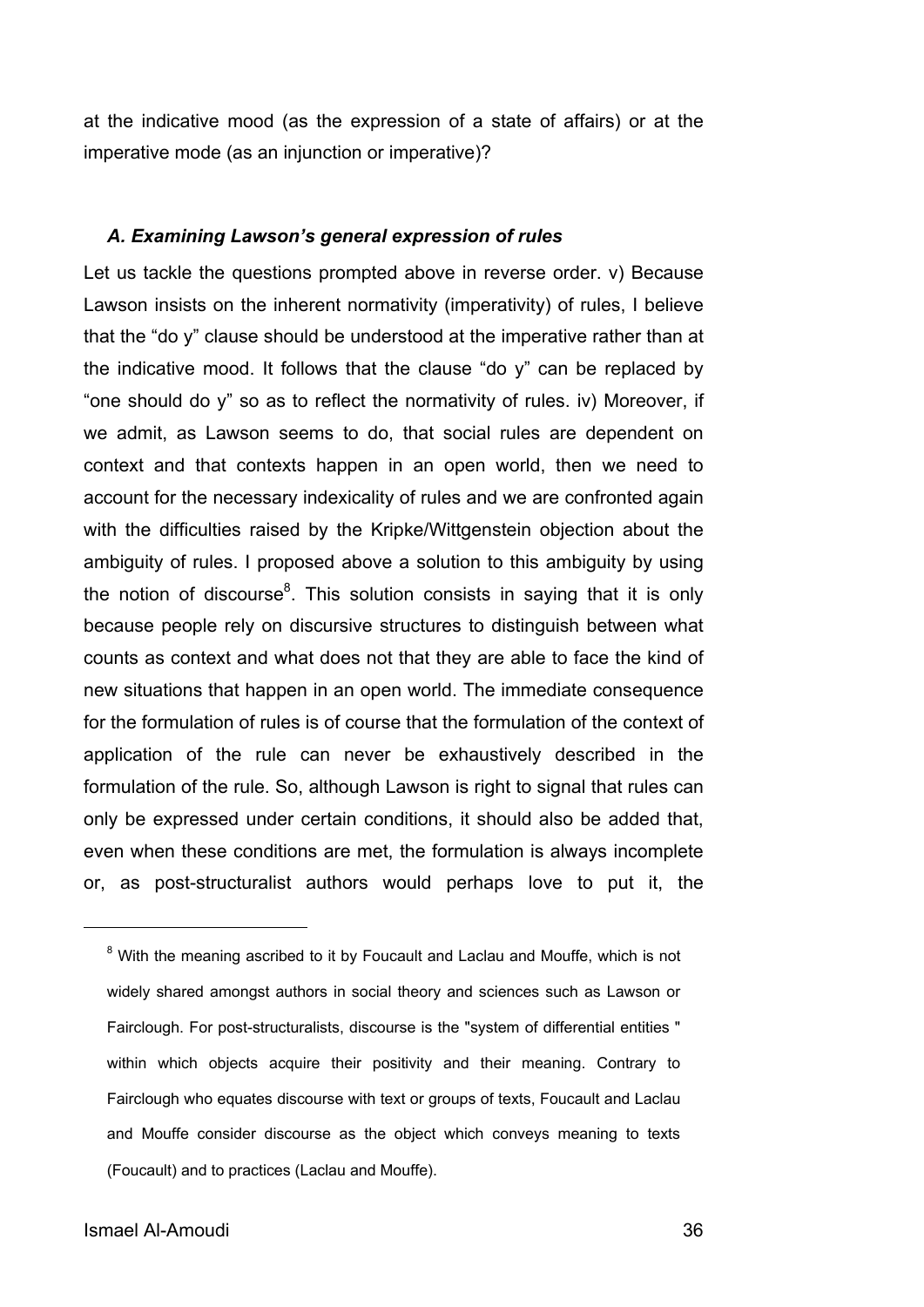formulation is always a partial failure to grasp the rule. It follows that, for instance, Lawson will need to use a "so on", an "*etc*." or a "*ceteris paribus*" clause to account for this indexicality of rules. So, the formulation, "whenever x, do y under conditions z" is not wrong in itself but could be advantageously replaced by a formulation of the kind "whenever x, one should do y under conditions z *ceteris paribus*". iii/ This brings us to the question about the redundancy of the "if x" and the "under conditions z" clauses. In fact, I can not think of a single "if x" clause that couldn't be transferred into the "under conditions z" clause. So, for instance, the formulation "if driving, keep to the left hand side of the road, when in twentieth century Britain" could be reformulated as "one should keep on the left hand side of the road when driving in twentieth century Britain, c.p.<sup>"9</sup>. ii/ We also need to address the very ambiguity of the "do Y" clause. The clause "keep on the left hand side" is only devoid of ambiguity for people having some conception of what it is to drive a car. And still, the condition of intelligibility of what we spontaneously understand is that we contrast "keep to the left hand side of the road" with "keep to what appears to the driver as the right hand side of the road" rather than with "keep to what appears as the right hand side of the road when looking at a map" (or "when looking backwards" or "to other passengers looking through the window" and so on and so forth). This inherent ambiguity of the "do y" clause brings us back to the idea that a rule is what renders a (desired, possible or actual) action more legitimate than its opposite. i/ A consequence is that Lawson's expression of rules can be reformulated as:

1

 $9$  This ambiguity is parasitic on and resurfaces in Lawson's study of the relation between rules and positions (Lawson 1997: pp.172-3). Lawson acknowledges that "there is an ambiguity in the literature as to whether or not any positions referred to are best conceived of as part of the rule formulation, i.e. as part of the conditional 'if x' or part of the 'under conditions z' clauses' (Lawson 1997: 172) And Lawson to conclude that '[he is] not sure that anything hangs on this distinction in practice' (Lawson 1997)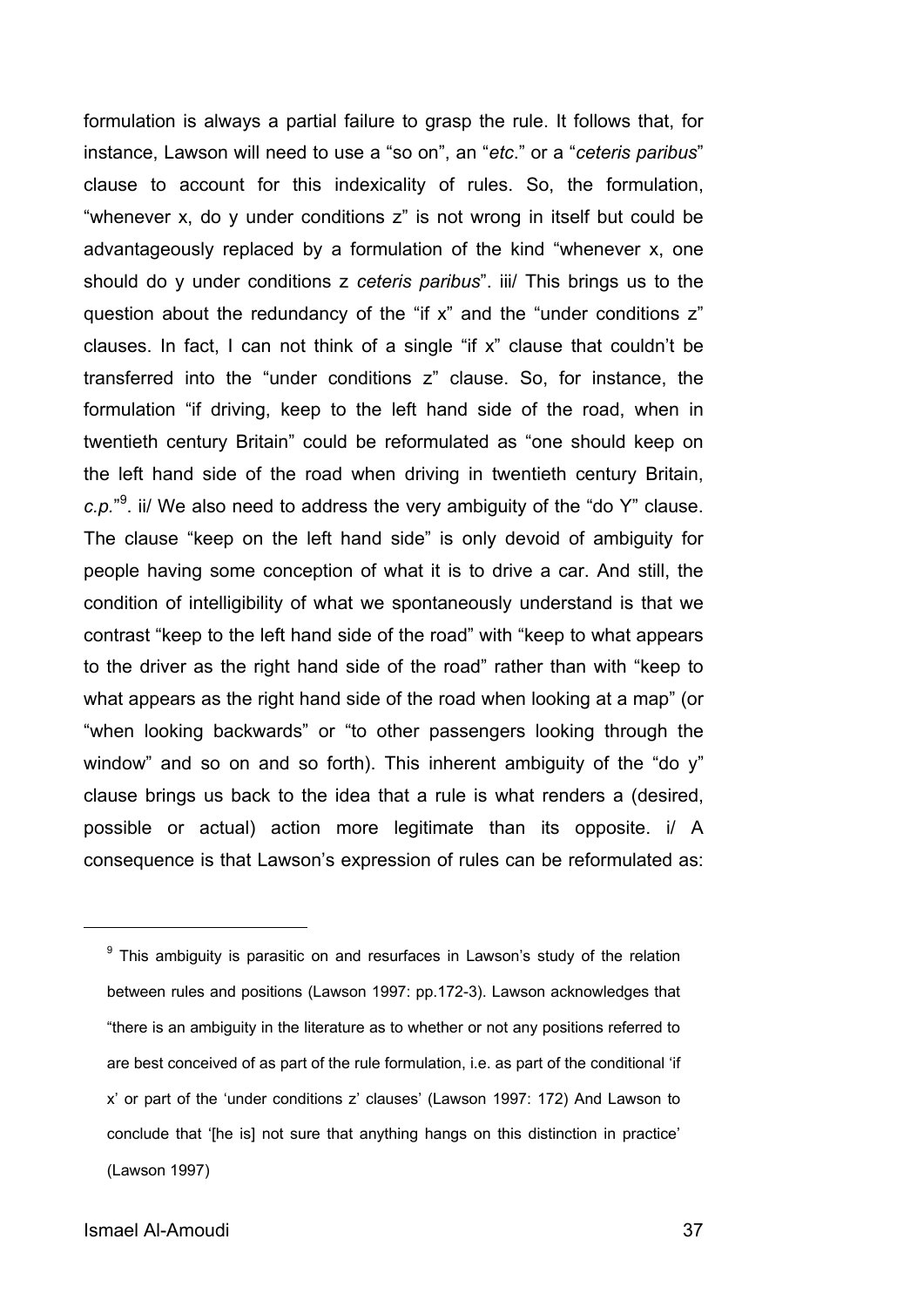"you should do y1 rather than y2 under conditions z, everything else being equal."

## *B. Sustaining a distinction between social and personal rules*

Besides the formulation of rules, there also appear to be differences between the conception of the sociality of rules I propose and the sociality of rules that seems to be presupposed by Lawson for whom there is no point in distinguishing between social and personal rules. This can perhaps be traced back to his reliance on a criterion of the social, formulated in terms of dependence on intentional action (rather than on relations between people and on relations between relations).

Now if the term social is to designate anything specific here, it must be a dependency on human intentional agency. This is a standard interpretation of the term, and does not seem contentious. (Lawson 2003: 31)

In effect, if the social is anything depending on human agency, then any rule is social. As a consequence, it becomes inconceivable to talk of a nonsocial or "private" rule. This restriction of the word rule is reflected in the fact that realist authors such as Faulkner and Runde take liberties with Lawson's criterion of the social precisely at the point of introducing private rules into their theoretical toolbox:

Now according to our earlier criterion, all rules are social to the extent that their existence depends on human beings. From this point on, however, we shall reserve the term social rules for the subset of the general category of rules that are sustained in virtue of being accepted by, and implicated in the activities of, members of a social group, possibly in ways that require some kind of inter-dependence between their actions… Social rules are distinct from what we shall call private rules, rules that are unique to particular individuals (such as the selfimposed rules an individual athlete may follow pertaining to diet, training regime and the like) (Faulkner and Runde 2005: 14)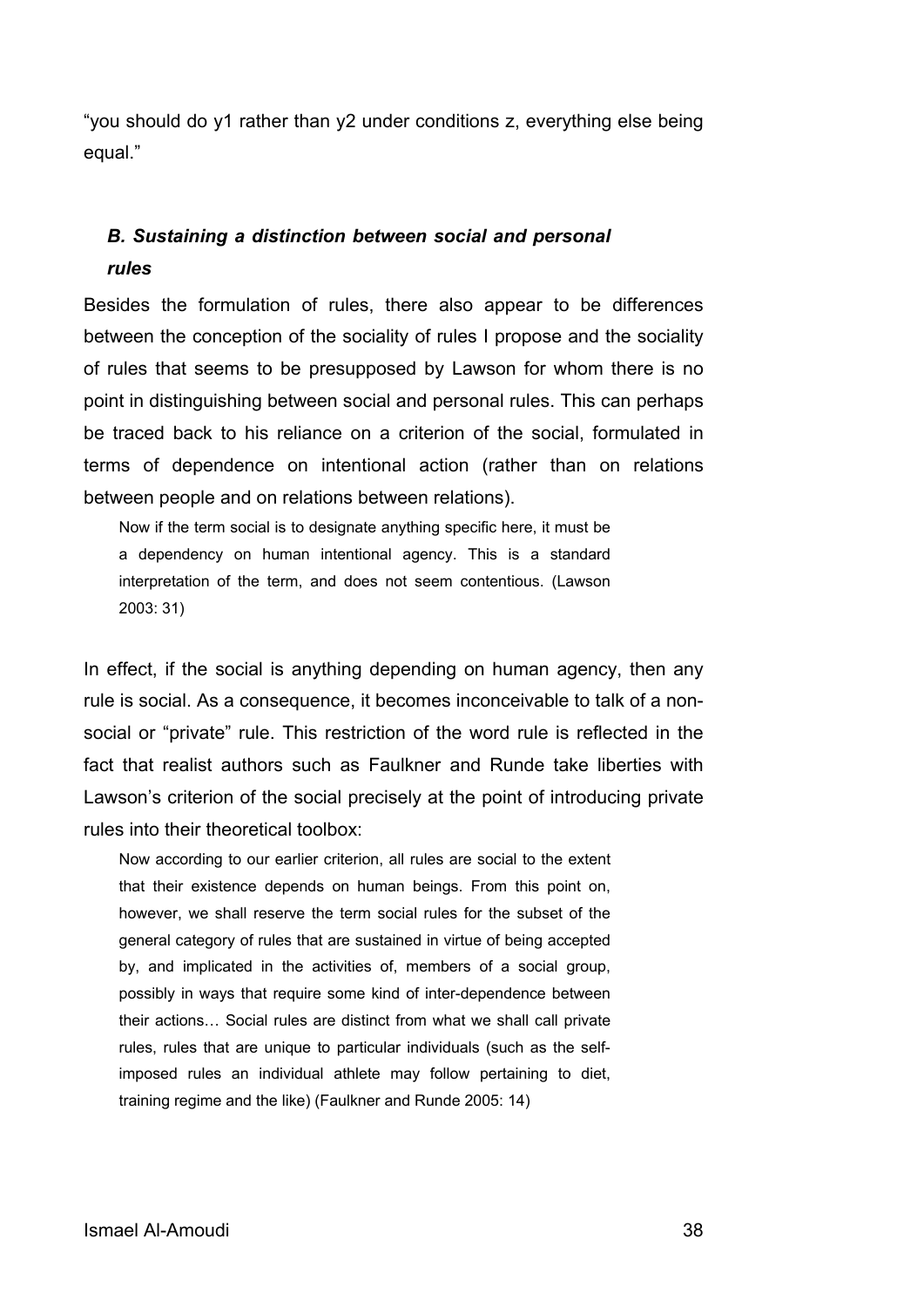If we stick, however, to the conception of rules used in the present paper and to the relational criterion of the social, Faulkner and Runde should be able to introduce private rules without contradiction. Moreover, they would also be able to account for the fact that, within a given society, a single person may be the only one who complies with a social rule or that various persons may follow the same personal rule. In the example of the athlete, the rule she complies with is social only if it is constitutive of her social relation to others. For instance, if the athlete has no coach and sticks to her training regime for the expected health benefits, then the rule may be said to be personal. If, on the contrary, she complies with the rule because she would not be able otherwise to renew her contract with a manufacturer of sport equipment, then the rule may reasonably be said to be a social rule. It can be noted, however, that in the example above, there can be various athletes complying with the same personal rule (for the health benefits) or a single athlete being the only person complying with a social rule. This would be the case, for instance, if the athlete were to sign a contract in which she becomes the official representative of the brand by tatooing the logo on her body<sup>10</sup>.

In summary: In order to account for the distinction between personal and social rules, a few amendments need to be made to Tony Lawson's conception of rules. Firstly, we need to adopt a relational criterion of the social. Secondly, we should in general conceive of rules as normative (rather than generalized) procedures of action and, finally, we should conceive social rules as rules that are internally related to social relations.

### **5. Import for future empirical studies of rules**

An immediate consequence of conceiving rules as imperatives (or injunctions) is that researchers willing to account for rules should interrogate the injunctive aspect of participants' practices. Acknowledging that participants may often find it difficult to express an explicit conception of these imperatives, a description of the rules at play is to be prompted through research questions of the kind: "what should a competent

1

 $10$  to my knowledge, such "permanent" contracts are still uncommon, though.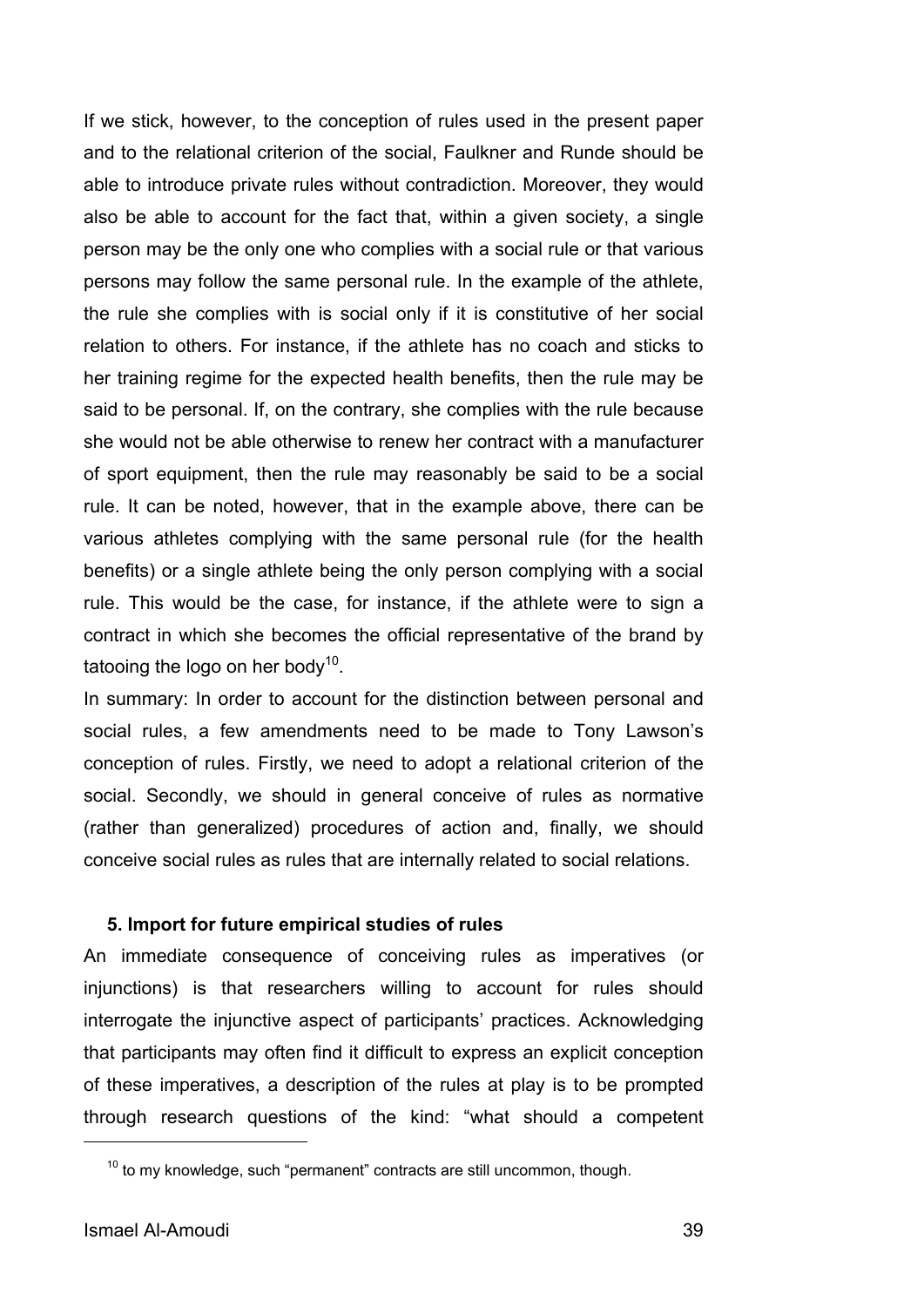participant do (or avoid) in such context?" Moreover, rules cannot be described at the level of the event regularities they sometimes generate. Therefore, although (relative) regularities may often constitute a useful starting point for the inquiry, their study is neither a necessary nor a sufficient condition for studying rules. For example, if we want to study the process of sacking in a twenty first century UK corporation, we may usefully start from an observation of the frequency of various "types of departure" (relying for example on the categories elaborated by participants). However, this measurement of frequencies does not constitute by itself a study of the rules with which the participants ought to comply. At best, it can constitute a possible (though by no means necessary) starting point for asking questions of the kind: "considering that, despite a very difficult job market, 80% of the employees who leave a certain workplace are not officially forced to leave, what must be the case about the rules at play in this firm?" Moreover, it may often be possible to start from local practices considered by participants as exemplary or, on the contrary, unacceptable. For instance, in *How is Legitimacy Constituted?*, I attempt to shed some light on basic processes of legitimation by contrasting a departure regarded as "successful" (by members of a work organization) with a departure that was commonly regarded as "messy" and "illegitimate". If the exemplarity or the frequency of a practice is only a starting point, then what should make the bulk of the study of rules itself? I now attempt to bring elements of answer by showing how the basic features listed in the ontological study of rules can generate practical research questions for empirical studies of rules and of their evolution (Cf tables 3.1-3).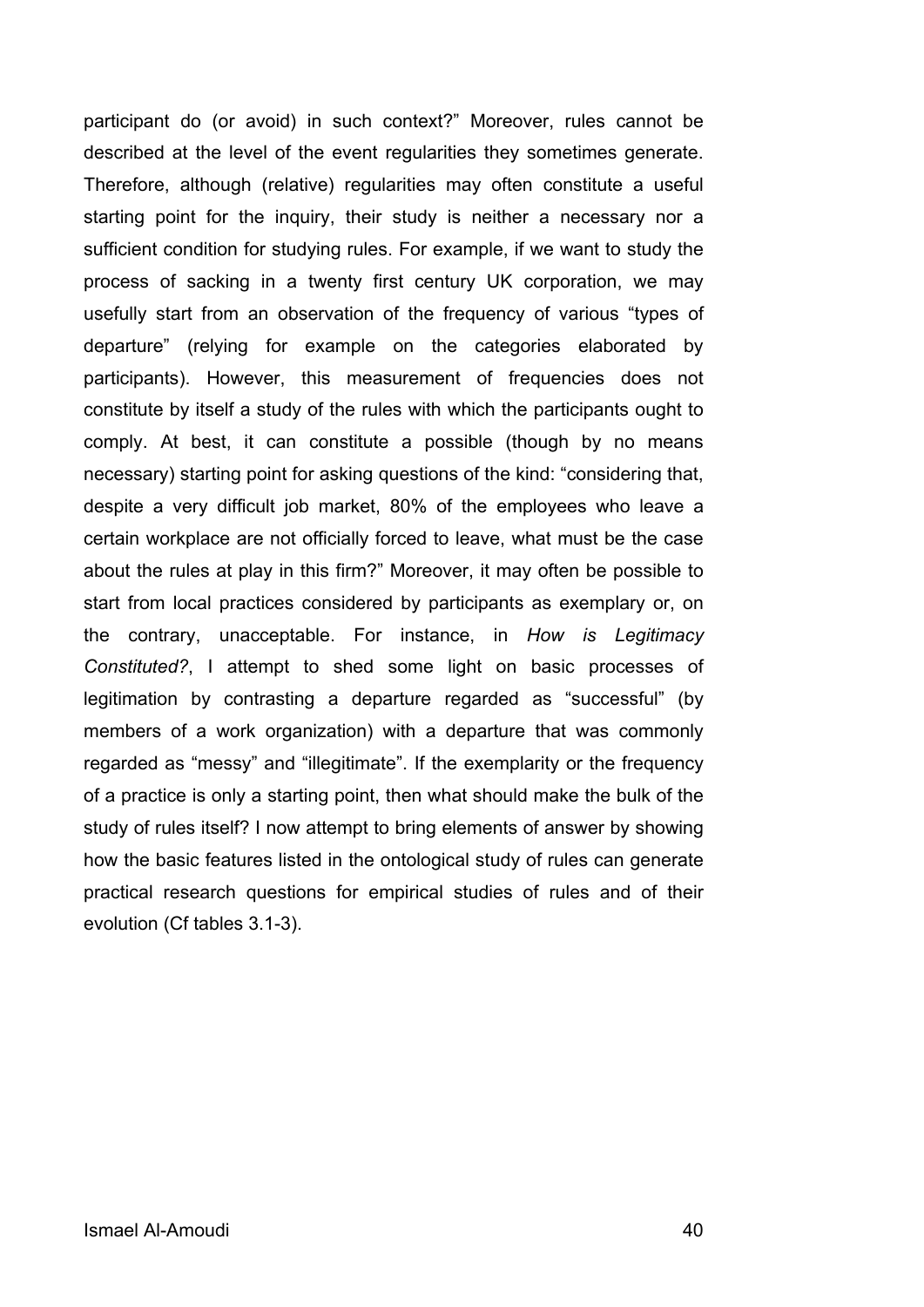## **Figure 3.1: Some research questions for studying specific rules in specific organizations (1/3)**

| <b>Ontological</b><br>features of rules                                     | <b>Research questions</b>                                                                                                          | <b>Illustration</b>                                                                                                                                                                                   |
|-----------------------------------------------------------------------------|------------------------------------------------------------------------------------------------------------------------------------|-------------------------------------------------------------------------------------------------------------------------------------------------------------------------------------------------------|
| An action is<br>imperative if it is<br>more legitimate<br>than its opposite | What are the basic oppositions within the<br>discourse of participants?<br>Is one term of the opposition valued over<br>the other? | Posting a stamped letter/ posting a letter that<br>is not stamped; posting a letter/ posting a<br>postcard; posting a regular letter/ sending an<br>express mail.                                     |
| Rules more often<br>tacit than explicit                                     | Look at recognition of « failures » /<br>« successes » to discover tacit rules                                                     | Some people may forget to mention that<br>posted letters need to be stamped<br>If forgetting to put a stamp on the letter is a<br>"failure", what can we infer about the rules of<br>posting letters? |
| Logical<br>stratification of<br>rules                                       | What rationale ties rules together in a<br>specific context?                                                                       | "One should stamp a letter because else it<br>won't reach its destination" vs. "one should<br>stamp a letter because users should<br>contribute to the costs of the mail system"                      |
|                                                                             | If a specific rule is broken, what other<br>specific rules are threatened?                                                         | If the postmen deliver unstamped letters, they<br>may threaten the rule according to which the<br>postal service ought to be financed by its<br>users.                                                |

# **Figure 3.2: Some research questions for studying specific rules in specific organizations (2/3)**

| <b>Ontological</b><br>features of rules                                            | <b>Research questions</b>                                                                                                          | <b>Illustration</b>                                                                                                                                                               |
|------------------------------------------------------------------------------------|------------------------------------------------------------------------------------------------------------------------------------|-----------------------------------------------------------------------------------------------------------------------------------------------------------------------------------|
| Anchorage<br>оf<br>rule on a desire<br>created<br>by<br>a<br>desideratum           | What are the "objectives" of the<br>participants?<br>What desires do they wish to fulfil in<br>acting in congruence with the rule? | When John puts a stamp on the resignation<br>letter: Does he want to finance the postal<br>system? Does he want to stop working? Does<br>he want to work in another organization? |
| algorithmic<br>Non<br>conception<br>of<br>rules                                    | What kind of actions comply (or fail to)<br>with the rules at play in the practice<br>under scrutiny?                              | Over-stamping a letter does not break the<br>rule. However, putting foreign stamps on a<br>letter may break it                                                                    |
| <b>Distinction</b><br>and<br>inter-relation<br>оf<br>rules<br>and<br>possibilities | What possibilities (or impossibilities)<br>make it possible (or impossible) for the<br>participant to comply with the rules?       | If there is a strike of postal services, one may<br>prefer to deliver important letters personally                                                                                |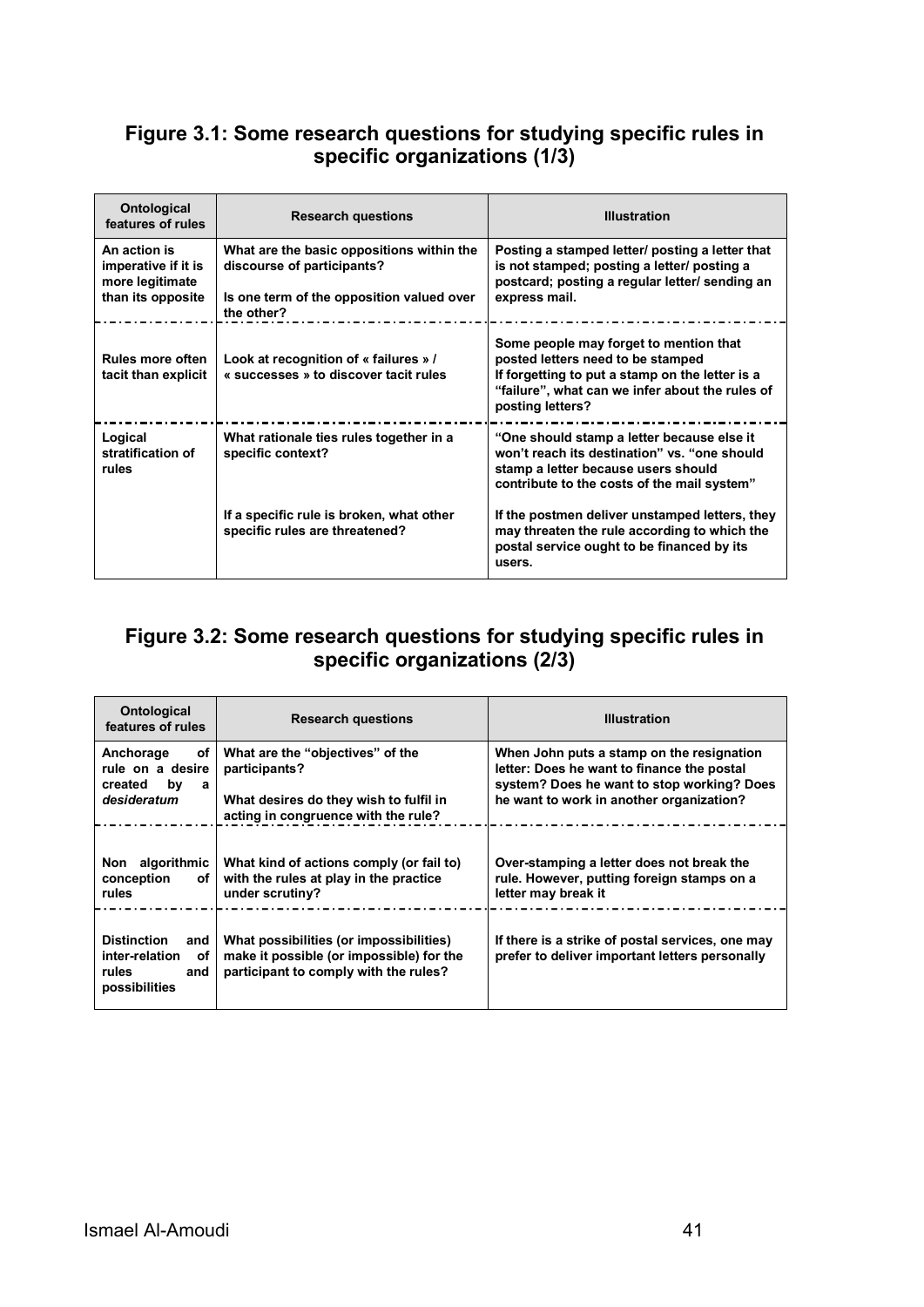## **Figure 3.3: Some research questions for studying specific rules in specific organizations (3/3)**

| <b>Ontological</b><br>features of rules                                                            | <b>Research questions</b>                                                                                                                                                                                                                                                                                                                                                     | <b>Illustration</b>                                                                                                                                                                                                |
|----------------------------------------------------------------------------------------------------|-------------------------------------------------------------------------------------------------------------------------------------------------------------------------------------------------------------------------------------------------------------------------------------------------------------------------------------------------------------------------------|--------------------------------------------------------------------------------------------------------------------------------------------------------------------------------------------------------------------|
| <b>Recognition that</b><br>1/ rules are<br>contextual<br>2/ context is<br>discursively<br>mediated | 1/ What discursive oppositions define the<br>limits of the context of applicability of<br>rules? In many cases, such boundaries<br>may be "floating" or under-specified by<br>the discourse on which participants rely<br>2/ Through what social processes do<br>participants come to identify and<br>recognize the contexts within which rules<br>are held to be applicable? | How do participants recognise when they are<br>meant to chose between a stamped and an<br>unstamped letter; between a letter and a<br>postcard; between a regular letter and<br>express mail?                      |
| Social rules are<br>internally related<br>to social<br>relations                                   | 1/ What social relations depend on the<br>compliance with the rule to be what they<br>are?<br>2/ What aspects of these social relations<br>are bound to be transformed if the rule is<br>transformed or broken?<br>3/ How does a transformation in the<br>social relation affect the rules at play?                                                                           | By distributing the mail, the postman<br>reproduces the customer/postman relation<br>If postmen are expected to scan the mails,<br>then some users may prefer to communicate<br>some messages through other media. |
| Social rules are<br>often internally<br>related to social<br>identities                            | 1/ What are the social identities related to<br>a given rule?<br>2/ Which social identities are bound to be<br>transformed if the rule is transformed or<br>broken?                                                                                                                                                                                                           | If refraining from reading the mail is internally<br>related to the social identity of postmen, then<br>a change in this rule is likely to transform and<br>threaten the identity of postmen.                      |

Needless to say, these research questions are not meant to constitute an exhaustive guide on how to research rules. Rather, they are proposed as illustrations of possible axes of research on social rules. This prompts in turn the question: What are the most appropriate research techniques for answering the questions presented above? Here, I believe that methodological pluralism is viable and desirable, on the condition that the techniques of research are reflexively related to the objects of study and the kinds of questions asked. For instance, network analysis (Latour 1996; 2005; Lazega 2001; Zalio 1999) may be extremely useful for mapping relationships but not for describing the rules associated to them. Semistructured interviews may help in turn collecting rules that agents would spontaneously explicate under some form. In order to grasp rules that are more tacit, I found it very useful in my fieldwork research to engage in observation and in repeated discussions with close friends who are themselves subject to those rules, relations and identities.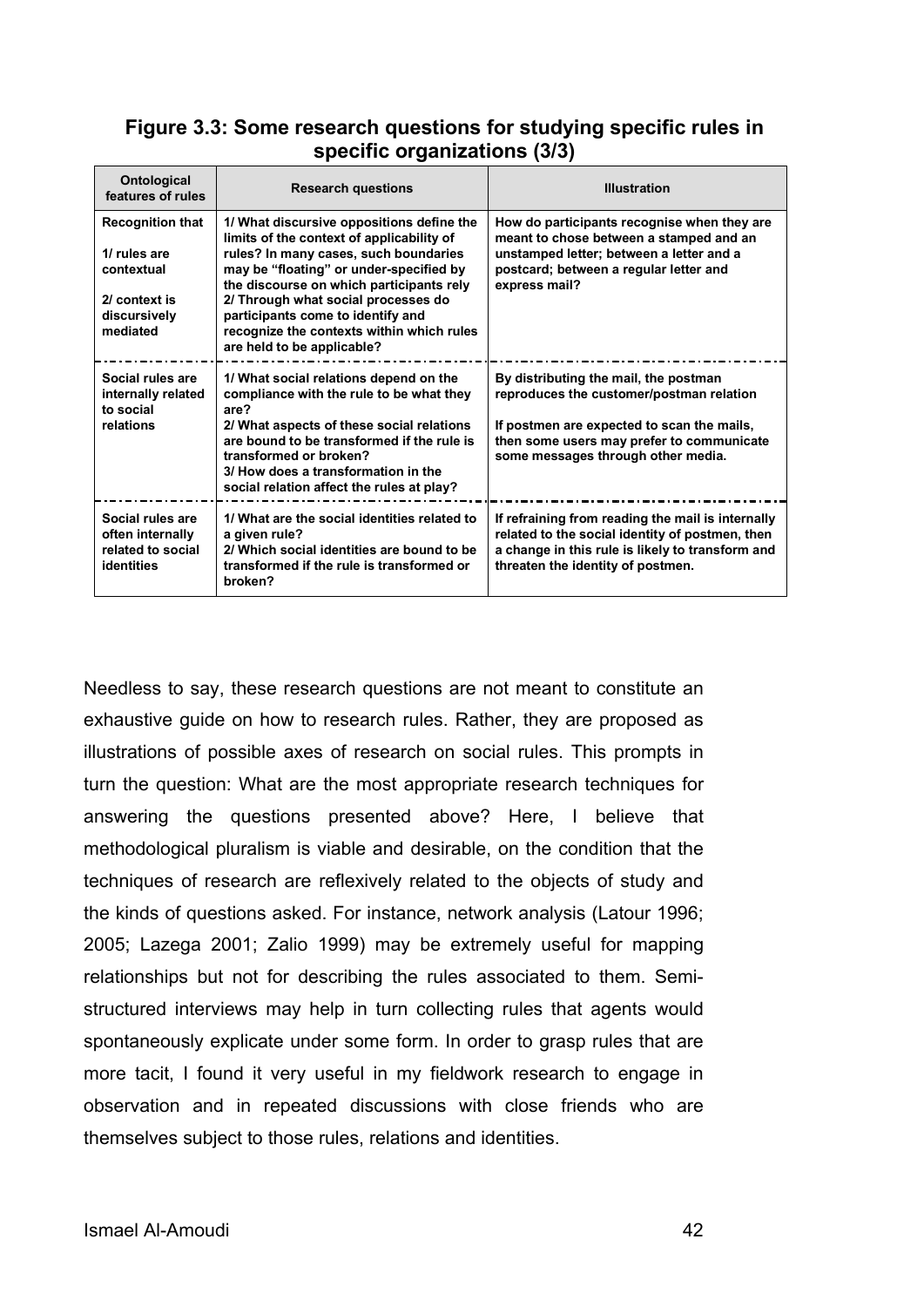#### **6. Import for studying authority**

The theorization of rules sketched above may offer some ground for a study of authority as both *legitimating power* and *legitimate power*. This dual aspect of authority is reflected in the dual process of authority through which (a) illegitimate social features are rendered legitimate (and *vice versa*) and of (b) the legitimacy of a social entity is enforced which, in turn, makes a difference to the possible actions available to participants. Such research will show that, as a power, authority has points of application on social rules and on practices. In addition, such research will show that authority makes a difference to the relations between people, to their very capacity to account for their own actions and to their own sense of self. Moreover, authority is to be located in the people exerting it and equally crucially (though somewhat less obviously) in the social rules they comply with, in the positions they occupy, in events, texts, beliefs and proverbs all deemed to be exemplary. Finally, authority is to be located at the level of the very discourse that renders meaningful and contributes to structuring these social rules, positions, events and fragmentary texts, beliefs and proverbs.

Research into the first moment of the process of authority leads to examining the processes through which both legitimacy and conceptions of it are realized. Although I have attempted to explore some aspects of these processes in *How Is Legitimacy Constituted*, further investigation is welcome as it would shed light on social and symbolic resources at the disposal of agents wishing either to promote social features they cherish or to transform social features they dislike. Such research may also help to highlight inequalities amongst members concerning their authority, understood as a power to legitimate or to de-legitimate.

Research along the second moment may need to dedicate particular attention to the enforcement of social and personal rules. Although the enforcement of rules is widely associated with more or less organized and explicit forms of external punishment (Weber 1978: pp. 317-9), I hope that a conception of social rules as internally related to social positions may help to articulate a conception of enforcement that encompasses, without being restricted to, punishment by other members of the social group.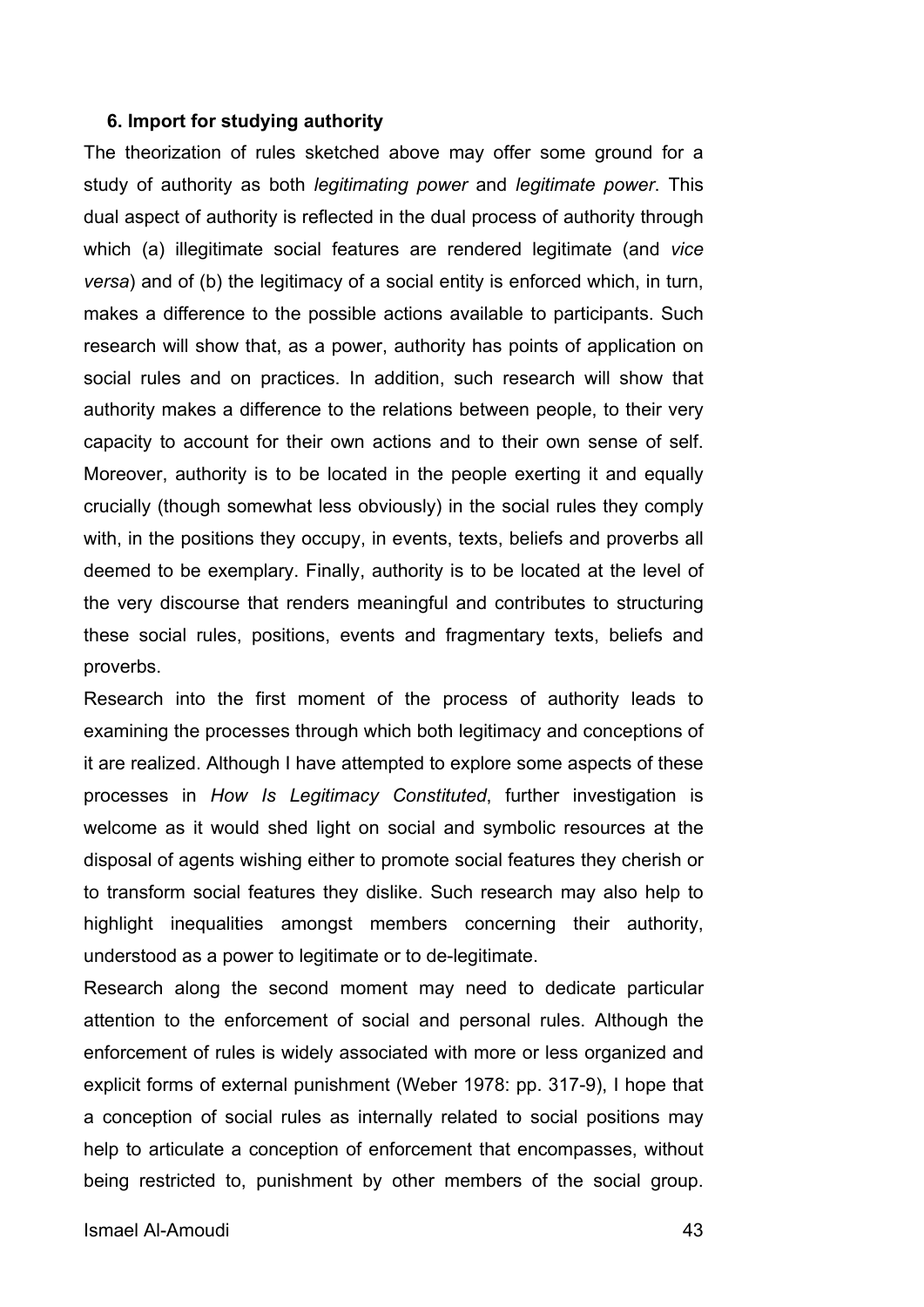Thus, other mechanisms of enforcement of social rules may be explored such as legitimate impotence and loss of identity. By legitimate impotence, I refer to situations in which a person is incapable of justifying her/his actions in a way that sounds meaningful to other people. In my fieldwork research, I noticed this happening, for example, when subordinates overloaded with work were unable to find arguments to refuse or postpone some of the workload. In these cases, all their attempts to do so were systematically interpreted by members (including themselves!) as further signs of professional incompetence. Moreover, participants' loss of identity is another aspect of the intimate enforcement of authority. In cases where social identities are internally related to rules, failure to comply with the latter may result in a sense of incapacity to sustain the former, resulting in turn in shame and guilt (Willmott 1986; 1993). Thus, research on this intimate form of enforcement of authority could be conducted by posing research questions of the kind: Why is it that I feel interpellated by some rules and not by others? What do I lose when I fail to comply with a rule I respect? Am I losing my own sense of identity? Am I damaging the way others identify me?

### **7. Concluding summary**

Let us restate the limitations inherent to the retroductive reasoning that guided this study. Firstly, the scope of validity of the present argument is equal or narrower than the scope of validity of what is commonly understood when we say that "John posts a resignation letter". Thus, retroduction assumes that all parties in the discussion agree on both the meaning and validity of the fact that serves as a point of departure. Secondly, retroduction reveals two things that are inextricably linked. On the one hand, it reveals my own assumptions and helps clarifying them. On the other hand, I am entitled to believe that the implicit assumptions I make about the world are adequate only to the extent that I believe that the situation I chose as a point of departure refers adequately to the world. Thus, it is only with this strict *caveat* that retroduction reveals features of the world that are irreducible to my conception of them. Thirdly, the knowledge generated by retroduction, although fallible and conditioned to

Ismael Al-Amoudi 44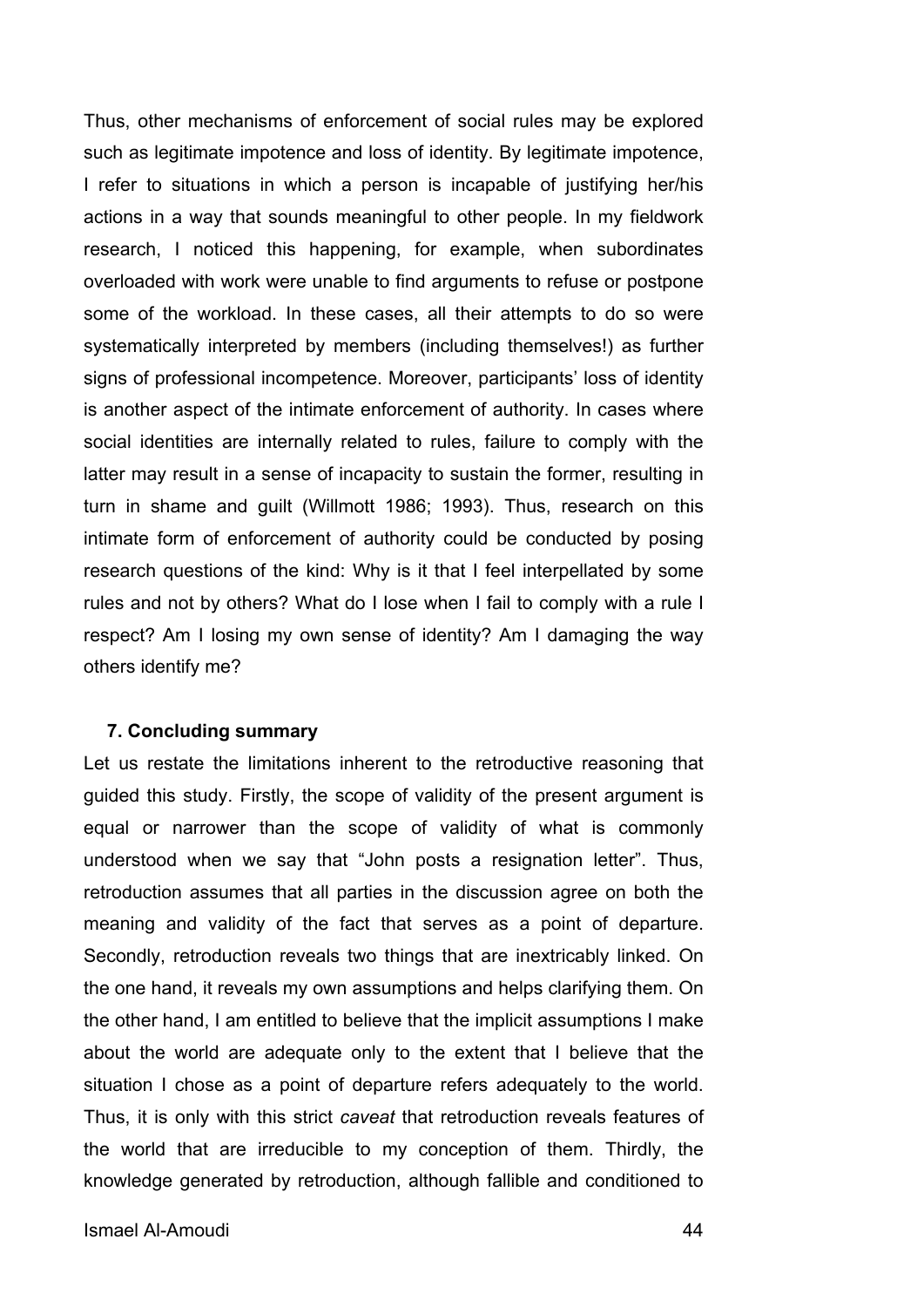some extent by the discourse and premises through which it has been generated, can nonetheless be improved through debate and discussion.

Acknowledging these limitations, I propose a positive definition of rules as the implicit, local, ideally and socially real objects that generate the imperativity of a set of possible actions. Imperativity refers in turn to the mode of being of an action that is more legitimate than its opposite. As we have seen, such conception of rules does not oppose but rather presupposes a conception of social reality dependent on discourse (with the meaning that Foucault or Laclau and Mouffe ascribe to this word). Besides, contrary to the algorithmic conception of rules and rule-following, the conception of rules as local imperatives seems useful for accounting for processes of improvisation (Sudnow 2001) and thus accommodates some major criticisms levelled by ethnomethodologists against the (algorithmic) notion of rule. I also examine the peculiarity of social rules as opposed to rules *tout court*. Contrary to Searle and Lawson, but in line with Bhaskar, I adopt a relational criterion of the social. This allows us to propose that social rules are rules that are internally related to social relations. A social rule is therefore a rule that is what it is (within a given discourse) because a social relation is what it is (within the same discourse). With this conception, it becomes possible to theorize and illuminate the links between rules, relations and social identities. After contrasting some aspects of this conception of social rules with Lawson (1997; 2003), I also attempt to formulate research questions that can be useful for subsequent empirical research on the specific rules at play in specific organizations. Finally, I suggest that the present research offers a sound conceptual basis for further enquiry into the processes through which authority is sustained, reproduced and transformed in organizations.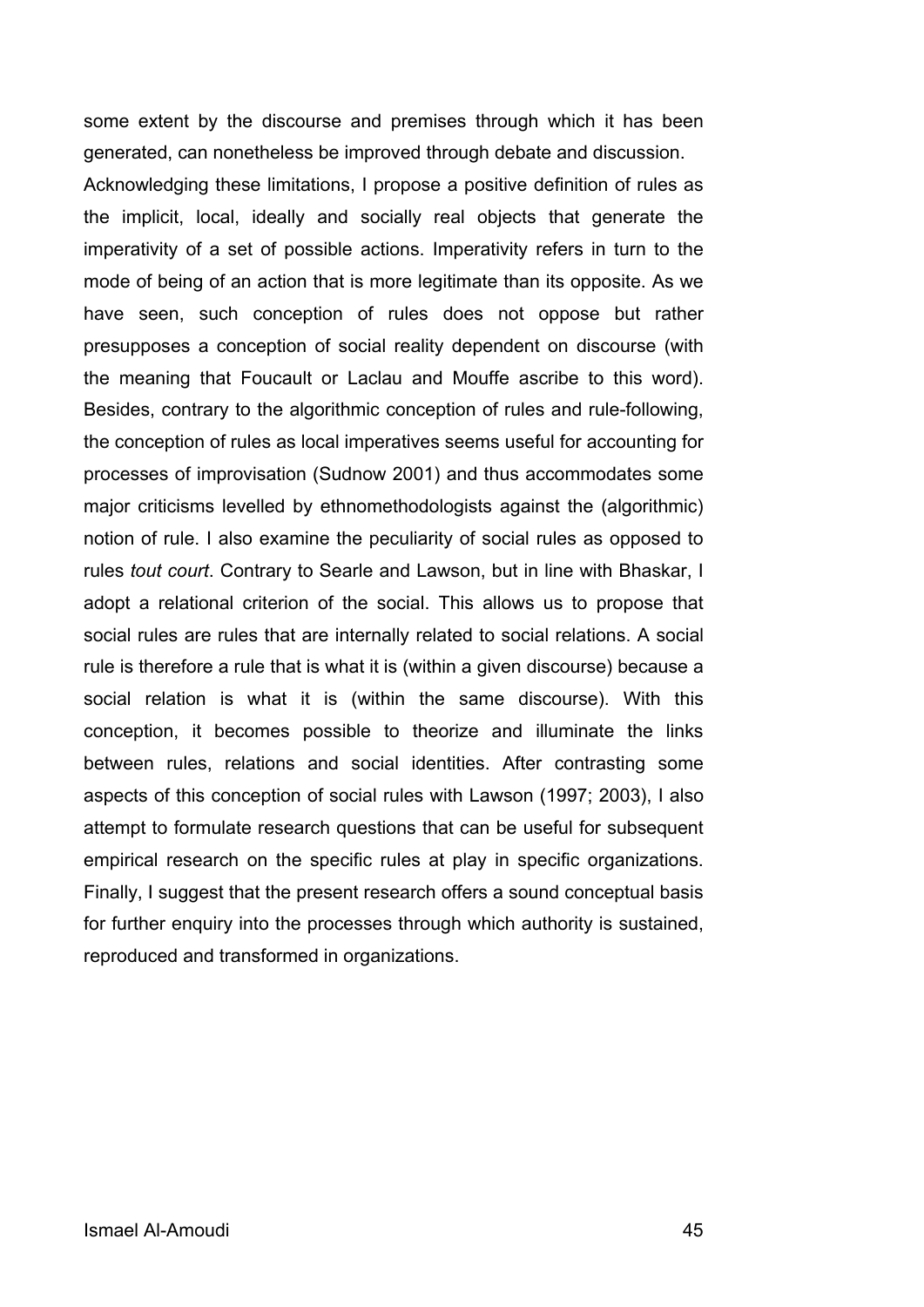## **Essay 2: Redrawing Foucault's Social Ontology**

Circa 8,000 words

## **Abstract.**

I propose that Foucault's works, since he wrote *Discipline and Punish*, rely on an implicit meta-theory that is compatible with the fundamentals of Critical Realism. To this end I examine the status of truth, methodology and social ontology used by Foucault. If this thesis is correct, then a critical realist reading of Michel Foucault would avoid some of the pitfalls that have been attributed to his works - such as constructivism, determinism, localism, and reductionism. Moreover, this understanding of Foucault's works would also offer novel and challenging perspectives for researchers adopting a Foucauldian and/or critical realist study of organizations.

**Key words.** ; Bhaskar; critical realism; epistemology; Foucault; knowledge; methodology; ontology; post-structuralism; power; social reality.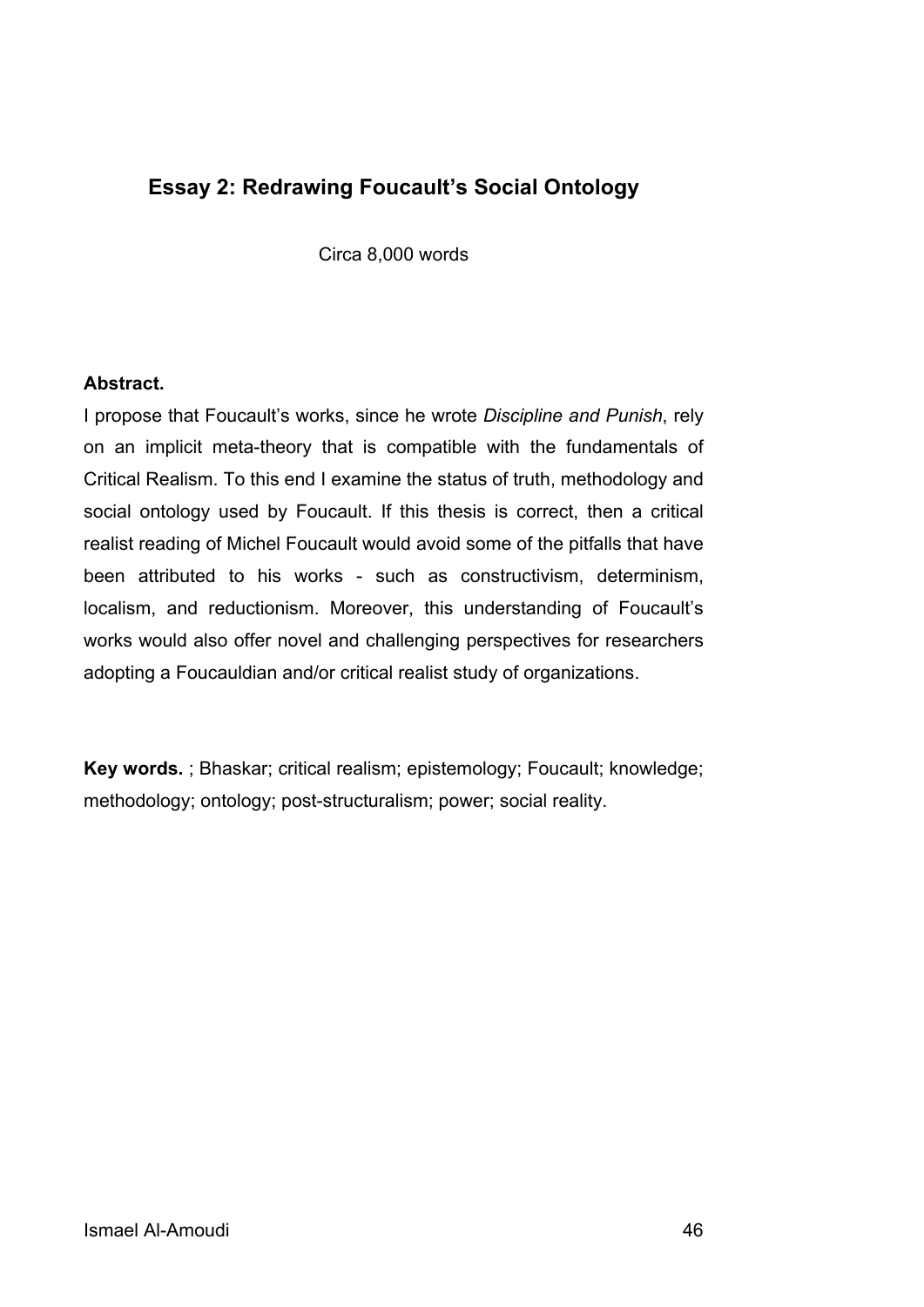There appears to be much controversy in the field of organization studies over the works of Michel Foucault. On the one hand, authors as Burrell (1988), Jacques (1995), Knights (1990), Knights and Vurdubakis (1994), Knights and Willmott (1989), Mc Kinlay and Taylor (1996), Townley (1994) have identified in Foucault's works promising perspectives for casting a fresh gaze on contemporary organizations. On the other, authors such as Ackroyd and Thompson (1999) , Findlay and Newton (1998), Reed (1998; 2000), Rowlinson and Carter (2002) issue alarming warnings and severely criticise such "Foucauldian" perspectives. For instance, Reed (2000) structured his critique of Foucauldian discourse analysis<sup>11</sup> around

'… five interrelated themes: constructivism, nominalism, determinism, localism, and reductionism. Each of these in [his] view, identifies major limitations and weaknesses of the Foucauldian approach to analysing organizational discourse." (Reed 2000: 524, text modified).

My thesis is however that Michel Foucault's works, since 'The Discourse on Language' and Discipline and Punish, rely on a consistent social ontology to a large extent congruent with critical realism. The latter entails an ontological framework that was initially developed by Bhaskar (1975; 1998) and that has flourished in various disciplines such as economics (Lawson 1997), sociology (Archer 1995), and Management studies: Ackroyd and Fleetwood (2000), Fleetwood (2005), Fleetwood and Ackroyd (2004), Sayer (2000).

By showing that Foucault relies (albeit implicitly) on a critical realist social ontology, I attempt to show that even if criticisms such as those formulated by Reed (Cf supra) apply to many "Foucauldian" students of organizations they do not apply to the later works of Foucault. Moreover, I am not the only student of Foucault who advocates a realist reading of his works.

1

 $11$  The expression "Foucauldian discourse analysts" refers not to Foucault but to writers claiming to be his followers. (Reed, personal communication)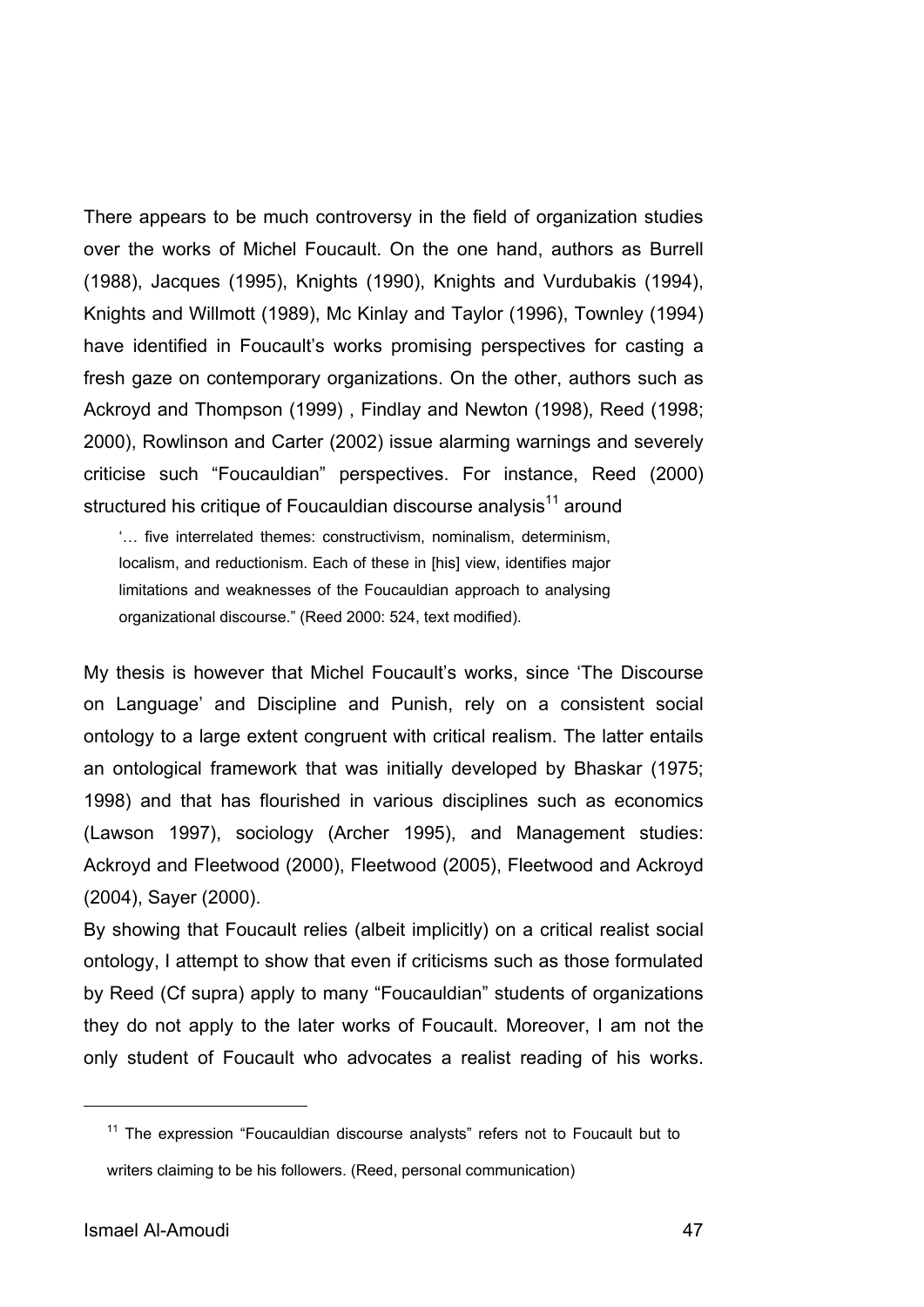Marsden, for instance, defended the possibility of a critical realist reading of Foucault that would be "…stimulated by several points of resemblance between Foucault and realism which suggest a *prima facie* case for their compatibility.' (Marsden 1999: pp. 181-2)

My purpose is to move one step beyond the *prima facie* recognition of points of resemblance between Foucault and critical realism. Thus, I attempt to highlight firm points of anchorage between Foucault's later works and critical realist meta-theory - that is its ontology, epistemology and methodology. However, since Foucault's ontology is implicit, not explicit, my demonstration is necessarily based on a limited set of elements in his work that appear, nonetheless, to be central and recurrent in his later writings after the shift from archaeology to genealogy he initiated in his 'Discourse on Language' (Foucault 1970). These later writings include notably 'Discipline and Punish' (Foucault 1977), 'The History of sexuality' (Foucault 1978), 'The Subject and Power' (Foucault in Dreyfus and Rabinow 1982) as well as some interviews Foucault (1979), Foucault and Gordon (1980), Foucault and Rabinow (Foucault and Rabinow). They exclude, however, 'The Order of Things' (Foucault 1974), 'The Archaeology of Knowledge' (Foucault 1974), 'The Birth of the Clinic' (Foucault 1972) and 'Madness and Civilisation' (Foucault 1973). Furthermore, I aim to open a discussion, not to close it. Therefore I do not expect all my readers to agree with every claim I make but would be very content if this paper provides some material for further dialogue between post structuralist and critical realist researchers.

## **1. What is specific about critical realist meta-theory?**

Preliminary to any further investigation of Foucault's work, I attempt to summarize the features that are necessary for any theory to be compatible with a critical realist meta-theory. If I am right, these features may be (reasonably well) expressed under the form of a number of points that fall into three larger categories: a) the status of truth and error, b) the social ontology and epistemology of social science and, finally, c) finally, the methodological principles for social scientific practice.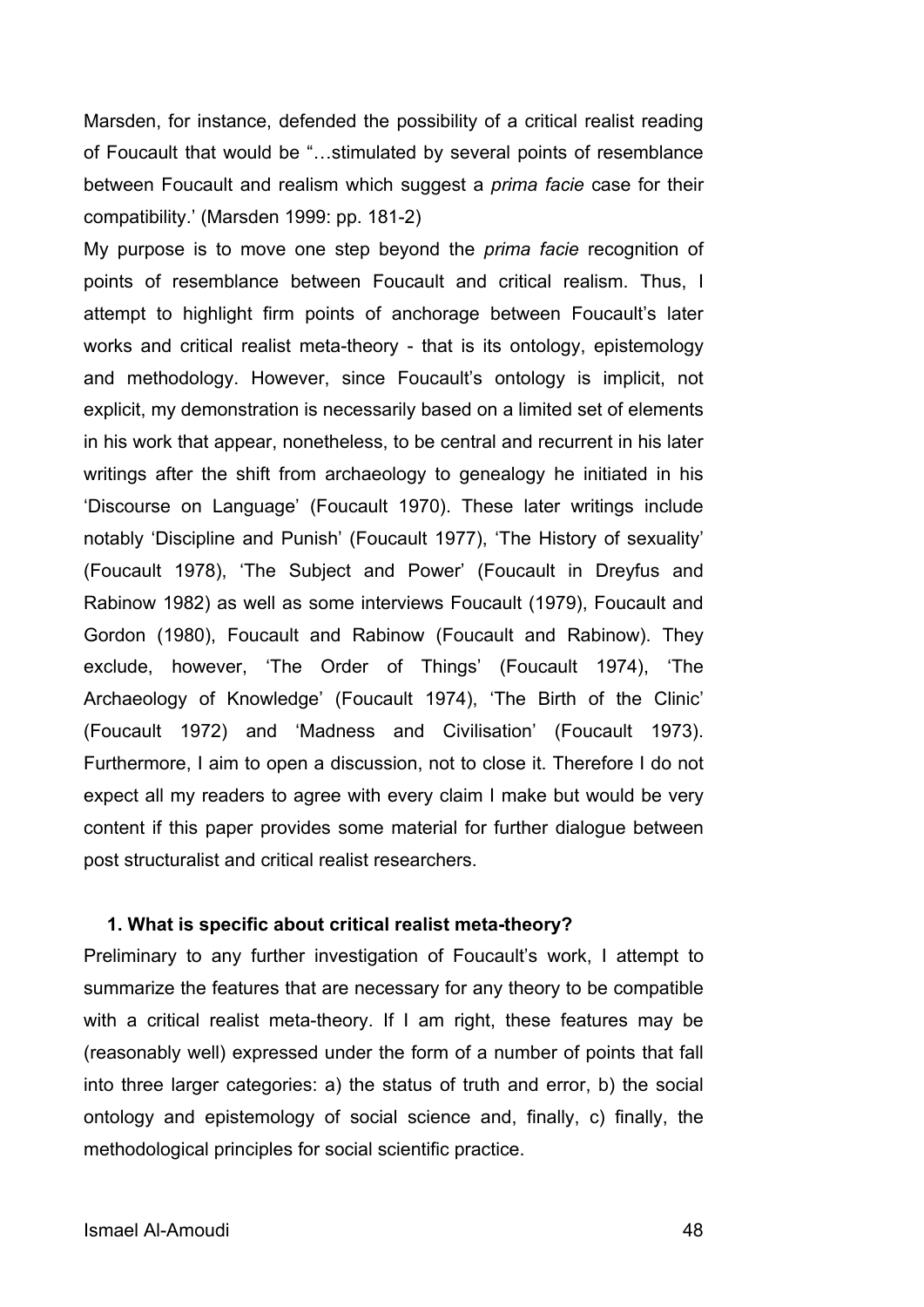### *a. The status of truth and error*

CR distinguishes between the 'transitive' and the 'intransitive' dimensions of knowledge. The transitive dimension refers to the field of references and comprises such objects as: Discourses, concepts, beliefs, impressions and so on. On the other hand, the intransitive dimension of knowledge refers to the world to which transitive objects refer. It comprises such objects as rocks, birds, people, social relations, beliefs, concepts and so on. Notably, the intransitive dimension includes the transitive dimension but is not limited to it. For instance, the word "rock" belongs to both transitive and intransitive dimensions whereas rocks themselves only belong to the intransitive dimension. CR suggests that the transitive dimension is socially constructed and therefore open to ambiguity and error. CR defends nonetheless a conception of truth as depending on the adequacy between the meaning of the reference formulated in the transitive dimension and the nature of its referent in the intransitive dimension. Thus, CR is realist concerning the intransitive dimension, relativist concerning the transitive dimension, and rationalist<sup>12</sup> concerning the relation between transitive and intransitive dimensions.

## *b. The critical realist social ontology and epistemology*

According to CR authors, the fact that natural science necessitates experimentation suggests that the world is not only composed of events and experiences but that it is also composed of (metaphorically) deep mechanisms. It is not usually possible for a single theory to encompass all the mechanisms present in the world as it is composed of multiple strata not reducible to each other. Hence, critical realism defends an ontology of stratification and emergence (Cf figure 2.1).

1

<sup>12</sup> NB: CR authors traditionally use the term 'judgemental rationali**ty**' instead of 'rational**ism**'. This is because the process of judging and choosing between various competing theories necessarily happens within a community and depends to some extent on its norms and practices.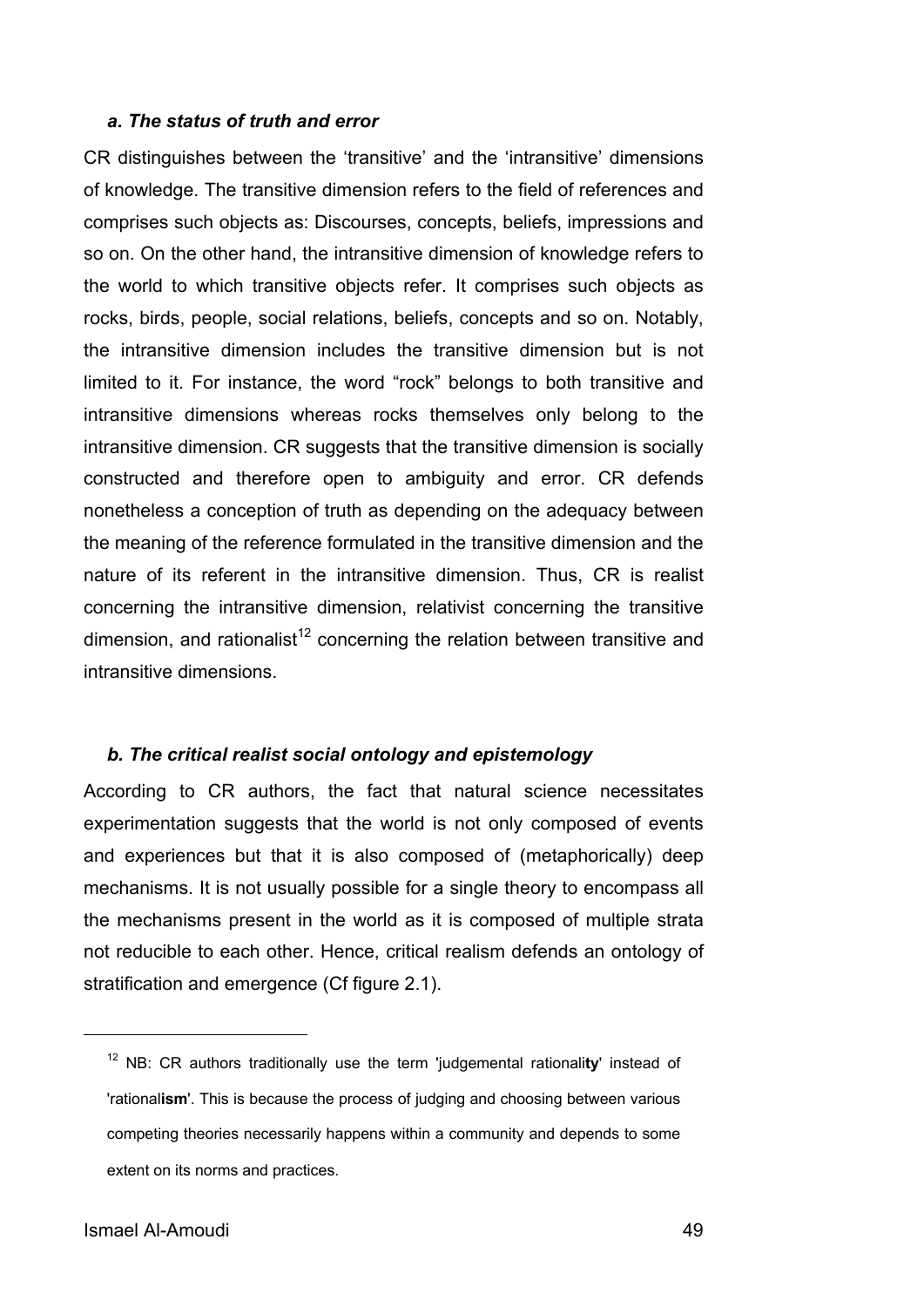



Bhaskar presents the ontological differences between social strata and the more basic ones on which they are grounded by stating that:

'1. Social structures, unlike natural structures, do not exist independently of the activities they govern.

2. Social structures, unlike natural structures, do not exist independently of agents' conceptions of what they are doing in their activity.

3. Social structures, unlike natural structures, may be only relatively enduring (so that the tendencies they ground may not be universal in the sense of space-time invariant).<sup>13</sup> (Bhaskar 1998: 38)

In order to account for both individual freedom and social structure, Bhaskar claims that they constitute two distinct strata that are however inseparable since they reproduce and/or transform each other. Hence the need for a system of mediating concepts: positions and practices. It follows that society, which is constituted by the relation between individuals' or

<u>.</u>

 $13$  It should be noted that, as Lawson (1997: pp. 223-4) rightly remarks, the invariability of natural mechanisms might well be incorrect. This does not refute however the fact that social mechanisms are time-space dependent.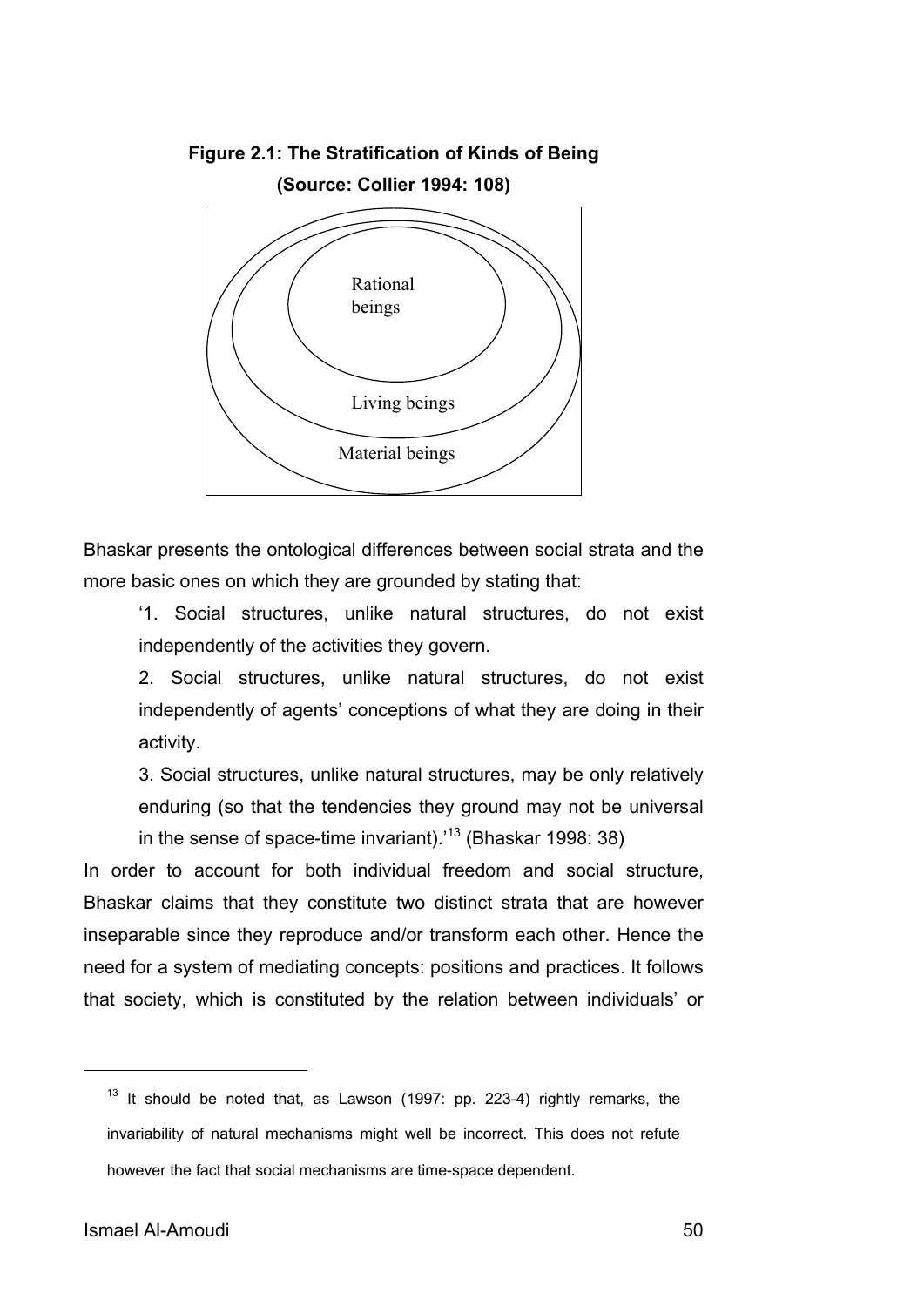groups' relations must be understood as the relatively enduring (but continuously transforming) network of positions-practices.

# *c. Methodological principles for a critical realist social science*

Since, for the critical realist, the social world is composed of intricately related mechanisms, it follows that social science must abandon the deductive method and cannot rely on experiments. Rather, it must explain events by retrodicting to known mechanisms and it must seek for (yet unknown) mechanisms by retroduction, not deduction or induction. In addition to this methodological imperative, Bhaskar makes two proposals to counter-balance the impossibility of constant conjunctions of events and, thereby, closed systems. First, situations of crisis or transition might be illuminating since there might be fewer mechanisms actualised than in normal situations. Second, the existent (proto)theories held by agents about the specificities of their social settings can provide the social scientist with a starting point. Although this has to be a rectifiable starting point since science can be counter phenomenal<sup>14</sup>.

## **2. Reconstructing Foucault's meta-theory**

I would like now to analyse the congruity of Foucault's works with the metatheory of critical realism. In a perfect world, I would have presented the section on Foucault's social ontology (that is, on his transformational model of social activity) prior to the methodological sections on his use of scientific knowledge and on the relevance of his field of investigation. I have chosen however to start with the two latter sections because they clarify two possible misunderstandings about Foucault. The first one is his

<u>.</u>

 $14$  Both compensator and analogue were subject to discussion amongst critical realist authors. See for example Collier (1994: pp.237-61) and Lawson (Lawson 1997: pp.199-226)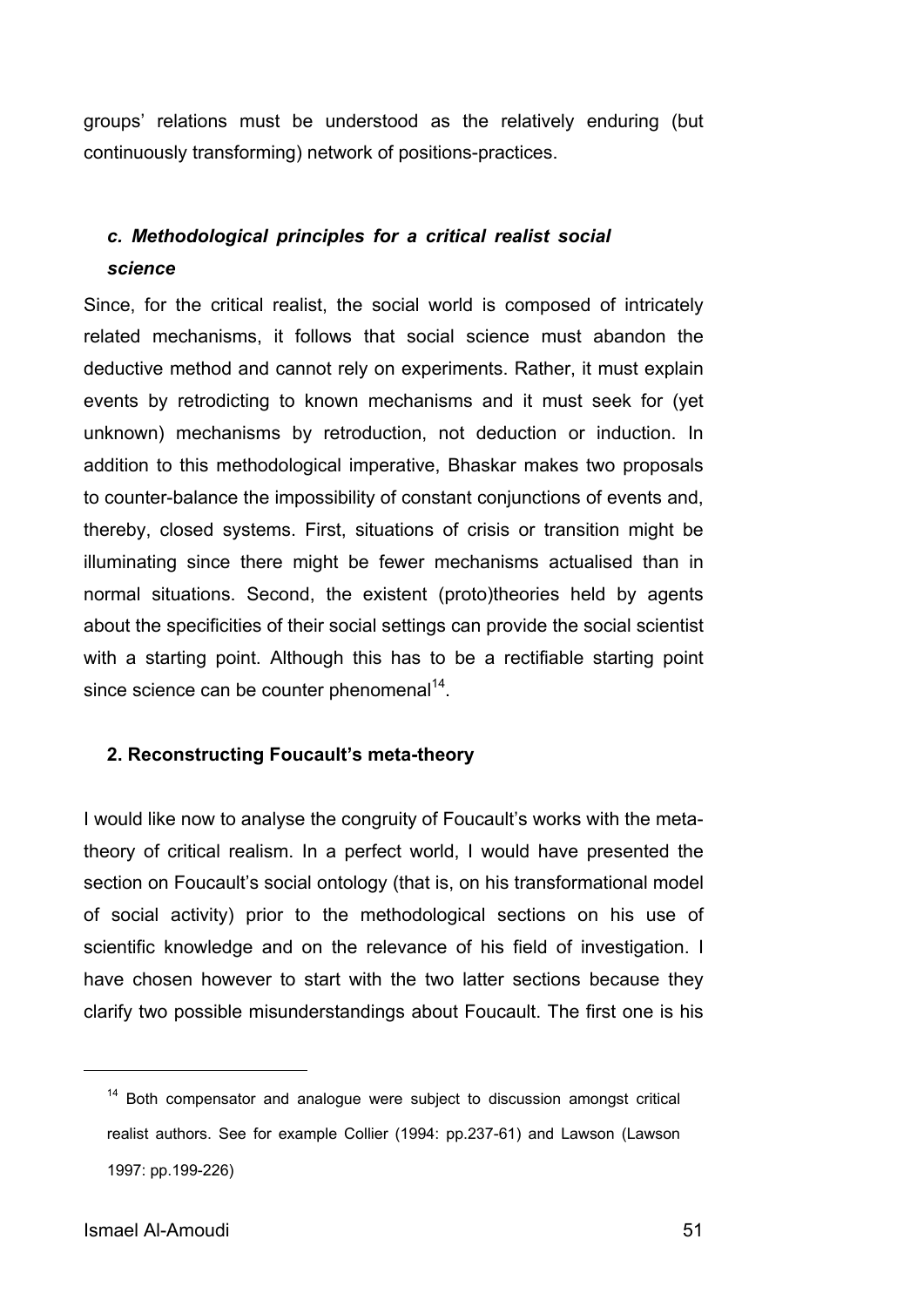so-called (judgemental) relativism, while the second is the range of his conclusions, which have arguably been misunderstood by many theorists.

## *a. Revisiting the status of truth and error in Foucault's works*

The question is the following: Is Foucault considering that truth is a mere social product, since he affirms that knowledge and power are intimately linked and that knowledge produces " truths " to which we submit?

'We should admit rather that *power produces knowledge* (and not simply because it serves power or by applying it because it is useful); that power and knowledge directly imply one another; that there is no power relation without the correlative constitution of a field of knowledge, nor any knowledge that does not presuppose and constitute at the same time power relations.... In short, it is not the activity of the subject of knowledge that produces a corpus of knowledge, useful or resistant to power, but power-knowledge, the process of struggles that traverse it and of which it is made up, that determines the forms and possible domains of knowledge.' (Foucault 1977: pp. 27-8)

Does Foucault consider truth to be entirely a matter of convention, or agreement? Does he consider truth to be unconnected to the intransitive realm? In short, does he consider truth to be **merely** a social construct – where the term "merely" implies that there is no connection between a truth claim made within a community and some intransitive entity? After all he does suggest that knowledge and power are intimately linked and that knowledge produces regimes of truth. If this means that science is unconnected with the intransitive realm; that any claim to truth is alwaysalready doomed by the impurity of a scientific activity which maintains secret and mysterious relations with power, then two disastrous consequences follow in the interpretation of Foucault. Firstly, his claim is that if the object of scientific inquiry can be reduced to (or explained away by) the social mechanisms which govern science, then Foucault very clearly commits the "epistemic fallacy" and denies that the truth of scientific discourse is subordinated to the reality of its object of investigation. In this case, the attempt at grounding Foucault in a critical realist framework

### Ismael Al-Amoudi 52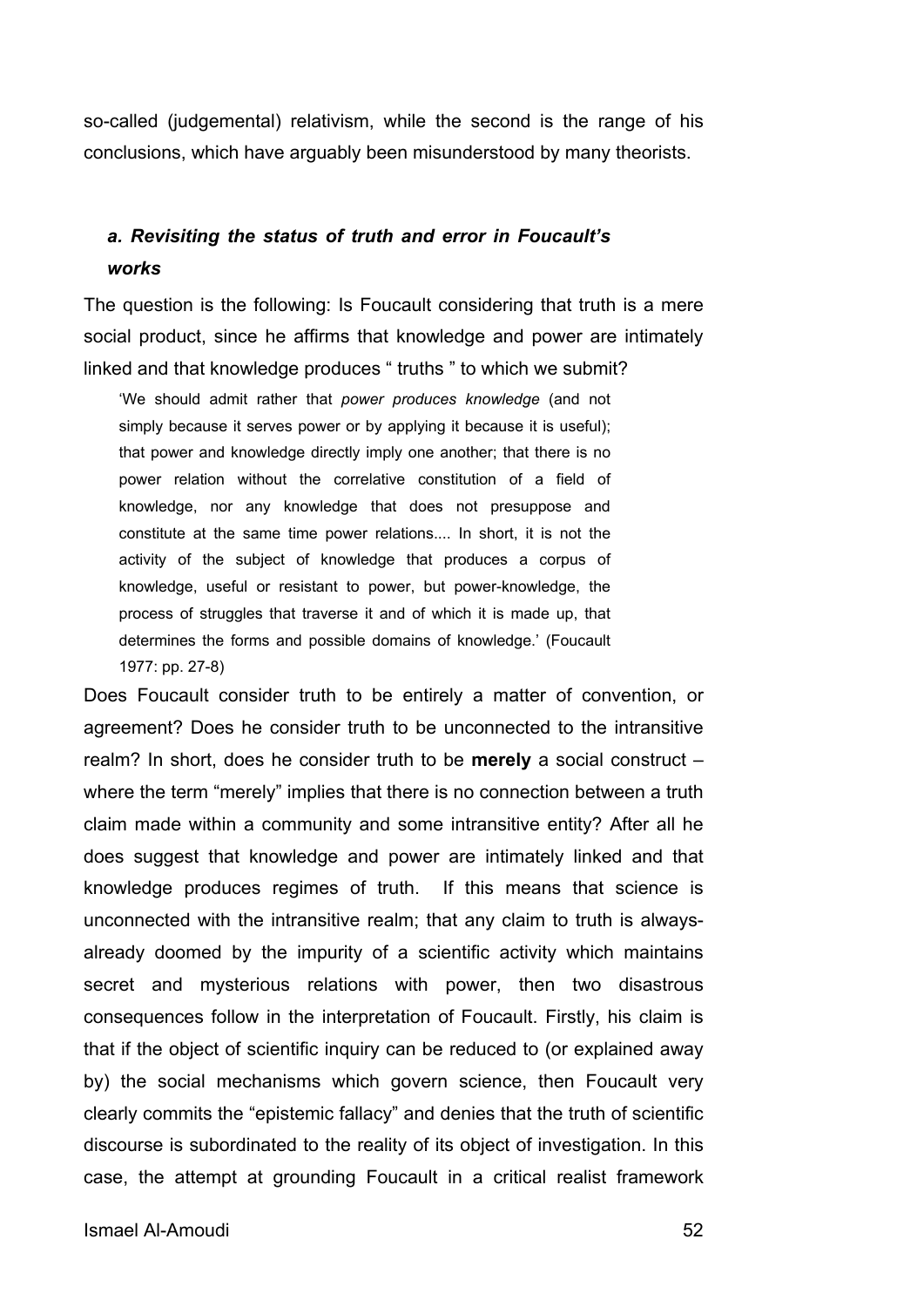should stop here and my argument is flawed. Secondly, by assuming this position, Foucault would undermine his own theses as he would be committing a performative contradiction (Habermas) - that is a contradiction held not between two contradictory explicit statements but between one explicit statement and an implicit, albeit necessary, statement implied by the very performance of the speech act (e.g. "I did not write these lines"). In effect, if knowledge is only determined by social constraints, then Foucault's own opus is necessarily a mere social product. In this case, his arguments would not have more value than any other contradictory arguments. At best, his work would present an interest as (poor) poesy. If it is the case that Foucault maintains that truth is only socially determined, then he must admit in turn that his own work entirely constructs the reality to which it pretends to refer.

It is crucial, therefore, to show how Foucault can affirm at the same time that power and knowledge are socially and historically inseparable<sup>15</sup> and that science can lead to true knowledge that depends on its object of investigation. The answer, I think, lies in the subordination of archaeology to genealogy. In Foucault's later works (*Discipline and Punish, The History of Sexuality*), the point of analysing discourse is no longer to retrace the sovereign unity of thought that can be found at a given period. Rather, Foucault is interested in science because it is a social practice. To what extent can the consideration of science as a social practice avoid the two pitfalls mentioned above?

First, let us note that Bhaskar readily admits that knowledge is not only determined by its intransitive objects but also by social mechanisms. Knowledge, then, is a social phenomenon and Bhaskar's point is that it is erroneous to conclude from the very social nature of knowledge that it

1

<sup>15</sup> Contrary to a criticism formulated in (Archer 1988: 305) and reiterated *mot pour mot* in (Archer 1995: 324), it may be worth stressing that historical inseparability does not imply necessarily ontological or analytical inseparability. Thus, Foucault's 'power-knowledge' is understood here more as a 'specific form of amalgamation' than as an amalgam enjoying a form of ontological unity.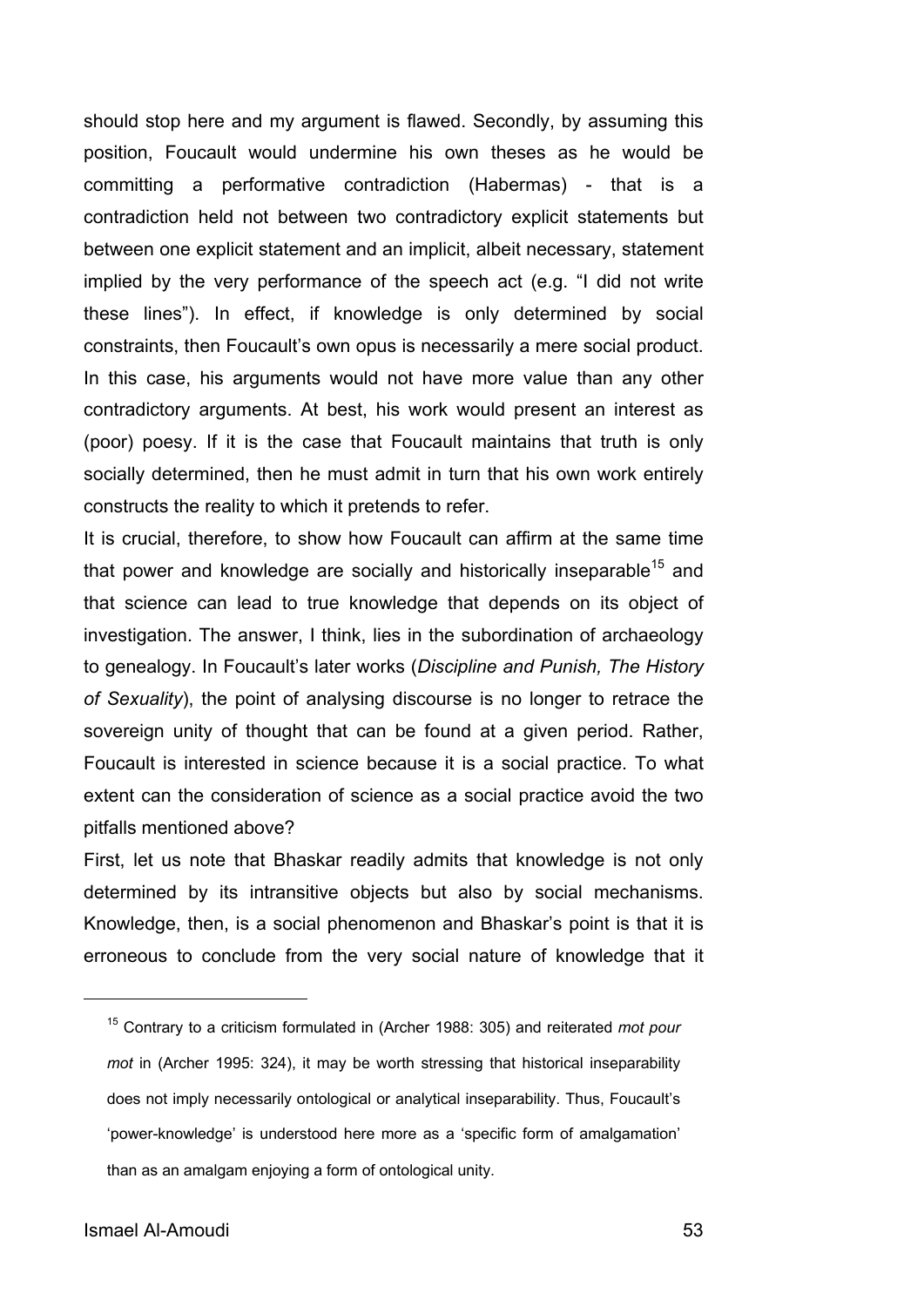**constructs** alone the object to which it actually **refers** (Bhaskar 1975: p. 195). I would like to illustrate a similar point about Foucault by analysing his study of scientific activity. When he studies the process of (let us say for clarity) medicine, the nature of the objects of enquiry are quite different: The medical scientist studies the body as the locus of disease whereas Foucault studies the activities of the medical scientist and is therefore interested in the **body as an object for scientific investigation**. If we keep to the distinction between transitive and intransitive dimensions, we could say that the intransitive objects of the medical scientist comprise such things as bodies and the natural mechanisms that help explain their (dys)functioning. However, the intransitive objects of Foucault would comprise such things as the activities of the medical scientist, the discourses she re/produces, the network of relations in which she acts (Dreyfus and Rabinow 1982: 6). Moreover, the transitive dimension of the medical scientist comprises the medical discourse on biological mechanisms, health, illness and so on. It is different from Foucault's transitive dimension that comprises his own theories about medical scientist activities but not those of the medical scientist he studies. (Cf figure 2.2).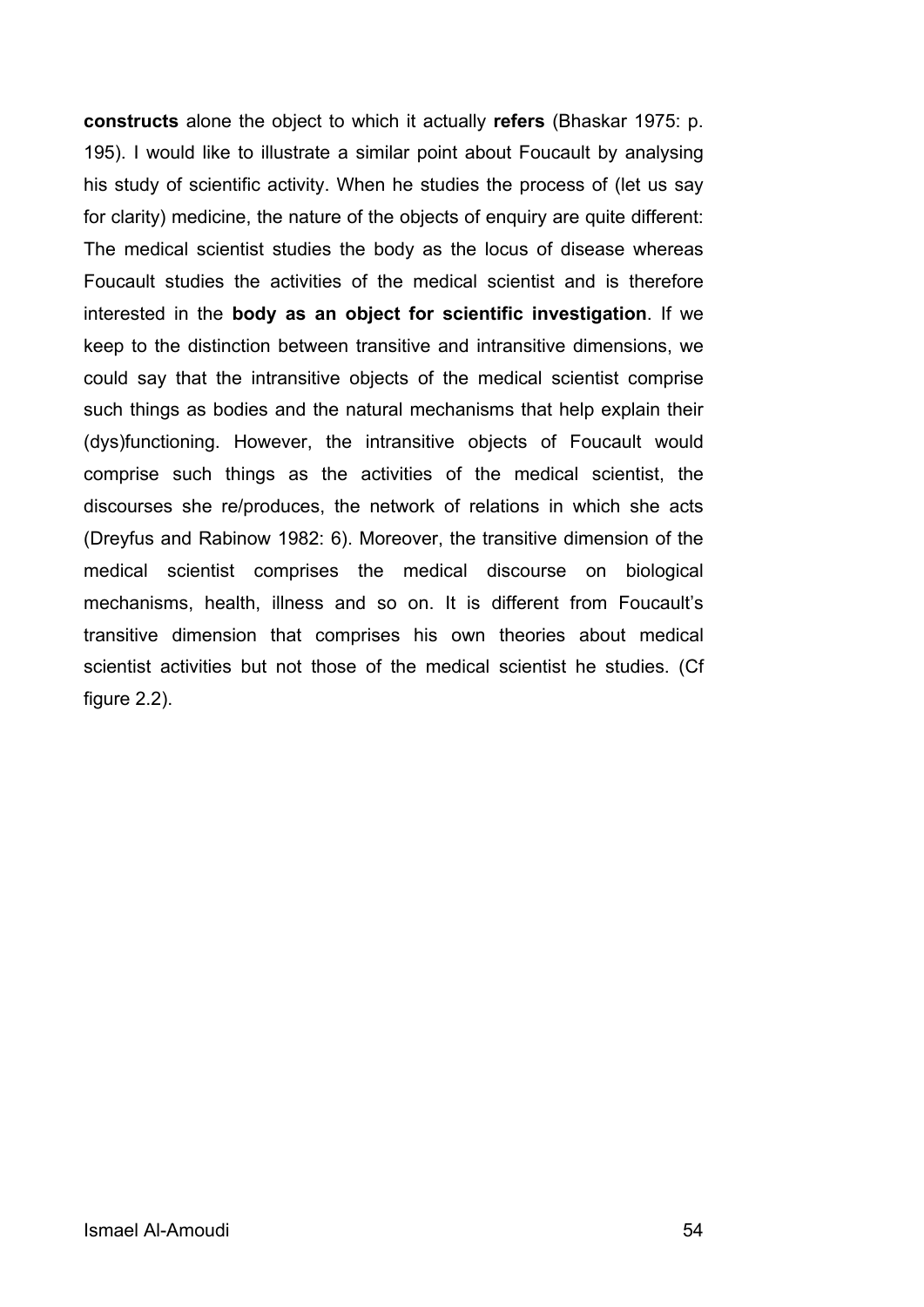|                          | <b>Transitive dimension</b>                                                    | Intransitive dimension                                 |
|--------------------------|--------------------------------------------------------------------------------|--------------------------------------------------------|
| <b>Medical scientist</b> | Theory of<br>medical scientist<br>on body and illness                          | <b>Body and illness</b>                                |
| <b>Foucault</b>          | <b>Theory of Foucault on</b><br>medical scientist's<br>activities and theories | <b>Activities and theories</b><br>of medical scientist |

### **Figure 2.2: Foucault's intransitive dimension**

Foucault's object of investigation is two-fold. First, he studies the relation of the scientific practice to its object: how is the (intransitive) object investigated as a scientific (transitive) one? What means does the scientist use for her enquiry? What are the main issues facing her or, in other words, what are the "problématiques" with which she is confronted? It appears that the relation of scientific practice to its object is not only determined by the nature of the investigated object or by the scientific progress made. For example the absence of dissections in Europe until the  $16<sup>th</sup>$  century cannot be explained in terms of the state of scientific knowledge, but rather in terms of social constraints (law, religion, beliefs, morality, etc.) Hence, the second question Foucault poses is then: what social mechanisms enabled (and encouraged) the deepening of this aspect of reality rather than that other one? And what were in turn the social consequences? For example, what new social mechanisms made "possible and necessary the appearance of houses of confinement"? What, in turn, were the repercussions of these houses of confinement on society? It follows from the intransitive dimension Foucault studies that the very validity of the sciences under scrutiny is voluntarily left unquestioned. Whether the practice of a particular science is epistemically grounded and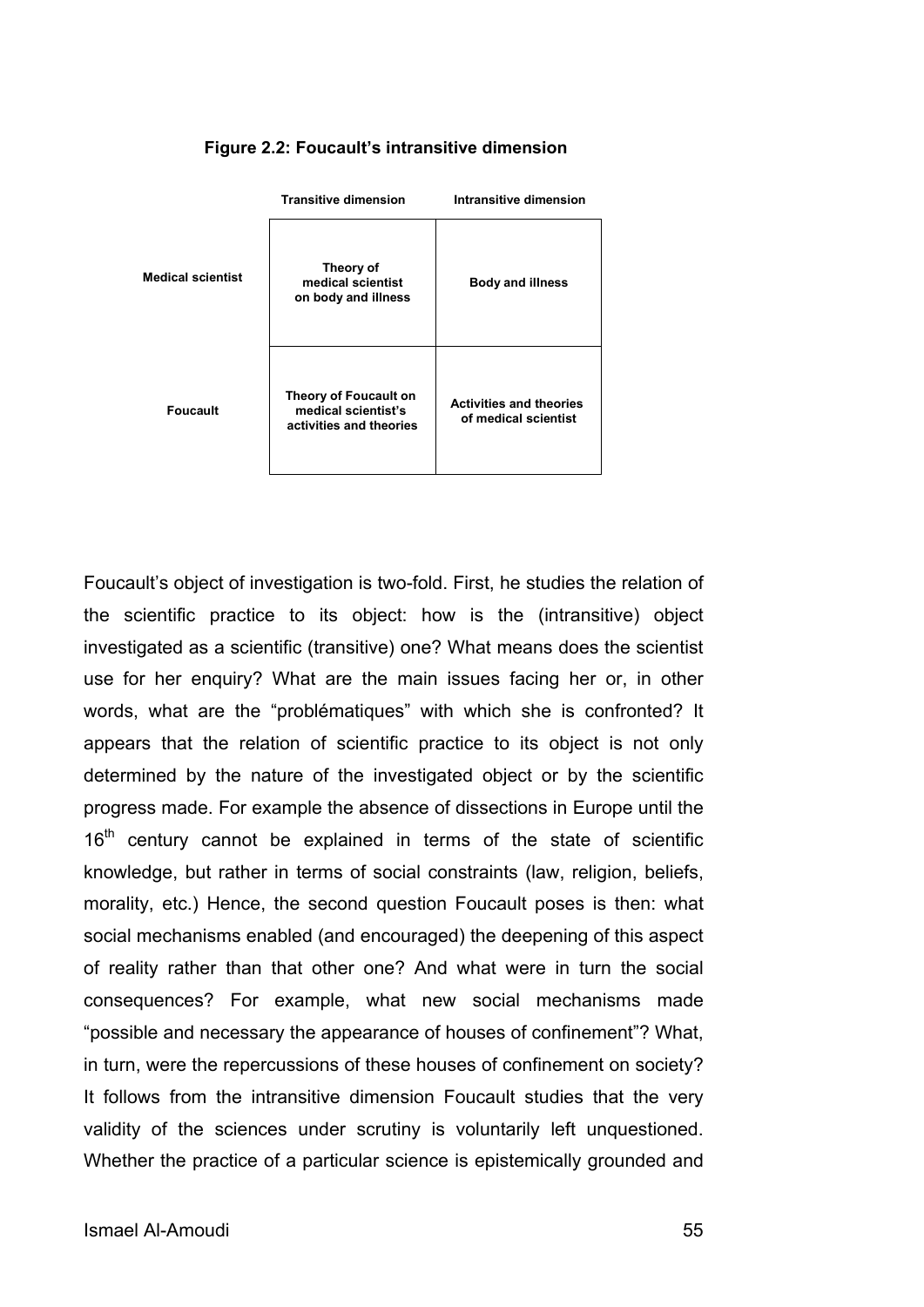whether the knowledge it generates is adequate are not relevant since both false and true beliefs have social consequences and are socially enabled. Therefore, the existence of an intransitive dimension for science is maintained though not studied and Foucault's study of science is not doomed to relativism.

Moreover, the very knowledge generated by Foucault has itself a welldefined intransitive dimension: that of the relationship between power relations and scientific practice. Since "dubious" science can have as much social consequence as legitimate science, and since the social consequences are not necessarily good or liberating ones<sup>16</sup>, it follows that. though not a relativist (about the intransitive dimension), Foucault is also not "scientistic" in the sense of having an unquestioned optimism about science:

'There is nothing "scientistic" in this (that is, a dogmatic belief in the value of scientific knowledge), but neither is it a sceptical or relativistic refusal of all verified truth. What is questioned is the way in which knowledge circulates and functions, its relations to power. In short the *régime du savoir.*' (Foucault in Dreyfus and Rabinow 1982: 212)

Finally, although Foucault cites many legitimate sciences, he nonetheless focuses his attention on the most "dubious ones": e.g. clinical medicine, psychiatry and criminology (Foucault and Rabinow 1986). I believe there is a reason for this. Since Foucault is interested in the social aspect of science it can be envisaged that this social aspect will appear with more clarity for "dubious" sciences.

1

 $16$  Is it necessary to remind that Auschwitz, as a machine for extermination, for purification and for the constitution of knowledge would have never been possible without numerous "perfectly legitimate" sciences? Needless to say, science alone does not explain how Auschwitz came to happen.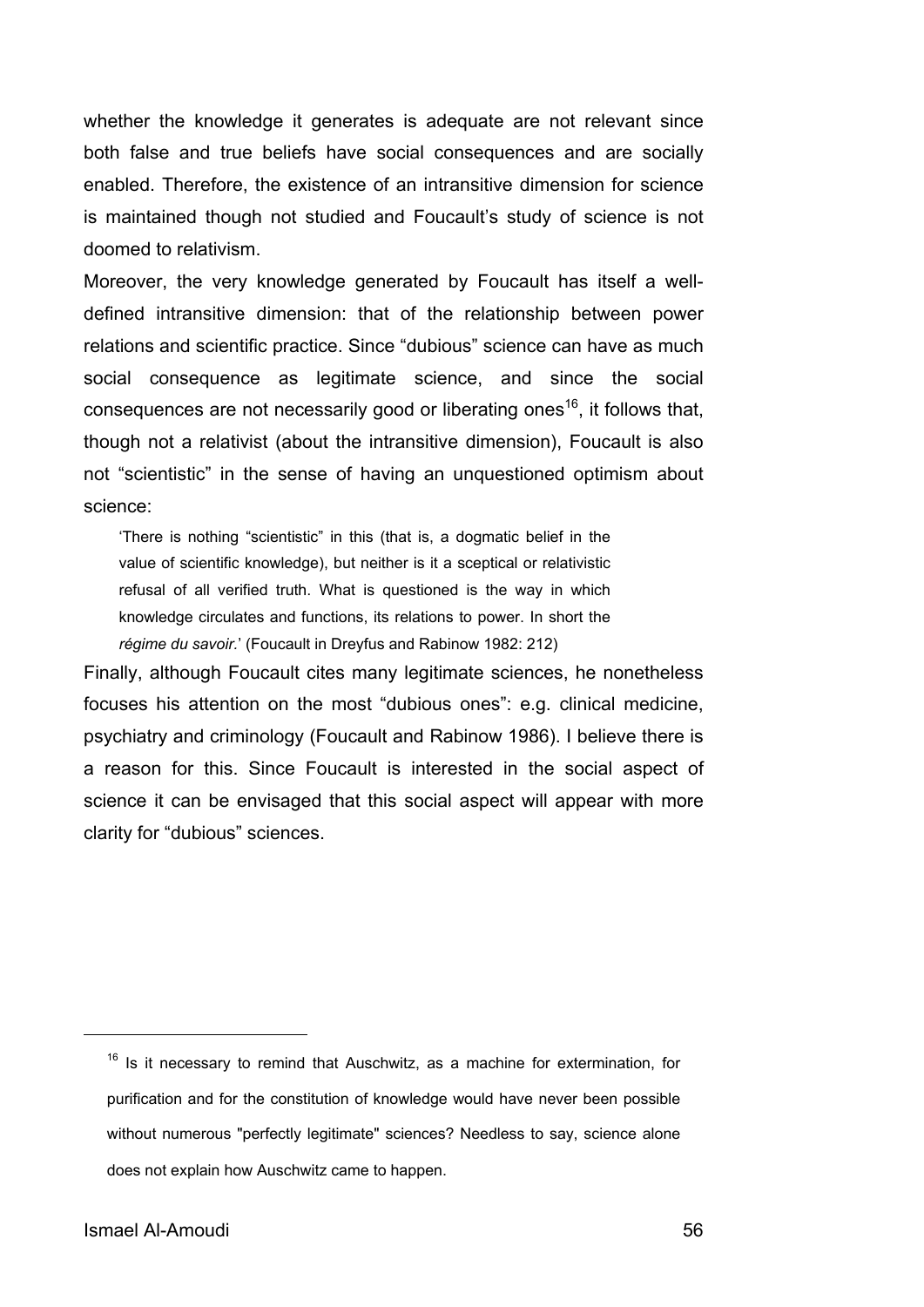# *b. Foucault's methodology: studying an open social world*

In this section, I contend that the methodology of Foucault's project is highly consistent with the critical realist methodological premises for the study of society as an open system without possible closure. Accordingly I will tackle the issues of Foucault's fields of investigation, as well as the way he uses history.

One of the things Foucault is often reproached for is that, by studying prisons and asylums, he blinded himself to many other forms of power relations and, hence, incorrectly deduced a carceral vision of society. Anthony Giddens appears to have reproached Foucault on similar grounds since as one author critically puts it:

'[Giddens] approval of Foucault's work is conditional. It is not taken as a contribution to the project of a general social theory, but to a subclass of social theory - the theory of administrative power. It is taken, then, to be a theory of the third rank, operating not at the primary level of foundational clarification of a philosophical kind, nor at the secondary level of a general social theory, but below and subordinate to both of these superior levels.' (Boyne 1990: 59, text modified)

Giddens' comments (and any others similar to his) imply that a mechanism isolated in a certain field would not exist outside of it or, in other words, that society is a juxtaposition of isolated systems. In my view, this entails a serious misunderstanding of the motives of Foucault's study of asylums and prisons. Needless to say, Michel Foucault is not Jean Genet and contrary to the French poet and novelist he does not love prison for its own sake. If we look at the reasons why Foucault has been interested in carceral power it appears that his objective is to obtain knowledge about society, not about the prison or the asylum. Thus Foucault makes it clear that he studies prisons " as a chemical catalyst so as to bring to light power relations, locate their position, find out their point of application and the methods used " (Foucault in Dreyfus and Rabinow 1982: 211). Therefore if Foucault focuses on prisons it is precisely because he wanted to isolate a transphenomenal mechanism (that is, disciplinary power) that is actualised but less visible in other organizational settings such as factories and court-

Ismael Al-Amoudi 57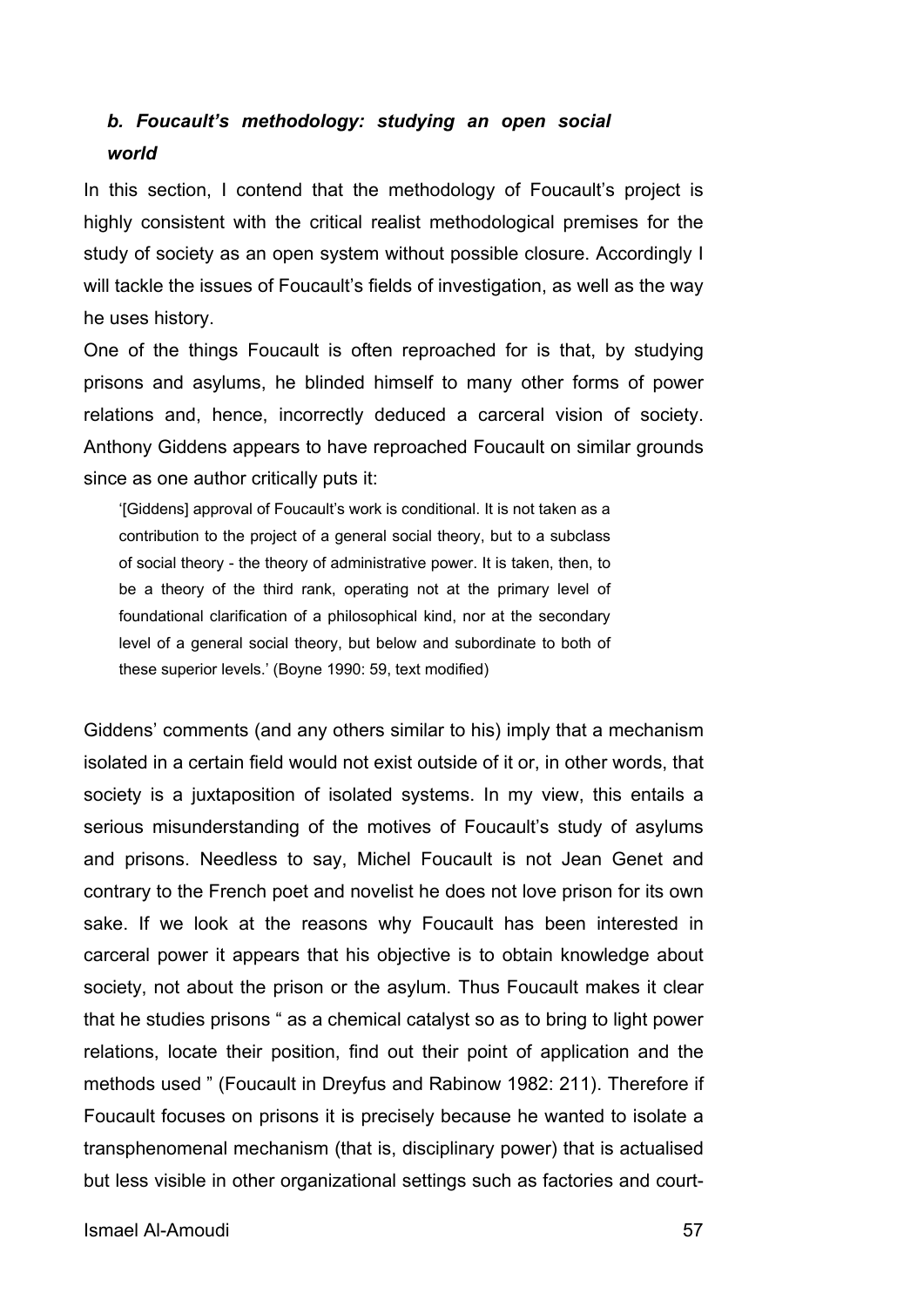houses. In short, by focusing on prisons, Foucault not only admits the openness of the social world, but he also presupposes it and adapts his methods of investigation to it.

It can also be asked why Foucault bothered himself with the burden of historical accounts, sometimes over periods going back to the middle ages while he was concerned with present social mechanisms. The answer is, I think, to be found in Foucault's genealogical use of history. It is important to distinguish what Foucault means by "genealogy", since the word can be doubly misleading. Let us first note that Foucault's use of genealogy avoids the so-called "genealogical fallacy" which consists in reducing (explaining away) a current state by referring to a former one. This way of proceeding is incompatible with both critical realism (since it denies the possibility of stratification and emergence) and with Foucault (since it would assume a continuous and homogeneous development of history). The second misinterpretation would be to identify Foucault's "genealogy" with Nietzsche's "genealogy". However, I understand Foucault's denomination of his historical practice as homage: Foucault has borrowed the word from Nietzsche but has not, however, borrowed its exact content.

'Whereas Nietzsche often seems to ground morality and social institutions in the tactics of individual actors, Foucault totally depsychologises this approach and sees all psychological motivation not as the source but as the result of strategies without strategists.' (Dreyfus and Rabinow 1982: 109)

Thus, Foucault's use of history can be better understood by referring to his statement that

'[he] would like to write the history of the prison, with all the political investment on the body it gathers together in its closed architecture. Why? Simply because [he is] interested in the past? No, if one means by that writing a history of the past in terms of the present. Yes, if one means writing the history of the present.' (Foucault 1977: 31, text modified)

By affirming that he tries to write a history of the present Foucault detaches himself from two ways of writing history. He aims neither to give a "totalising" picture of the past, nor does he try to write a history of the past by referring to present meanings (and thus ignoring the shifting nature of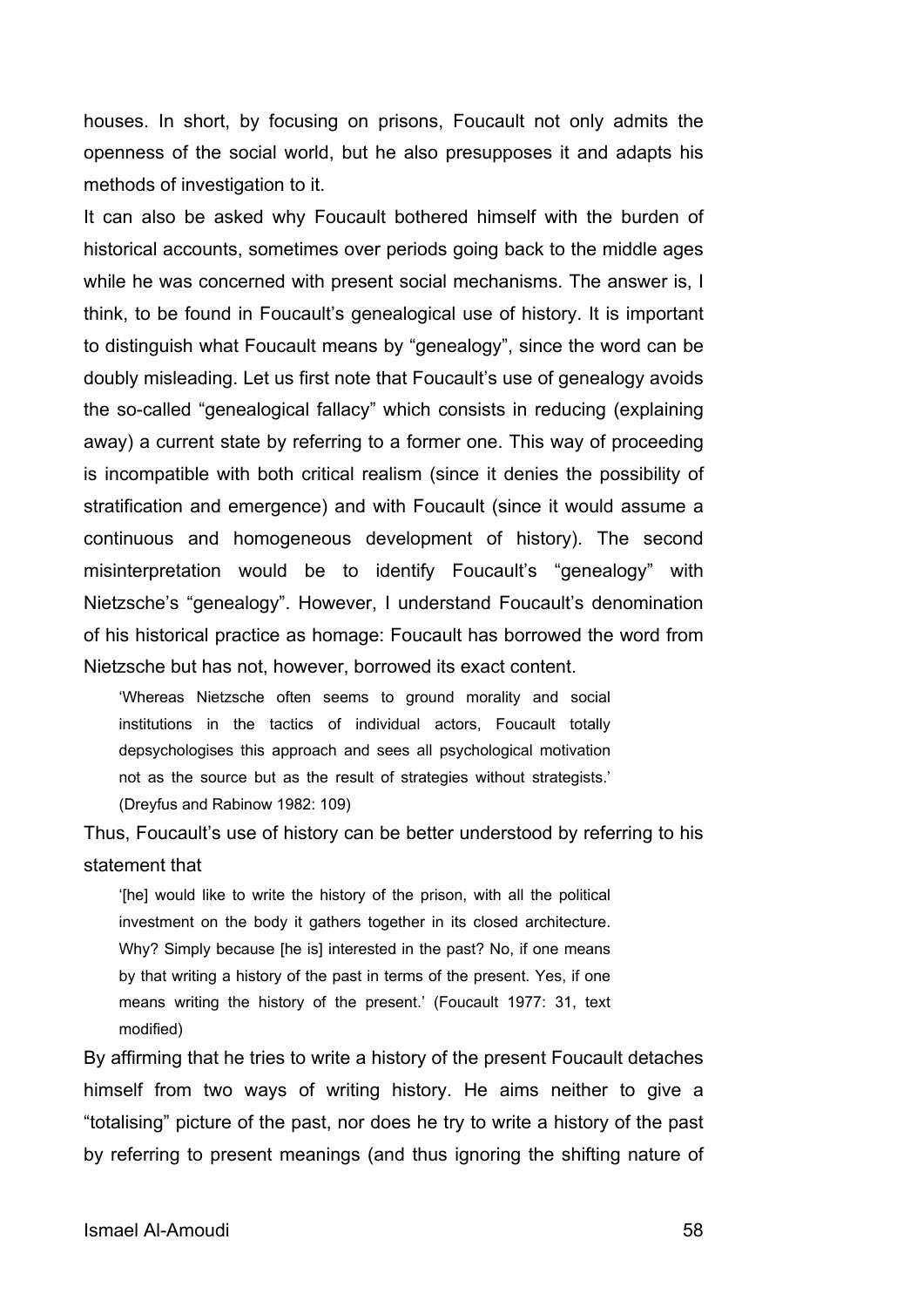social mechanisms). Instead, what Foucault aims at doing is to begin with a (rough) diagnosis of the current situation. In the *The History of Sexuality vol.1*, for example, he diagnoses the importance of the mechanism of confession. He then isolates the particular components of this relation of power<sup>17</sup>. These components form an apparatus, a "grid of intelligibility" or system of relations that can be established between (ontologically heterogeneous) elements such as

'Discourses, institutions, architectural forms, regulatory decisions, laws, administrative measures, scientific statements, philosophical, moral and philanthropic propositions - in short, the said as much as the unsaid.' (Foucault and Gordon 1980: 194)

However, whereas archaeology is preoccupied with the reconstitution of the apparatus, genealogy is interested in taking each of its components literally, and following the web of social relations which supports them (and which they support and modify). Hence the objective of Foucault's genealogy is to study the **effects** of the elements of the apparatus and not their meaning. Finally, Foucault follows through history initially isolated components of the apparatus and then studies their current convergence.

In this light, it might be easier to understand why Foucault's analyses were deemed to lack (traditional chronological) narrative (Rowlinson and Carter 2002: 532). What should, in fact, be noted about Foucault's discourse is less the absence of a narrative than the presence of a diachronic form of narration that follows the chronology not of a group or a society as a whole, but rather of a particular mechanism or a particular aspect of society. For example, when Foucault studies the mechanism of confession as an important ritual of power in which a specific technology of the body was forged through an imperative of verbalising one's sex life,

'[he] is not giving us a history of the seventeenth century. He is not claiming even that this imperative was of the greatest import then. Instead he is isolating the central components of political technology today and tracing them back in time. Foucault writes the history of the

<u>.</u>

<sup>&</sup>lt;sup>17</sup> A critical realist could argue that relations of power are social mechanisms to the extent that they make a difference to the field of possible actions between two persons.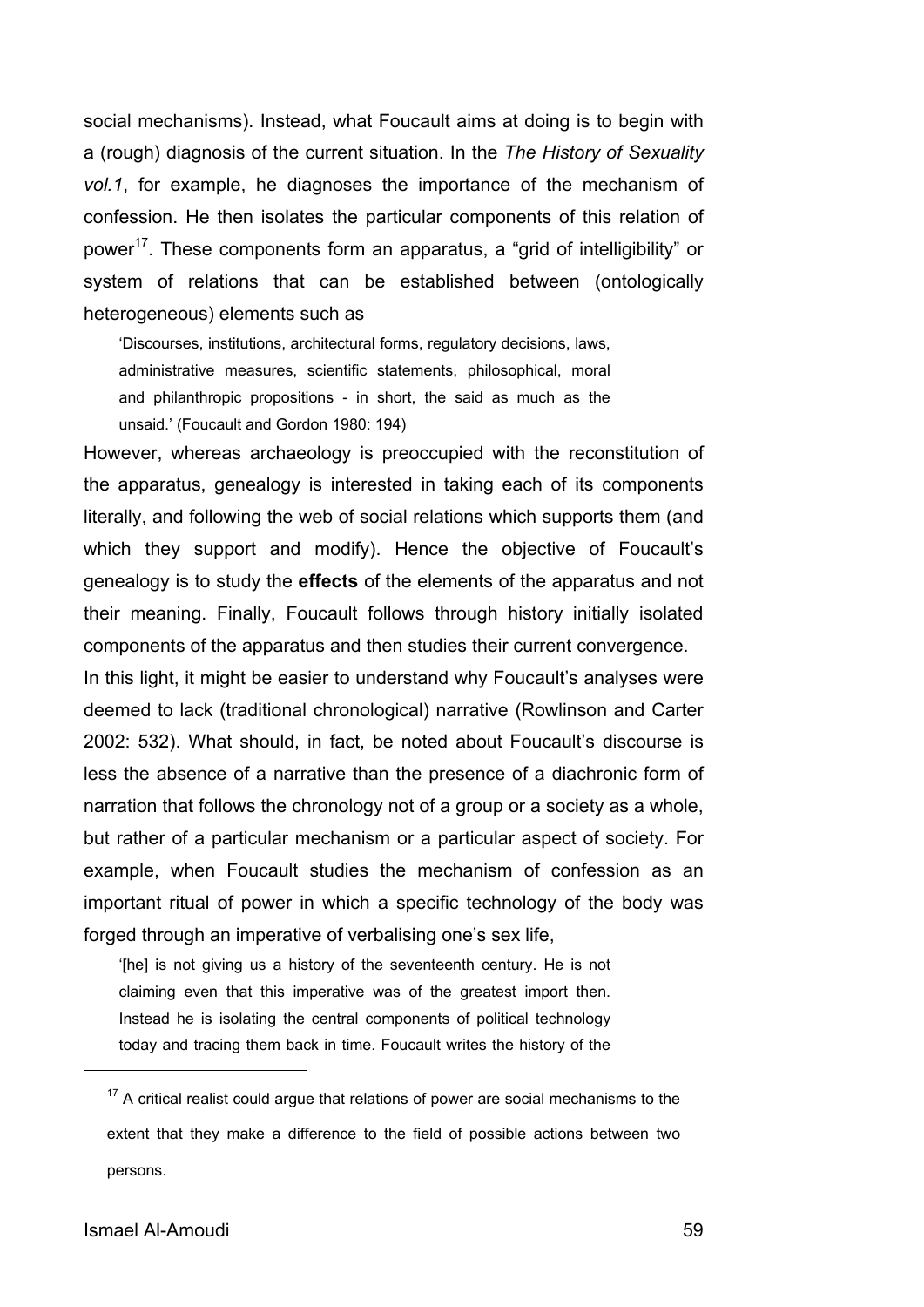confession in the seventeenth century for the purposes of writing "a history of the present".' (Dreyfus and Rabinow 1982: 119)

It could be argued that Foucault's avoidance of both presentism and classic " totalising history" is adapted to the fact that society is an open system and that it is composed of relatively enduring social structures. Foucault's histories of the present seek the multiple mechanisms that converged at a particular time to form a complex and (at first sight) obscure mechanism. Let us retrace the main steps of his approach. First, he often starts from a commonly held view (e.g. that prisons appeared because of the need of the Bourgeoisie for a cheap workforce) and seeks to move beyond them. In doing this, his approach is close to the "analogue" defended by Bhaskar. The aim of his study, however, is precisely to go beyond common views. He shows, for example, in *Discipline and Punish* that the commonly held view is wrong, since prisoners always performed useless tasks and suggests (Foucault and Gordon 1980: 40) that prisons were maintained because they were useful for policy makers in ways that long escaped the analyses of observers from the academic world: prisons create delinquents who help the police in its activity of surveillance and they drive the attention away from the "illegalities" committed by members of the higher strata of society. Hence he considers that social mechanisms can be counter-phenomenal. But then, how does Foucault explain the existence, perpetuation and transformation of social mechanisms without recurring to functionalist accounts that would explain them wholly in terms of their social functions? To these issues we now turn.

# *c. Foucault's social ontology: a stratified and transformational conception of social reality*

The detractors of Foucauldian analysis often accuse it of being incapable of distinguishing ontologically and analytically between human agency and social constraint. As Reed puts it

'By denying any ontological and/or analytical differentiation between creative agency and structural constraint, Foucauldian discourse analysis ends up with an explanatory logic which is unable to distinguish between 'open doors' and 'brick walls' (Reed 1998: 209)

### Ismael Al-Amoudi 60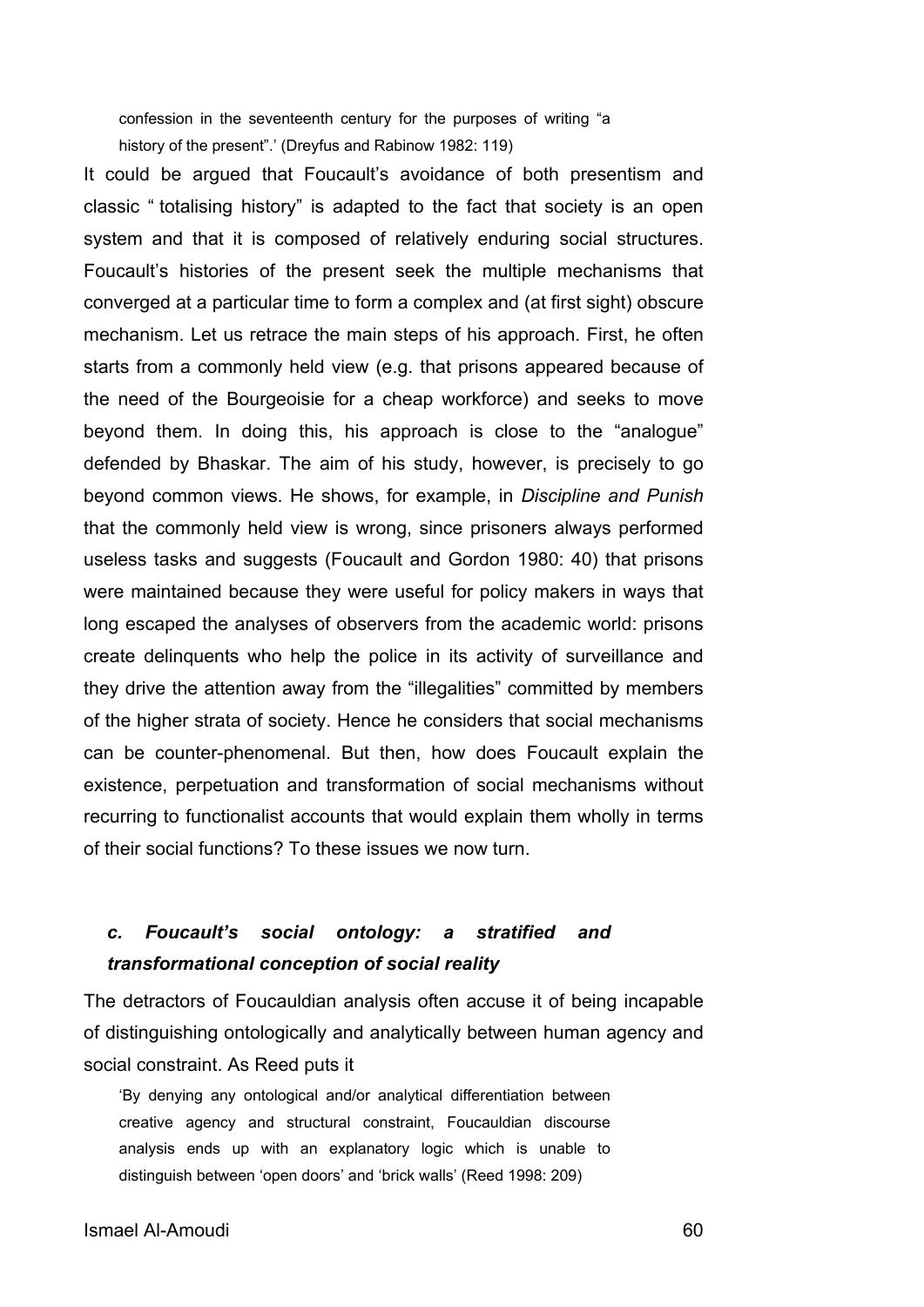Arguably, distinguishing between freedom and constraint should not mean that, on the one hand, it is possible to find actions which are purely free, liberated from any form of constraint, while, on the other there can exist purely structural constraints in which human freedom is deleted. Even recognising that most actions present the characteristics of both is not enough to make the argument credible. Structural constraint is necessarily enabled by agents' actions. Conversely, these actions, if they are to have any shape or any meaning, must be limited by a form of constraint. Neither the dead body nor the mad man dancing are examples of structural constraint or of human agency. Moreover, if structure is characterised by constraint, and agency by freedom, then we assume a model of Social Reality presenting the same inconsistencies as the one developed by Berger and Luckmann<sup>18</sup> (1967). On the contrary, the critical realist social ontology assumes that: action presupposes both structure and agency; structure enables and constrains; and action reproduces and transforms structure.

I would now like to show that Foucault works with an (implicit) ontology that shares the crucial characteristics of the critical realist ontology as it assumes a relational conception of society and considers structures as both enabling and constraining for agency. Moreover, I argue that Foucault's ontology is stratified as it differentiates between biological, individual and social realms. There is, however, a difficulty concerning the fact that Foucault uses a vocabulary that is different from critical realist vocabulary. Thus, our excavation of the ontological presuppositions of Foucault must be augmented by a work of translation of the elements that may be interpreted as sharing identical referents but different references in each framework. For instance Foucault does not use the words structure and agency but refers to "the political" or "strategies" (processes located at the level of social relations that may not be attributed to any specific

1

 $18$  For a critique of the Berger & Luckmann model, see Bhaskar (1998)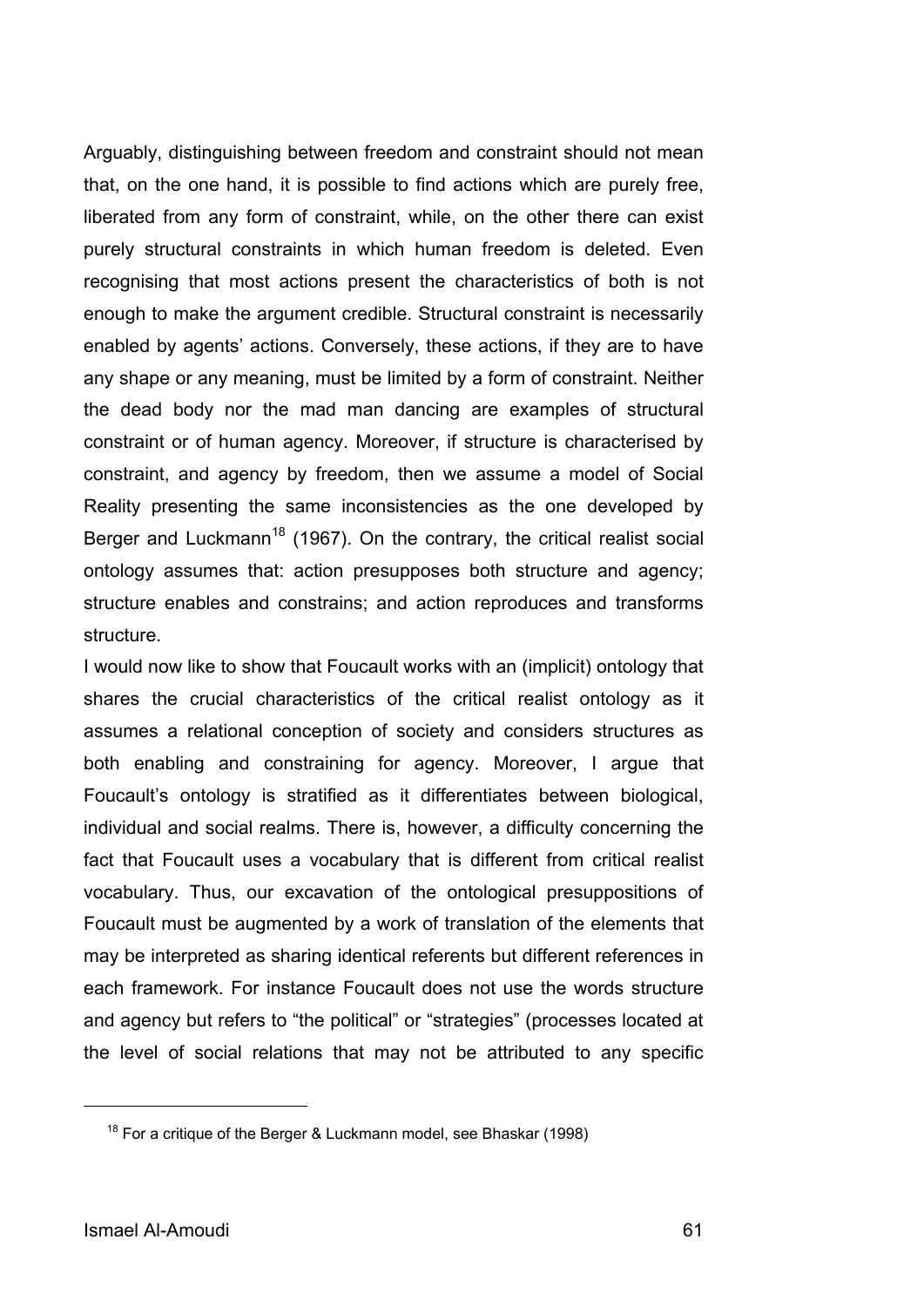people) and to "tactics" (processes consciously initiated by people). He does not consider power as a (rare) substance to be seized but rather as a relation between people in which one person's actions modifies the range of actions of another person. Hence, any social relation between persons entails power relations and any power relation supposes a social relation.

'What therefore would be proper to a relationship of power is that it be a mode of action upon actions. That is to say, power relations are rooted deep in the social nexus, not reconstituted "above" society as a supplementary structure whose radical effacement one could perhaps dream of. In any case, to live in society is to live in such a way that action upon other actions is possible - and in fact ongoing. A society without power relations can only be an abstraction.' (Foucault in Dreyfus and Rabinow 1982: pp. 222-3)

By studying society through power, Foucault is therefore adopting a relational conception of society. Moreover, he does not consider power as mere restriction as do the authors who write about structural constraint without mentioning as a corollary that it enables action. Rather his point is that power has both a negative and a positive role, that it constrains as well as it enables. Hence, power relations not only prohibit actions or limit the field of possible actions, they also enable fields of action and permit the constitution of knowledge. However taking as a given that power is at the same time restrictive (negative) and enabling (positive), to what extent do power relations sustain/rely on social reality? Foucault's point about this is that: "people know what they do, they sometime know why they do it, but what they don't know is what they do does." (Foucault, personal communication with Dreyfus and Rabinow, cited in Dreyfus and Rabinow 1982: 187). This amounts to saying that the use of power leads to deliberate tactics (of which the person may or may not be aware), but at the same time it leads also to unintended strategies of power. Hence,

'The rationality of power is characterised by tactics which are often quite explicit at the restricted level where they are inscribed (the local cynicism of power), tactics which, becoming connected to one another, attracting and propagating one another, but finding their base of support and their condition elsewhere, end by forming comprehensive systems: the logic is perfectly clear, the aims decipherable, and yet it is often the case that no one is there to have invented them, and few who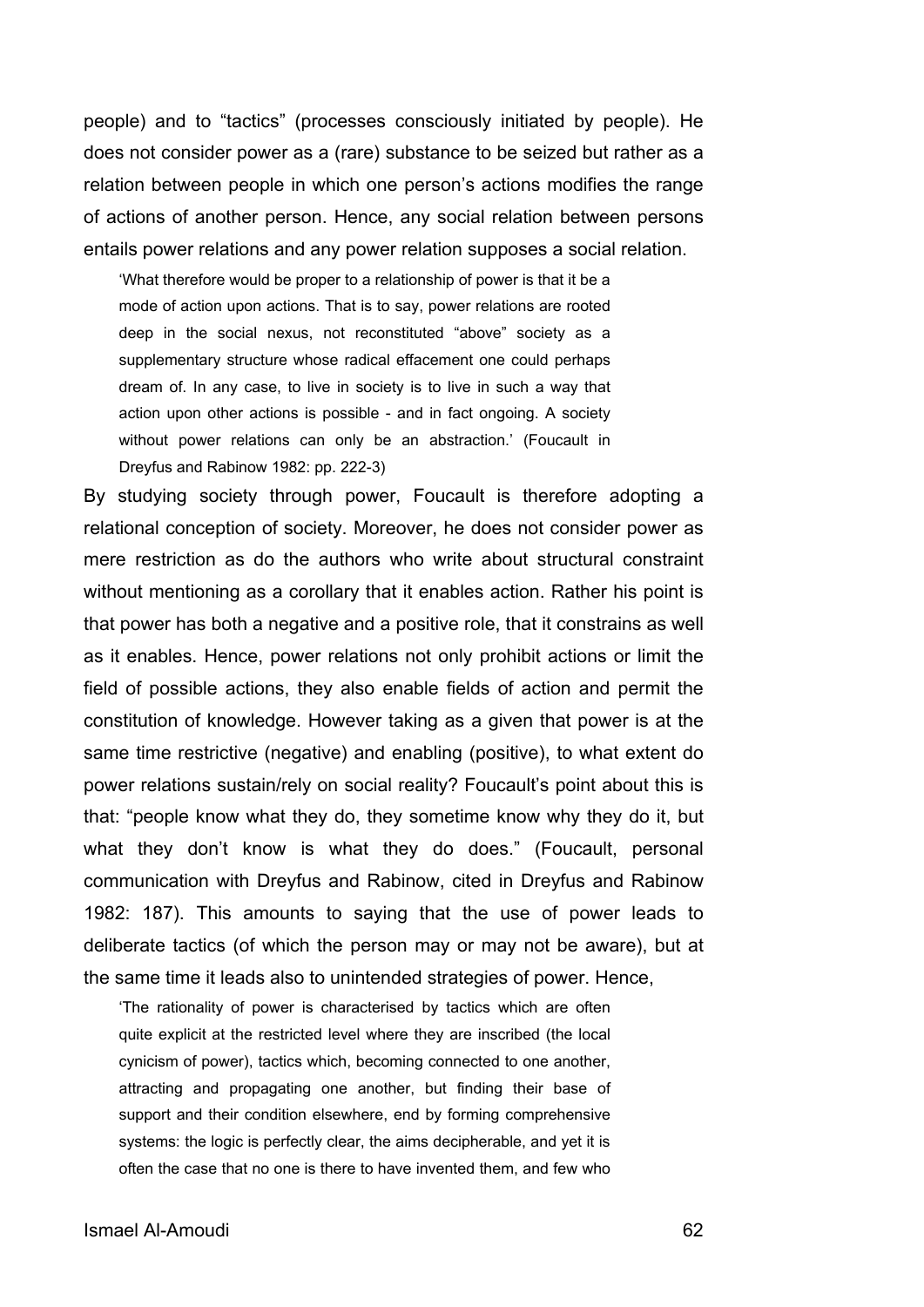can be said to have formulated them: an implicit characteristic of the great anonymous, almost unspoken strategies which coordinate the loquacious tactics whose "inventors" or decision makers are often without hypocrisy' (Foucault 1978: 95)

Two conclusions can be drawn from Foucault's conception of power. Firstly, by distinguishing between strategies and tactics, Foucault is clearly working with a stratified and differentiated social reality in which the mechanisms governing strategies (relative to social relations) are not the same as those governing tactics (relative to people). Secondly, we can recognise here crucial elements of Bhaskar's ontology: Thus, not only does Foucault have a relational conception of society but also he recognises that people's actions and social relations exist in virtue of two groups of mechanisms that are ontologically distinct.

In addition to the strata of tactics/individuals and strategies/society, Foucault also takes account of the more basic stratum of biology. This is particularly noticeable in his use of "biopower" as an instance of power preoccupied with the government as humans to the extent that they constitute a biological specie. Hence, according to him, one cannot understand modern society without studying the web of power-knowledge relations that traverses it from the strata of strategies to the very biological strata of human beings as a population (Foucault 1978: 143). Furthermore, strategies and tactics (Foucault's designation) have the same influences on people's practice as the strata of individuals and society (Bhaskar's designation): strategies both limit and enable tactics, while tactics both reproduce (sustain) and produce (modify) existing strategies. Foucault refers to the influence of strategies over tactics as "technologies of power", while he refers to the influence of tactics on strategies as "tactics of power" (Cf figure 2.3)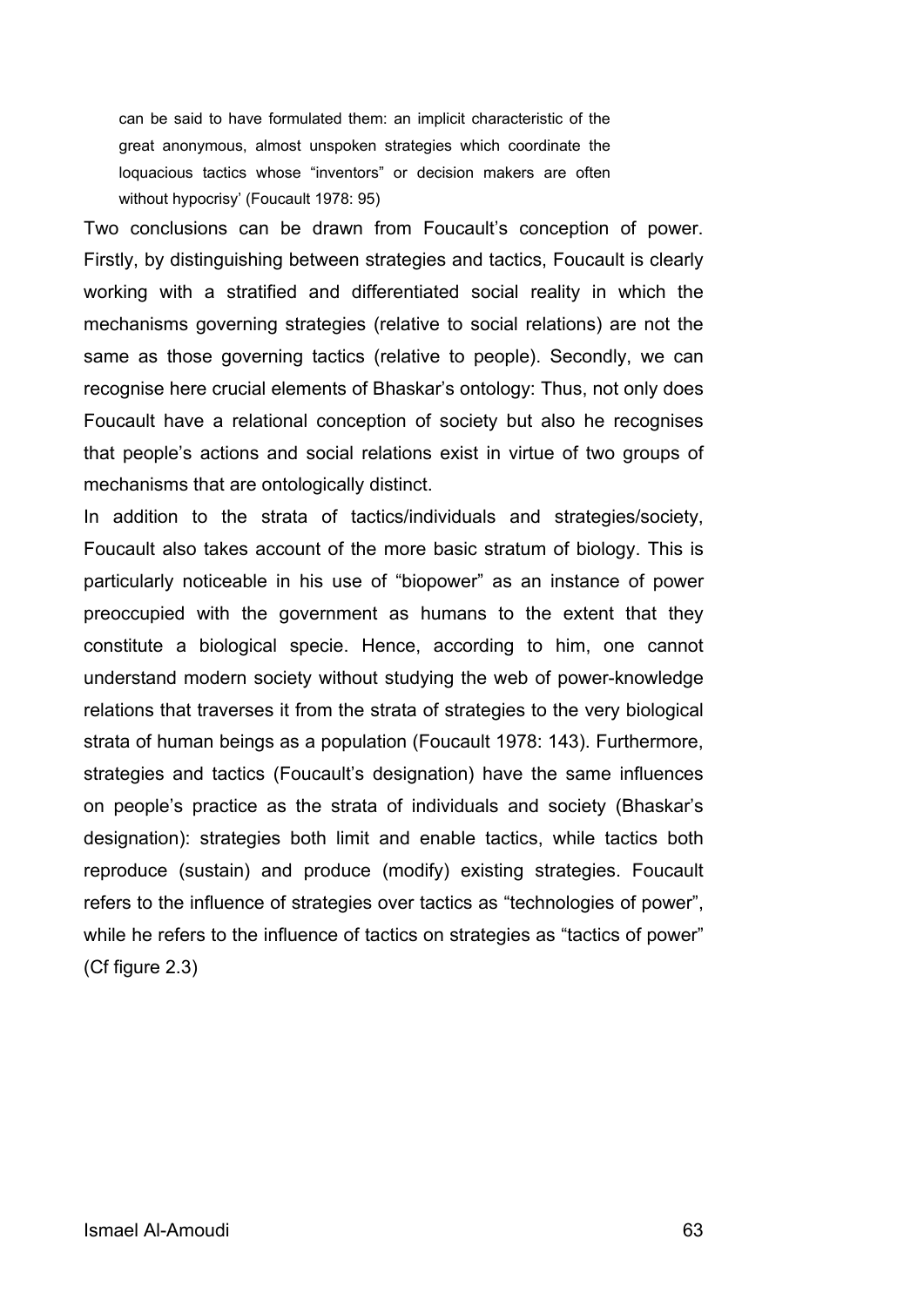

#### **Figure 2.3: Foucault's model of stratification of social reality**

If my reading of Foucault is accepted, then it should undermine one of the major criticisms formulated by Archer against Foucault, i.e. that "the later work [of Foucault] endorses the arbitrariness of socio-cultural interaction because no account is given of why, when or how people do struggle." (Archer 1988: xviii). I agree with Archer that Foucault does not dedicate as much space to examining processes of struggle as he dedicates to processes of domination. However in Foucault's study, struggle is neither unthinkable nor completely omitted. For instance, the chapter "Illegalities and delinquency" in *Discipline and Punish* (Foucault 1977: 257-92) is full of examples of such struggles occurring in the 19<sup>th</sup> Century. These include: A young delinquent replying to the judge by formulating the illegalities he had accomplished as freedom rather than as offence; workers' newspapers writing "counter fait-divers" to oppose the vision of delinquents mediated by bourgeois "fait divers"; judges and lawyers attempting (unsuccessfully) to break the "police-prison-delinquency" structure; the chained prisoners resorting to songs to praise their own crimes; and so on. The crucial point to be grasped however is that, in a given field, tactics of resistance and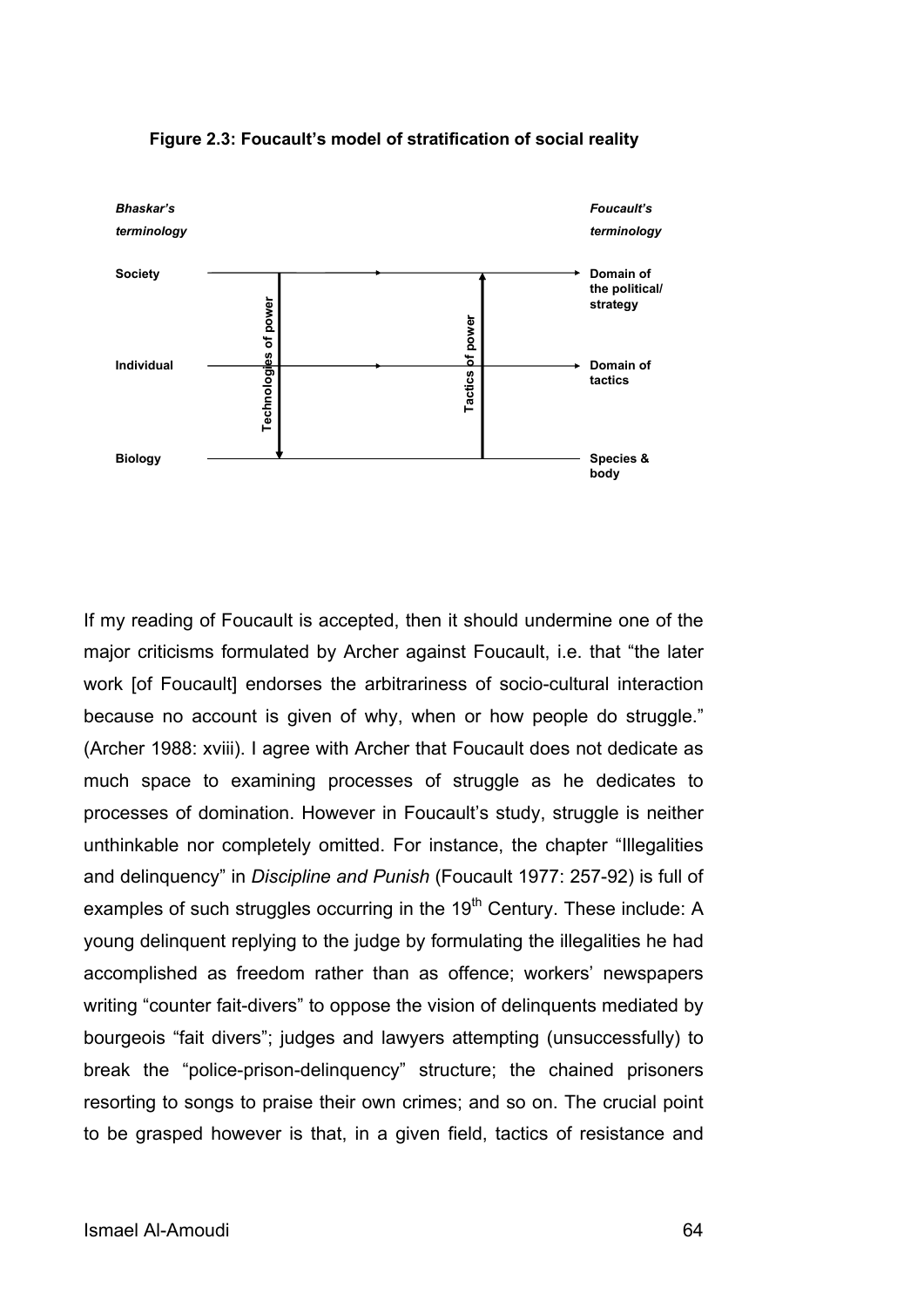tactics of domination need to resort to various technologies of power that are defined by a common strategy.

I hope that my interpretation of Foucault's stratification of reality is now clearer and the different strata of his ontology have been identified. The question, however, of how Foucault manages to link structure and agency is not yet evident. My point is that, although Foucault did not pose the problem of the links between strata in the same terms as Bhaskar, it is nonetheless possible to locate in his work similar concepts that constitute a point of contact between human agency and social structures. I will argue that these concepts both endure and are immediately occupied by individuals. However, the fact that they are immediately occupied by the individual does not mean that they appear immediately in sovereign clarity in front of the analyst. Rather, as they have to be individuated relationally, a great deal of work must be undertaken to disentangle the networks they constitute. For Foucault, institutions; apparatuses and, finally, subjects are examples of such mediating concepts. (Cf figure 2.4)



**Figure 2.4: Foucault's transformational model of social activity**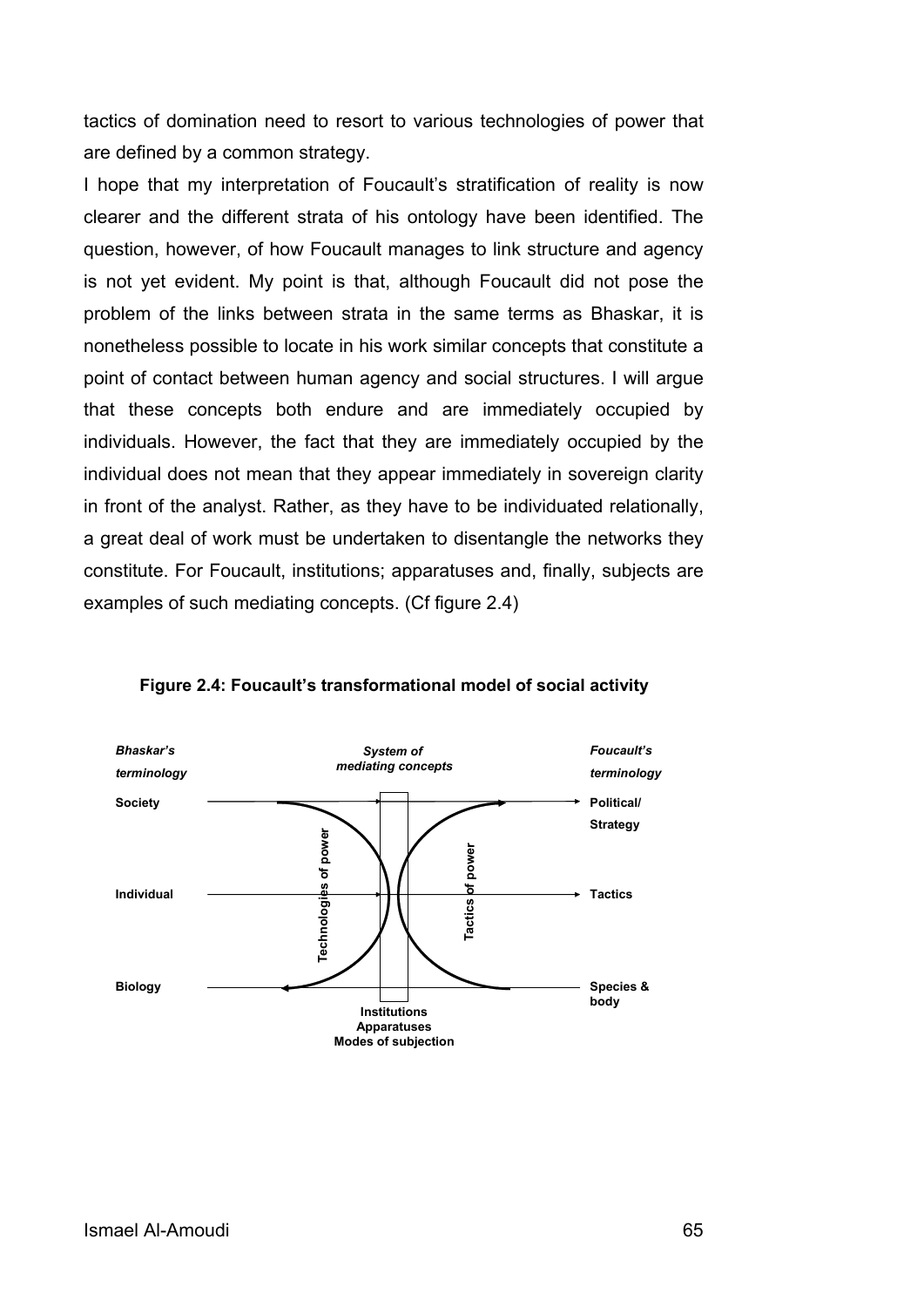Foucault affirms that it is perfectly legitimate to study power through "carefully defined" institutions, but that this is not sufficient to grasp all the range of relevant power relations. Nonetheless, institutions provide the analyst with a useful (though approximate) range of 'slots' occupied by the individual in the more general structure of power. In institutions, the positions (places, rules, functions, tasks, duties, rights, etc.) and practices that individuals occupy appear easily. However institutions alone might mislead the observer since she runs the risk of interpreting all the relations of power by referring exclusively to the particularity of the institution. Hence, in order to study institutions, Foucault uses another, deeper, mediating concept, that of apparatuses. The apparatus has a double role for Foucault. First, it is a "grid of analysis" for his historical investigation and second, it refers to a range of heterogeneous elements at play (CF *supra*). These elements have two particularities. The first one is that they act directly on the individual's actions (and sometimes on her body), the second one is that they are invested by the "deep" mechanism of power Foucault the genealogist is seeking to excavate. Hence, they constitute privileged links between the biological, the tactical and the strategic strata. Finally I would put among Foucault's mediating concepts the very **mode of subjectification** of the individual. For Foucault, the word subject has clearly two complementary meanings:

'Subject to someone else by control and dependence and tied to his own identity by a conscience or self knowledge. Both meanings suggest a form of power which subjugates and makes subject to.' (Foucault in Dreyfus and Rabinow 1982: 212)

Unfortunately, I do not have enough space to define with precision the status of the subject in Foucault's work and to show to what extent 'in his later work […] he began to reinstate a more robust self concept, one strong enough to restore the "problem of structure and agency" which the notion of resistance ineluctably implies.' (Archer 2000: 19-20). I would like, however, to highlight an interesting difference between Foucault and Bhaskar. Although both authors share a common ontology and respect similar epistemological principles, they do not direct social investigation in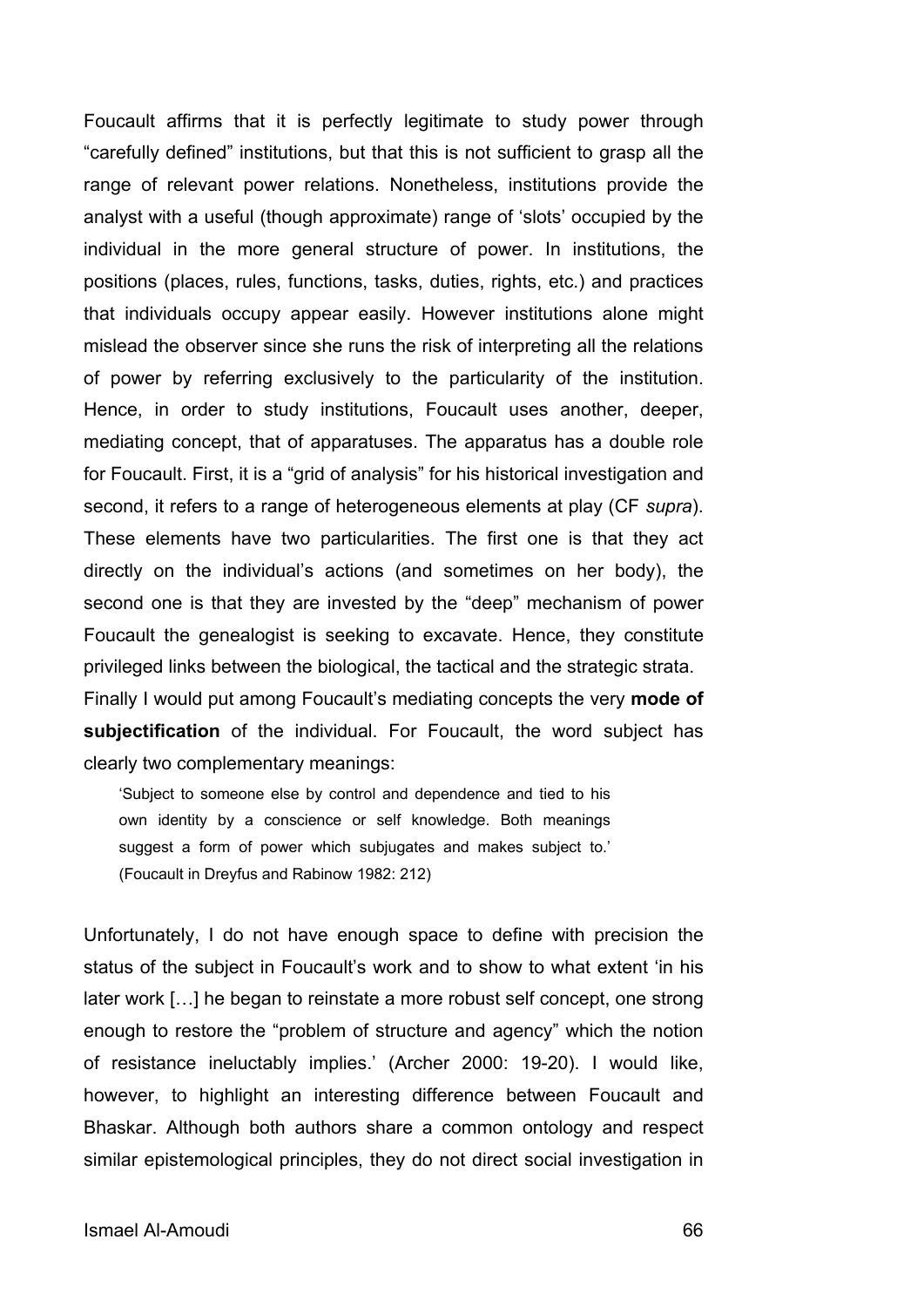exactly the same way. For Bhaskar, it seems that the system of mediating concepts is considered as a tool for further investigation of the social strata. For Foucault, although the investigation of social strata begins with the mediating concepts of institutions and is pursued with that of apparatuses, the aim of his studies is oriented in direction of a third type of mediating concept, that of the individual as subject. However, if both frameworks share the same ontology and epistemology it is arguable that, not only are both types of investigation compatible, but that they may also support each other. In this case, Foucauldians would use social mechanisms to investigate mediating concepts, while Bhaskarians would investigate social mechanisms with mediating concepts refined by Foucauldians.

### **3. Consequences for critical realist critiques of Foucault**

Even if the interpretation of Foucault I propose is accepted, the consequence cannot be that critical realists should accept every substantial claim made by Foucault. For instance, CR authors need not share Foucault's views on the development of disciplinary power in modern times or on the problematization of sexuality as a central object of knowledge. Thus, authors disagreeing with Foucault could attempt to show either that Foucault's historical accounts of the genealogy of disciplinary power are inaccurate, that he did not bother to recast disciplinary power in perspective and omitted important non-disciplinary species of contemporary power, that he failed to distinguish between legitimate and non-legitimate power (or, better, to characterise precisely the legitimacy of the powers he analysed) and so on. The point is however that if they are to disagree with Foucault, their disagreement ought to be located at the level of his theories, not his meta-theory. This leads us to refute the criticisms formulated by Reed (2000) insofar as Foucault is concerned (but not necessarily some his followers). Is Foucault a constructivist in the sense that 'there is nothing outside discourse but more discourse' (Reed 2000: 525) or is he determinist to the extent that 'the functioning of discourse is treated as largely autonomous and independent of human agency'? (*Ibid*) As Dreyfus and Rabinow (1982) convincingly argue, this may well have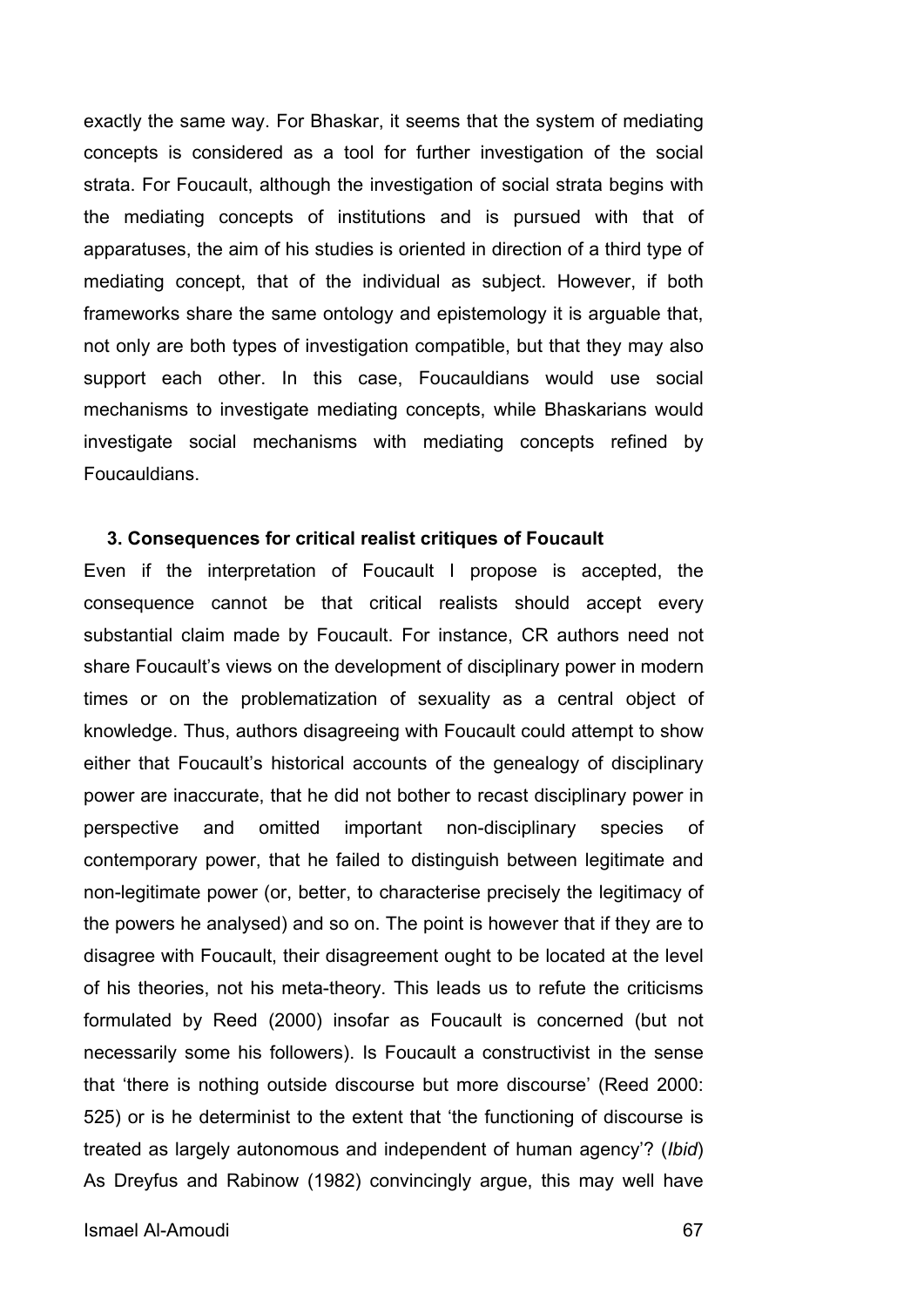been the case at the time of writing the 'Order of Things' and the 'Archaeology of Knowledge' but not after Foucault's genealogical turn and his study of apparatus (CF *supra*). Similarly I hope that by clarifying how tactics of power are constrained and enabled by overall strategies of power I have provided some ground to refute charges of localism (incapacity to deal with institutionalised stabilities and continuities in power relations) and reductionism (blindness to the wider socio-political context). We are still left, however, with the question of whether Foucault is prone to nominalism, understood as: 'any form of interpretation or explanation is necessarily relative to and constrained by the discursive framework and context in which it originates and becomes reproduced as knowledge' (Reed 2000) Arguably Foucault is a nominalist in this sense of the term. It could perhaps be argued, however, that critical realism can be congruent with nominalism defined in these terms, especially if one wants to avoid the ontic fallacy (Bhaskar 1975) consisting in ignoring the social processes through which knowledge is constituted. Thus, Foucault may not escape the charge of nominalism but he may escape the problems commonly associated with it!

# **4. Consequences for further Foucauldian study: an illustration**

I would now like to provide a brief illustration of the contribution that a critical realist reading of Foucault could make to Foucauldian students of organization. To this end, I consider the Foucauldian study conducted by Grey (1994). Grey's study is exemplary in both senses of the term. On the one hand it is insightful and rigorously conducted, on the other it is widely cited and is illustrative of the way Foucauldians have treated such themes as power and identity. Grey's argument is that 'career' constitutes a crucial "project of the self" for most professionals working in large chartered accountancy firms. He also goes further and shows that it

"transforms the nature and meaning of [significant] exercises of disciplinary power… For, again and again, the techniques of disciplinary power become construed as benevolent aids to career development." (Grey 1994: 494, text modified)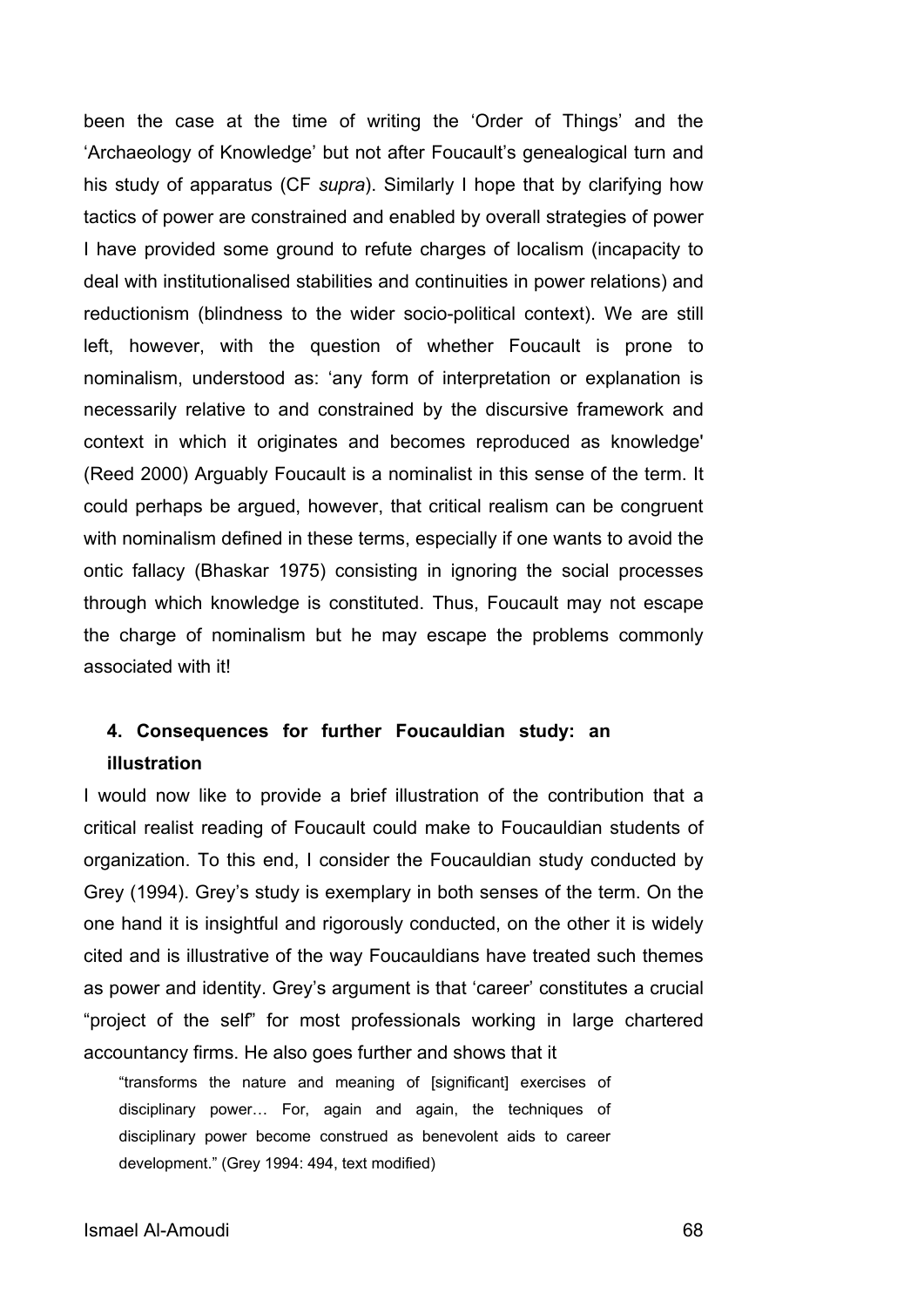A critical realist reading of Foucault does not necessarily contradict the substance of the theses defended in Grey's paper. However, it could help theorise more precisely the causal relation between career as a project of the self and the emergence of a form of power regarded as "benevolent" by social participants. Indeed, Grey throws some light on the issues of what career is and how it is effective in sustaining this form of "benevolent" power. However, a critical realist would object that Grey's analysis draws a "flat" picture of the apparatus of "benevolent power" and does not locate its various processes at different levels of ontological depth. In the following paragraphs, I rely on my past experience as a professional in order to explore how a (metaphorically) "deeper" picture could be drawn. The purpose of this exercise is less to make a substantial contribution to the field of critical accounting than to illustrate how a critical realist reading of Foucault allows us to understand more fully the relation of causality between career and "benevolent" power. Moreover, the kind of knowledge it generates (retroductively) is necessarily open to contestation and refutation. Nonetheless, I hope that such an alternative understanding may be useful for understanding organizational forms and for transforming them. Thus, I also attempt to indicate (very roughly) how the strategy of power at play presents points of weakness at various levels and indicate possible tactics available to agents wishing to struggle against it.

If we enquire through retroduction into the social mechanisms that make possible career as a locus for benevolent power we may come out with a list of more or less stratified structural causes such as:

(i) the fact that (more often than not) auditors get accustomed to **mystified forms of power relations** in various settings of their previous curriculum: middle class families, university and experiences in graduate programmes. These forms of power relations are mystified as commands and are principally expressed under the form of demand and advice. Arguably, young people from lower-class families who start work immediately after school may not have had the opportunity to learn much how to interpret the 'soft' signs used by management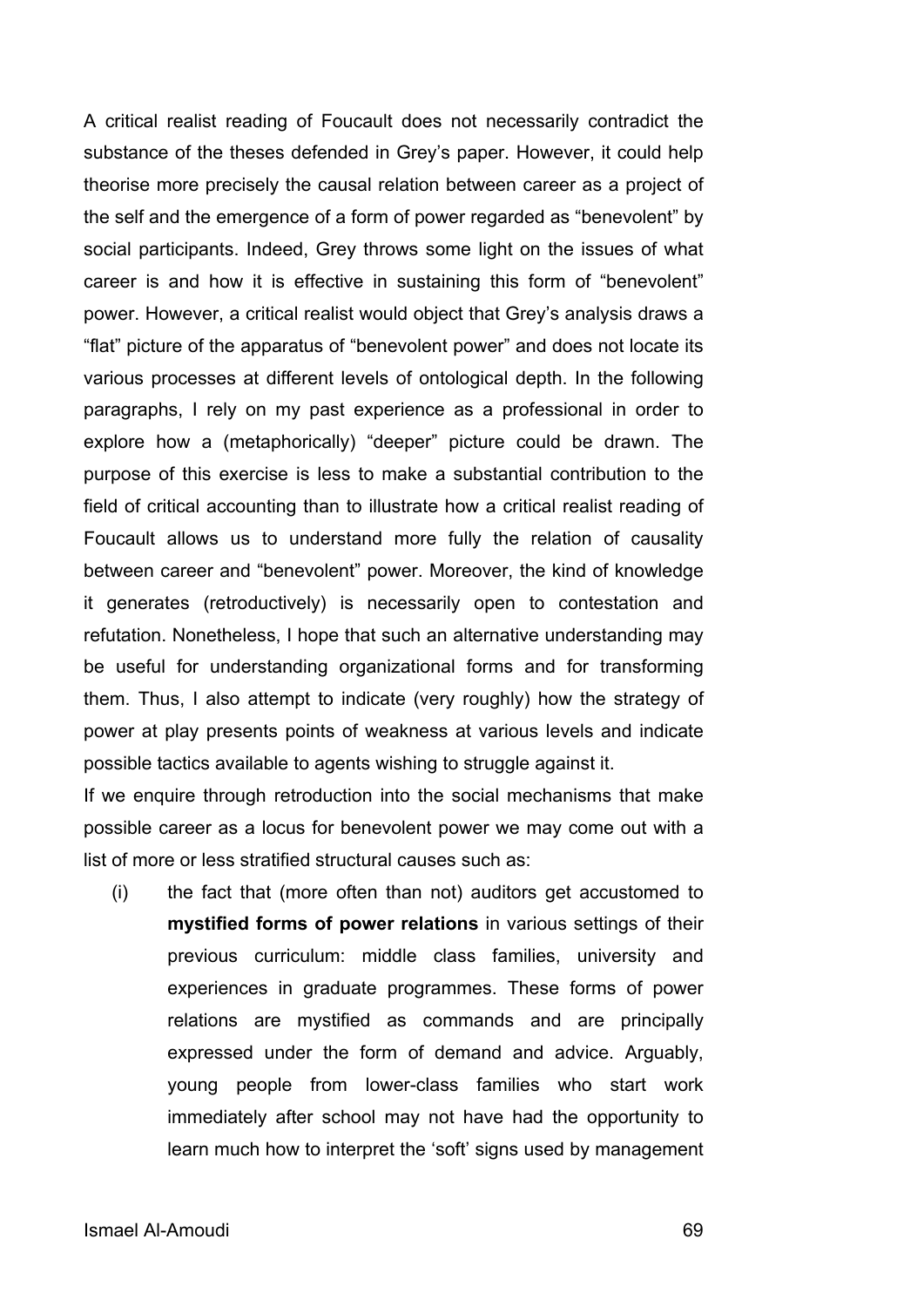to give commands. This mystified form of power relations is itself possible because of

- (ii) a **myth of reciprocity and equality** that is fostered in these same social settings and that leads in turn to accountants turning a blind eye on those aspects of discipline that reveal their very subordination as employees. Signs of reluctance as well as overt criticism of the asymmetry of power relations are avoided and have the double effect of making individual interlocutors very uncomfortable and of impeding the usual functioning of this strategy of power. This myth of equality is itself possible because
- (iii) In these settings (middle class family, university, accountancy) the subordinates are in a **social trajectory** offering them a fair chance of attaining in the future a social and economic status comparable to that of their current superordinates. Perhaps, if the professional prospects for (ex) auditors where duller, then much of the appraisal system would seem less benign and the notion of 'career counselling' would make less sense. Moreover, if the prospects of salary increase were not bright then trainees would not be able to produce enthusiasm spontaneously despite the repetitive aspect of most tasks they perform. This social trajectory is itself made possible because of two sets of mechanisms
- (iva) There is an **asymmetry of power between job hunters** that favours those who worked previously in a well-established accountancy firm. Accountants working in large chartered accountancy firm either get promoted or leave the firm to find socially and economically appealing jobs in the industry. This asymmetry is all the more effective for the notion of 'career' that it spreads across a wide range of institutions and countries. For example, an auditor leaving an accountancy firm in Paris could expect to find relatively easily a valued job in a pharmaceutical firm in Boston. However, the existence of the possibility of such trajectory is not enough to explain why professionals chose to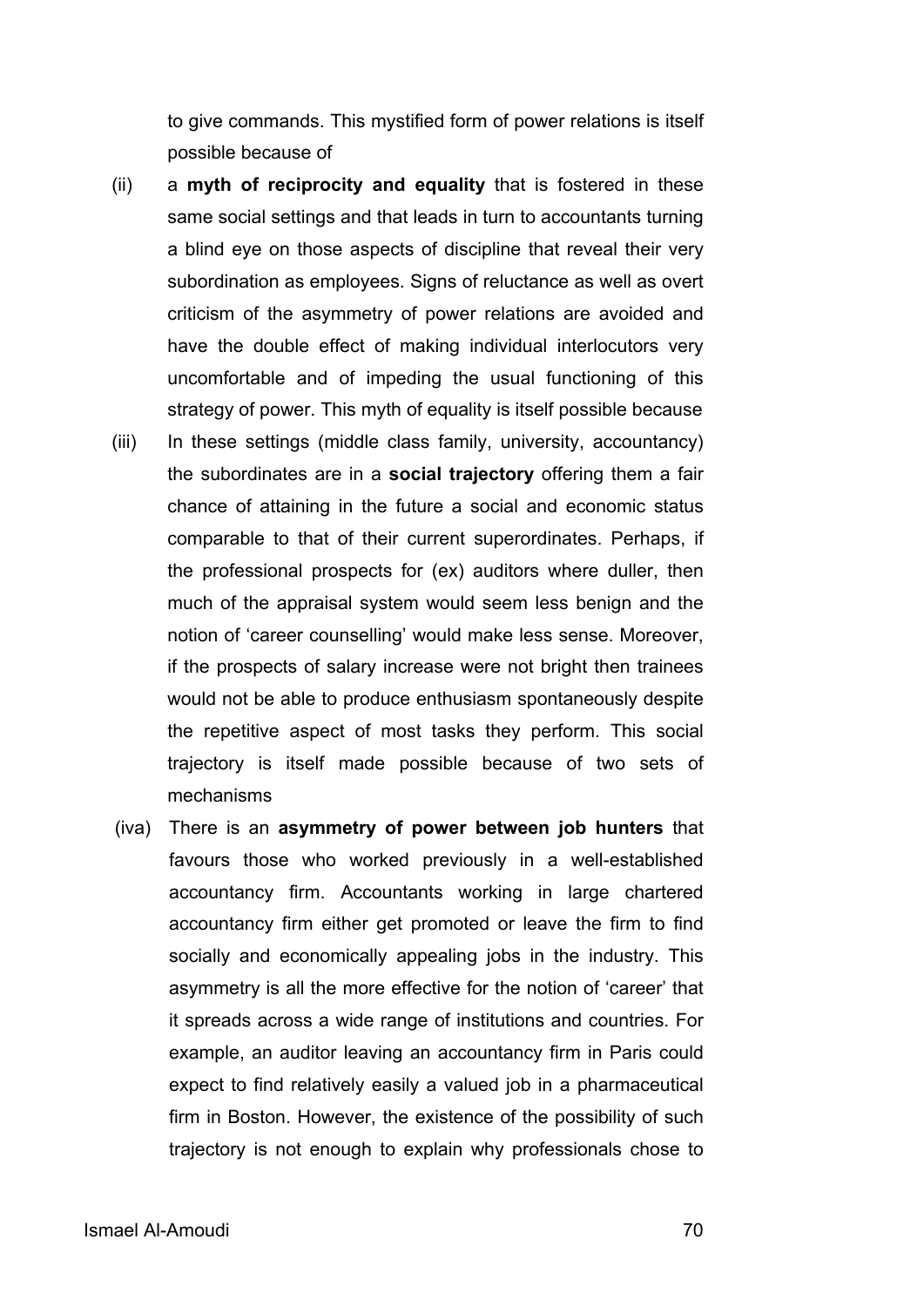dedicate their efforts to pursuing it. Thus one also needs to understand how it necessitates

(ivb) **The obligation felt by professionals to maintain their status** vis-à-vis themselves and their community (friends, spouses, families, colleagues, etc.) This obligation has both economic and ethical grounds. It is economic since by abandoning their current (advantageous) social status, professionals would exclude themselves from many costly social activities within their community. It is also ethical to the extent that professionals and their communities view career as an individual responsibility and a sign of flourishment. Thus, failure to develop a 'successful' career is viewed as a direct sign of failure to having 'successfully' lived one's life. To this extent, career can be viewed as a project of the self.

Moreover, it could be possible to elaborate a genealogical account of this stratified strategy of benign and counselling power by retracing diachronically the historical emergence of the various mechanisms that contribute to its reproduction. Finally, it is worth noting that agents may use the elements thus mapped for their own local struggles. For instance, agents wishing to transform the current mystification of power relations could both act by promoting management programmes that insist on the constraining aspects of power and by using the help of ex-employees having experimented the "dark side" of these relations of power, for example at the moment of their breaking down. Moreover, the crucial influence of universities on desire for career may indicate that these can usefully be invested either by agents wishing to reinforce this desire (typically, accountancy firms dedicate much time and money for this purpose) or by agents wishing to counter it (for instance, critical OB supervisors). Also, actions against "benevolent" forms of power could also attempt to undermine the belief that people having undertaken such careers are not necessarily better job candidates than people having worked in the accountancy departments of other kinds of firms. For instance, tactical struggle could perhaps be conducted by putting forward failure stories of ex-accountants who switched to industry and were not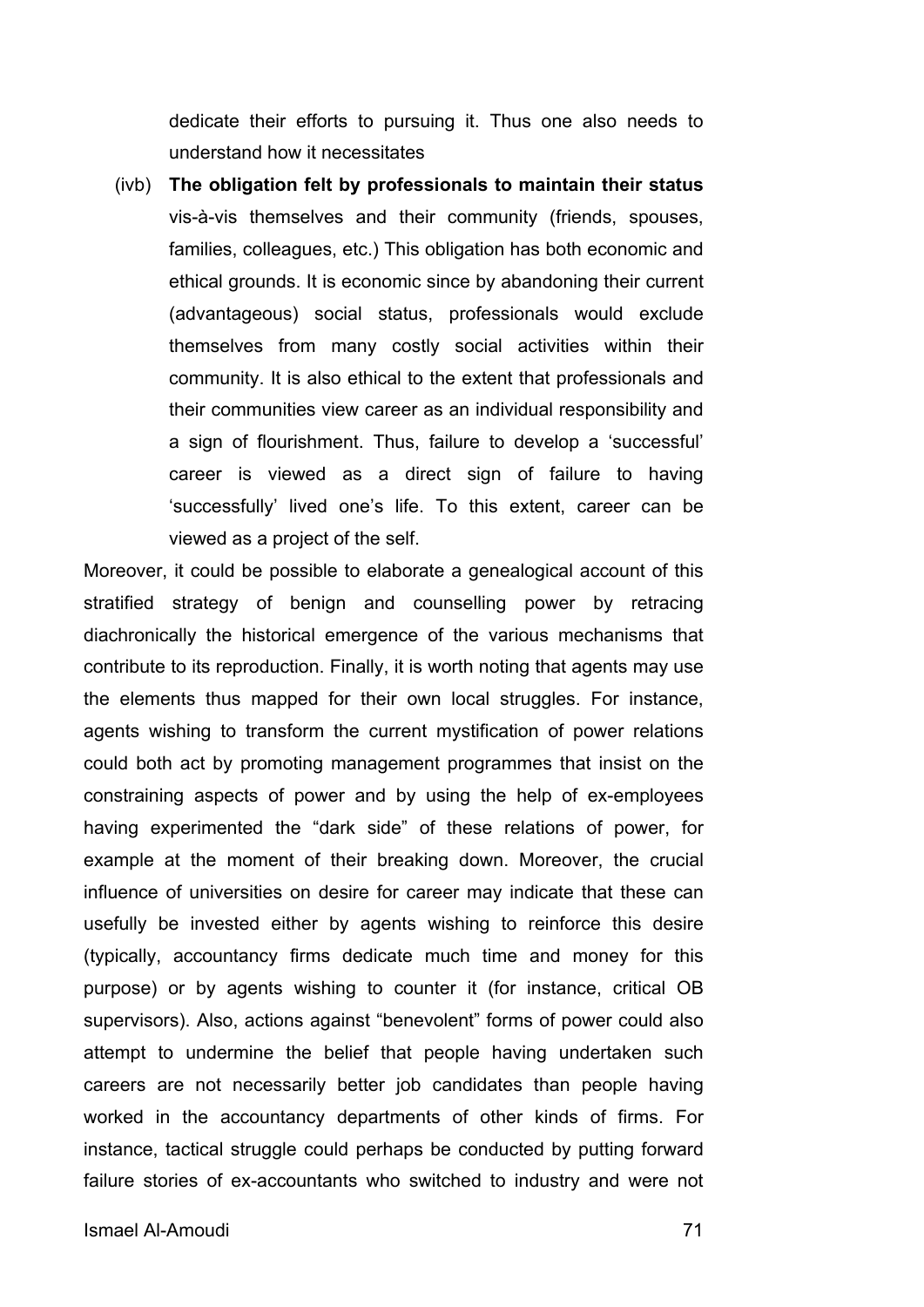quite prepared for the requirements of their new post. Possible vectors for such actions could be associations of HR managers, professional newspapers or magazines and again, management schools. Finally, these "benevolent" forms of power could also suffer from attacks aimed at the relatively widespread belief that professional career reflects intrinsic personal qualities. For example, such a struggle could take the reverse form of the recurring theme of 'hidden talents' that is so often used by large firms for the recruitment of careerist people. Perhaps a persuasive attack could present these talents not as 'hidden' but as 'wasted' because of the excessive demands of such firms on their employees.

#### **Summary and conclusion**

This paper has argued that a Critical Realist interpretation of Foucault is possible. By focusing on the distinction between tactics and strategies in Foucault's work, I have argued that it presents a stratified conception of social reality similar to Bhaskar's. I have also argued that Foucault, like Bhaskar, uses a system of mediating concepts linking structure and agency. However, Foucault does not take these concepts for granted and refines them along with his analysis. It has also been argued that Foucault developed an original approach to sociology by undertaking the task of a "history of the present". This approach takes into consideration the timespace shifts occurring in social structures and permits a counterphenomenal account of social reality. I argued that Foucault's most famous insight (that knowledge and power are interdependent and can be studied at once) entails neither a performative contradiction nor a recourse to the "epistemic fallacy". By distinguishing between Foucault's transitive and intransitive objects, I have argued that Foucault's relativism is an epistemic relativism about the transitive dimension but that it does not imply an ontological relativism about the intransitive dimension. Moreover, I have outlined some consequences for researchers in the field of organization studies. Foucault's works are definitely not out of reach of critical realist authors' critical appreciations. However in order to discharge their full explanatory power the latter must be levelled at Foucault's theories rather than at his meta-theory. Similarly, I attempted to illustrate on an exemplary

## Ismael Al-Amoudi 72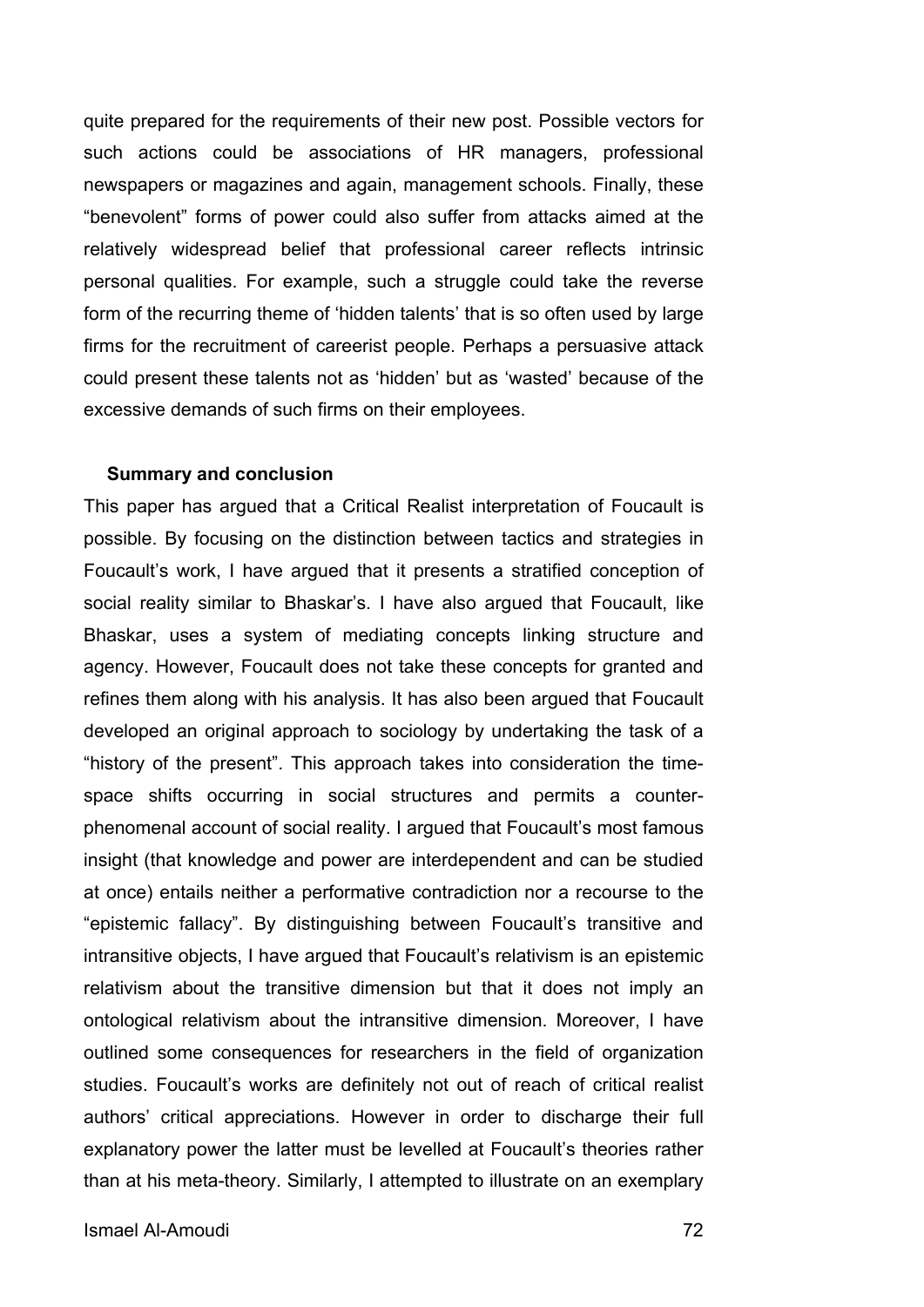piece of Foucauldian research (Grey 1994) what could be gained by adopting a critical realist reading of Foucault: Namely, the possibility of elaborating explanations that take into account the ontological stratification of social reality and of identifying strategic *loci* for social transformation.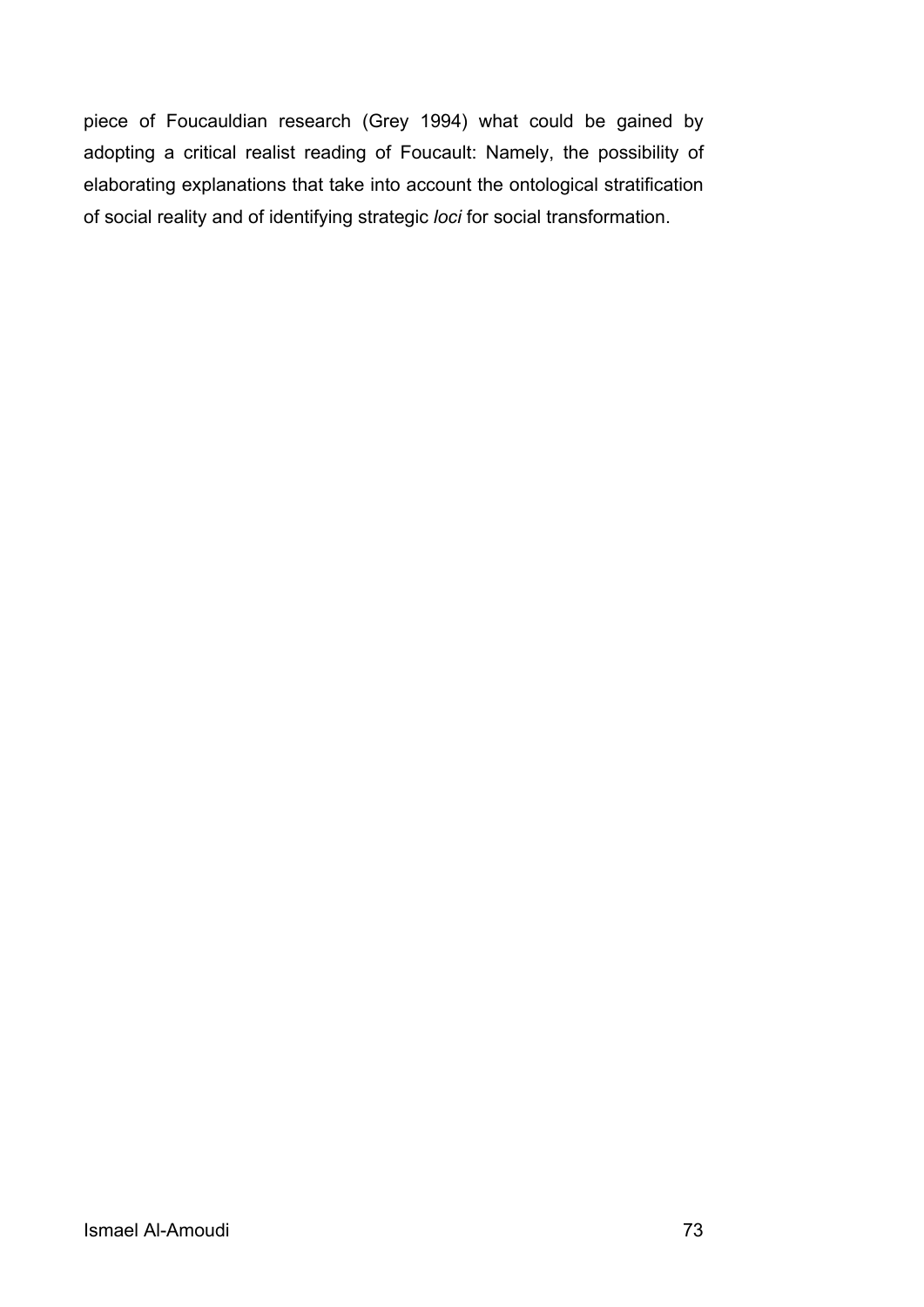# **Essay 3: How is legitimacy constituted? A critical realist contribution to institutional questions**

#### **Abstract**

I attempt to lay bases on which a realist study of the processes of legitimation can be engaged. Contrary to alternative social theories such as Institutional theory, I treat legitimacy as explicandum rather than as explicans and propose that the legitimacy of a social entity should be understood as its congruence with a set of respected legitimating social rules. Basing my critical realist ontological argument on contrastive ethnographic studies, I describe how legitimating social rules contribute to enabling and structuring the processes of legitimation at play in specific organizational settings. It is suggested that, by treating the constitution of legitimacy as a process, one is able to account for the dual evolution of people's conceptions of legitimacy and of the social rules that legitimate given social entities.

**Key words**: contrast explanation, critical realism, institutional theory, legitimacy, professionals, social process, social rules.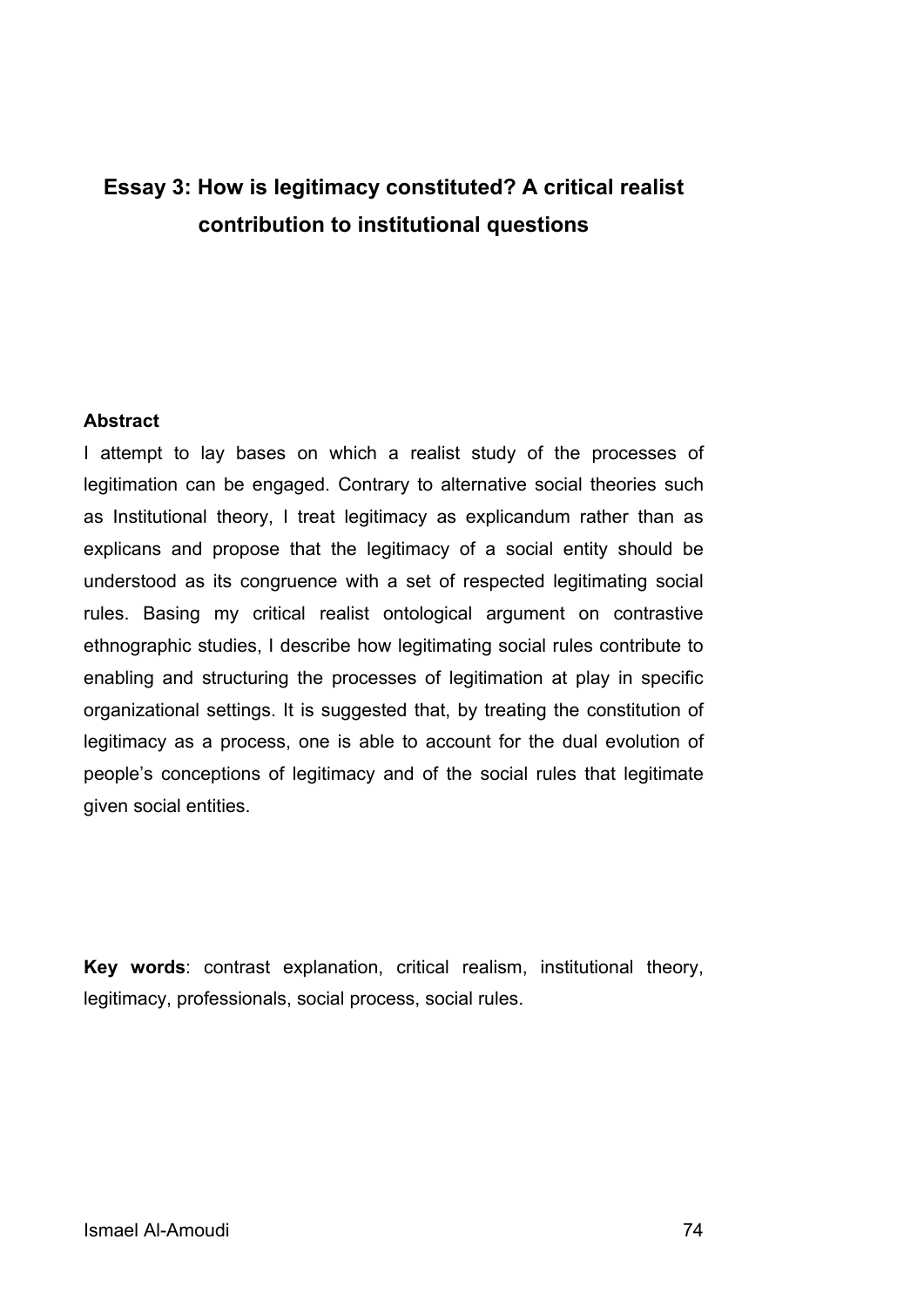#### **1. Introduction**

The category of legitimacy enjoys a central place in sociological studies in general and in institutionalist studies of organizations in particular (DiMaggio and Powell 1991; DiMaggio and Powell 2000; Meyer and Rowan 1977). In effect, the seminal contribution of Meyer and Rowan (1977) moves beyond the picture of "organizations" exclusively engaged in maximising output by adapting to the technical requirements of their "technical environments". Instead, such accounts consider the processes through which organizations acquire greater "legitimacy" vis-à-vis their "institutional environments". Not surprisingly, a number of subsequent contributions used the notion of legitimacy to explain organizational configurations and changes otherwise unexplainable by reference to technical aspects alone (DiMaggio and Powell in DiMaggio and Powell 1991). What is somewhat more surprising, however, is that institutional studies seldom consider legitimacy as an *explicandum* (the object that needs to be explained). Rather, they almost invariably employ legitimacy as an *explicans* (the object that serves to explain). Hence, questions of the kind "how did the legitimacy of such or such practice develop?" are neglected in favour of questions of the kind: "In such an environment, should we expect organizations to have similar (formal) structures?" and: "What institutional environments induced the changes that occurred in the (formal) structure of such and such organizations?" As Townley puts it: 'Although recognizing the role of political conflict in terms of organizational self-interest, the issue of how legitimacy is constituted, understood and acted upon is rarely addressed in institutional literature' (Townley 1997: 262). Thus, in a notable attempt at 'unpacking institutional arguments' Scott proposes a definition of legitimacy as '… The degree of cultural support for an organization – the extent to which the array of established cultural accounts provide explanations for its existence… The legitimacy of a given organization is negatively affected by the number of different authorities sovereign over it and by the diversity or inconsistency of their accounts as to how it is to function'. (Meyer and Scott, cited in DiMaggio and Powell 1991: 170)

Ismael Al-Amoudi 75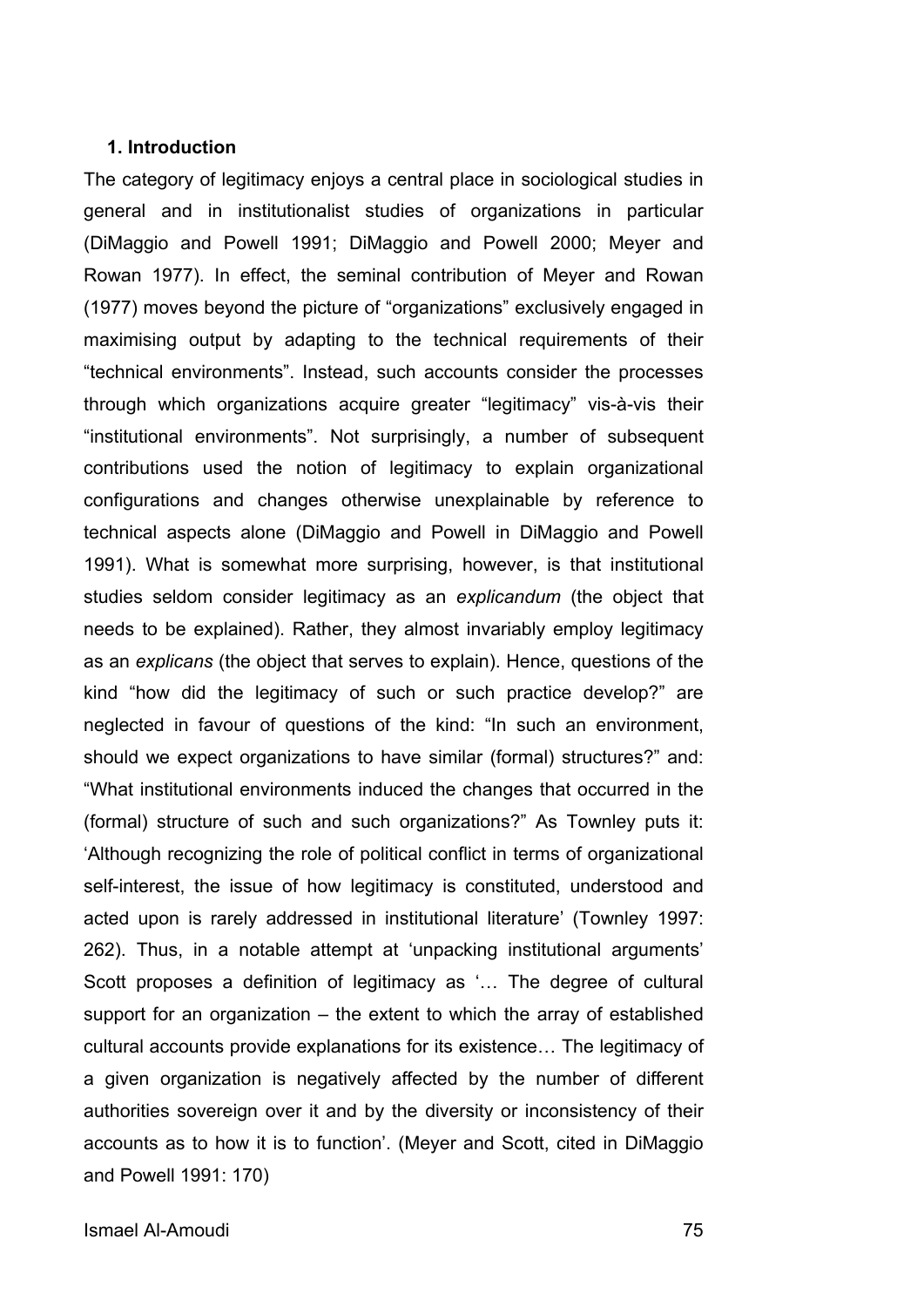Arguably, the legitimacy of social entities may sometimes be related to situations in which "cultural accounts" provide explanations for their existence. However, in the above definition, the authors make a number of implicit presuppositions that deserve explicit scrutiny. For instance, i) is explaining the existence of an organization the same thing as legitimating its existence? If so, then any account that explains (say) the development of Nazism between the two world wars would also be a legitimation of Nazism; ii) Also, what is the role of people in processes of il/legitimation? How are we to move beyond impersonal explanations of the kind "the organization became more legitimate because of the emergence of such cultural account"? iii) Moreover, Meyer and Scott equate legitimacy with people's belief in legitimacy. They presuppose that, as soon as there exist established accounts providing explanations, then there exists legitimacy. Thence, it becomes impossible to conceive of (very common) situations in which people believe that a certain social entity is legitimate only to discover later that it was in fact illegitimate; iv) A confusion follows between a) the absence of legitimacy and b) the ambiguity or contestation of legitimacy. An important consequence is that, from these perspectives, uncontested organizational entities are deemed to be *ipso facto* legitimate whereas contested organizational entities appear to be *ipso facto* illegitimate. In such (managerialist) accounts:

… Power in organizations necessarily concerns the hierarchical structure of offices and their relations to each other. Particularly (but not exclusively) the field of management studies has tended to label such power as 'legitimate power'. (Clegg, Hardy et al. 1996)

Preliminary to characterizing legitimacy, I start by giving a few methodological signposts to clarify the explanatory scope of this study and to contrast it with (Weberian) ideal-typical *a priori* conceptions of legitimacy. I then propose that a social entity (intentional action, rule, resource, demand, command, tool, convention, habit, resource, positionedpractice, power, etc.) is legitimate if and only if it is congruent with a set of rules that are themselves respected. This short characterisation prompts in turn several questions: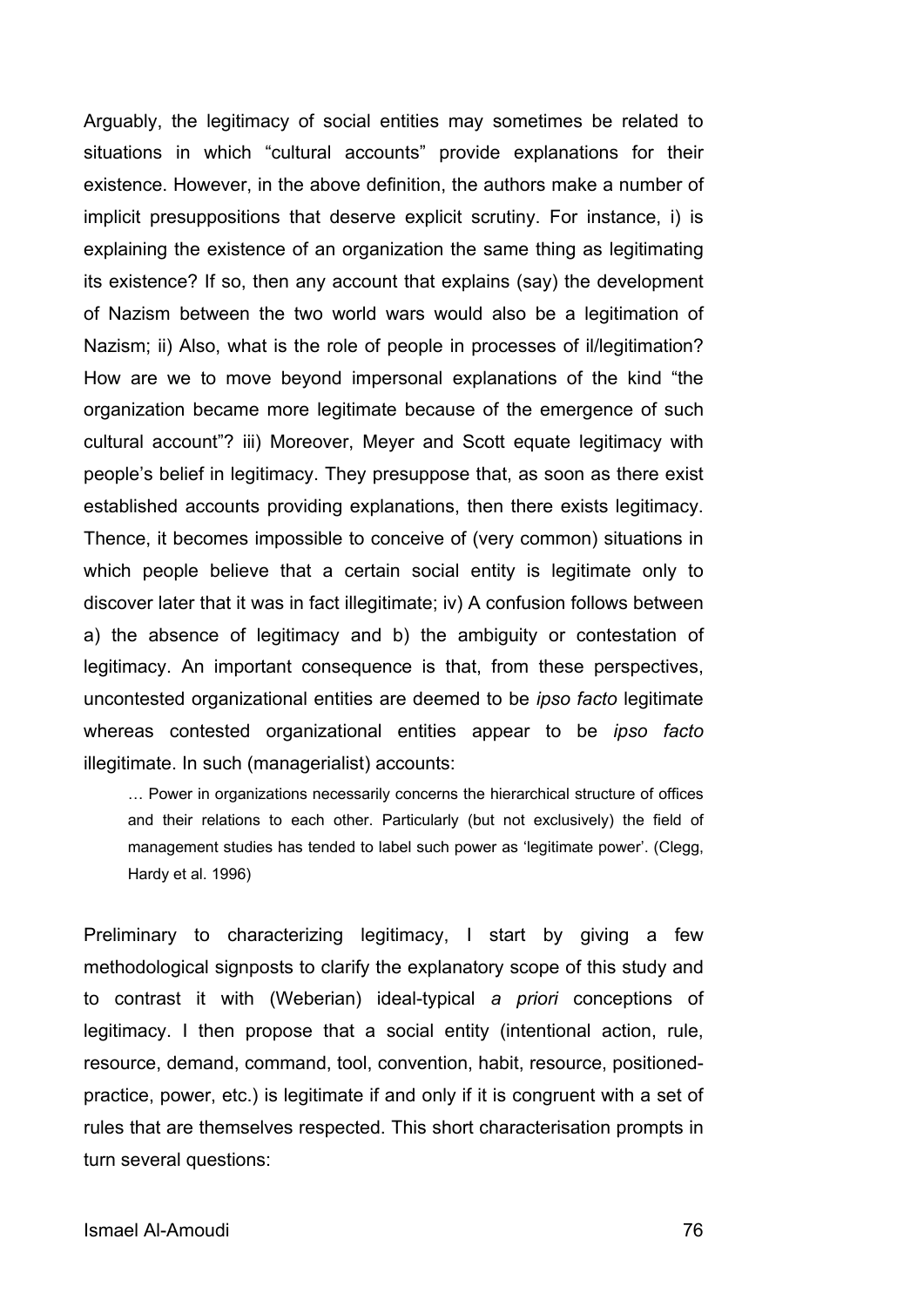- 1) What is meant precisely by the "congruence" of a social entity with a set of social rules?
- 2) What about the common case where there are rules that legitimate an entity and other rules that legitimate its contrary? In other words, what about the very ambiguity of a legitimacy that may be granted by some respected rules and at the same time impeded by other respected rules?
- 3) What does "respected" mean? Does it mean the same as "recognised" or "followed"? Does it mean the same as "considered to be legitimate"? If respect is the same as legitimacy, then isn't my characterisation of legitimacy too circular to be of any use?
- 4) On what basis should we distinguish between the legitimacy of a social entity and participants' belief in the legitimacy of that same social entity? Moreover, who should respect the legitimating rule for the social entity to be legitimate?

In the rest of the paper, I address each of these questions and then illustrate, through a contrast ethnographic study, what I take to be the most salient features of the process through which legitimacy is constituted.

#### **2. Methodological considerations**

The present study of the constitution of legitimacy is both theoretical and empirically grounded. It is theoretical in the sense that it seeks for general features of legitimacy that may hold in *any* situation in which legitimacy would be involved (though not necessarily actualised). Thus, the considerations about legitimacy I draw out of this analysis should be valid (acceptable, plausible and, hopefully, true) to help understanding of an extended range of situations in which legitimacy is actually present or notably absent. Nonetheless, despite its wide explanatory ambition, this study is also empirically grounded in the sense that it is based on unavoidably local and subjective observations of unavoidably local and subjective practices. These observations are either my own or are made on the basis of the testimonies of various informants who kindly accepted to share and discuss their experiences with me.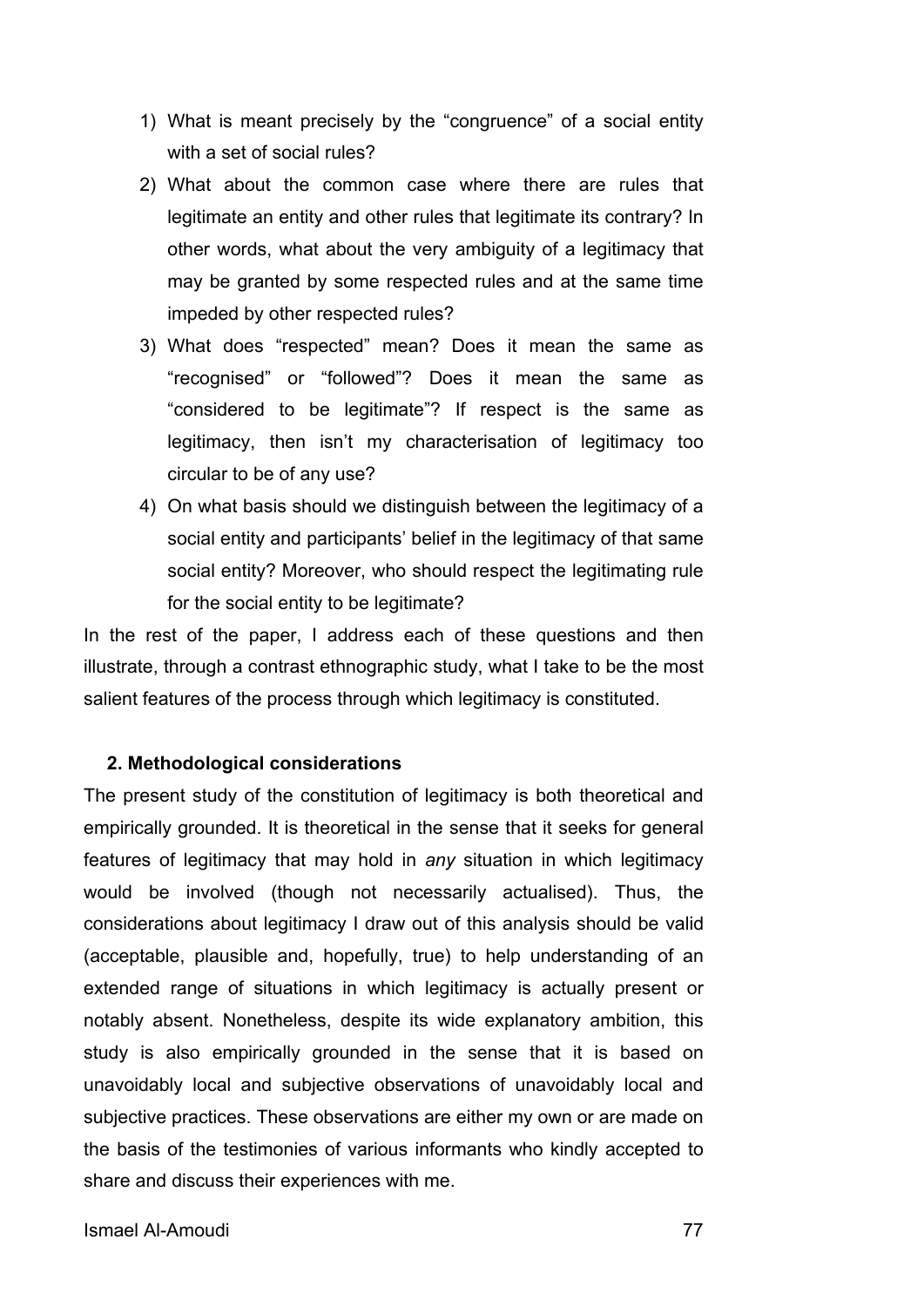The empirical material of the present study was collected over an 18 months enquiry based on two different approaches. Firstly, I conducted 200+ hours of semi-structured interviews and participant observation with financial brokers working in two European banks: Hurdy in Paris and Unibank in London. Secondly, I contrasted these interviews with close friends working as professionals in similar firms. These close friends offered remarkable material as they dared to express their vulnerability as well as the numerous manoeuvres through which they attempted to legitimate some social entities and illegitimate others.

The method of analysis I use (retroduction) also deserves some clarification, particularly in comparison to the more commonly used *inductive* approach (see also Bhaskar 1978; Fleetwood 2005; Lawson 2003). Induction consists in departing from a particular acknowledged state of affairs (e.g. the numerous ravens I can see next to the Seine are black) and then in explaining it by the existence of an *actual* (unobserved and still unacknowledged) general state of affairs (e.g. all ravens are black). On the other hand, retroduction consists in departing from a particular acknowledged state of affairs (e.g. the numerous ravens I can see next to the Seine are black), and explaining it by supposing the existence of a *mechanism* (understood as a structured possibility) responsible for generating the noted state of affairs. Continuing an approach initiated by other critical realist authors, I attempt here to theorize legitimacy through the use of retroduction*.* Thus, starting from empirical situations in which I observe manifestations of legitimacy (or of its absence) I attempt here to outline the mechanisms that made these situations possible. Typically, my reasoning is as follows: "I observed this state of affairs. What then must be the case about legitimacy for this state of affairs to have the specific shape it has rather than another?" Notably enough, this generalisation is obtained through a careful observation of empirical events but also through the fundamentally creative establishment of a conjectured relation between observed events and supposedly real structural features of legitimacy.

Additionally, my realist ontological theorising should be contrasted with ideal-typical approaches initiated by Weber, who is among the few who have addressed explicitly the question of "what is authority?" (and *a fortiori*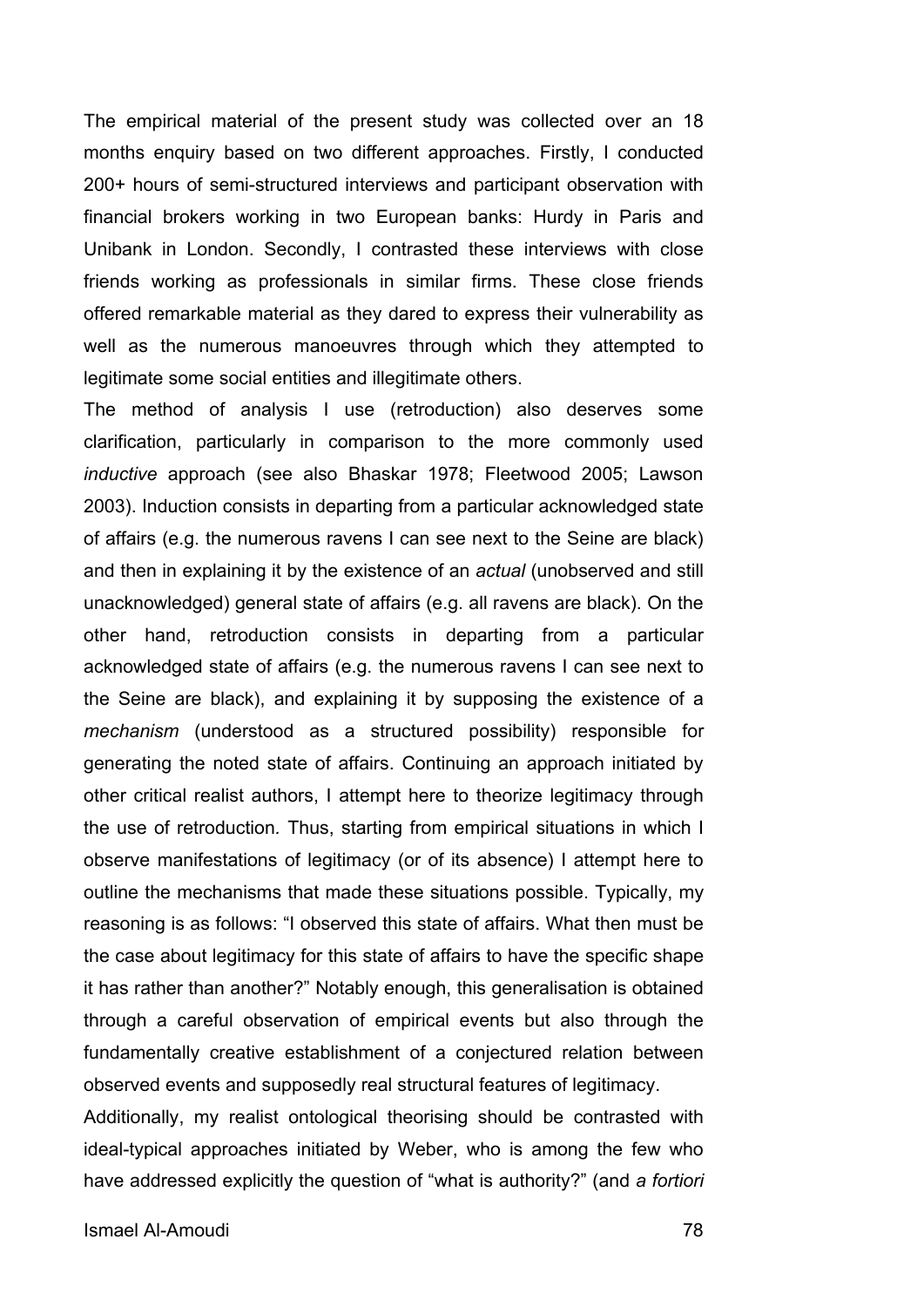legitimacy). He answers this question by elaborating ideal/pure types of authority. In *Economy and Society*, the types of *legitimate order*, and consequently of *authority,* are relative to their *bases of legitimacy* (i.e. tradition, faith, enactment) as well as to the *grounds* of *legitimate domination* (rational, traditional, charismatic). For Weber, all types of legitimate power that can be encountered through empirical study should be studied as a mix of the pure types that have been isolated *a priori.* These pure types have a heuristic role and 'are thus unrealistic or abstract in that they always ask what course of action would take place if it were purely rational and oriented to economic ends alone.' (Weber 1978).

Contrary to these Weberian approaches to organization theory, I do not attempt any *a priori* typology of the sources of legitimacy. Instead, in this paper I study specific cases of legitimacy through people's beliefs and through the social rules they respect. By focussing on specific legitimating rules, I attempt to offer a more fine-grained analysis of legitimacy than is available through more general categories such as 'ideal-types' (Weber) or 'institutional logics' (Townley 1997; 2002).

#### **3. Legitimacy and (tacitly respected) social rules**

I propose that a social entity is legitimate if and only if it is congruent with a set of rules that are themselves respected. In this characterization, the term social entity refers to a wide range of things that depend on our intentional actions: actions, rules, resources, demands, commands, tools, conventions, habits, resources, positioned-practices, powers, etc.

An immediate consequence is that any claim that a "social entity is legitimate" is necessarily incomplete and might be replaced by a more complete claim of the form that a "social entity (SE) is legitimate relative to a legitimating set of social rules (SRL)". The empirical investigations I conducted with financial brokers and young "cadres" (French professionals) suggest moreover that legitimating rules are, more often than not, kept tacit. For example, on several occasions I identified a social rule by which a broker dealing with a specific type of financial product was expected to offer information about specific client needs to colleagues working on a different type of product. In mundane business conversation,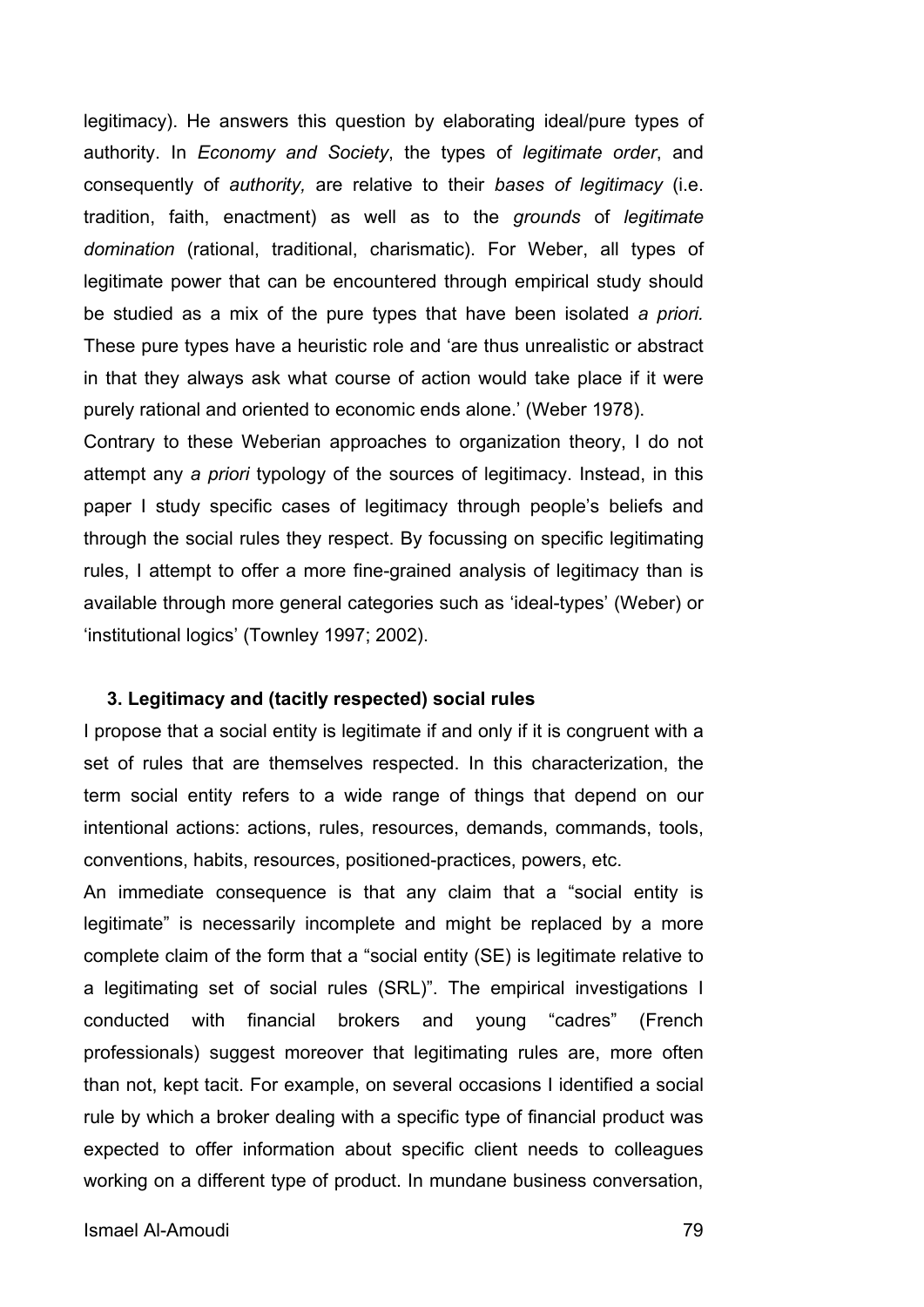this practice sounds unambiguously legitimate. However, this very legitimacy can only be understood against the background of a tacitly known (that is, implicit and taken for granted) set of rules that are more or less extended across the business community. These legitimating social rules are contingent, to some extent, and are prone to change. For instance, a junior broker working in a brand-new department reported that she had to work as a paired team with another broker. During the first few weeks each of the two brokers thought that it was legitimate to avoid sharing information about his/her own clients with the other team-mate. After a month or so, however, they decided to change the "rule of the game" and start sharing information. The reported reason for this change was mainly that sharing information would be better for each of them in the long run. This example of a situation that evolved through time shows that the same social entity "sharing information about clients with one's peers" is legitimate only by virtue of (tacit) social rules and that this legitimacy evolves with the legitimating social rules.

Interestingly enough, the question remained open as to what kind of information should be shared between the two team-mates. Should they share all kinds of information? Should they share only the information related to some delimited kinds of products? These open-ended questions reveal (retroductively) that the rules that are respected in a specific context seldom determine a unique legitimate action. Rather, they under-determine various legitimate possible actions that may be exclusive of one another (Cf. figure 1.1).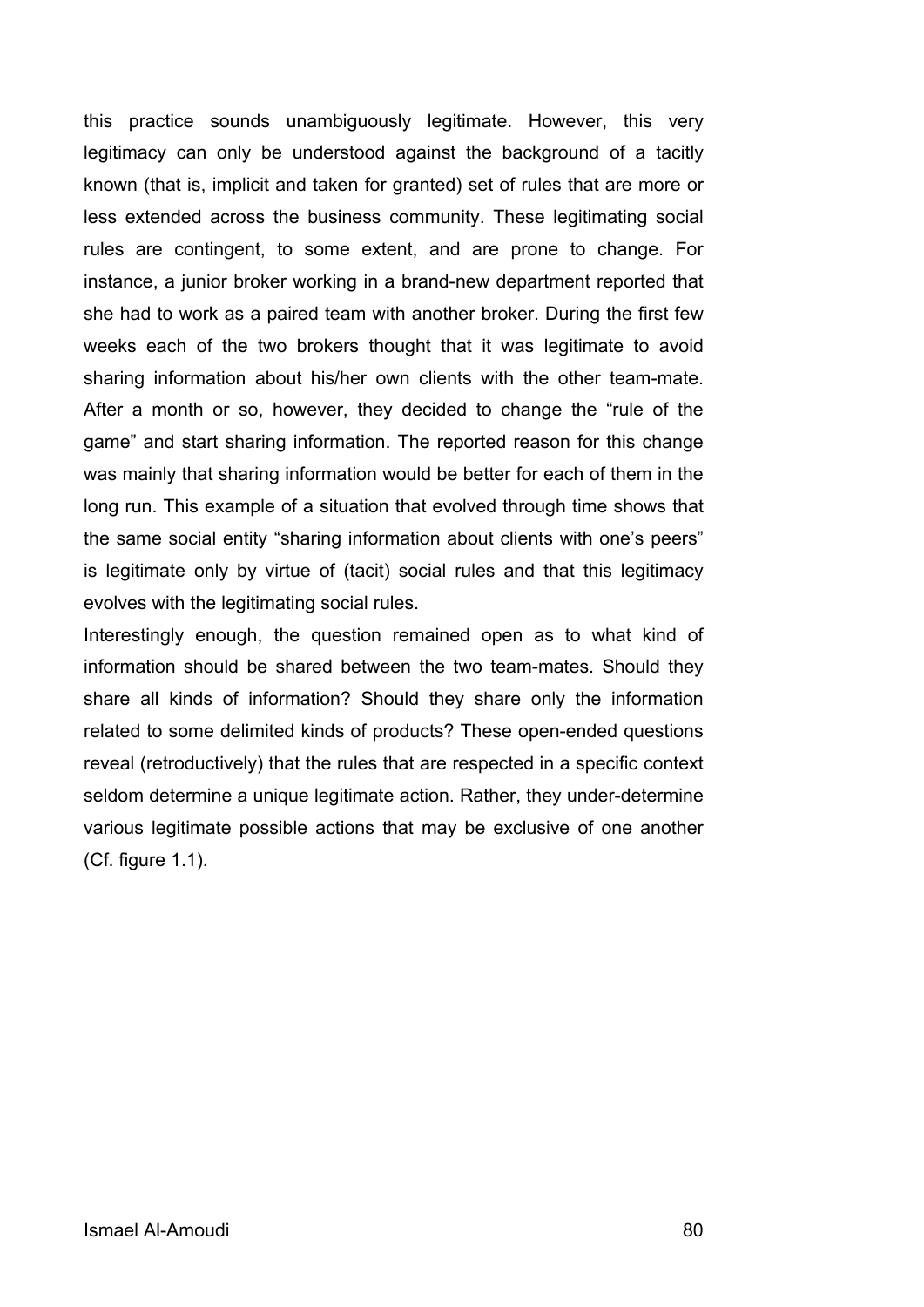



#### **4. Clarifying the notion of "congruence"**

I can see at least two ambiguities in saying that legitimacy is a 'congruence'. The first is that "social entity SE is congruent with the set of rules SRL" can mean either that "if you respect the rules SRL, then you must favour (practice, do, reproduce) the social entity SE" or it can mean that "if you respect SRL, then you should permit (not impede) SE". In the first case, legitimacy is conceived as an obligation whereas in the second it is conceived as an authorization. If we follow commentators such as Bullen (1987), it appears that Weber's conception of legitimacy is thought as an obligation rather than as an authorization. Thus, according to Bullen, Weber distinguishes between actions that are "legitimate" (that should be obligatory), entities that are "non legitimate" (for which there is neither obligation nor prohibition) and entities that are "illegitimate" (that should be prohibited).

I think, however, that the conception of legitimacy as obligation is misleading. For instance, employees at Hurdy and co. would sometimes drink water from the fountain. They have the right to do so but they also have the right not to drink a single drop should they so wish. Does it not seem excessive then to state that drinking water from the fountain is a non legitimate action in that organization? Rather, shouldn't we better distinguish between legitimate and obligatory social entities? This would allow us, for example to state that drinking water at Hurdy is legitimate without being obligatory. It follows that the notion of congruence I use does

**Ismael Al-Amoudi** 81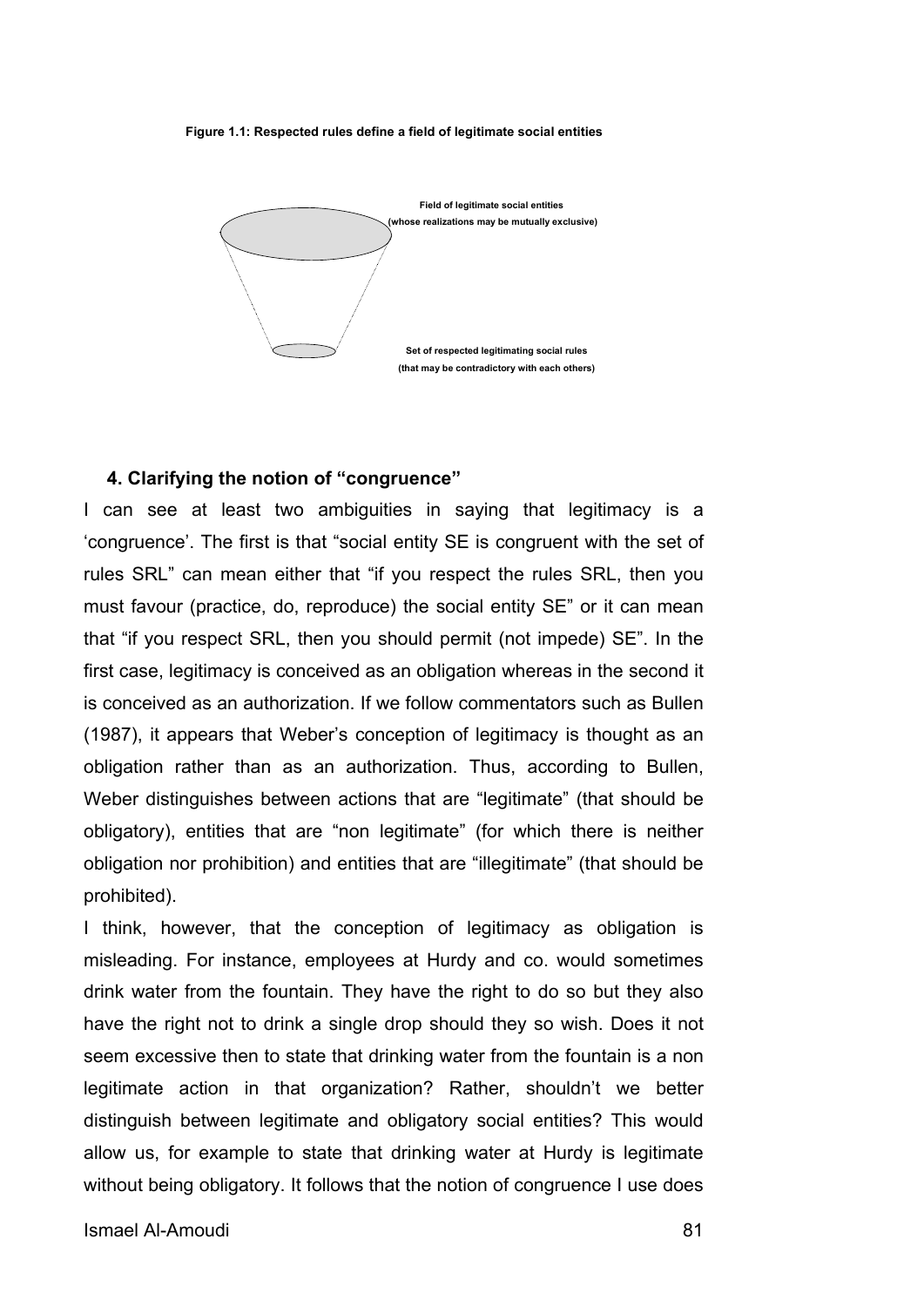not express an obligation but a right. Therefore "social entity SE is congruent with set of rules SRL" is equivalent to "if you respect SRL, then you should not impede SE".

It is worth noting too that obligation is a particular case of authorization since, if a set of rules SRL makes social entity SE obligatory, then SRL permits SE *a fortiori*, the contrary being evidently false. Thus, when my informants wanted to prove they had the right to do something (SE), they would very often attempt to show that they have the obligation to do it in virtue of obligating rules (SRLo) that are respected by their interlocutor.

The second ambiguity of congruence stems from the fact that agents do not usually follow explicit and rigorous logics. Thus, the proposition "if you respect social rule SRL, then you should permit social entity SE" is seldom formulated explicitly by agents. For example, employees at Hurdy and Unibank would often affirm that if they fail to deliver results that are "satisfactory" for their manager, they will be legitimately "asked to find other job opportunities elsewhere". When asked why this is legitimate, they usually reply by telling the story of one of their former colleagues who was "asked to leave" for similar reasons. It appears therefore that the congruence of SE with SRL is in practice usually expressed under the form: "I suppose that SE is legitimate (is ok, harmless, etc.) because another similar social entity  $SE^*$  is legitimate", when the whole (implicit) idea is that "I suppose that SE is legitimate for three reasons. First, because it is subject to the same social rules SRL as SE\*, second because SE\* is legitimate (which implies that rules SRL are respectable) and third because I assume there are no illegitimating rules SRi that would overwhelm SRL and thus make SE illegitimate." This third reason leads us to our next question: What about the (usual) case when some rules legitimate an entity and other rules legitimate its contrary?

# **5. Rules that legitimate a social entity and rules that illegitimate it**

Amongst the informants who agreed to participate in the study, several called me back to change the date of the interview "because [they] had an important meeting with a client". They would say something like: "you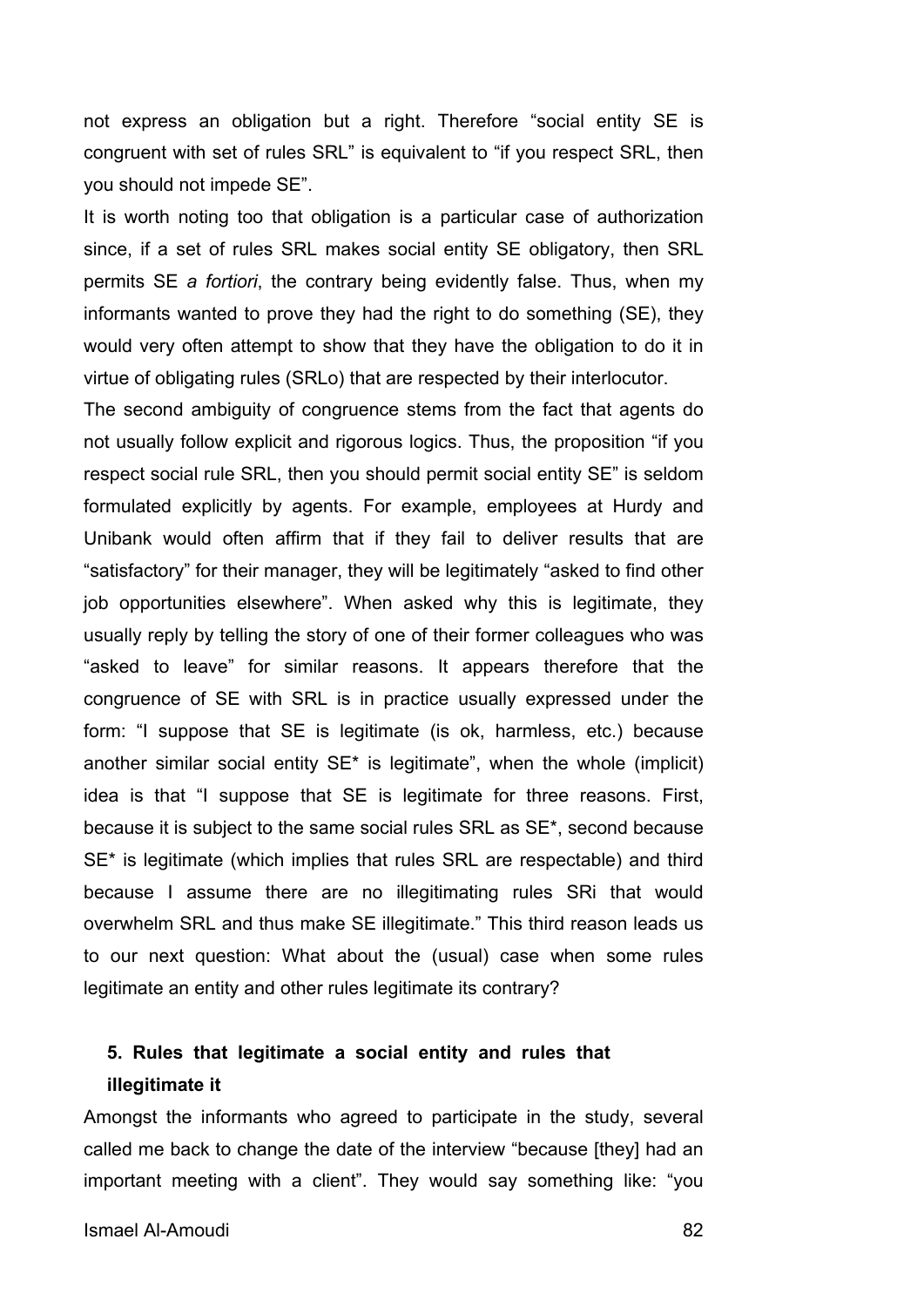understand, I have a meeting with a client at that time, could we change the date?" Everything I would find meaningful and relevant in their request expressed the dual fact that they were convinced that their demand was legitimate and that I would myself find it legitimate. By contrast, I also had the luck to wait around 20 minutes for a (junior) interviewee who had forgotten about the interview. When I phoned him, his voice was anxious and he expressed how sorry he was. He hurried to reach our meeting point - a *café* next to his office - and renewed his excuses: "I am so sorry. I forgot about the meeting. I have no excuse." I assured him there was no problem and offered him a cup of coffee, so that the "natural" (that is, the social and conventional) flow of events could continue its course.

In front of these contrasting events, we may suppose retroductively that the set of rules (SRL) according to which "these persons (*qua* professionals) should adapt to the meeting slots of their clients" overrules the set of illegitimating rules (SRi) according to which (a) "they (*qua* informants) should not attempt to cancel or modify the time of the meeting they agreed on with an almost anonymous interviewer" and (b) "they (*qua* "polite persons") should favour the chronologically anterior engagement over the posterior one". In the case of the forgotten meeting, my conjecture is that SRL was not actually realised, so it could not actually overrule SRi. In fact, I imagine that the junior broker who forgot our meeting would have preferred having a "good excuse", that is an overruling reason that would be legitimate according to rules we both respect.

The simultaneous presence of a set of rules (SRL) that legitimates a social entity and of a set of rules (SRi) that illegitimates it can be a source of ambiguity for the legitimacy of social entities. This ambiguity and the tensions that follow are to some extent, but never completely, relieved by the fact that agents rank the different rules they consider. Moreover, even when rules are explicitly and apparently unambiguously ranked, this ranking is highly dependent on the situation at hand. For instance, brokers at Hurdy commonly buy what they assess to be under-priced products without receiving any specific order from their clients. They do so in the hope that they will later be able to offer a competitive price to their clients when the latter express their desire to buy these products. The rule that is

Ismael Al-Amoudi 83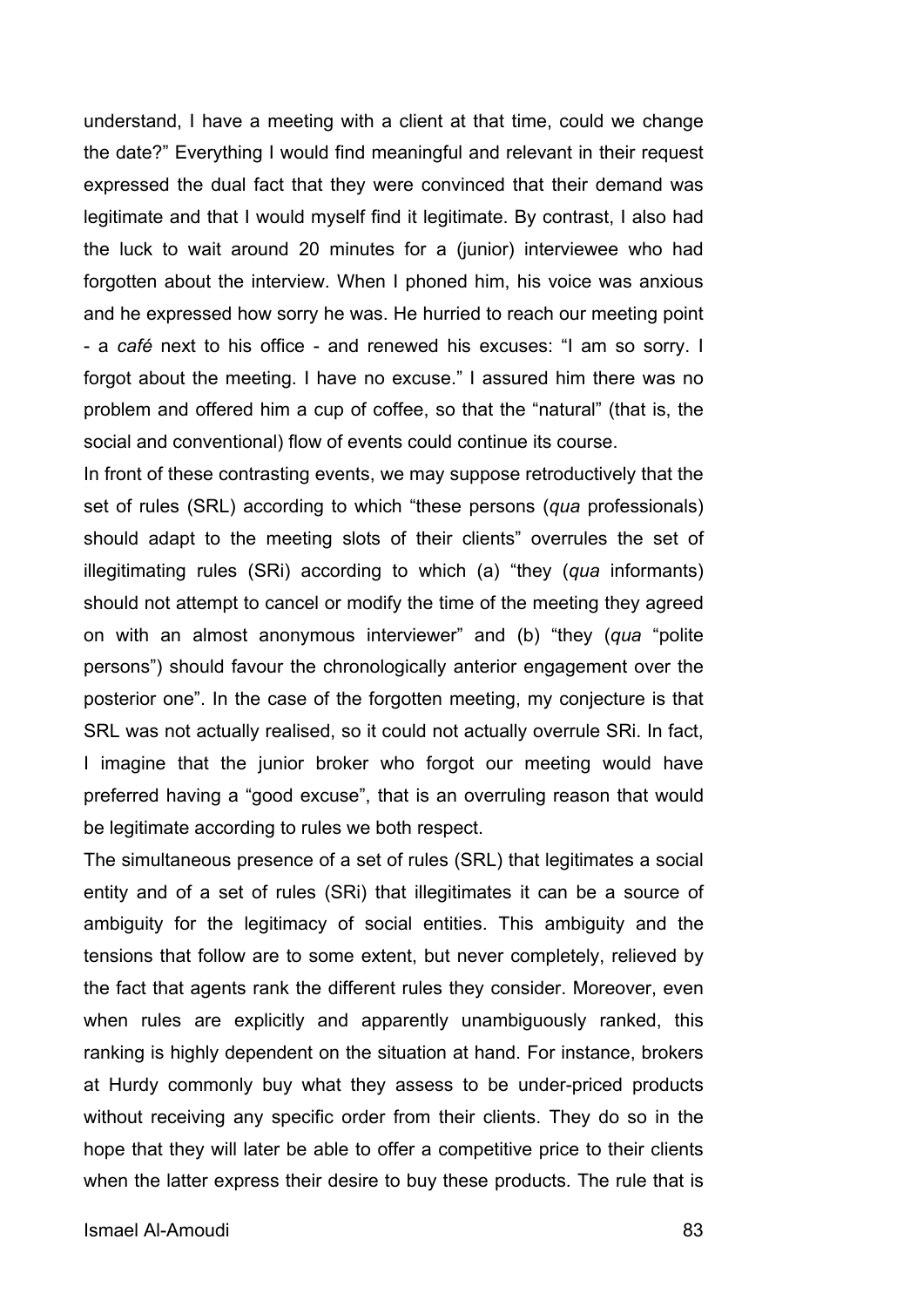usually respected is that if the broker incurs losses, these should be deduced from her results sheet and not from the client's. Thus, the rule according to which brokers should pay for their losses "because [they] ran the orders" is usually ranked higher than the rule according to which clients should assume these losses "since, after all, they are the ones who get the benefits". However, this prioritisation is sometimes inverted, typically in situations when the broker incurs losses a short time after having brought high returns to her clients thanks to risks she took. In these rather rare cases, both broker and client may find it legitimate that the client "pays for the loss". Notably too, the broker and the client have sometimes divergent opinions regarding which of these two rules should be ranked higher. Thus it appears that, just as the formulation of rules cannot account entirely for their conditions of applicability (Garfinkel 1984; Wittgenstein 1973), neither can they account for their priority relatively to other rules. Needless to say, this essential ambiguity of rule ranking and application generates conflicts that are both "countless" and "normal" between brokers and their clients as well as between brokers and their team leaders.

The ambiguous ranking of legitimating rules is also related to the identities of participants. This appeared clearly in the case of a middle manager who happened to be a 'good friend' of the senior manager who hired him at Hurdy. During our interview, the middle manager referred explicitly to the rule according to which close friends ought to avoid harming each other. However, he also asserted (somewhat contradictorily) that "the moral contract between [him and his friend] is that if [he] performs below expectations, then [he] gets fired. Conversely, if [he] finds a better [job] opportunity in another company, [he] would leave." In order to make sense of this situation, we must suppose that this participant had several identities at play in his relation to his boss. At the same time, he felt he was his friend and felt he was his subordinate. Each of these identities tied him to different sets of rules that would legitimate or illegitimate his behaviour and that of his boss. His remarks indicate that his identity as an employee is *ceteris paribus* having priority over his identity as a friend. As a result, he feels more respect for the set of rules related to his identity as an employee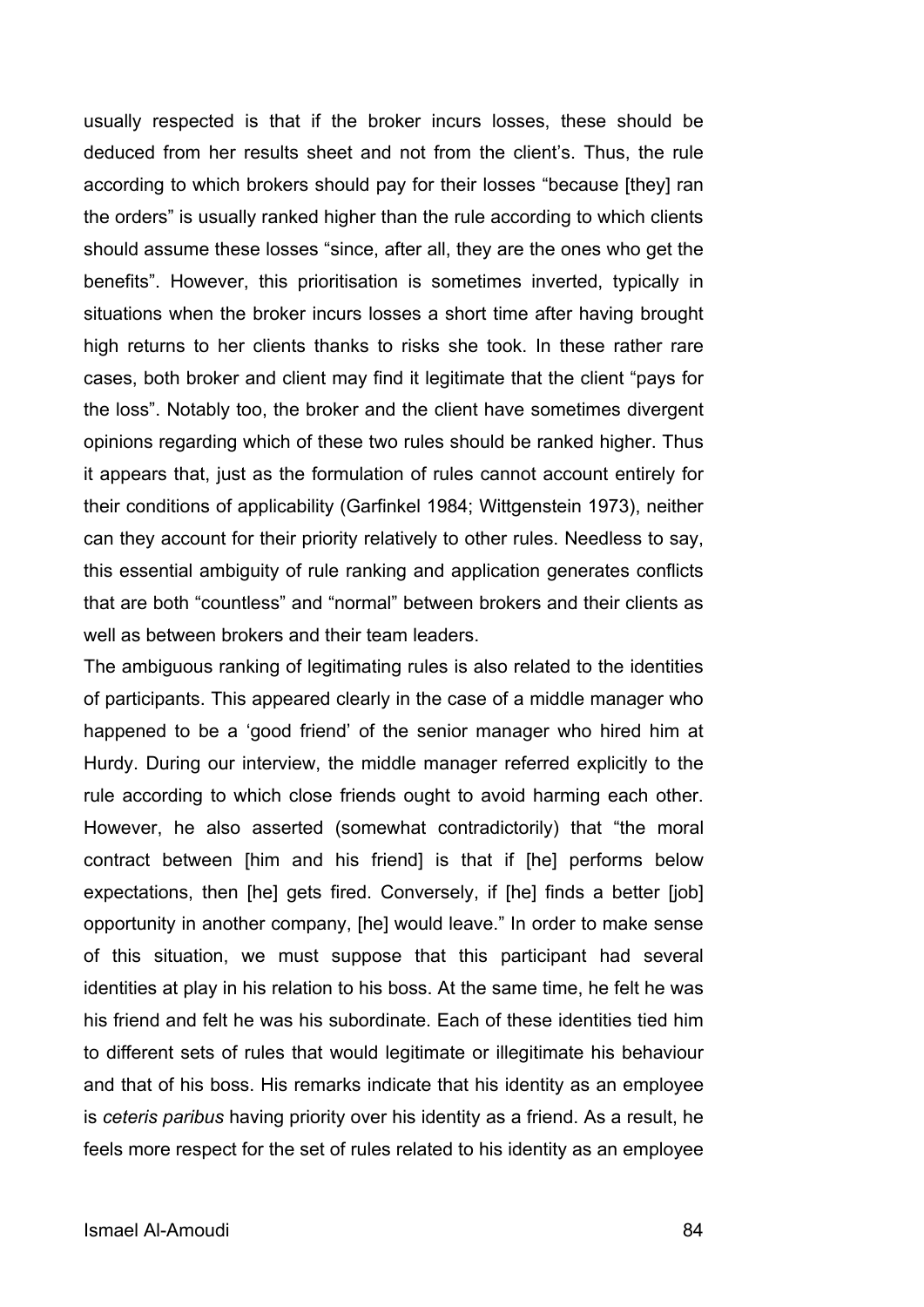than for the set of rules related to his identity as a friend. But then, how should we conceive this notion of respect? To this problem I now turn.

#### **6. Legitimacy and the sense of respect**

The notion of respect is perilous to define satisfactorily. Despite its centrality to the Kantian system of morality, Kant himself lamented that: 'It might be here objected to [him] that [he] take[s] refuge behind the word respect in an obscure feeling, instead of giving a distinct solution of the question by a concept of the reason.' (Kant 1785) I hope nonetheless that a wide range of readers will accept the succinct analysis of respect I outline below. Although this analysis is focussed on respect for a social rule, I believe however that it could be extended readily to respect for other objects (people, actions, values, etc.)

The word "respect" is derived from the Latin *re-spectare*, the action of looking (back) at something, of (re)considering it. Consequently, respecting something (say, a social rule) implies recognising it and taking it into consideration. This is however a necessary but insufficient condition since respect also implies that one should value the rule as worthy of being taken into consideration in one's actions. Thus, "respecting a rule" can be contrasted with "acknowledging a rule" and with "acting in conformity with a rule": A person may acknowledge the existence of a social rule and refuse to act in conformity with it because she feels more respect for another incompatible rule. For example, it is possible for managers at Hurdy & Co. to pay female staff less than male staff (rule 1). We can imagine plausibly however that a manager may refuse to follow this rule and follow another rule that she respects more, e.g. that all employees in her team should be paid equally without consideration of gender (rule 2). In this case, rule 1 is acknowledged but not respected whereas rule 2 is respected and acknowledged. Conversely, a rule may be followed (and thus known in some way) without being respected. For example, one interviewee, working for a consumer goods firm close to Paris, reported that she was actually managed and evaluated by the director of the department but that one of her senior colleagues claimed to be officially her boss. As a result, the interviewee felt she had to show signs of deference to that colleague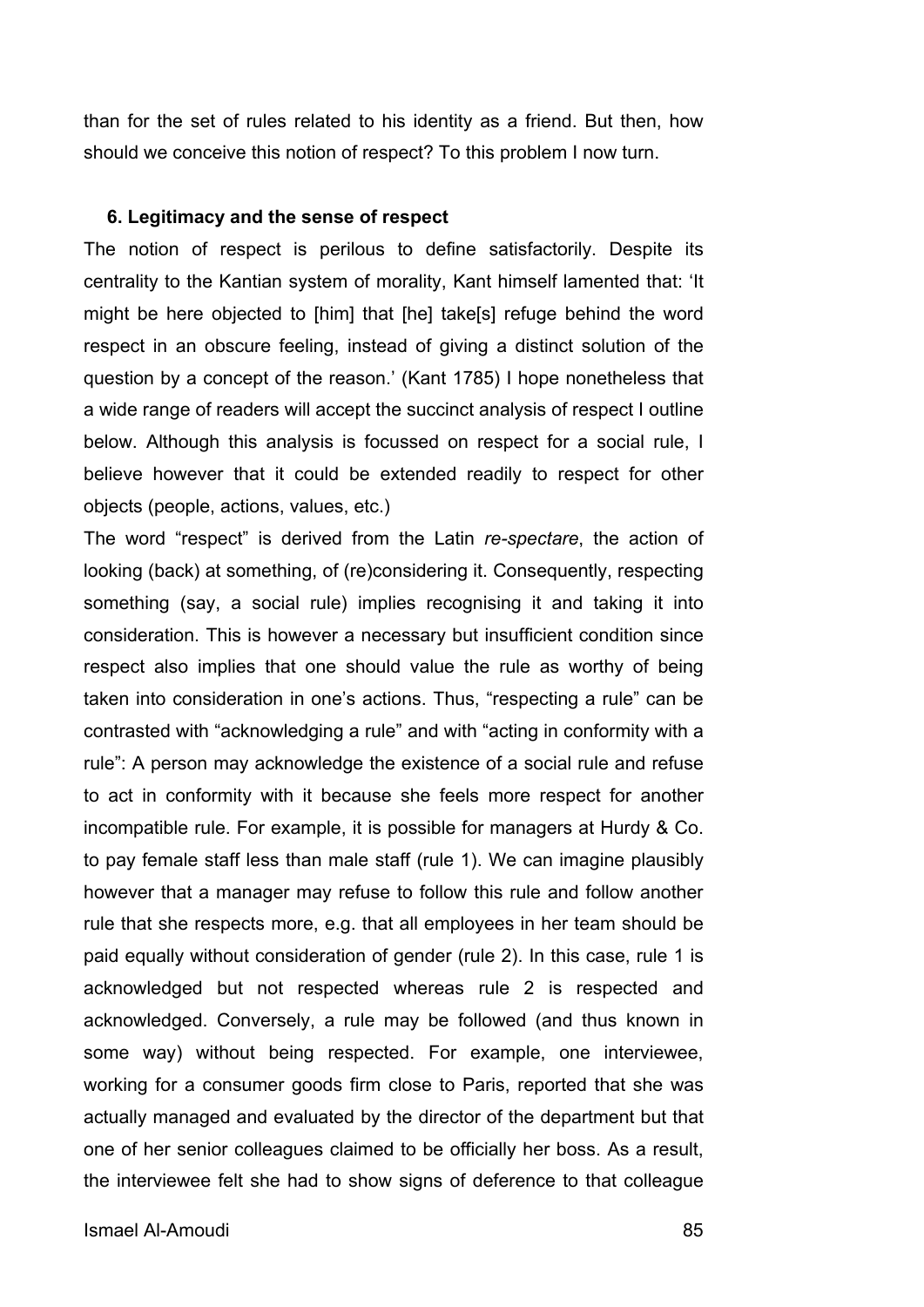and keep her informed of the progress of her work without feeling any respect for this rule. The absence of respect was manifest in the interviewee's claim that this state of affairs was "bad" and that she would love to change it if only she knew how to proceed without incurring too much harm.

This also illustrates that respect entails trying to establish or to preserve a rule. If we consider the critical realist transformative model of social action, then we may say that if one respects a set of social rules SR, then should either try to reproduce SR (if it exists already) or try to transform the existing (less respected) set of rules SR<sup>-</sup> into a more respected set of rules SR<sup>+</sup>. It follows too that respect is envisioned in a gradated way. Thus, rather than talking of "respected" or "disrespected" rules, it may be more accurate to talk about rules that are "more" or "less" respected than others. In sum, respecting a social rule implies that one recognizes the existence of this rule, feels it is worthy of being followed and seeks to maintain or establish it. But then, how is it possible to differentiate respect and legitimacy? A possible answer could be that "legitimacy" is not synonymous with "respect" but rather with "respectability". Thus, respect and legitimacy are two different things. Whereas respect is basically a feeling or a belief, legitimacy is basically a possibility that is not necessarily actualised as a feeling or as a belief. Moreover, people often spend significant time and effort trying to find out whether such or such social entity is legitimate and should therefore be respected. For example, it took me a great deal of effort to prove to potential interviewees that my presence and that my activities were legitimate according to rules they already respected and that rejecting my request was not so legitimate according to these same rules.

Is my characterization of legitimacy too circular to be useful? Let us first note that I describe social entities that may be respected in terms of social rules that are already respected. Thus, the object that describes (i.e. the legitimating social rule) is not the same as the object that is described (i.e. the legitimated social entity). Moreover, this characterisation helps accounting for the process of legitimation through which people establish that some social entity is legitimate, and thus respectable though not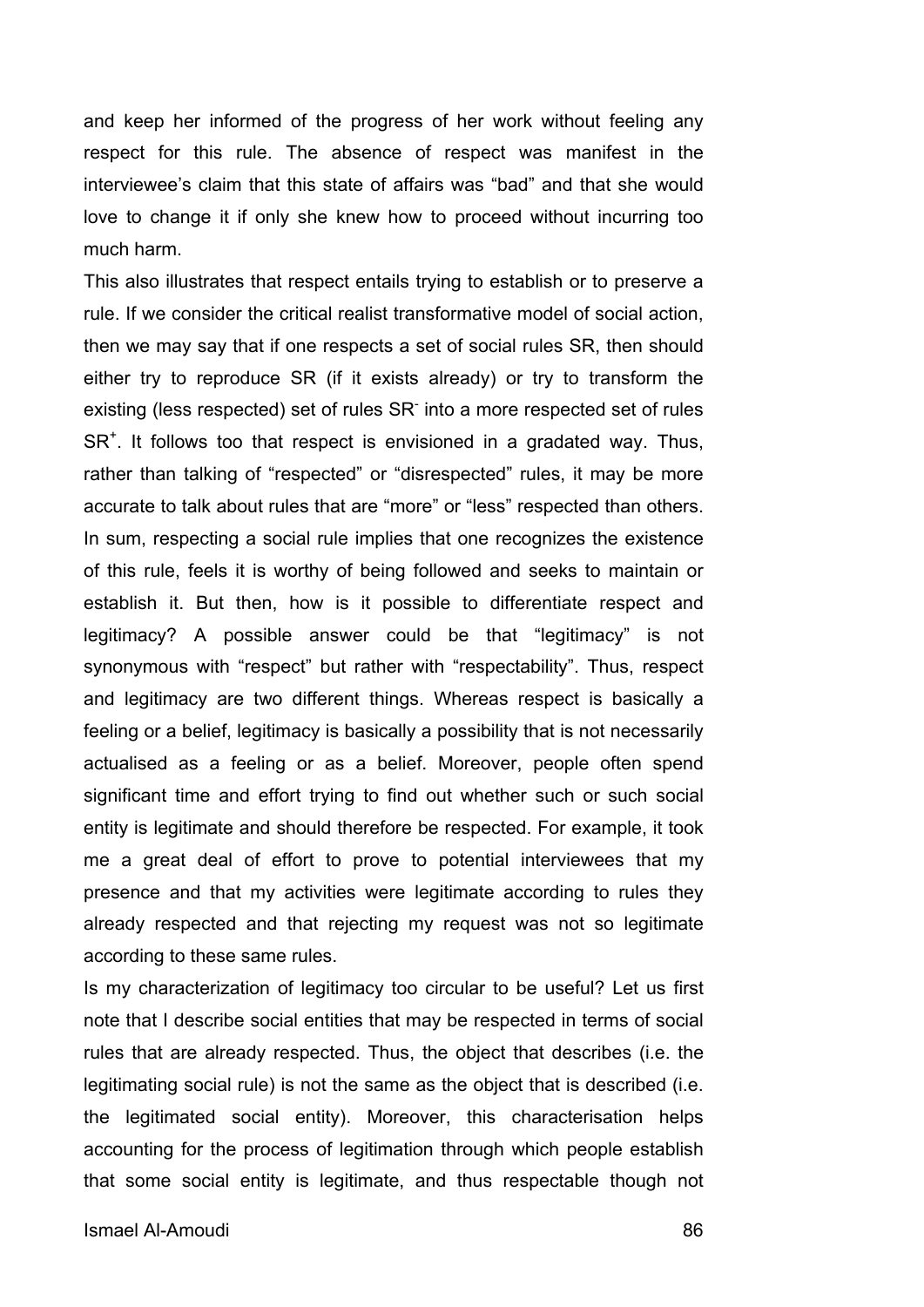necessarily already respected, in the light of other social entities that are already respected (believed to be legitimate). This prompts in turn two important questions. First, to what extent should people believe in the legitimacy of a social entity for this entity to be legitimate? Second, who should be *ready* to respect a social entity for its being legitimate?

#### **7. The relativity of legitimacy**

I propose to distinguish between the legitimacy of any specific social entity and people's conceptions of it. This distinction will then allow us to answer the question: "who should respect the legitimating rules for the social entity to be legitimate?" A social entity SE is conceived-to-be-legitimate to the extent that someone actually believes in it. A direct implication of this consideration is that a conception-of-legitimacy should normally be referred to the person (or group of persons) that believes in it. Thus, sentences of the type: "social entity SE is conceived-to-be-legitimate" could be replaced and completed by sentences of the type "social entity SE is conceived-tobe-legitimate relatively to the beliefs of persons P1, …, Pn". On the other hand, a social entity SE is legitimate to the extent that it is congruent with a set of respected social rules SRL. As we already mentioned, considerations of the kind: "social entity SE is legitimate" could be replaced and completed by sentences of the kind: "social entity SE is legitimate relatively to rules SRL1, …, SRLn". Therefore, it is possible to affirm without contradiction that, although conceptions-of-legitimacy are relative to people, legitimacy itself is relative to social rules, not people.

Since legitimacy is a congruence relatively to a set of rules, no one needs to act in conformity with the legitimating social rule for the legitimacy of a social entity to be real! The reality of this congruence depends on the reality of the rules but not on whether people are actually behaving in conformity with them. Thus, it may be the case that we all act illegitimately at times (relatively to social rules we respect) without being aware of this illegitimacy. Although the continuous existence of social rules depends on people's beliefs, the reality of rules and the fields of legitimacy they define may well contradict the conceptions of agents.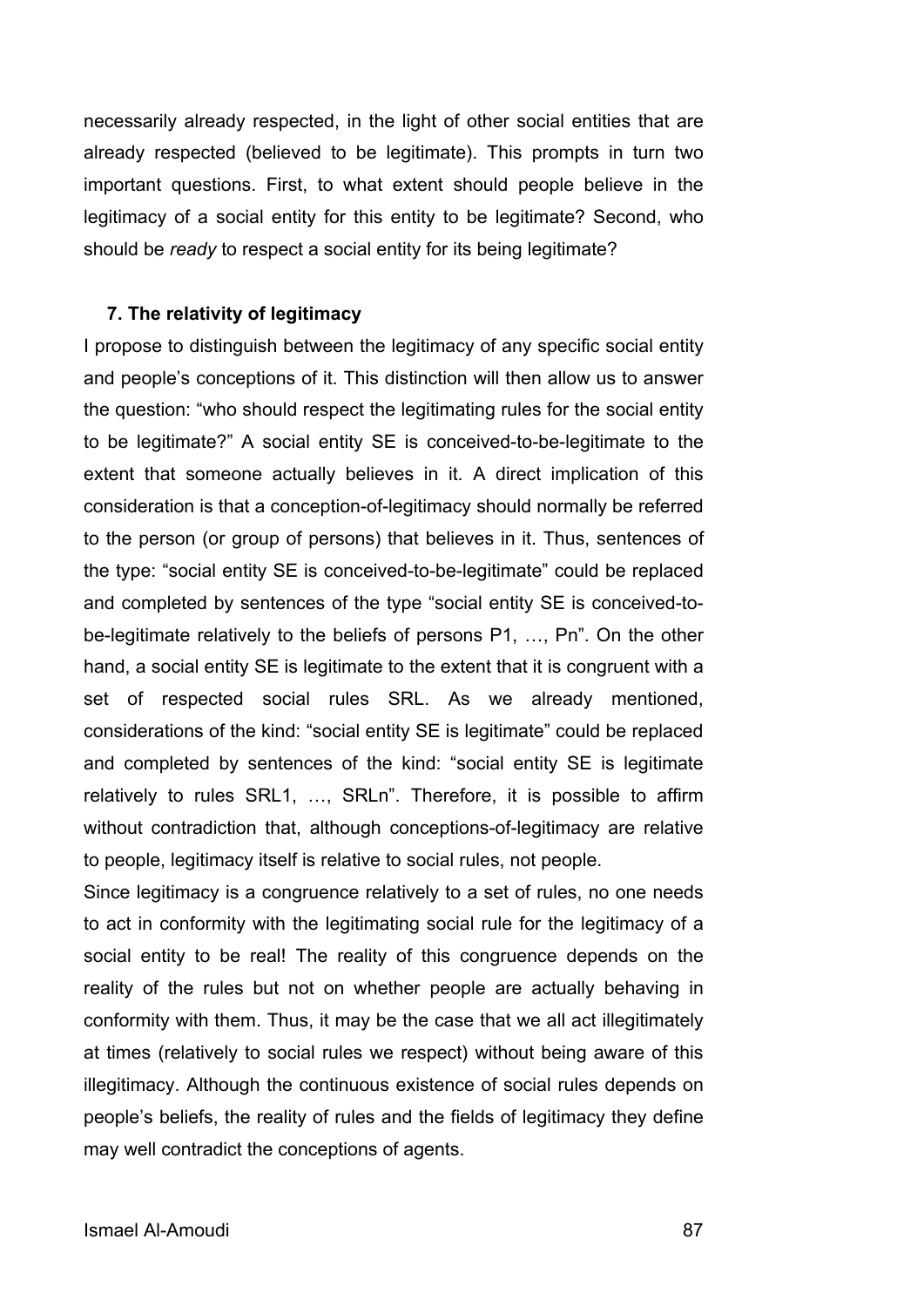# **8. Exploring further the constitution of legitimacy: a contrast study**

In this section I illustrate and explore further the effects on social reality of both legitimacy and conceptions-of-legitimacy (also referred to as 'belief-inlegitimacy'). To this end, I rely on a contrastive study (Lawson 2003) I conducted with Marie and Paul, two close friends of mine who decided to leave their jobs at approximately the same time. Although they were working in different companies, they were occupying *prima facie* similar positions so the situations they faced offer an interesting contrast. Both of them were working as young professionals in consulting firms located in Paris. Moreover, they had graduated from the same *grande école* relatively recently. At the time of writing this case-study, Marie and Paul are still working in their respective firms, although the conditions of Marie's departure look clearer than those of Paul's.

## **Marie's story**

Marie works for Beta Consulting, a management and accounting consultancy that is dedicated to workers' committees. She wanted to leave her job in order to follow her long-standing partner who needed to settle in the U.K. Moreover, she also hoped she could obtain a financial "severance package". For this, she needed to persuade various persons in her firm that her departure was legitimate. A case could perhaps be made that the legitimacy of her departure was already granted by the set of social rules that participants already respected in her firm. Nonetheless, this very legitimacy could only become clearly and fully effective after everyone involved in the negotiation realized it (recognised it, accepted it, believed in it). This whole process was not instantaneous, since it extended over one full month during which matters were "very uncertain". Moreover, this process necessitated considerable energy from Marie. In addition to various actions she undertook, she also reported that, all the while, she felt much more "anxious" than usual. She was uncertain about the issue and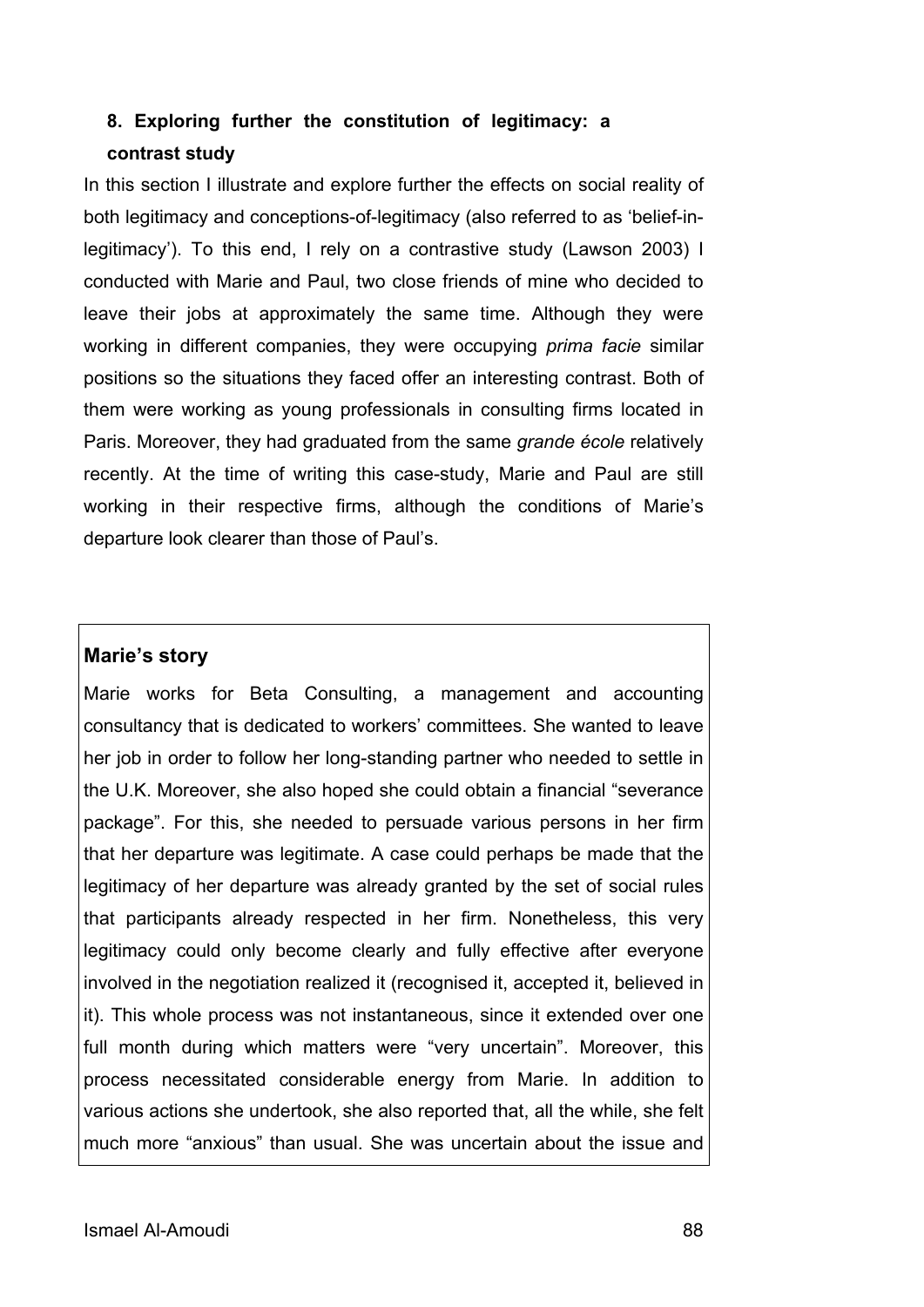felt at times lost in front of the complexity of the situation. Arguably, her interlocutors might have felt similarly confused, though to a lesser extent. Marie dedicated substantial time consulting Internet sites that would inform her about her legal rights. Moreover, she also discussed matters with several colleagues in her firm in order to clarify her understanding of how more or less similar cases were treated in the past – that is, she tried to understand the traditions (social rules that were respected in the past) at play in her firm. In the end, the negotiation involved several talks between her and the decision makers. These talks were key for her understanding of two factors. First, she wanted to understand what "imperatives" her interlocutors ought to respect and with what weight. Second, she attempted to understand the "initial position" of her interlocutors with the intention of transforming it if she thought this would be possible and desirable. These discussions additionally necessitated "good faith" from all discussants as they needed to think out what they "really" assumed to be "fair" - that is, legitimate according to the social rules they respect. At the end, Marie and her interlocutors reached an agreement that "sounded fair" to all parties. She would obtain a "satisfactory" severance package and would be welcome to ask for reference letters, which is not that common in France but useful for job-hunting in the U.K. In exchange, she would work "hard" for a few more months in order to face the seasonal peak that was about to start when the agreement was reached. Since she was departing "on excellent terms", she was invited to come back and apply for a job in the firm "whenever she wanted".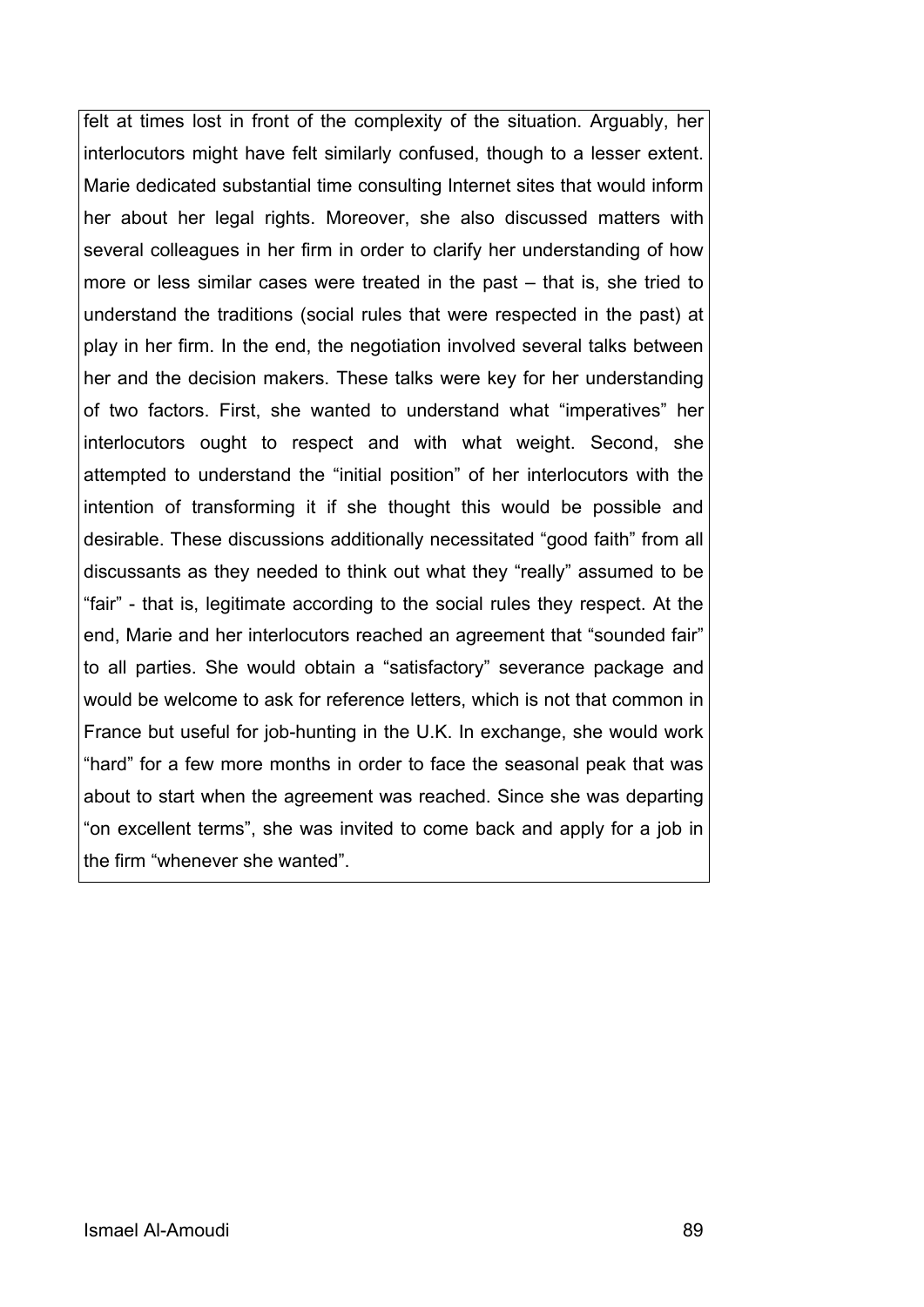## **Paul's story**

By contrast, Paul related a significantly different story about his job departure. Just like Marie, he wished to leave with a "reasonable" financial severance package. However, the reasons why he wanted to leave were different. As he stated in a 10 page document that was written in January 2004 but that was never actually communicated to his firm

'[…] My work at Mercury Associates is unsatisfactory for various reasons

**Training**: the conjuncture did not allow the firm to realize many missions over the last 2 years. Consequently, I am mainly asked to "sell consulting missions" rather than to perform consulting missions, which is less formative for me.

**Remuneration**: the remuneration that I obtained since the start of my work contract is inferior to what was agreed at the beginning of my internship (40 vs. 42 k€ p.a.). The discretionary variable part was never paid. I never received any compensation for the extra hours I worked. My salary has not increased since I was hired.

**Work relations**: my relations with my superiors deteriorated gradually along with the frustrations I accumulated and expressed. Without abandoning elementary courtesy, finding an agreement for my departure now seems desirable for both parties.

**Career development within the firm**: after 2 years of important deficit, I have doubts about the middle-term viability of Mercury Associates. Amongst the 16 persons who used to work for Mercury Associates in June 2003 […] 7 have [already] quit the firm […]' (Paul, *Untitled document January 2004*, my translation, text modified)

Contrary to Marie, Paul felt he could hardly trust his employer who had already made him "false promises" in the past about his status and remuneration in the firm. Moreover, he felt that he could not sue them since he would then be "banned from the financial community". As a result Paul believed that he could rely neither on the law nor on the rules his interlocutors pretended to respect, despite the very favourable "general principles" expressed orally by his interlocutors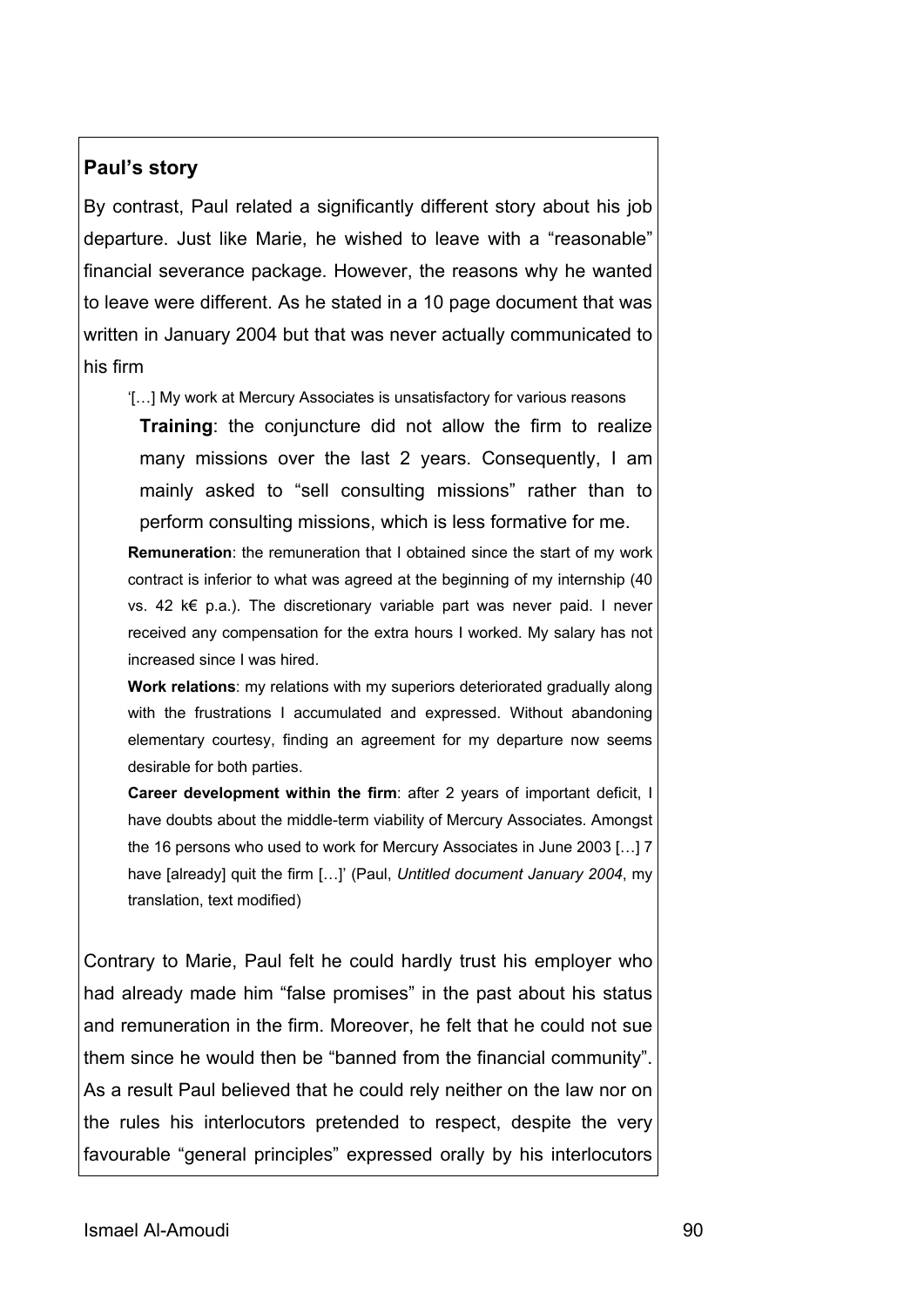and although he had some idea of what he could legitimately reclaim by going to court. Moreover, his interlocutors managed to deflect all his attempts to have them set down their conditions in writing. As he lamented during a recorded conversation 'Paul: I can't stand it anymore, these guys… They're parselmouths! You know, the bad guys in Harry Potter. Interviewer: What about him [the firm owner], what justifications does he give you? Paul: Kind of like… Yes… "We are sorry. We will fix all this. Don't worry, things will get better next time." [silence] Interviewer: Yeah, this doesn't mean anything! Paul: Yeah exactly, yeah! Interviewer: Yeah, but I'd tell them "I need the document!" Paul: Yes, but they toss the ball back to one another! Me, it exhausts me to run after them. Interviewer: Yes but how is it that he [the firm owner] manages to play the clock this way? Why don't you press him? Paul: [The owner] is in Canada! No, he's in Japan now! And [the contractor in charge of supervising me day to day] has no power. He's not even part of the firm. [The owner] is the only one who's part of the firm. Interviewer: (laughs!) He has his firm managed by someone who's not part of it?! Like that the poor [contractor] has to deal with all your grievances?  $\left[\ldots\right]$ Paul: No, but, if you like, for the moment, I go to work and I am there from 11am to noon and then again from 3pm to 4pm. Interviewer: Yeah? Paul: Two hours a day, that's it! It's not the end of the world.' (Paul, Interview June 2004)

The twin stories of Marie & Paul reveal the effects of both legitimacy and belief-in-legitimacy. Let us first examine the effect of belief-in-legitimacy which is effective in particular social settings in at least two ways. Firstly, it is effective as a reason, that is, as an efficient cause of people's actions (Bhaskar 1998). As I mentioned above, Marie sought to understand her interlocutors' "imperatives", which correspond arguably to what I refer to in this paper as 'legitimating rules'. Although Marie had a rather clear idea of the social rules that were respected by her interlocutors, she was at first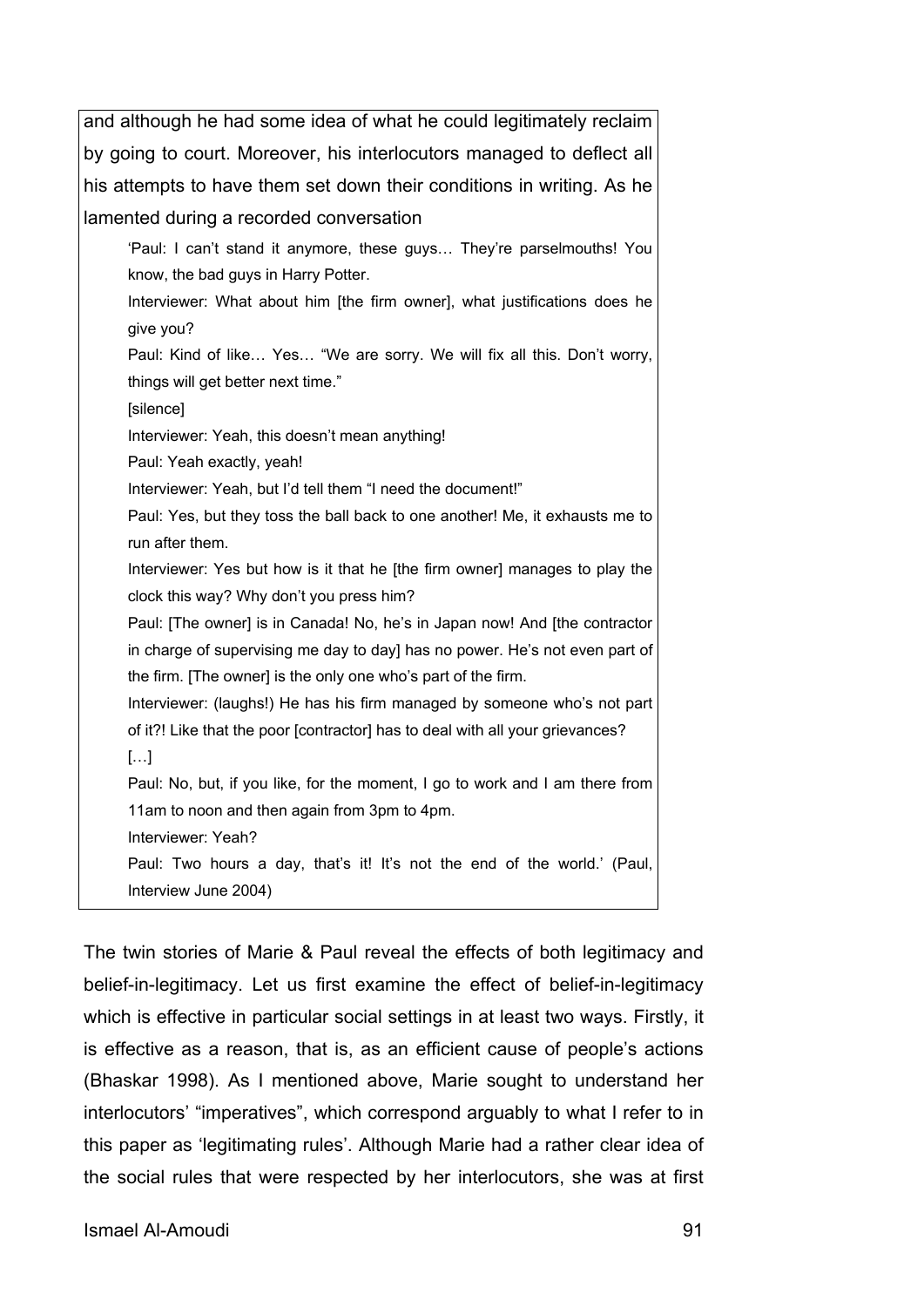unsure about which rules would be granted priority. For instance, she didn't know if her employer believed that the rule according to which an employer needs to keep good relations with departing employees was more important than the rule according to which the firm should attempt to save the financial equivalent of her "severance package". Understanding the beliefs of the interlocutors was of central importance since, *ceteris paribus*, these beliefs would influence their actions.

Secondly, belief in legitimacy is effective as a material cause in the process of constitution of (ameliorated) legitimacy. Thus, Marie felt it was vital to listen first to the "initial position" of her interlocutors before she could deploy fully her own arguments. I believe this "initial position" corresponds indeed to the initial belief in legitimacy from which her interlocutors departed. Interestingly, the process of negotiation could be analysed as a process of active, and somewhat harrowing, transformation of participants' conception of the il/legitimacy of Marie's request. In this case, participants moved from a state of consciousness in which the conception of legitimacy of Marie's request was obscure and ambiguous to another state of consciousness in which it was clearer and less ambiguous. This points out that the ameliorated conception of legitimacy was not formulated *ex nihilo* but was rather built upon some prior conception held by participants. Cf. figure 1.2.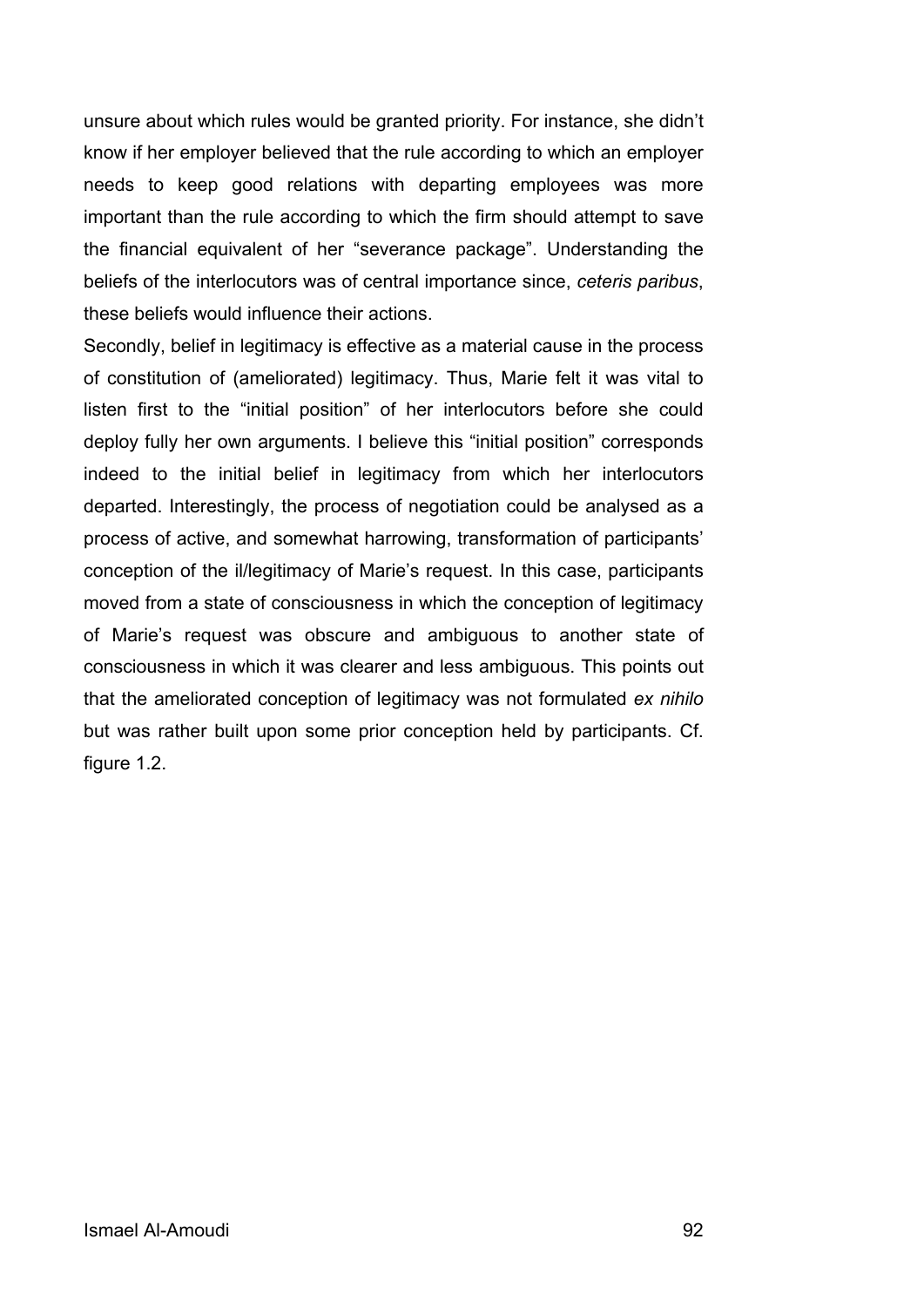

**Figure 1.2: The transformation of conceptions of legitimacy**

These considerations lead us to ask what is the role of legitimacy (as opposed to conceptions-of-legitimacy) in the constitution of the ameliorated conceptions developed and held by people? Legitimacy is not effective clearly and immediately, which is not to say that legitimacy is not effective at all but, rather, that, it can only be effective through the intentional actions of participants. Similarly to scientific discovery (Bhaskar 1978; 1998) and contrary to some other forms of social action, when people attempt to examine the legitimacy of a social entity, their efforts do not create the legitimacy they seek to reveal.

Back to the contrast study, the distinction between legitimacy and conceptions-of-legitimacy was manifest through the fact that it was not sufficient for Marie and Paul to announce plainly their right for a "severance package" in order to get such a thing. Marie also needed to prove that her getting a severance package would be compatible with the other respected rules at play in the firm. Retroductively, this indicates that the belief of any sub-group of individuals concerning particular social rules is not a sufficient condition for the realisation of these rules. Thus, even if some participants (e.g. Marie or the director of her firm) may succeed at establishing new rules they believe to be legitimate, other participants will consider these new rules as legitimate only if they see them as compatible with the set of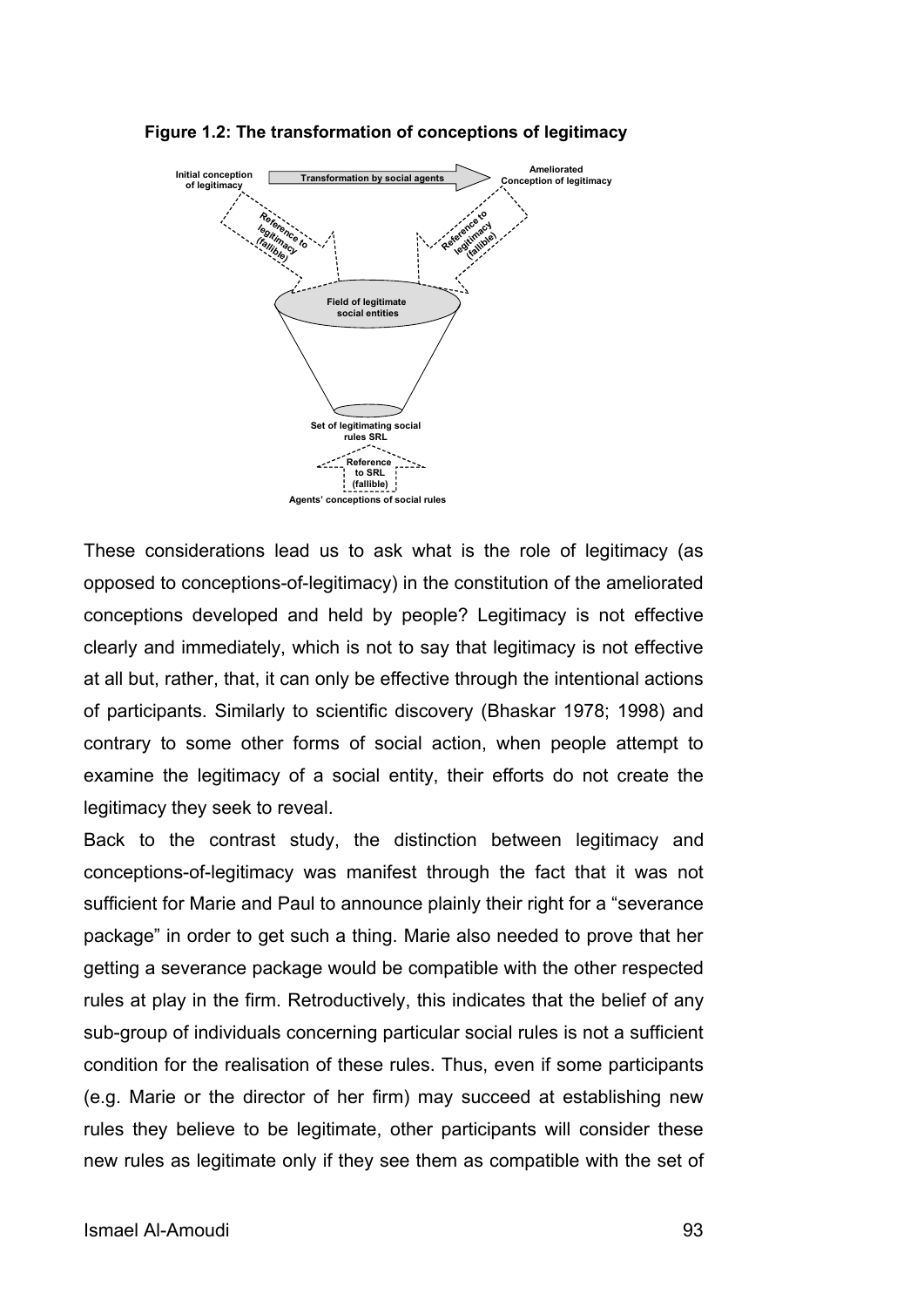(higher ranked) rules they already respect. Concretely, this meant for Marie that even if her employer could claim that leavers should get no "severance package", this claim alone would have been insufficient to convince other employees that the severance package was not legitimate. Thus, both Marie and her employer had to refer to commonly respected rules in order to justify their point of view. In this light, this process appears to be a process of discovering the legitimacy of the "severance package" since it is about uncovering and clarifying the insufficiently well known nature of entities that are not created ipso facto by the participants' investigations.

Through this process, legitimacy has effects on conceptions of legitimacy through the "good faith" and efforts of participants to figure out "what is legitimate and what is not". In which case, does legitimacy lose its power if people do not care about it or if they try to defend the legitimacy of entities they believe (more or less consciously) to be illegitimate?

Sticking to the example of Marie's departure, her interlocutors could have reacted in various different ways and *could* have elaborated offers that they would have found advantageous for themselves without bothering about the legitimacy (in relation to the rules that are commonly respected in the firm) of these offers. For example, they could have refused to pay her the balance of unused days off, a situation that occurred to Paul. However, if Marie or the workers' representatives of her firm had been able to explain why these proposals were illegitimate, they would then have been able to exercise powers they would not have been able to use otherwise. For example, Marie could have been able to obtain medical certificate attesting psychological harassment and eventually submit her case on the relevant courts hoping to win a trial against her employer (a strategy Paul considered seriously without adopting). Moreover, she might have been able to be more selective on the kind of tasks she would accept to perform and the kind of tasks she would outright refuse without raising a feeling of injustice amongst colleagues who knew about her story (as Paul actually did). Interestingly, when some participants do not attempt to judge in "good faith" the legitimacy of the social entities they use, then legitimacy may be (partly) realized through the very *resistance* of other participants against social entities that presuppose a conception of legitimacy with which they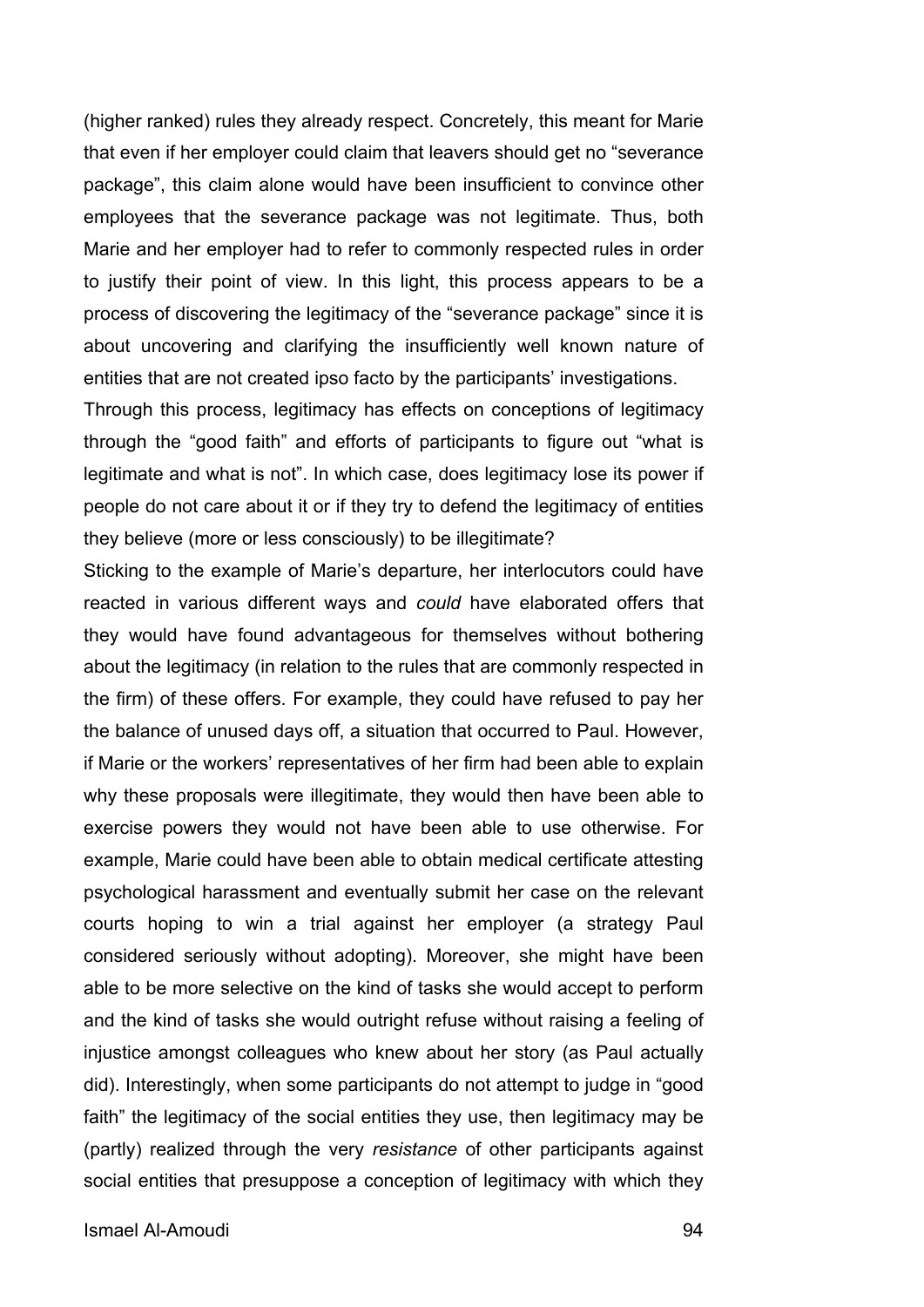disagree. Even in cases when attempts at legitimation made in bad faith encounter no resistance, legitimacy still has effects, at least because it pushes some groups to conceal or distort the reasons why they do not believe themselves in the legitimacy of the social entities they promote.

Finally, let us examine the effects of legitimacy when a participant has legitimate arbitrary power. Almost by definition, the respected social rules *under*-determine legitimacy, which results in the liberty of the participant to promote different legitimate social entities. It is crucial to note however that this very liberty (under-determinacy) is itself granted (determined) by social rules that ontologically, and chronologically, precede the actions and judgements of participants enjoying discretionary power. In the case of Marie and Paul, each participant could legitimately undertake various possible actions that were at the same time legitimate and contradictory: that is, their actual realisations were mutually exclusive. For instance, Marie's boss could have tried to offer her a "severance package" of lesser importance and still remain within the limits of what Marie and her colleagues were ready to accept. Thus, even in cases when there is a degree of arbitrariness in the legitimating judgements of participants, this very arbitrariness (and the limits associated to it) is itself a product of other rules that participants assume to be legitimate. Therefore, even though legitimacy may have no visible direct effects on arbitrary judgements, it still has less visible indirect effects on the respected social rules that constitute the conditions of possibility of these judgements.

#### **9. Summary and conclusion**

The present paper illustrates the potential contribution of ontology to studies of organizations (Fleetwood 2005; Fleetwood and Ackroyd 2004; Reed 2005b). It has illustrated how ontological questioning can act as an underlabourer for institutional theory in order to clarify ambiguities that stand in the way of its fuller development. It has also shown that ontological theorising can be useful for making sense of specific social situations, such as those faced by Marie and Paul.

Contrary to institutional theory, in this paper I have considered legitimacy as an *explicandum* rather than as an *explicans*. This is explored through a

#### Ismael Al-Amoudi 95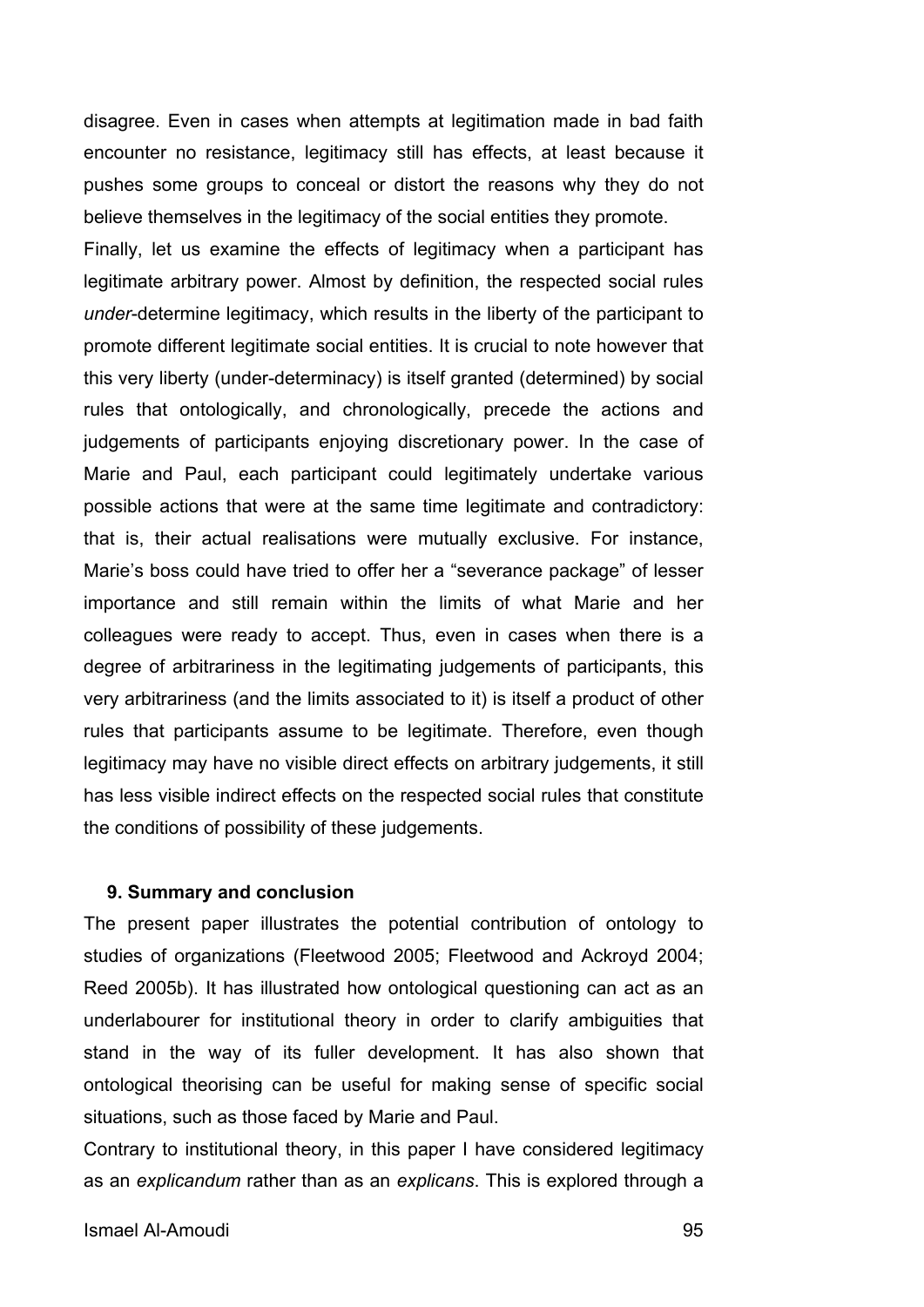retroductive approach that attempts to uncover the mechanisms that shape observed events. This approach is fallibilist by its very nature since the scientific knowledge it generates is radically open to debate and contradiction by alternative theories. I have proposed a conception of legitimacy as the congruence of a social entity with respected social rules; this implies that the legitimacy of any social entity cannot be adequately thought through without reference to a set of social rules that legitimate it. Moreover, a set of respected social rules does not define a single possible legitimate social entity but defines rather a field of possible legitimate social entities that, in their actualisation, can be mutually exclusive.

I have also proposed that legitimacy should be thought of in terms of authorisation rather than of obligation. As a result, obligation is a particular case corresponding to the absence of legitimacy of opposite entities. It also follows that obligation implies authorization of some kind. Moreover, agents usually estimate the il/legitimacy of a social entity by comparison with another social entity they believe to be legitimate. This does not contradict the role of legitimating social rules but actually presupposes it. Furthermore, since social rules are more often than not contradictory with each other, it is necessary for agents to rank them through their decisions and meaningful actions. Empirical evidence suggests that participants do so by taking into account the situation with which they are confronted as well as their personal identities.

Respect (for a rule) is a key notion that entails recognising that rule and trying either to preserve it or to establish it by transforming less respected rules. Legitimacy designates a possibility rather than a feeling and is thus synonymous with respectability rather than with respect. Moreover, conceptions-of-legitimacy are *qua* belief relative to the participants who believe in them whereas legitimacy (*qua* congruence) is relative to social rules.

Through a contrastive case-study, I studied the general process through which both legitimacy and conceptions of it are realised. Belief in legitimacy is effective as a cause since it is a reason held by participants and since it is the material and product of the process through which participants constitute ameliorated conceptions of legitimacy. On the other hand,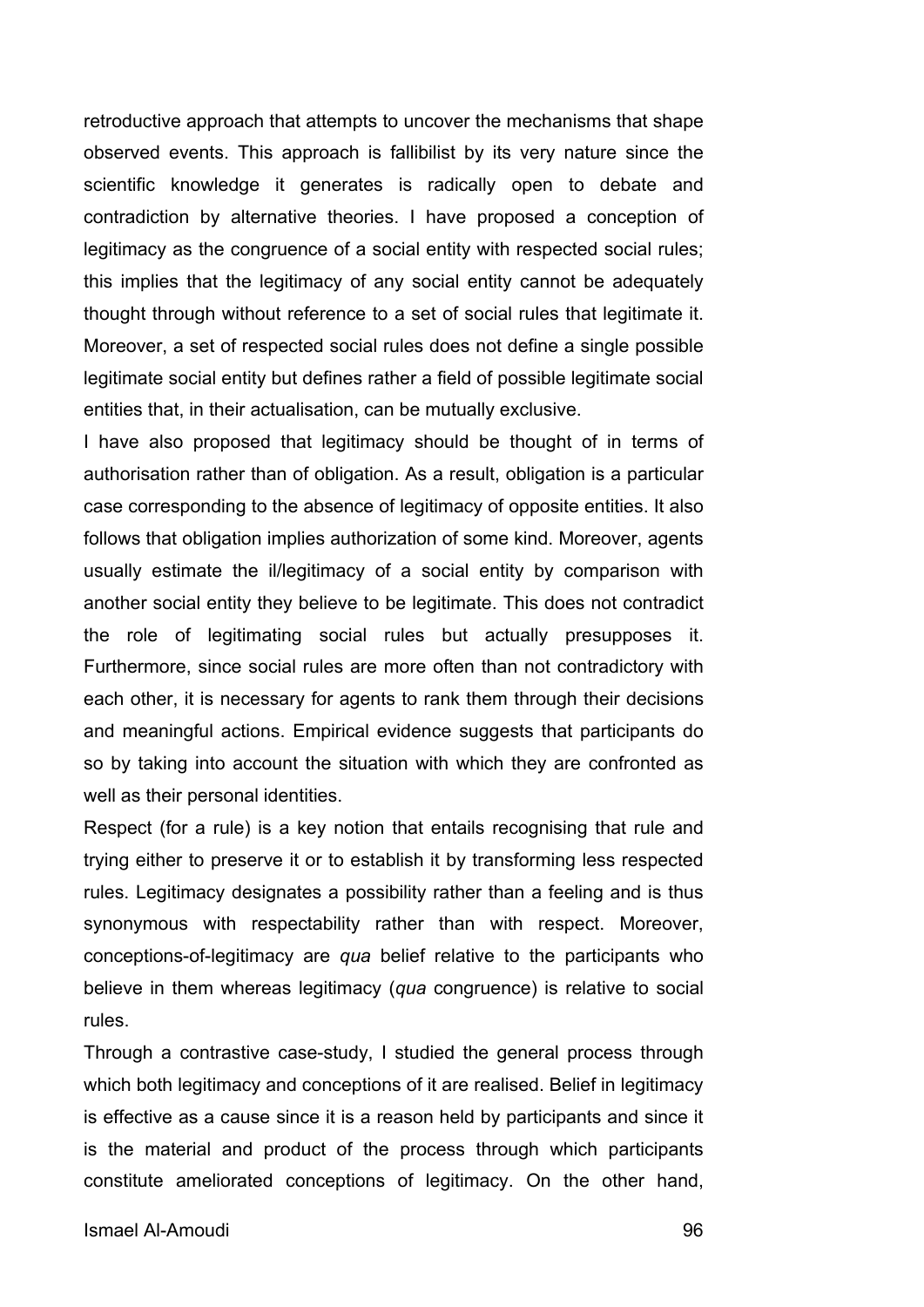legitimacy is only indirectly effective through the activity of participants who attempt to uncover it. Even when some participants act in bad faith, legitimacy is still effective, but it is so through the resistance of some (resisting) participants. Finally, discretionary power is not contradictory with the realisation of legitimacy but presupposes it to some extent.

This contribution is not meant as a refutation of institutional theory but rather as an opportunity for future development. Thus, Townley's (1997; 2002) proposal to considering legitimacy in relation to 'institutional logics' is welcome. In this paper I have attempted to move one step further and to open the (Weberian) black box of institutional logics and analyse it in terms of legitimating social rules and of participants' beliefs. I thus articulate a refined conception of legitimacy that takes into account the processes through which social entities are legitimated as well as the social rules that serve (usually implicitly) to constitute the legitimacy of these entities. This analysis is consistent with Lounsbury and Ventresca's (2003) plea to link together organizational phenomena and the actions and beliefs of individual participants without falling back into an individualistic ontology.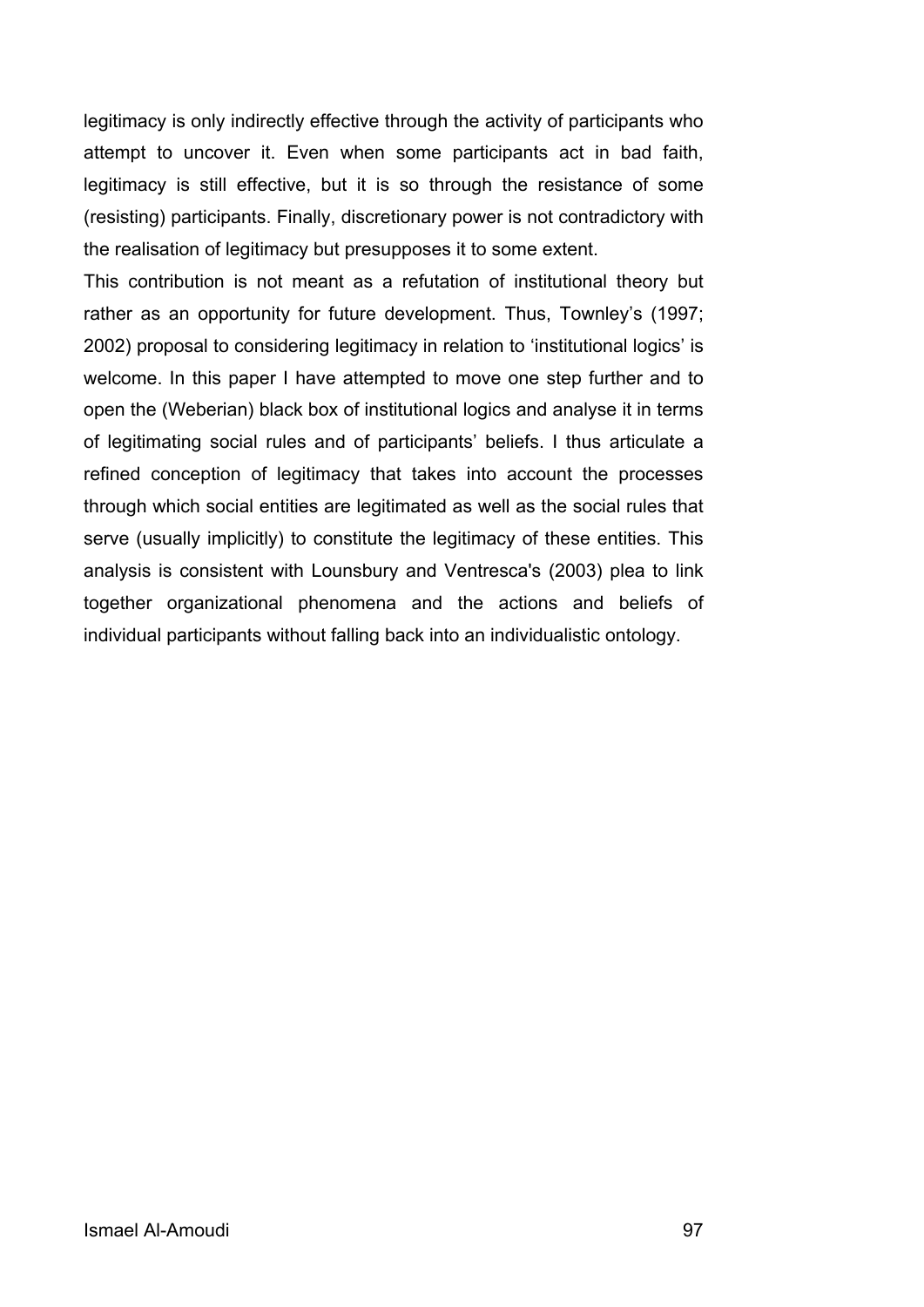### **Conclusion**

#### **1. Summary of contributions**

This thesis illustrates and extends the potential contribution of ontology to the study of management and organizations (Fleetwood 2005; Fleetwood and Ackroyd 2004; Reed 2005b). It contributes to the elucidation of four questions: How is legitimacy constituted in organizational settings? What kind of things are social rules? How can realist ontological theorising contribute to such enquiry? To what extent is it possible to articulate poststructuralist concepts such as discourse, hegemony and positivity into a critical realist (CR) account of rules and legitimacy?

#### *A. Paper 1: Revisiting Rules*

The third paper reflected on the notion of 'social rule' which is both central and contested in philosophy and sociology. Its purpose was not to refute the ethnomethodological critique of rules but rather to include it into a refined study of rules. Thus, against functionalism, I proposed that rules are immanent to (though distinct from) the very practices of participants. Contrary to ethnomethodologists, however, I did not conclude from the limitations of functionalism that rules are a potentially misleading category. My point was rather to render visible the implicit importance of rules for the very process of analysis of families of cases dear to ethnomethodologists. I defined rules as the implicit, local, ideally and (sometimes) socially real object that makes an action more legitimate than its opposite. I suggested that the post-structuralist notion of discourse, as articulated by others such as Foucault or Laclau and Mouffe, allows us to tackle the problems associated with the notion of 'opposite'. It also appears that rules are both legitimat*ing* (for other subordinate rules) and legitimat*ed* (by super ordinate rules). I proposed that the regression from a rule to other super-ordinate

Ismael Al-Amoudi 98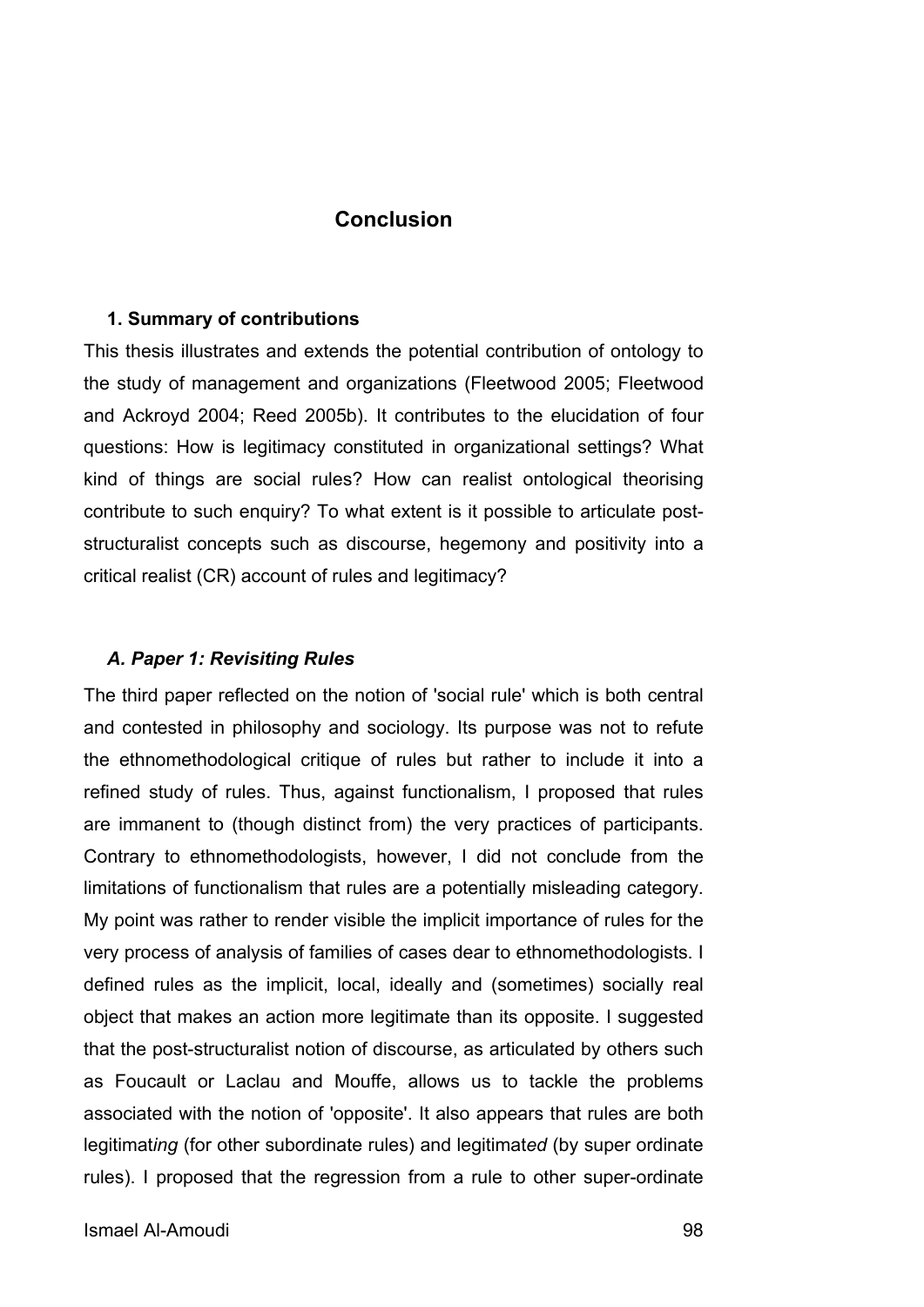rules is not never-ending and that rules are ultimately anchored in desires. Moreover, the objects of desire entail imperatives since the proposition 'I want X' implies that 'I ought to do anything that favours X, *ceteris paribus*'. In order to dispense with the *ceteris paribus* clause, I examined the classic Kripke-Wittgenstein argument about the impossibility of extrapolating a unique rule from a given context. Unlike ethnomethodologists, I did not infer from this argument that the category of rules provides misleading accounts of social situations. I inferred from it, instead, that the choice of rules available to us is discursively and hegemonically structured.

The conception of rules I defend is not algorithmic. Rules do not guide agents' behaviour by being followed explicitly but, rather, by il/legitimating certain types of actions. Thus, rules do not define a single acceptable action but rather a whole field of acceptable (legitimate) actions. Moreover rules are often embodied in actions or artefacts that are viewed as exemplary or, on the other hand, objectionable. As a consequence this conception of rules allows us to distinguish them from their formulations and to explain how rules are not an obstacle to but a condition for wayful (Sudnow 2001) improvisations.

I have distinguished between social and personal rules by suggesting that a rule is a social rule if and only if it is *internally* related to one or more social relations. The first consequence is that an essential transformation of the social rule implies *ipso facto* an essential transformation of the social relations to which it is internally related. The second consequence is that social rules are internally related to social positions and identities. In addition, failure to comply with the social rule is immediately threatening for one's social identity and, conversely, once a social identity is abandoned/transformed, the (internally) related rules are not anymore interpellating.

I contrasted this conception of social rules with the one defended by Lawson (1997; 2003). Both notions share a similar rejection of the determinism associated with algorithmic conceptions of rules. I suggested, nonetheless, that Lawson's criterion of the social as anything depending on human intentional agency does not allow him to distinguish between social and personal rules. Such a distinction can be maintained, however, if we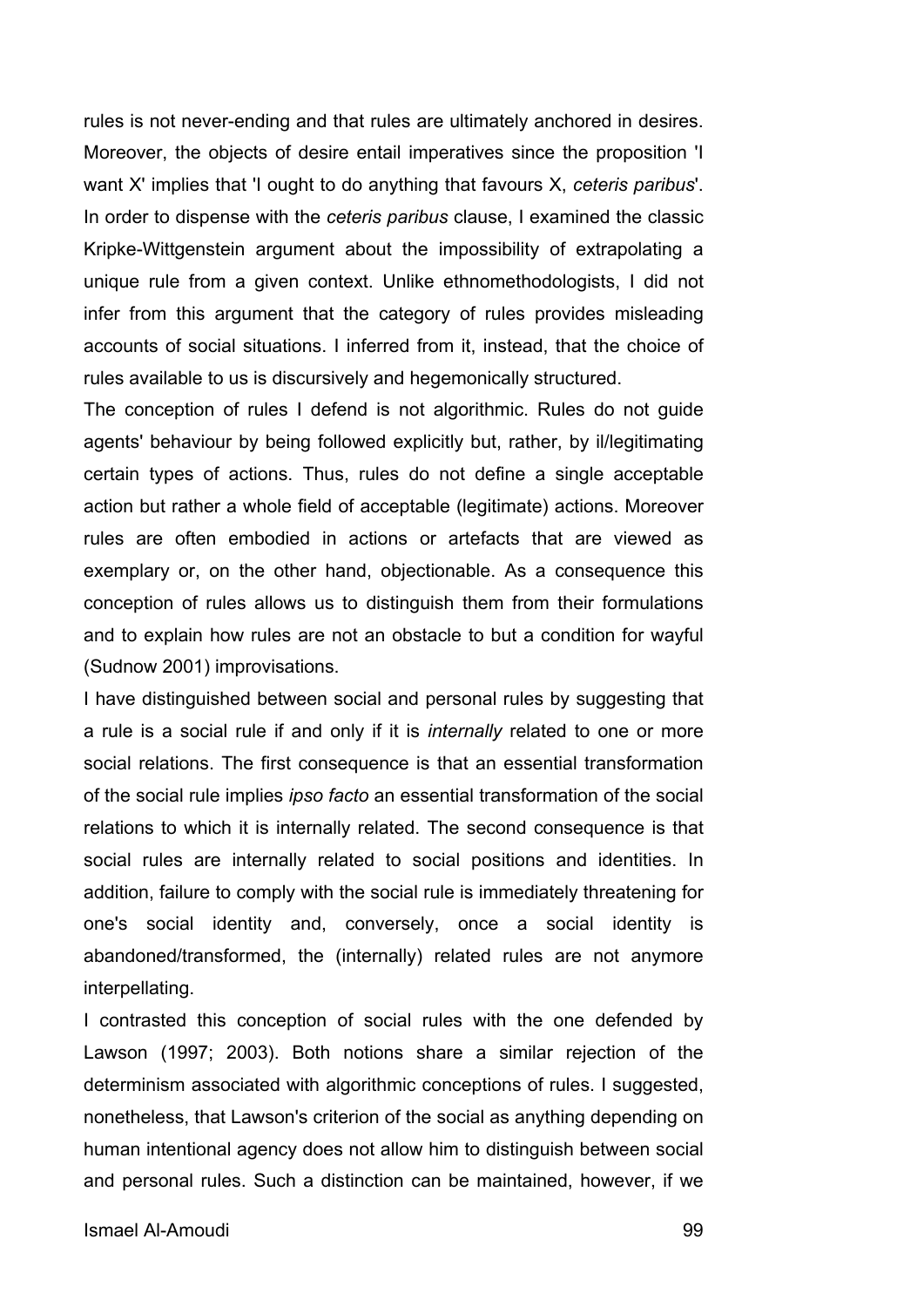rely on a relational conception of the social (such as the one proposed in Bhaskar 1998). I also suggested amending Lawson's general formulation of rules. Thus I proposed to replace 'whenever x, do y under conditions z' with a formulation that highlights the injunctive aspect of rules such as: 'one should do y1 rather than y2 under conditions z, all things being equal'. I believe the ontological study of social rules has significant import for the empirical study of specific rules in specific organizations. First and foremost, rules should be studied through the injunctive aspect of participants' practices. Moreover, although relative regularities are often a useful starting point for enquiry, their study is neither necessary nor sufficient for studying rules. Another potentially fruitful starting point is to observe local practices considered by participants as exemplary or, on the other hand, objectionable. I have also shown how the main findings of the general ontological study of rules lead to specific research questions that may help unearth specific systems of social rules in specific contexts.

#### *B. Paper 2: Redrawing Foucault's Social Ontology*

The second paper examined the social ontology implicit in Foucault's works since *Discipline and Punish*. It argued that, despite differences of emphasis, Foucault's analyses are very much in tune with the core principles of critical realism. By distinguishing between the transitive and the intransitive dimensions of his works, I showed that, contrary to a commonly held view, Foucault is not a relativist. Although he brackets the truth of the statements he studies, he does not impose such bracketing upon his own truth claims. Moreover, Foucault studies the carceral system less because he is interested in prisons for their own sake than because of what they reveal about disciplinary processes that spread well beyond their confined walls. Similarly, Foucault's 'history of the present' was shown to avoid the pitfalls of both 'presentism' and 'totalising history' and thus makes justice to a transformational conception of being and could certainly inspire CR students of organizations<sup>19</sup>.

1

 $19$  I proposed that the oft-criticised methods Foucault uses are coherent with a vision of society as an open system.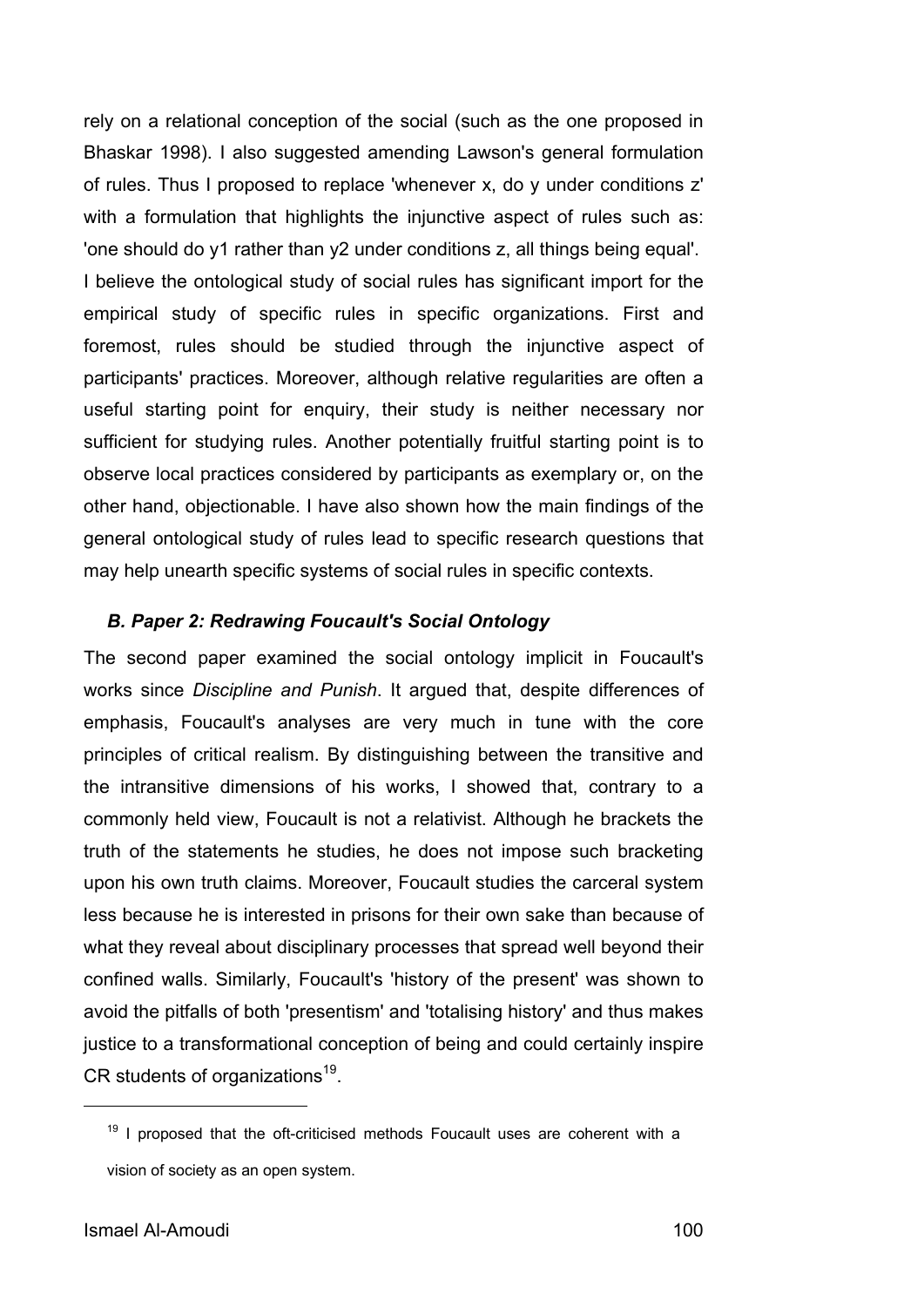I also argued that Foucault is able to distinguish between agency and social structure, though he does so in a sophisticated way that (similarly to CR) does not equate agency with freedom nor structure with constraint. Indeed, power relations have both a positive and a negative role: They enable as much as they constrain possible actions and domains of possible knowledge. I thus oppose Archer's claim (Archer 1995) that resistance is absent in Foucault's works by excavating a whole chapter of *Discipline and Punish* dedicated to illustrating instances of resistance and (sometime successful) struggle. Moreover, I have argued that Foucault's key distinction between strategies and tactics of power (Foucault 1978) overlaps with the CR distinction between the domains of the social (relative to relations between people) and the domain of the individual (relative to people). Although Foucault does not conceptualise the problem of the links between strata in the same terms as Bhaskar and does not refer to positions and practices as 'mediating concepts', he relies nonetheless on concepts that mediate between the social and the individual: institutions, apparatuses and subject-positions.

I illustrated the payoff of my study for 'Foucauldians' by revisiting Grey's exemplary paper *Career as a Project of the Self*. A CR reading of Foucault does not contradict the substance of Grey's findings. Rather, it helps us to grasp the (causal) relation between career as a project of the self and 'benevolent power'. I sketched a stratified picture of the social mechanisms that make it possible for career to be a *locus* for benevolent power: auditors get accustomed to mystified forms of power relations in their previous curriculum, which is made possible because of a myth of reciprocity that is fostered in these settings. The continuous existence of this myth of reciprocity is itself explainable because the subordinates are in a social trajectory offering them a fair chance of attaining a social status similar to that of their super-ordinates. This social trajectory is made possible because in addition to the opportunities of internal promotion, people with the experience and credentials of professionals are systematically favoured on the job market over people lacking 'significant' work experience. Another parallel sustaining mechanism of the social trajectory of professionals is that they seek to maintain their social and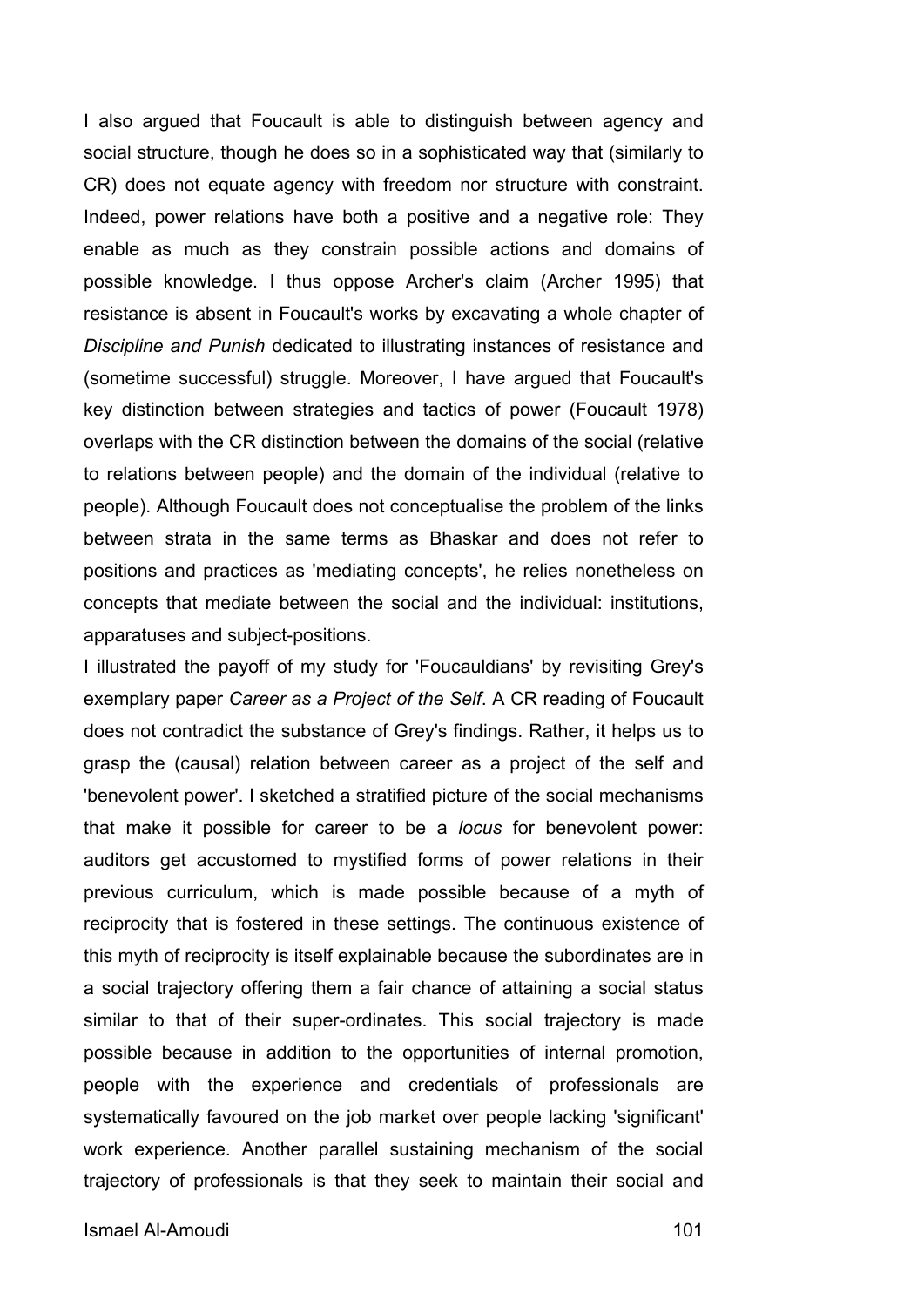economic status which they see as a sign of accomplishment. In addition to descriptive and explanatory depth, a CR perspective also allows us to identify the *loci* of action for the struggles of agents. They may attempt, for example, to demystify apparently benevolent relations of power and to identify the organizations where the career projects and desires of (future) professionals are fostered. For instance, universities can be purposefully invested either by agents wishing to influence these desires. Moreover, the asymmetry of the job market in favour of (ex)professionals could also be the object of tactical struggle by putting forwards the 'failure stories' of professionals who transferred to different sectors. Finally, the very discursive equivalence between self-accomplishment and career success may be the object of tactical undermining.

The consequence for CR students of organisations is obviously not that Foucault should be beyond objection. Such objection, if formulated, should be levelled to his substantive claims rather than his meta-theory. If my CR reading of Foucault is accepted then it becomes possible to articulate poststructuralist concepts within a CR meta-theory.

#### *C. Paper 3: How is Legitimacy Constituted?*

The first paper sought to open the black box of legitimacy. In so doing, it identified internal inconsistencies in institutional theory: a) The conflation of the explanation of an institution with the legitimation of that institution; b) the role of people in processes of legitimation; c) the absence of distinction between legitimacy and belief in legitimacy; d) the confusion between uncontested institutions and legitimate ones. I articulated and explored a characterization of legitimacy as the congruence of a social entity (action, rule, resource, institution, command, tool, convention, habit, resource, positioned-practice, power, etc.) with a set of rules. The merit of this characterization of legitimacy is, I argued, that it takes us beyond (Weberian) ideal-typical accounts of legitimation, as it explains legitimacy in terms of real, local, usually tacit rules rather than ideal-types constructed *a priori*. Through studies spanning across several organizations I proposed that rules seldom determine a unique legitimate action but rather under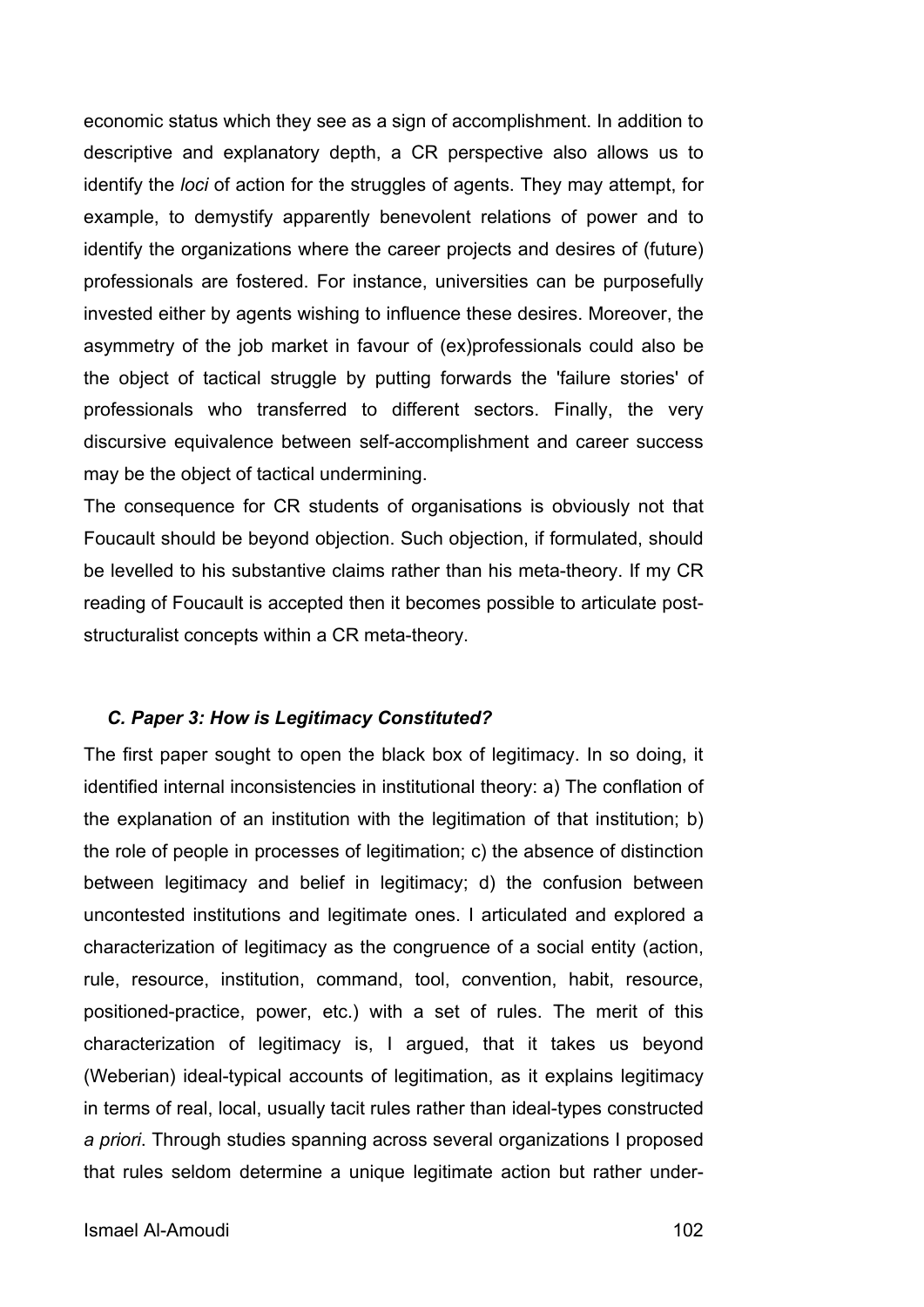determine various legitimate possible actions that may be exclusive of one another. However agents seldom refer *explicitly* to social rules when they are confronted with a specific situation. Rather they apprehend the il/legitimacy of social entities by analogy with other (exemplary) situations in which this il/legitimacy appears unambiguously. Moreover agents are usually faced with contradictory rules which they *implicitly* have to rank by taking into consideration both the situation at hand and their multiple identities. Whereas legitimacy is the congruence of an entity with a set of rules, respect is a feeling that an entity ought to be considered and preserved because of its legitimacy.

I also analysed the process through which legitimacy and belief in legitimacy are constituted. On the one hand belief in legitimacy is effective as a reason used by participants and also as the point of departure and primary material of processes of legitimation. On the other hand, legitimacy *per se* is effective to the extent that it is the intransitive object to which participants refer when they act in good faith. Moreover, legitimacy *per se* is also effective when participants act in bad faith, albeit in different ways. Firstly it pushes them to conceal aspects of the situation otherwise visible to other participants. Secondly legitimacy *per se* encourages other participants to resist social entities that presuppose a conception of legitimacy with which they disagree. Finally I show that discretionary power does not imply a complete absence of legitimacy. Even when there is a degree of arbitrariness in the legitimating judgements of participants, this arbitrariness - and the limits associated with it - is made possible by other rules that participants assume to be legitimate. This paper is not meant to offer a refutation of institutional theory but rather an opportunity for enhanced reflexivity and for a better articulation of organizational phenomena with the actions and beliefs of individual participants.

#### **2. Limitations**

The judgemental rational**ity** of the CR approach is distinct from less sophisticated forms of rational**ism** in that it maintains a tension between a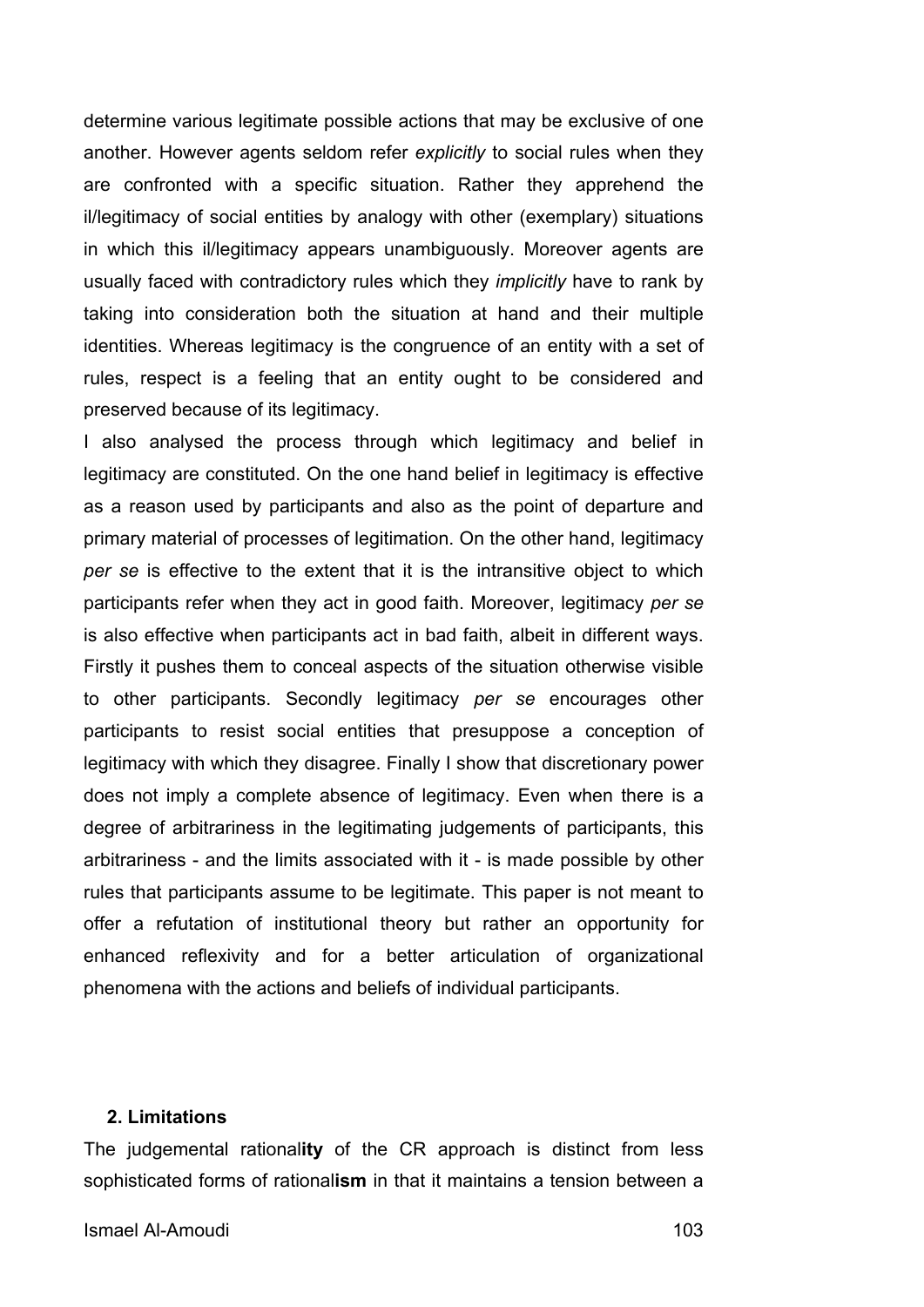conception of knowledge that may be evaluated, criticised and, ultimately, improved (judgemental rationality) and a conception of knowledge as inherently fallible and socially created (epistemological relativism). I have argued that these antithetical aspects of knowledge can be reconciled, however, if we consider its production as an ongoing process and if we admit that the very criteria according to which specific theories are judged are themselves socially constructed within communities of practitioners. The consequence of this is two-fold. Firstly, the very evaluation of any piece of research depends on specific criteria which must be shared to some extent by the community that undertakes this evaluation. Is the piece of research primarily designed to help predicting events? Is it meant to explain complex states of affairs? Is the aim to transform the world and make it a better place? Accordingly, the criteria by which my papers should be judged deserve to be explained. Secondly, since the conclusion of every scientific theory is itself the point of departure for potential progress that may ultimately refute it, it follows that a scientific piece of work is more valuable if it facilitates such questioning by endeavouring to make visible its own limits. Although each of the papers in this PhD incorporates a reflection on its own limitations, I would like to use these two axes of critique to offer some limitations that are transversal to them.

## *A. Limitations relative to the use of retroductive arguments*

Retroduction is the principal method of enquiry of the first and third papers of this dissertation. Contrary to induction and deduction, retroduction seeks to explain mechanisms rather than predict unobserved events. Thus, my enquiries do not, and cannot, answer questions of the kind: What is the probability that a London-based fixed income trader respects such and such a rule? Rather, I attempt to answer questions of the kind: Considering the behaviours the trader finds legitimate (or not) and the way s/he explains this legitimacy (or its absence), what can I infer about the basic features of legitimacy and social rules? These papers must therefore be judged according to their capacity to account for general processes of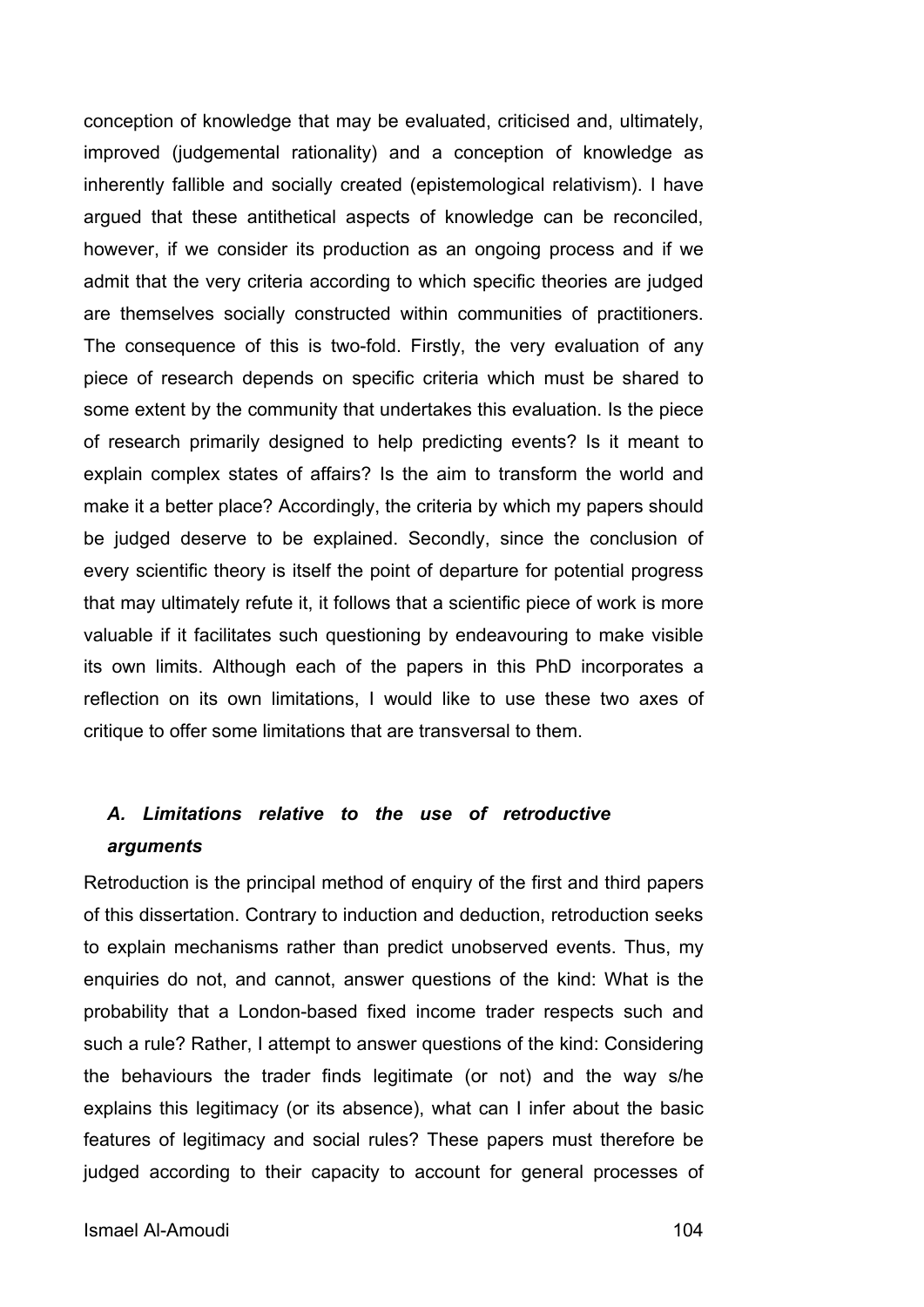legitimation in ways that are more consistent and more plausible than alternative theories.

Despite their inherent fallibility, it is possible to appreciate the reliability of explanations generated by retroduction since the latter reveals two things. On the one hand it reveals my own assumptions and may help clarifying them subsequently. It can be remarked, for instance, that by enquiring about the "basic features of processes of legitimation", I am already setting the debate in specific (and ultimately narrow) terms: I assume that such notions as "processes", "legitimation" and "basic features" are helpful to account for the social. The point is not, obviously, that one may escape the use of a partial, context-specific and politically-loaded terminology. It is rather that it may be possible to use such notions with some awareness of their own limitations (Pollner 1987). I believe that retroductive arguments are useful for this form of awareness as they push the researcher to lay bare assumptions that would otherwise remain implicit.

On the other hand retroduction may reveal features of the world that are irreducible to the author's conception of them, although it does so with two limitations. Firstly retroduction generates hypotheses rather than irrefutable facts. Thus every claim of my research is open to being contested by alternative hypotheses. For instance it could be argued that, in the case study of Marie's departure (paper 1), I give too much importance to good faith and fail to see multiple processes of power that may also explain how legitimacy was constituted. Secondly retroduction entitles me to believe that the implicit assumptions I make about the world are adequate only to the extent that I also believe that my chosen point of departure refers adequately to the world. This brings me to comment on the adequacy of the empirical material I use in my thesis.

#### *B. Limitations relative to the empirical material I use*

The first paper is not based on fieldwork, which does not mean that it is not based on empirical premises. Instead of the more conventional sociological tools, I rely on my readers shared knowledge of the social world. Although this approach is powerful for apprehending general processes with a high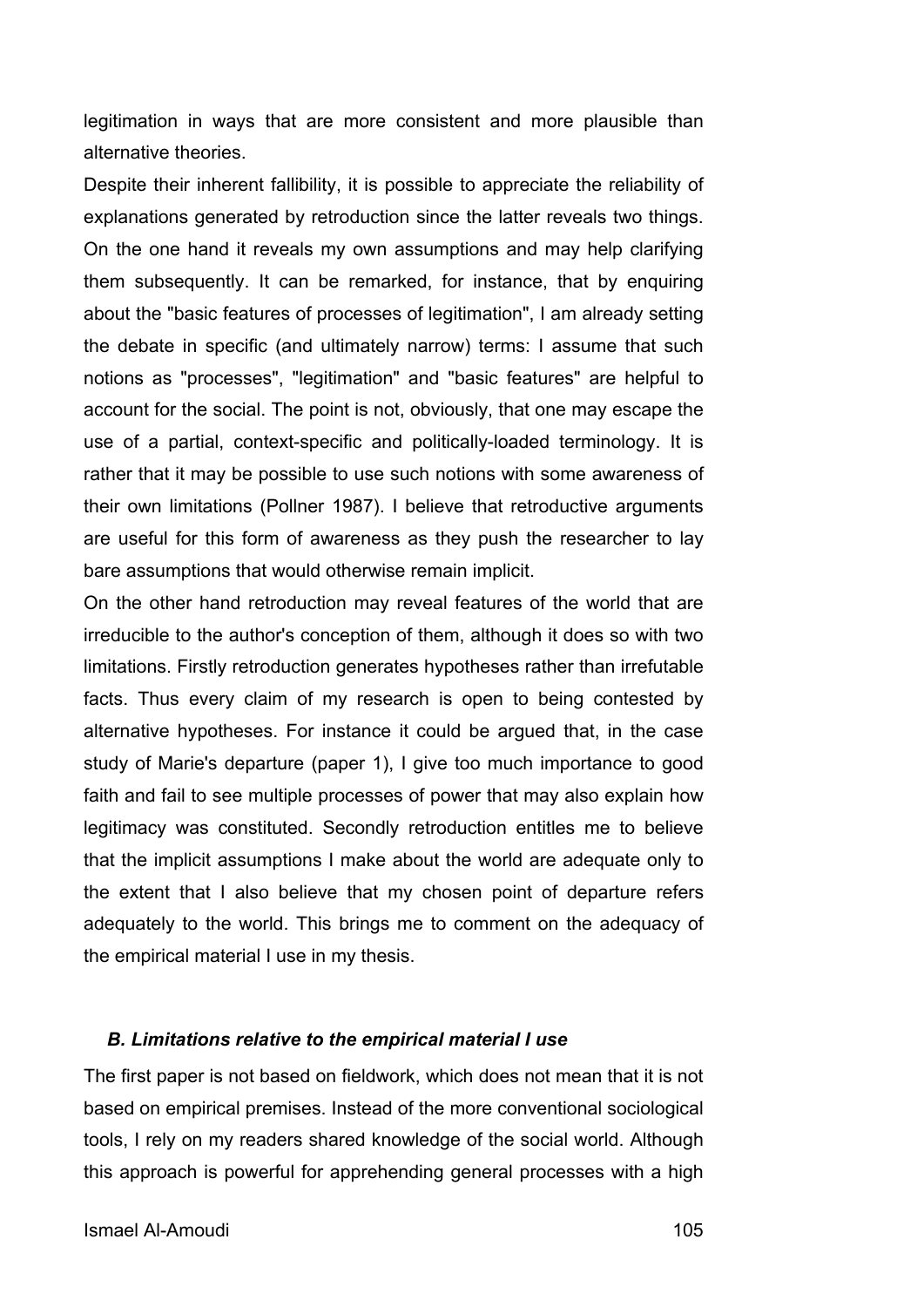level of abstraction, it is arguably limited for describing specific mechanisms in specific settings. Indeed, I expect my readers to have experienced countless situations in which social rules were involved. I expect them to be less knowledgeable, for example, about situations faced by people trading fixed-income financial products. It follows that although my research strategy may be adapted to its subject matter (the basic features of rules), an analysis of the specific rules at play in specific organizational settings deserves further focussed enquiry.

One of the difficulties in writing paper 2 was to delimit two sets of texts that would be representative of Foucault's thought and of critical realism. Foucault's thought has incurred subtle but significant inflexions, the most notable being his introduction of 'genealogy' after a silence of more than two years following the *Archaeology of Knowledge* (AK). Besides this inflexion which I attempt to accommodate by focusing solely on the texts published after AK, there remains the problem of the implicitness of Foucault's ontology. My argument is not that Foucault was self-consciously a CR. It is rather that his implicit ontology is, arguably, closer to critical realism than to any other alternative anti-realist position. Although I do not attempt to provide any definitive demonstration of my argument, I hope nonetheless that it will be sufficiently convincing to shift the burden of proof back to my adversaries. Since CR is not the product of any single person, the choice of CR texts that qualify for assessing Foucault's ontology is also problematic. At the time of writing this conclusion, critical realism is traversed by numerous and lively debates on such basic categories as 'possibilities', 'rules', 'mechanisms', 'totality'. It was therefore necessary to operate a somewhat arbitrary delimitation of the CR against which Foucault is assessed. I have chosen to focus the discussion on Roy Bhaskar's *Realist Theory of Science* and his *Possibility of Naturalism* for two reasons: the first one is that these texts initiated the movement of CR and would be regarded as "obvious" authorities by most interlocutors; the second one is that I find them remarkably consistent and tend to agree with most of their theses.

The empirical material I use in the third paper is limited by the techniques I employ, the settings in which it is conducted and the themes around which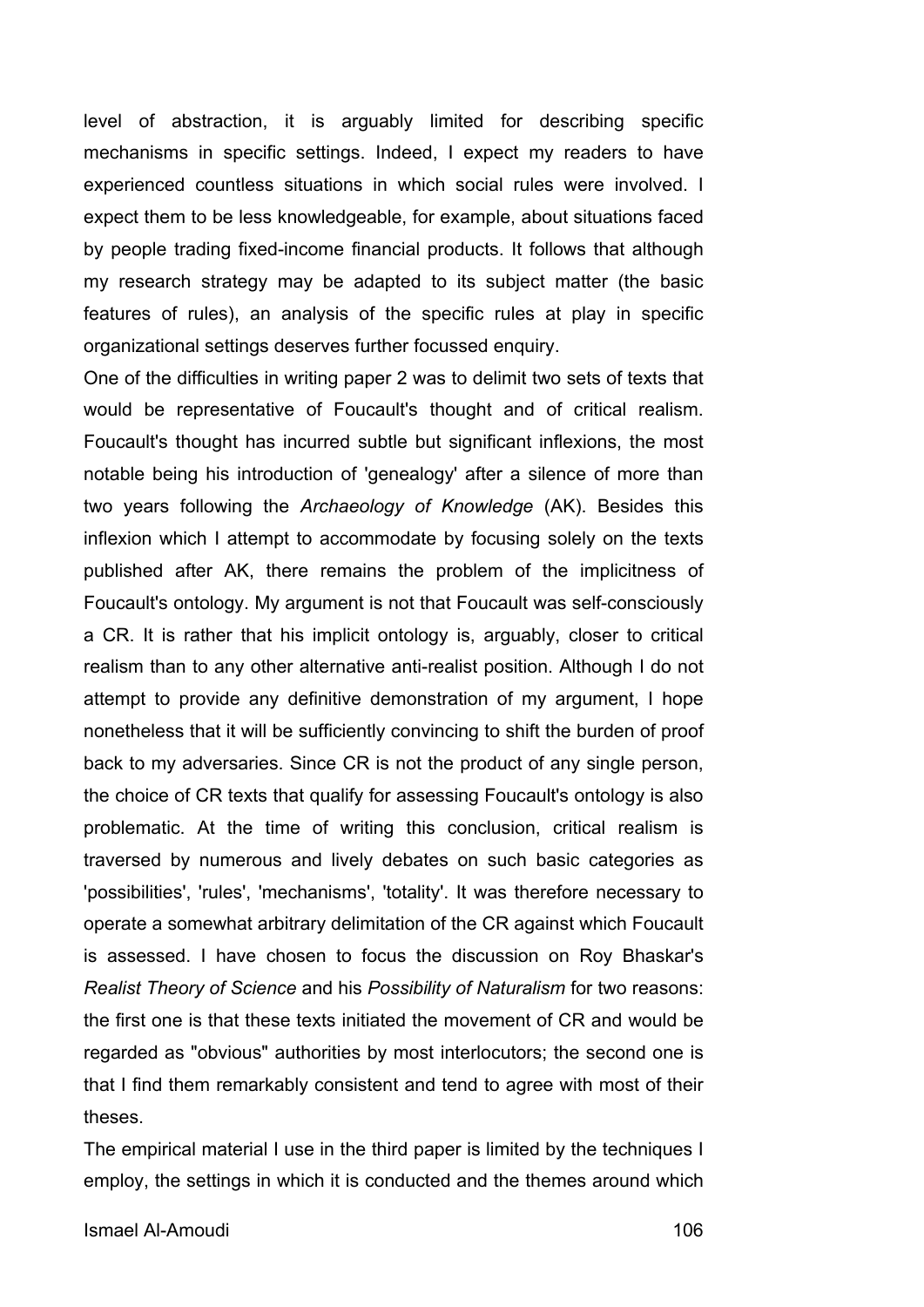I focus my observations and conversations (Cf appendices 1&2). Indeed, the hundred of pages of interview notes I gathered may be satisfactory for tackling research questions similar to the one I study (eg: What is the nature of authority? How do participants establish it?), but not necessarily for answering other questions of the kind: What are the specific legitimating processes in the organizations I study? Or: How could the people I interview manage to legitimate such and such operational expenditure in their department? Additional focussed observation and discussion would be necessary before the findings of this paper could be, for example, used for writing a monograph of a firm's specific processes of legitimation or for helping the practice of participants. I now turn to the modalities of such future research.

#### **3. A few areas for future research**

In this section, I comment on two potentially fruitful areas for further research. One is how the ontological study of legitimacy and social rules may facilitate further substantial research in organization and management studies. The other is how the main features of my thesis could inspire further ontological analysis of key notions used in management studies.

# *A. Analysing legitimation processes in specific organizations*

My thesis studies legitimacy and social rules at a relatively high level of abstraction. It does not attempt to produce a comprehensive analysis of the organizations I studied and therefore provides limited insight into their specific situation. It does, nonetheless, create tools for engaging such studies across a very varied scope of organizations ranging from the trading floor of a major bank to the living room of a UK middle class family. In the tables below I illustrate how specific research questions can be drawn from the ontological study of social rules (Cf figures C1-3). In each of these tables the main findings of the ontological study are summarized in the left column. For each of these findings, one or several research questions are presented in the middle column. I intend these questions to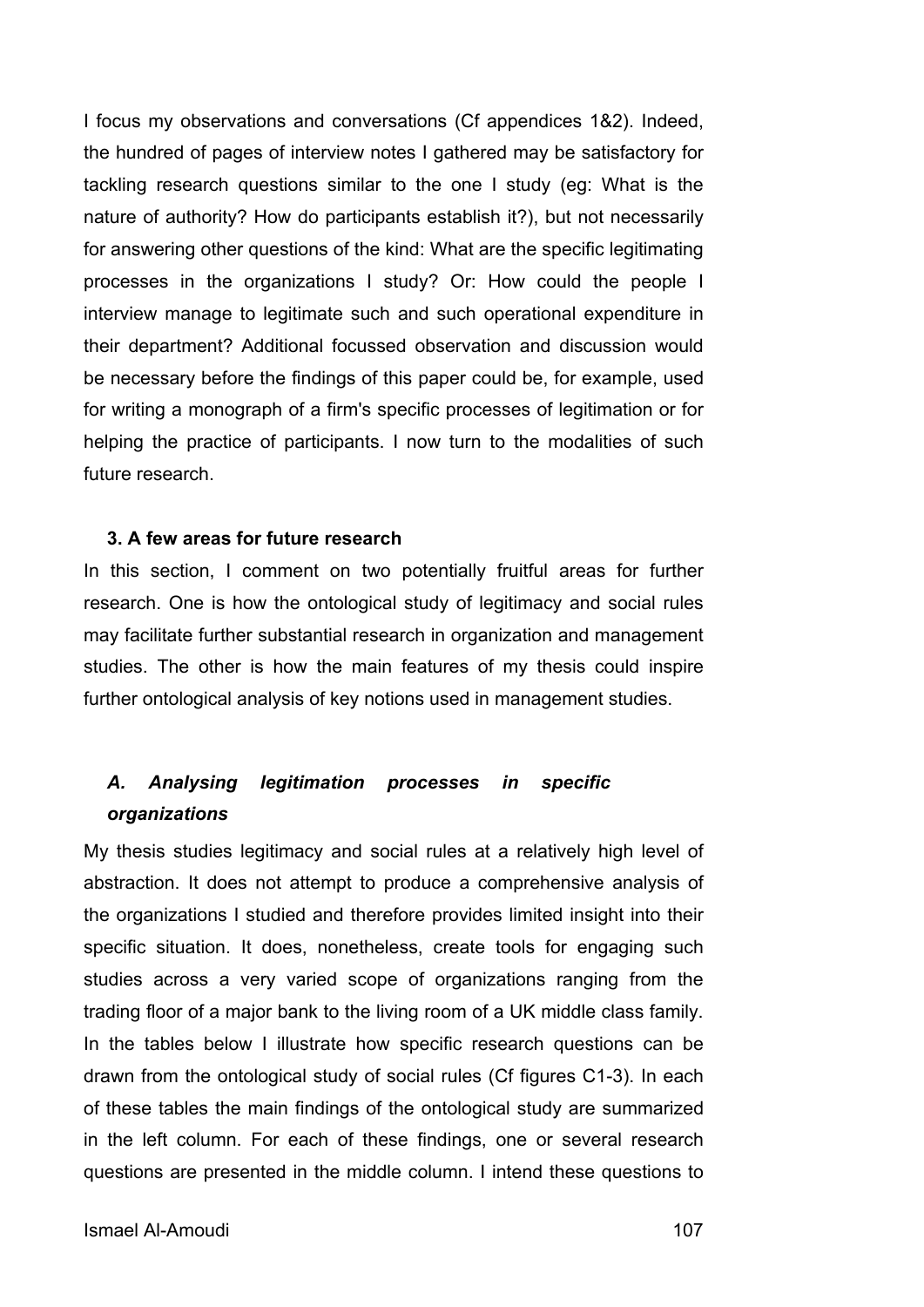be both congruent with the findings of the left column and to be practically useful for researchers involved in substantive studies of specific rules in specific organizations. Finally, I use the right column to illustrate each of these research questions with simple examples drawn from Paper 1.

## **Figure c.1: Some research questions for studying specific rules in specific organizations (1/3)**

| <b>Ontological</b><br>features of rules                                     | <b>Research questions</b>                                                                                                          | <b>Illustration</b>                                                                                                                                                                                   |
|-----------------------------------------------------------------------------|------------------------------------------------------------------------------------------------------------------------------------|-------------------------------------------------------------------------------------------------------------------------------------------------------------------------------------------------------|
| An action is<br>imperative if it is<br>more legitimate<br>than its opposite | What are the basic oppositions within the<br>discourse of participants?<br>Is one term of the opposition valued over<br>the other? | Posting a stamped letter/ posting a letter that<br>is not stamped; posting a letter/ posting a<br>postcard; posting a regular letter/ sending an<br>express mail.                                     |
| Rules more often<br>tacit than explicit                                     | Look at recognition of « failures » /<br>« successes » to discover tacit rules                                                     | Some people may forget to mention that<br>posted letters need to be stamped<br>If forgetting to put a stamp on the letter is a<br>"failure", what can we infer about the rules of<br>posting letters? |
| Logical<br>stratification of<br>rules                                       | What rationale ties rules together in a<br>specific context?                                                                       | "One should stamp a letter because else it<br>won't reach its destination" vs. "one should<br>stamp a letter because users should<br>contribute to the costs of the mail system"                      |
|                                                                             | If a specific rule is broken, what other<br>specific rules are threatened?                                                         | If the postmen deliver unstamped letters, they<br>may threaten the rule according to which the<br>postal service ought to be financed by its<br>users.                                                |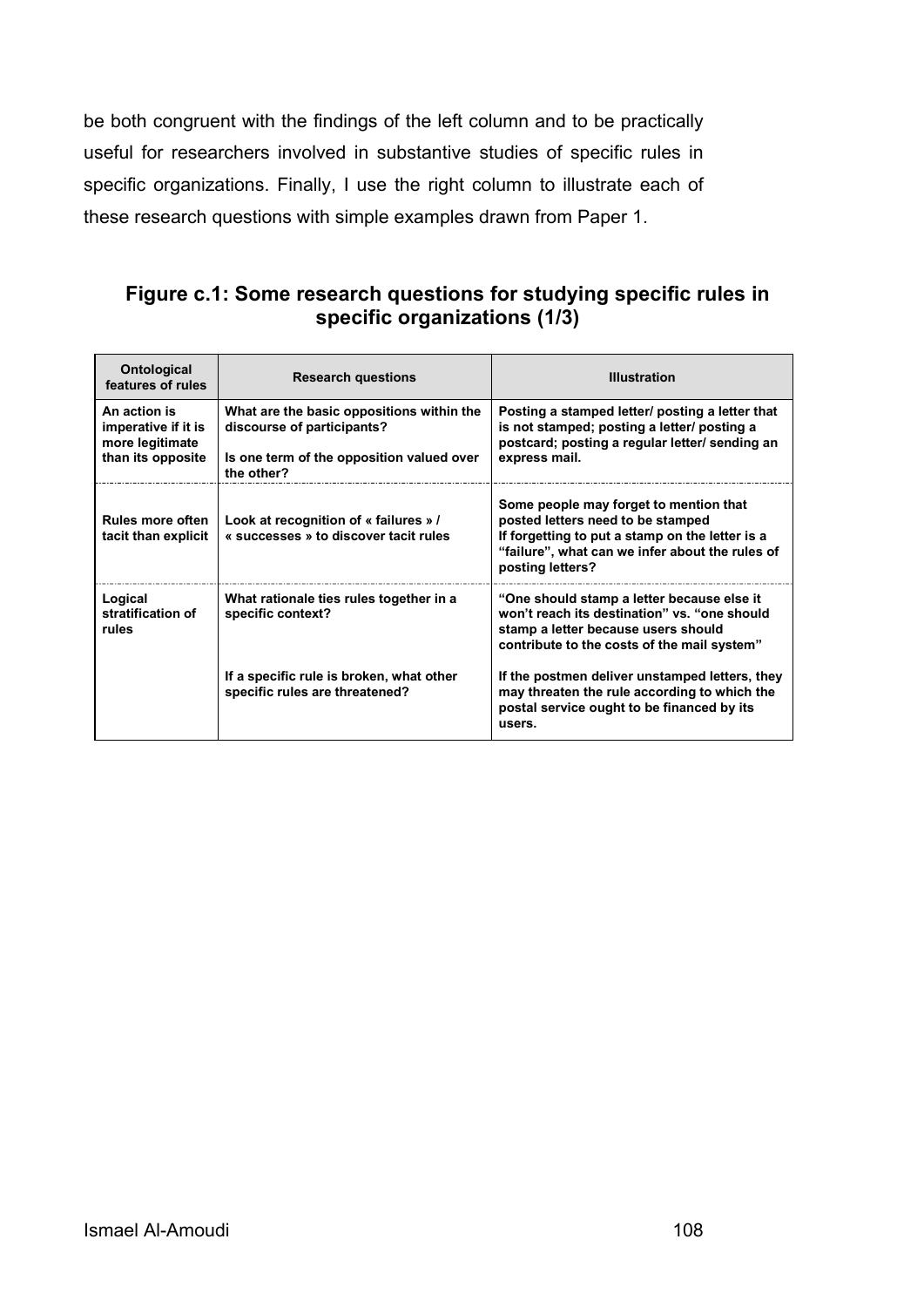### **Figure c.2: Some research questions for studying specific rules in specific organizations (2/3)**

| <b>Ontological</b><br>features of rules                                            | <b>Research questions</b>                                                                                                          | <b>Illustration</b>                                                                                                                                                               |
|------------------------------------------------------------------------------------|------------------------------------------------------------------------------------------------------------------------------------|-----------------------------------------------------------------------------------------------------------------------------------------------------------------------------------|
| Anchorage<br>оf<br>rule on a desire<br>by<br>created<br>a<br>desideratum           | What are the "objectives" of the<br>participants?<br>What desires do they wish to fulfil in<br>acting in congruence with the rule? | When John puts a stamp on the resignation<br>letter: Does he want to finance the postal<br>system? Does he want to stop working? Does<br>he want to work in another organization? |
| algorithmic<br>Non<br>conception<br>of<br>rules                                    | What kind of actions comply (or fail to)<br>with the rules at play in the practice<br>under scrutiny?                              | Over-stamping a letter does not break the<br>rule. However, putting foreign stamps on a<br>letter may break it                                                                    |
| <b>Distinction</b><br>and<br>inter-relation<br>оf<br>rules<br>and<br>possibilities | What possibilities (or impossibilities)<br>make it possible (or impossible) for the<br>participant to comply with the rules?       | If there is a strike of postal services, one may<br>prefer to deliver important letters personally                                                                                |

### **Figure c.3: Some research questions for studying specific rules in specific organizations (3/3)**

| <b>Ontological</b><br>features of rules                                                            | <b>Research questions</b>                                                                                                                                                                                                                                                                                                                                                     | <b>Illustration</b>                                                                                                                                                                                                |
|----------------------------------------------------------------------------------------------------|-------------------------------------------------------------------------------------------------------------------------------------------------------------------------------------------------------------------------------------------------------------------------------------------------------------------------------------------------------------------------------|--------------------------------------------------------------------------------------------------------------------------------------------------------------------------------------------------------------------|
| <b>Recognition that</b><br>1/ rules are<br>contextual<br>2/ context is<br>discursively<br>mediated | 1/ What discursive oppositions define the<br>limits of the context of applicability of<br>rules? In many cases, such boundaries<br>may be "floating" or under-specified by<br>the discourse on which participants rely<br>2/ Through what social processes do<br>participants come to identify and<br>recognize the contexts within which rules<br>are held to be applicable? | How do participants recognise when they are<br>meant to chose between a stamped and an<br>unstamped letter; between a letter and a<br>postcard; between a regular letter and<br>express mail?                      |
| Social rules are<br>internally related<br>to social<br>relations                                   | 1/ What social relations depend on the<br>compliance with the rule to be what they<br>are?<br>2/ What aspects of these social relations<br>are bound to be transformed if the rule is<br>transformed or broken?<br>3/ How does a transformation in the<br>social relation affect the rules at play?                                                                           | By distributing the mail, the postman<br>reproduces the customer/postman relation<br>If postmen are expected to scan the mails,<br>then some users may prefer to communicate<br>some messages through other media. |
| Social rules are<br>often internally<br>related to social<br>identities                            | 1/ What are the social identities related to<br>a given rule?<br>2/ Which social identities are bound to be<br>transformed if the rule is transformed or<br>broken?                                                                                                                                                                                                           | If refraining from reading the mail is internally<br>related to the social identity of postmen, then<br>a change in this rule is likely to transform and<br>threaten the identity of postmen.                      |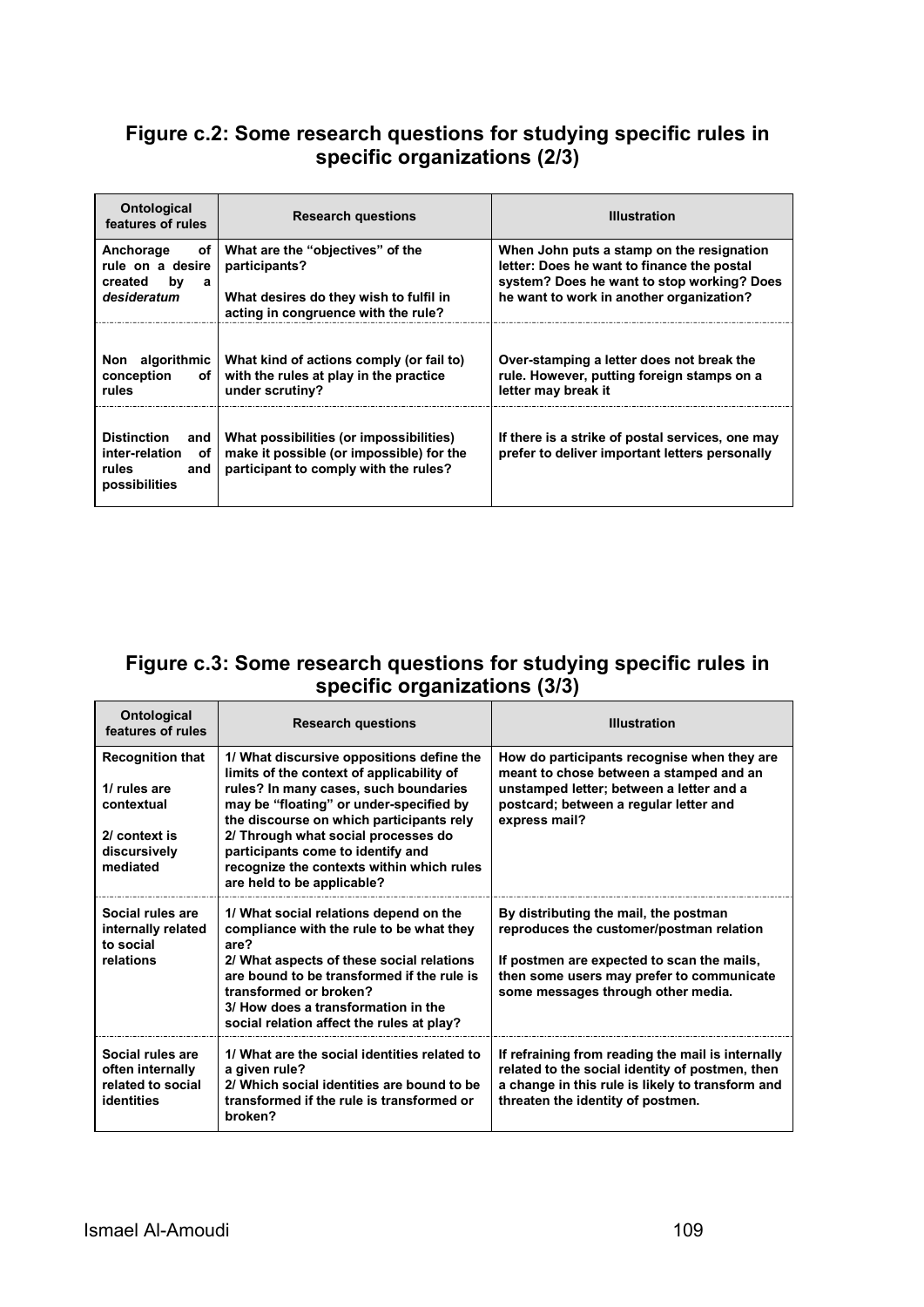#### *B. Extending the ontological study to other notions*

I hope my thesis will inspire researchers interested in unpacking other key notions of organizational and management studies such as authority, financial analysis, hierarchy, hiring, investment, motivation, partnerships, strategy, technology, value-creation and so on. It may be argued that the above notions are both central to management practice and seldom interrogated, as with the notions of 'legitimacy' and 'social rules'. To what kind of things do they refer? What are the conditions of possibility of these things? Through what processes are they continuously produced and reproduced? What emergent processes and entities do they make possible? How can one study their particular instances?

Such ontological studies of management as practice will probably necessitate investigations tailored to their subject-matter, the settings in which they can be conducted, the resources available to the investigator and her personal preferences. Despite these specificities, future studies may benefit from the core aspects of my study of legitimacy and social rules. Firstly they would be based on retroductive arguments that question the conditions of possibility and of meaningfulness of the notions under scrutiny. Secondly they would rely on a transformational conception of the social world, allowing researchers to acknowledge and study the evolution of the entities to which these notions refer. Thirdly these studies may rely on post-structuralist notions of discourse and hegemony to account both for the relative fixity of these notions' meanings and for the *loci* of potential semantic transformation/subversion of the concepts and practices at play. Fourthly, although these studies may fruitfully start from the actual practices and conceptions of agents, they should also purport to develop a perspective that enables an internal critique of these conceptions and practices. Finally, these studies could display a relatively high level of awareness of their own limitations. They would both acknowledge the fallibility of their claims and the partiality of their perspective. Arguably, such self-awareness is a condition for, rather than an obstacle to, progress in our understanding of organizational processes.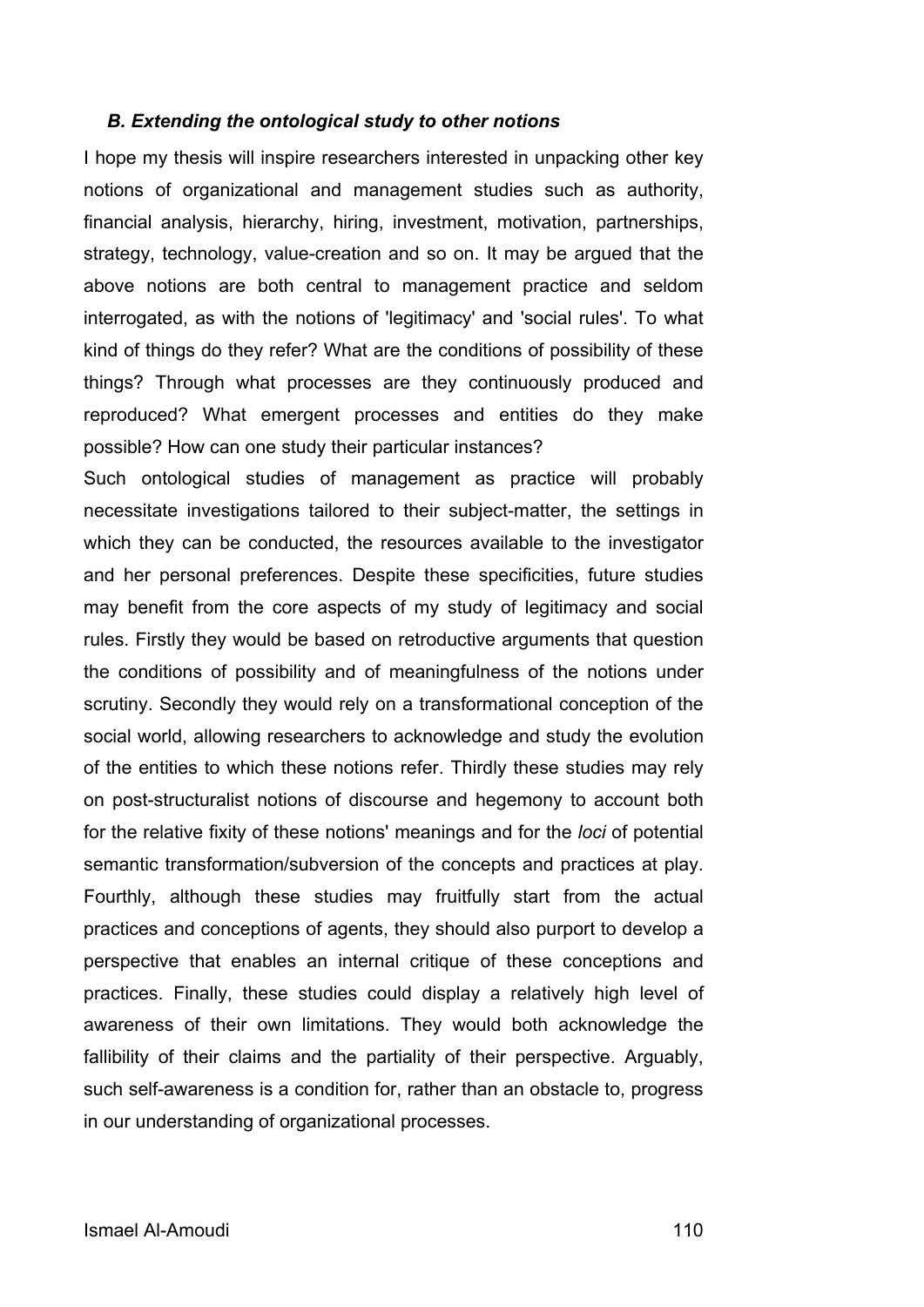# **Appendix 1: List of participants to interviews and/or ethnographic observation**

| #               | Gender  | Organization       | <b>Number</b>   | <b>Position</b>             | <b>Relationship</b>       |
|-----------------|---------|--------------------|-----------------|-----------------------------|---------------------------|
|                 |         | (modified)         | interviews      |                             |                           |
| 1               | Female  | ICI                | 1               | Sales, financial products   | Good friend               |
|                 |         |                    | Frequent        |                             |                           |
| $\overline{2}$  | Male    | Clean.fr           | conversations   | CEO, owner                  | Good friend, ESCP alumnus |
|                 |         | Mercury            | Frequent        |                             | Good friend (PAUL), ESCP  |
| 3               | Male    | Associates         | conversations   | Financial consultant        | alumnus                   |
|                 |         | <b>Beta</b>        | Frequent        | Consultant, workers         | Good friend (MARIE), ESCP |
| 4               | Female  | Consulting         | conversations   | committees                  | alumna                    |
| 5               | Female  | Gillips            | 1               | Sales, consumer goods       | Good friend, ESSEC alumna |
| 6               | Male    | <b>French Bank</b> | $\overline{2}$  | Sales, financial products   | Good friend, ESCP alumnus |
|                 |         | Construction       |                 |                             |                           |
| $\overline{7}$  | Male    | Materials          | $\overline{2}$  | Engineer                    | Friend of friend          |
| 8               | Male    | Hurdy              | 1               | Sales, financial products   |                           |
| 9               | Male    | <b>Hurdy</b>       | 1               | <b>Managing Director</b>    |                           |
| 10 <sup>1</sup> | Male    | Hurdy              | $\overline{2}$  | CEO, owner                  | <b>ESCP</b> alumnus       |
| 11              | Female  | Hurdy              | 1               | Structuration               |                           |
|                 | 12 Male | Hurdy              | 1               | Sales, financial products   |                           |
|                 |         |                    |                 | Team leader, Sales,         |                           |
|                 | 13 Male | Hurdy              | 1               | financial products          |                           |
| 14              | Female  | Hurdy              | 1               | Sales, financial products   |                           |
|                 |         |                    |                 | Sales, financial products   |                           |
| 15              | Male    | Hurdy              | 1               | (junior)                    |                           |
|                 |         |                    | Observation and | Managing director, point of | Shared ethnic background, |
| 16              | Male    | <b>USB</b>         | discussion      | entry in firm               | point of contact in firm  |
|                 |         |                    | Observation and |                             |                           |
|                 | 17 Male | <b>USB</b>         | discussion      | Sales, fixed income         | Shared ethnic background  |
|                 |         |                    | Observation and |                             | Shared ethnic background, |
|                 | 18 Male | <b>USB</b>         | discussion      | Sales, fixed income         | Oxford alumnus            |
|                 |         |                    | Observation and |                             |                           |
| 19              | Female  | <b>USB</b>         | discussion      | Assistant, fixed income     |                           |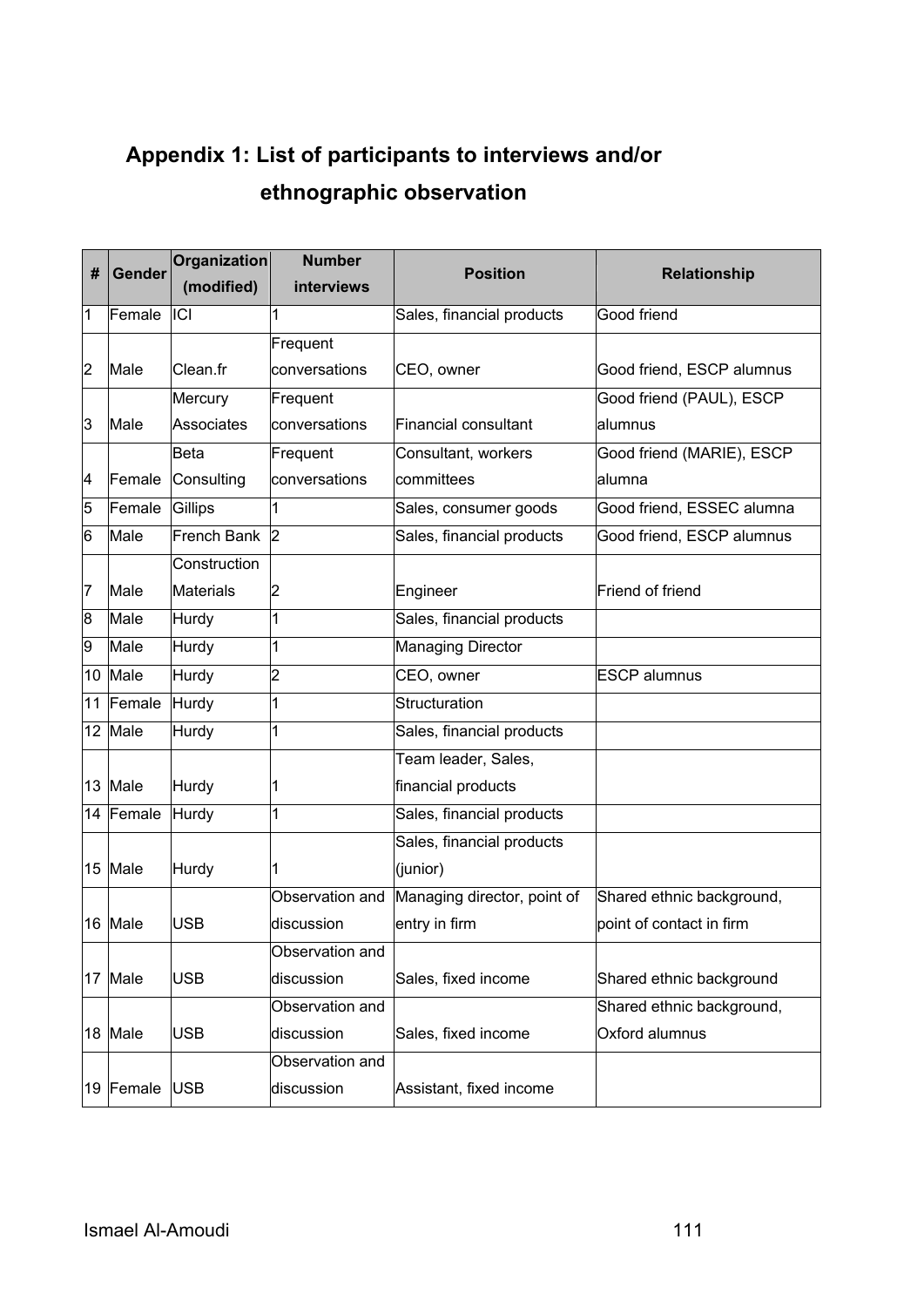| #  | Gender  | <b>Organization</b> | <b>Number</b>    | <b>Position</b>           |                            |  |
|----|---------|---------------------|------------------|---------------------------|----------------------------|--|
|    |         | (modified)          | interviews       |                           | Relationship               |  |
|    |         |                     | Observation and  |                           |                            |  |
| 20 | Female  | <b>USB</b>          | discussion       | Sales, fixed income       |                            |  |
|    |         |                     | Observation and  |                           |                            |  |
| 21 | Male    | <b>USB</b>          | discussion       | Trader                    | Shared ethnic background   |  |
|    |         |                     | Observation and  |                           |                            |  |
|    | 22 Male | <b>USB</b>          | discussion       | Sales (junior)            | Shared ethnic background   |  |
|    |         |                     | Observation and  |                           |                            |  |
|    | 23 Male | <b>USB</b>          | discussion       | Sales                     |                            |  |
|    |         |                     | Observation and  |                           |                            |  |
|    | 24 Male | <b>USB</b>          | discussion       | Trader?                   |                            |  |
|    |         |                     | Observation and  |                           |                            |  |
| 25 | Male    | <b>USB</b>          | discussion       | Structuration             |                            |  |
|    |         |                     | Observation and  |                           |                            |  |
| 26 | Male    | <b>USB</b>          | discussion       | Trader                    |                            |  |
|    |         |                     | Observation and  |                           |                            |  |
| 27 | Male    | <b>USB</b>          | discussion       | Structuration             |                            |  |
|    |         |                     | Observation and  |                           |                            |  |
| 28 | Male    | <b>USB</b>          | discussion       | Structuration             |                            |  |
|    |         |                     | Observation and  |                           |                            |  |
| 29 | Male    | <b>USB</b>          | discussion       | Structuration             |                            |  |
|    |         |                     | Observation and  |                           |                            |  |
| 30 | Male    | <b>USB</b>          | discussion       | Trader                    |                            |  |
|    |         |                     | Observation and  |                           |                            |  |
|    | 31 Male | <b>USB</b>          | discussion       | Trader                    |                            |  |
|    |         |                     | Observation and  |                           |                            |  |
|    | 32 Male | <b>USB</b>          | discussion       | Structuration             |                            |  |
|    |         |                     | Observation,     |                           |                            |  |
|    | 33 Male | <b>USB</b>          | quick discussion | MD (structuration)        |                            |  |
|    |         |                     | Observation and  |                           | Studied in a French Grande |  |
|    | 34 Male | <b>USB</b>          | discussion       | Structuration (ex trader) | Ecole (polytechnique)      |  |
|    |         |                     | Observation, no  |                           |                            |  |
|    | 35 Male | <b>USB</b>          | discussion       | MD (trading room)         |                            |  |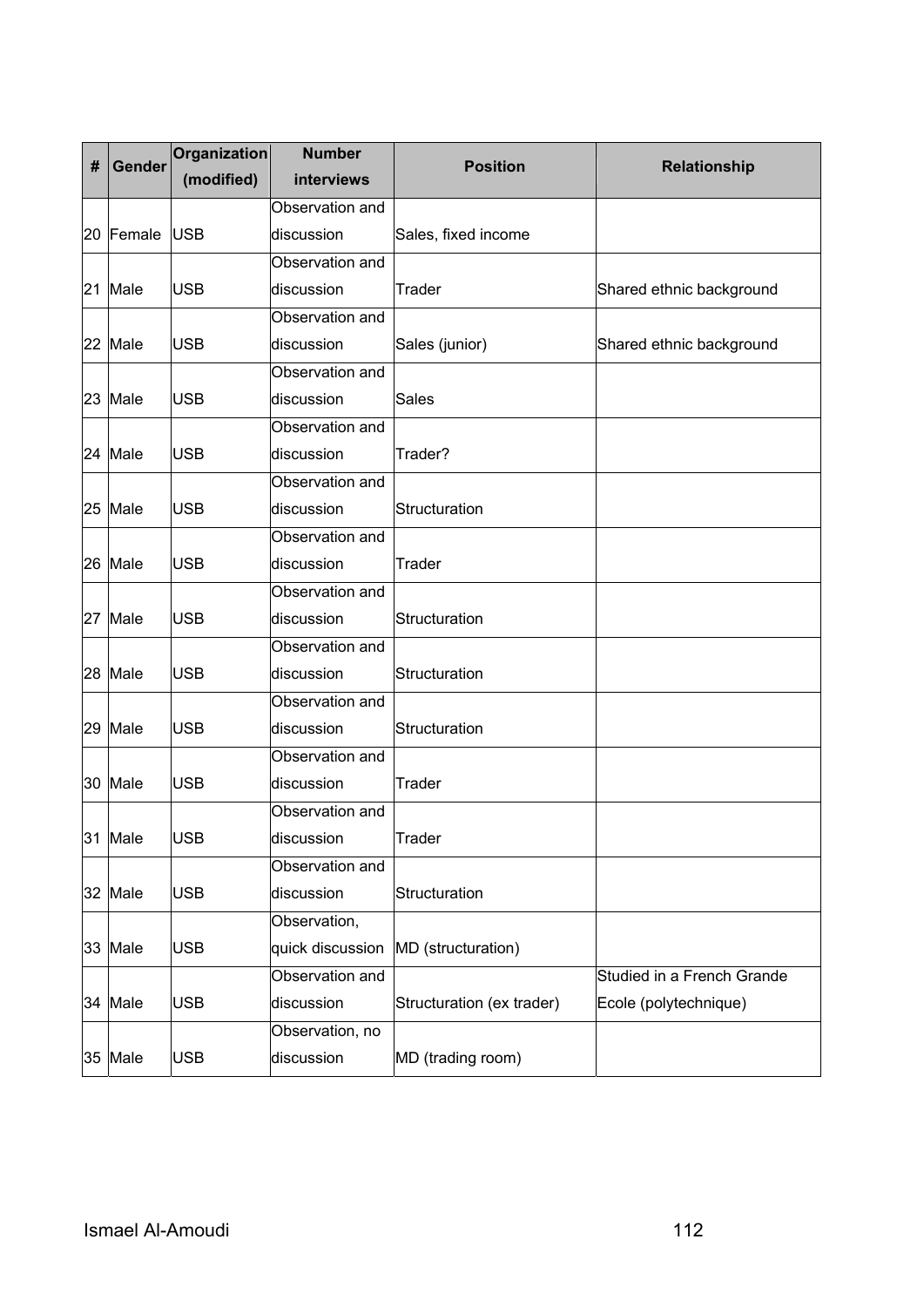| # | Gender    | Organization<br><b>Number</b> |              |     | <b>Position</b>     | Relationship        |                 |
|---|-----------|-------------------------------|--------------|-----|---------------------|---------------------|-----------------|
|   |           | (modified)                    | interviews   |     |                     |                     |                 |
|   |           |                               | Observation  | and |                     |                     |                 |
|   | 36 Male   | <b>USB</b>                    | discussion   |     | Structuration       |                     |                 |
|   |           |                               | Observation  | and |                     |                     |                 |
|   | 37 Male   | <b>USB</b>                    | discussion   |     | Quant               |                     |                 |
|   |           |                               | Observation  | and |                     |                     |                 |
|   | 38 Male   | <b>USB</b>                    | discussion   |     | Quant               |                     |                 |
|   |           |                               | Observation  | and |                     |                     |                 |
|   | 39 Male   | <b>USB</b>                    | discussion   |     | Trader              |                     |                 |
|   |           |                               | Observation, | no  |                     |                     |                 |
|   | 40 Female | <b>USB</b>                    | discussion   |     | Trader              |                     |                 |
|   |           |                               | Observation  | and |                     |                     |                 |
|   | 41 Male   | <b>USB</b>                    | discussion   |     | Structuration       |                     |                 |
|   |           |                               | Observation, | no  |                     |                     |                 |
|   | 42 Male   | <b>USB</b>                    | discussion   |     | Trader              |                     |                 |
|   |           |                               | Observation, | no  |                     |                     |                 |
|   | 43 Male   | <b>USB</b>                    | discussion   |     | Trader              |                     |                 |
|   |           |                               | Observation  | and |                     |                     |                 |
|   | 44 Male   | <b>USB</b>                    | discussion   |     | <b>Trader</b>       |                     |                 |
|   |           |                               | Observation, | no  |                     |                     |                 |
|   | 45 Male   | <b>USB</b>                    | discussion   |     | Trader              |                     |                 |
|   |           |                               |              |     |                     | Cambridge:<br>Judge | <b>Business</b> |
|   | 46 Male   | Big Bank                      |              |     | 1Risks              | School alumnus      |                 |
|   |           |                               |              |     |                     | Cambridge: Judge    | <b>Business</b> |
|   | 47 Male   | Posh Bank                     |              |     | 1 Private Equity    | School alumnus      |                 |
|   |           |                               |              |     |                     | Cambridge: Judge    | <b>Business</b> |
|   | 48 Male   | Imperial Bank                 |              |     | 1 Managing Director | School alumnus      |                 |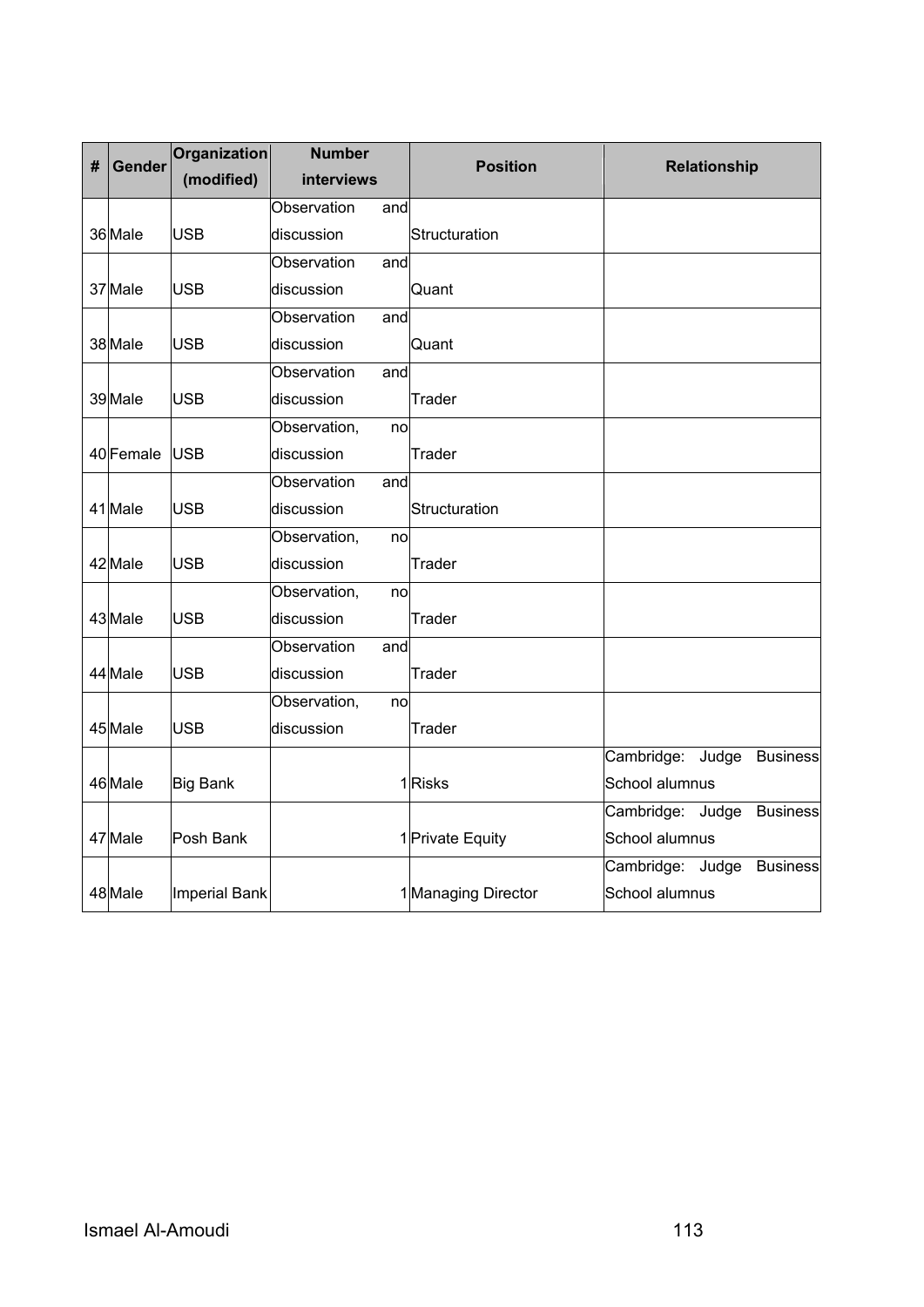## **Appendix 2: Interview guide**

### **Context**

- 1) Research project born from a reflection about the organisation of work in brokerage firms.
- 2) Importance of individual agents' perspectives (vs "grand narratives")

### **Role of the interviewee**

- 1) Help me understanding how work is organised in your department?
- 2) Help me understanding what is your room for manoeuvre?

### **Themes/questions**

- 1) Who are the main people with whom you work regularly?
- 2) For each of these persons
	- a. What can you expect from them? Why?
	- b. What can they expect from you? Why?
- 3) In order to perform your job, what do you need to know? What attitudes do you need to privilege?
- 4) With each of the people with whom you are regularly working
	- a. In which cases do you need to ask **explicitly** for contributions?
	- b. What are the reasons you can mention?
- 5) When there is a divergence of points of view
	- a. How do you sort this out? (Could you illustrate with a story?)
- 6) For each person with whom you work on a regular basis
	- a. What kind of value do you bring them?
	- b. What kind of value do they bring you?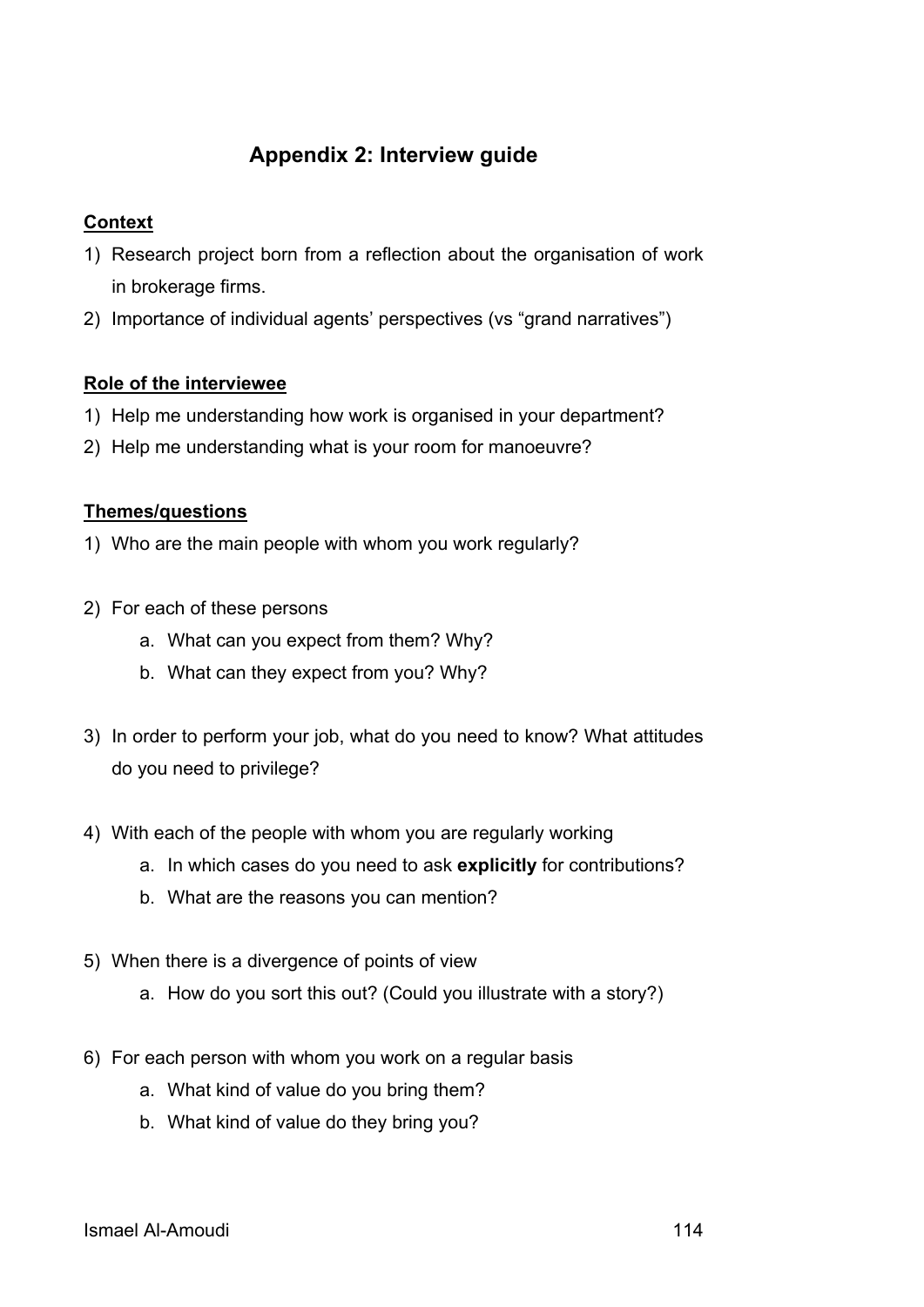### **References**

Ackroyd, S. and Fleetwood, S. (2000). Realist perspectives on management and organisations. London ; New York, Routledge.

Ackroyd, S. and Thompson, P. (1999). Organizational misbehaviour. London, SAGE.

Al-Amoudi, I. (1999). Towards a Critical Realist Reading of Michel Foucault. Lancaster University Management School. Lancaster, University of Lancaster.

Al-Amoudi, I. (2006). How is legitimacy constituted? A critical realist contribution to institutional questions. Cambridge, mimeo.

Archer, M. S. (1988). Culture and agency: The place of culture in social theory. Cambridge [Cambridgeshire] ; New York, Cambridge University Press.

Archer, M. S. (1995). Realist social theory: The morphogenetic approach. Cambridge, Cambridge University Press.

Archer, M. S. (2000). Being human: the problem of agency. Cambridge, U.K. ; New York, Cambridge University Press.

Bendix, R. (1974). Work and authority in industry: Ideologies of management in the course of industrialization. Berkeley, University of California Press.

Berger, P. L. and Luckmann, T. (1967). The social construction of reality: A treatise in the sociology of knowledge. London, Allen Lane The Penguin Press.

Bhaskar, R. (1975). A realist theory of science. Leeds, Leeds Books.

Bhaskar, R. (1978). A realist theory of science. Hassocks, Sussex Atlantic Highlands, N.J., Harvester Press ; Humanities Press.

Bhaskar, R. (1998). The possibility of naturalism: A philosophical critique of the contemporary human sciences. London ; New York, Routledge.

Boyne, R. (1990). Power-Knowledge and Social Theory: the Systematic Misinterpretation of Contemporary French Social Theory in the Work of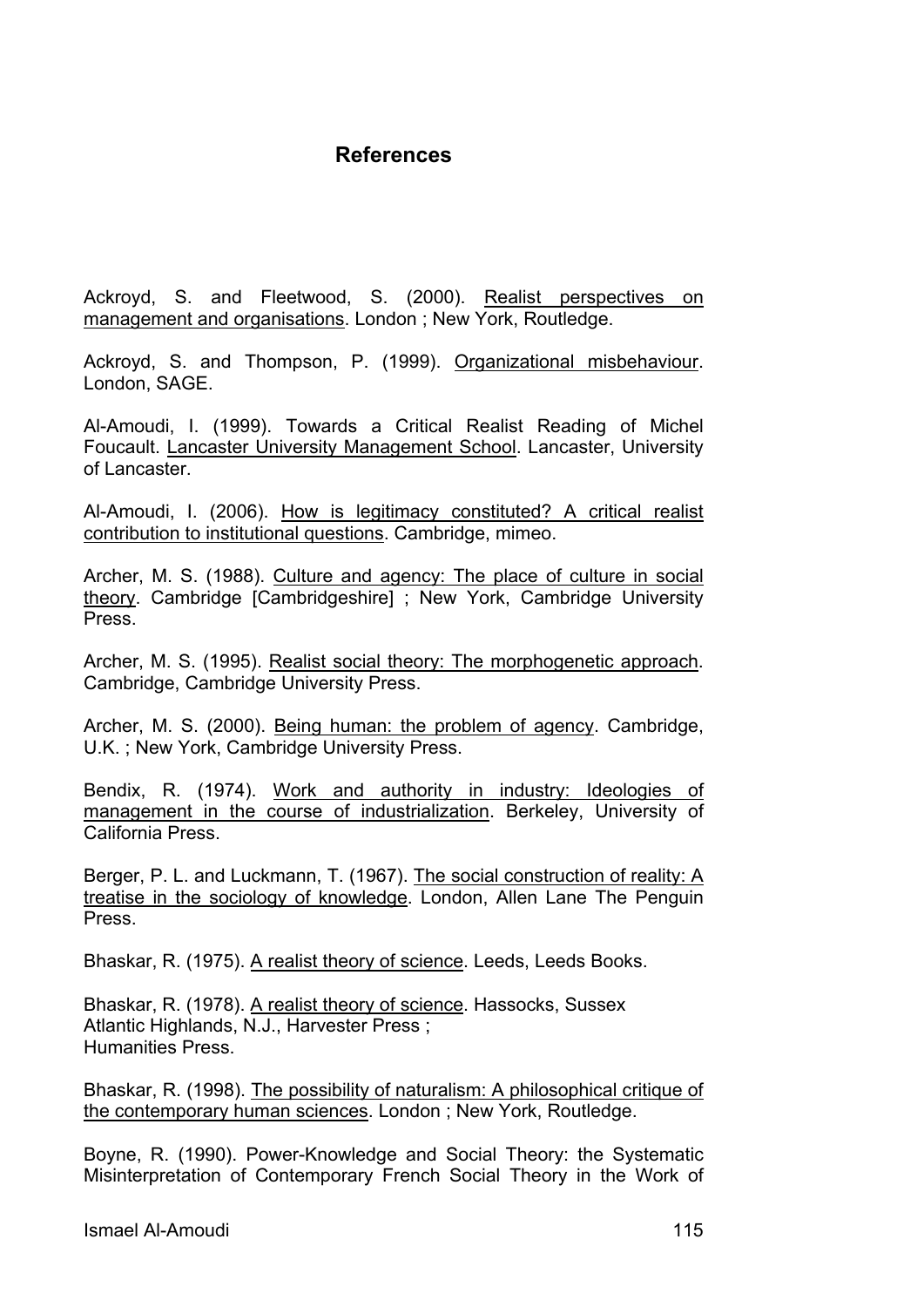Anthony Giddens. Giddens' theory of structuration : a critical appreciation. C. G. A. Bryant and D. Jary. London, Routledge**:** 252.

Bullen, P. (1987). Charismatic Political Domination. http://paul.bullen.com/BullenCharisma.html.

Burrell, G. (1988). Modernism, post modernism and organizational analysis: The contribution of Michel Foucault.

Clegg, S., Hardy, C., et al. (1996). Handbook of organization studies. London, Sage.

Collier, A. (1994). Critical realism: An introduction to Roy Bhaskar's philosophy. London, Verso.

Contu, A. and Willmott, H. (2005). "You spin me round: The realist turn in organization and management studies." Journal of Management Studies **42**(8): 1645-62.

DiMaggio, P. and Powell, W. W. (1991). The new institutionalism in organizational analysis. Chicago ; London, University of Chicago Press.

DiMaggio, P. J. and Powell, W. W. (2000). "The iron cage revisited: Institutional isomorphism and collective rationality in organizational fields (American Sociological Review, 1983)." Advances in Strategic Management **17**: 143-66.

Douglas, J. D. (1971). Understanding everyday life: Toward the reconstruction of sociological knowledge. London, Routledge and Kegan Paul.

Dreyfus, H. L. and Rabinow, P. (1982). Michel Foucault: Beyond structuralism and hermeneutics. Brighton, Harvester.

Durkheim, E. (1982). The rules of sociological method. New York, Free Press.

Faulkner, P. and Runde, J. (2005). "Getting to Grips with Technology." Mimeo.

Findlay, P. and Newton, T. (1998). Re-framing Foucault: The Case of Performance Appraisal. Foucault, management and organization theory : from panopticon to technologies of self. A. McKinlay and K. Starkey. London, Sage**:** ix, 246.

Fleetwood, S. (2005). "Ontology in organization and management studies: A critical realist perspective." Organization **12**: 197-222.

Fleetwood, S. and Ackroyd, S. (2004). Critical realist applications in organisation and management studies. London ; New York, Routledge.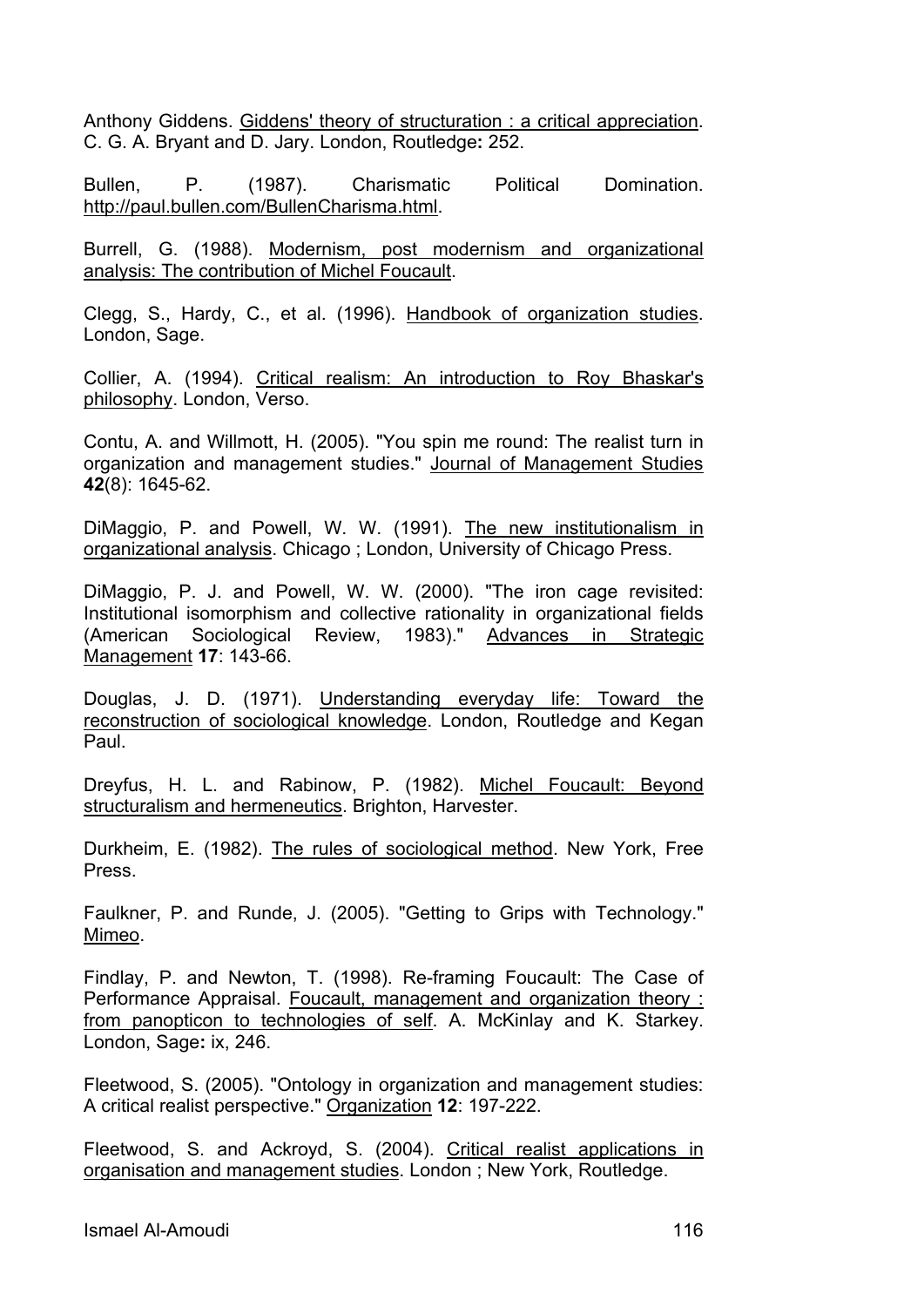Foucault, M. (1970). "Discourse on Language." Inaugural lecture.

Foucault, M. (1972). The archaeology of knowledge. London,, Tavistock Publications.

Foucault, M. (1973). The birth of the clinic; an archaeology of medical perception. New York,, Pantheon Books.

Foucault, M. (1974). The order of things: An archaeology of the human sciences. S.l., s.n.

Foucault, M. (1977). Discipline and punish: The birth of the prison. New York, Pantheon Books.

Foucault, M. (1978). The history of sexuality. New York, Pantheon.

Foucault, M. and Gordon, C. (1980). Power/knowledge: Selected interviews and other writings, 1972-1977. Brighton, Harvester.

Foucault, M., Morris, M., et al. (1979). Michel Foucault: Power, truth, strategy. Sydney, Australia, Feral Publications.

Foucault, M. and Rabinow, P. (1986). The Foucault reader. Harmondsworth, Penguin.

Garfinkel, H. (1984). Studies in ethnomethodology. Cambridge, UK, Polity Press.

Giddens, A. (1984). The Constitution of society. Cambridge, UK Oxford, UK, Polity Press Blackwell Publishers.

Grey, C. (1994). "Career as a Project of the Self and Labour Process Discipline." Sociology **28**(2): 479.

Guillâen, M. F. (1994). Models of management : work, authority, and organization in a comparative perspective. Chicago, University of Chicago Press.

Habermas, J. (1975). Legitimation crisis. Boston, Beacon Press.

Hayek, F. A. v. (1982). Law, legislation, and liberty: A new statement of the liberal principles of justice and political economy. London, Routledge and Kegan Paul.

Heritage, J. (1984). Garfinkel and ethnomethodology. Cambridge [Cambridgeshire] ; New York, N.Y., Polity Press.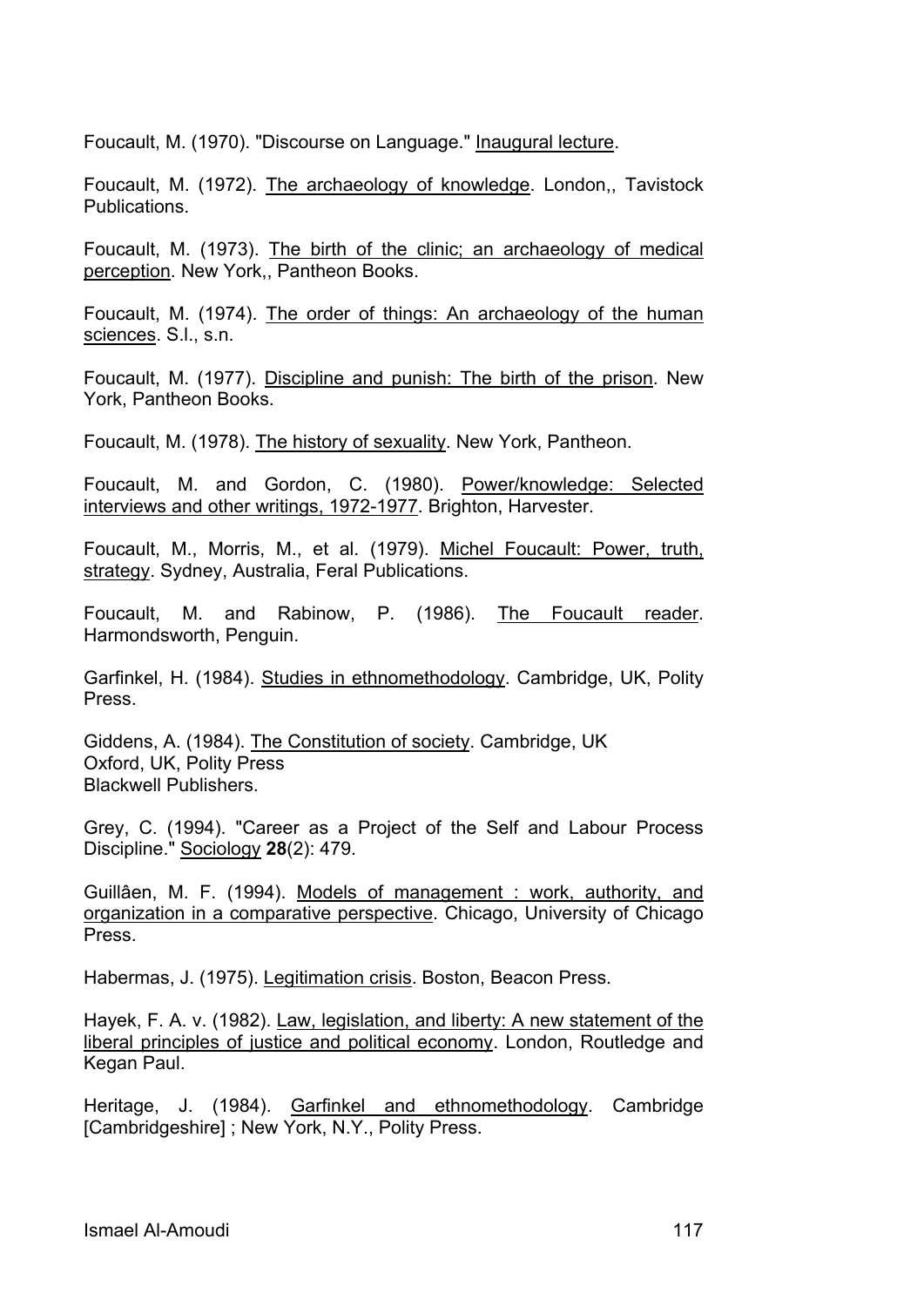Jacques, R. (1995). Manufacturing the employee: Management knowledge from the 19th to 21st centuries. London, Sage.

Jermier, J. M., Knights, D., et al. (1994). Resistance and power in organizations. London, Routledge.

Kant, I. (1785). Fundamental Principles of the Metaphysic of Morals, eBooks@Adelaide.

Knights, D. (1990). Subjectivity, Power and the Labour Process. Labour process theory. D. Knights and H. Willmott. Basingstoke, Macmillan**:** vii, 386p.

Knights, D. and Willmott, H. (1989). Power and subjectivity at work: From degradation to subjugation in social relations.

Kojève, A. (2004). La notion de l'autorité. Paris, Gallimard.

Kripke, S. A. (1982). Wittgenstein on rules and private language: An elementary exposition. Cambridge, Mass., Harvard University Press.

Laclau, E. and Mouffe, C. (1985). Hegemony and socialist strategy: Towards a radical democratic politics. London, Verso.

Latour, B. (1996). Aramis or The love of technology. Cambridge, Mass., Harvard University Press.

Latour, B. (2005). Reassembling the social: An introduction to actornetwork-theory. Oxford ; New York, Oxford University Press.

Lawson, T. (1997). Economics and reality. London ; New York, Routledge.

Lawson, T. (2003). Reorienting economics. London, Routledge.

Lazega, E. (2001). The collegial phenomenon: The social mechanisms of co-operation among peers in a corporate law partnership. Oxford, Oxford University Press.

Lounsbury, M. and Ventresca, M. (2003). "The new structuralism in organizational theory." Organization **10**(3): 457-80.

Marsden, R. (1999). The nature of capital: Marx after Foucault. London ; New York, Routledge.

Mc Kinlay, A. and Taylor, P. (1996). Power, Surveillance and Resistance: Inside the "Factory of the Future". The new workplace and trade unionism. P. Ackers, C. Smith and P. Smith. London, Routledge**:** xiii,333p.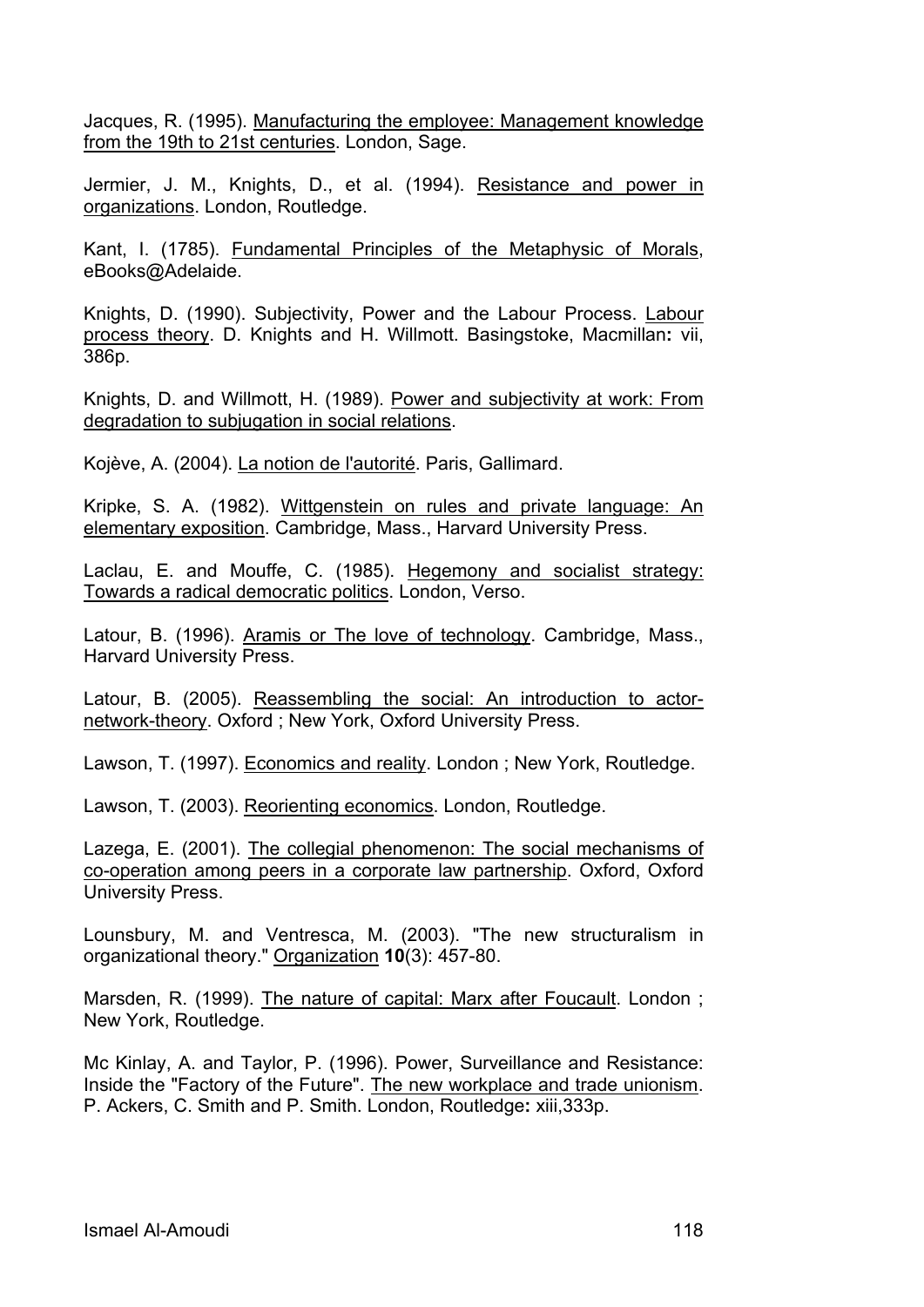McKinlay, A. and Starkey, K. (1998). Foucault, management and organization theory : from panopticon to technologies of self. London, SAGE.

Meyer, J. W. and Rowan, B. (1977). "Institutionalized organizations: Formal structure as myth and ceremony." American Journal of Sociology **93**: 340-63.

Parijs, P. v. (1991). Qu'est-ce qu'une société juste? Introduction à la pratique de la philosophie politique. Paris, Seuil.

Parsons, T. (1964). The social system. New York London, Free Press ; Collier Macmillan.

Pollner, M. (1987). Mundane reason: Reality in everyday and sociological discourse. Cambridge, Cambridge University Press.

Rawls, J. (1971). A theory of justice. Cambridge, Mass., Belknap Press of Harvard University Press.

Reed, M. (1998). Organizational Analysis as Discourse Analysis. Discourse and organization. D. Grant, T. Keenoy and C. Oswick. London ; Thousand Oaks, Calif., Sage Publications**:** viii, 248 p.

Reed, M. (2000). "The limits of discourse analysis in organizational analysis." Organization **7**(3): 524-30.

Reed, M. (2005a). "Doing the loco-motion: Response to Contu and Willmott's commentary on `the realist Turn in organization and management studies'." Journal of Management Studies **42**(8): 1663-73.

Reed, M. (2005b). "Reflections on the `realist turn' in organization and management studies." Journal of Management Studies **42**(8): 1621-44.

Rowlinson, M. and Carter, C. (2002). "Foucault and History in organization studies." Organization **9**(4): 527-48.

Sayer, R. A. (2000). Realism and social science. London, SAGE.

Searle, J. (1996). The construction of social reality. London, Penguin books.

Sudnow, D. (2001). Ways of the hand. United States, MIT Press.

Townley, B. (1994). Reframing human resource management: Power, ethics and the subject at work. London, Sage.

Townley, B. (1997). "The institutional logic of performance appraisal." Organization Studies **18**(2): 261-86.